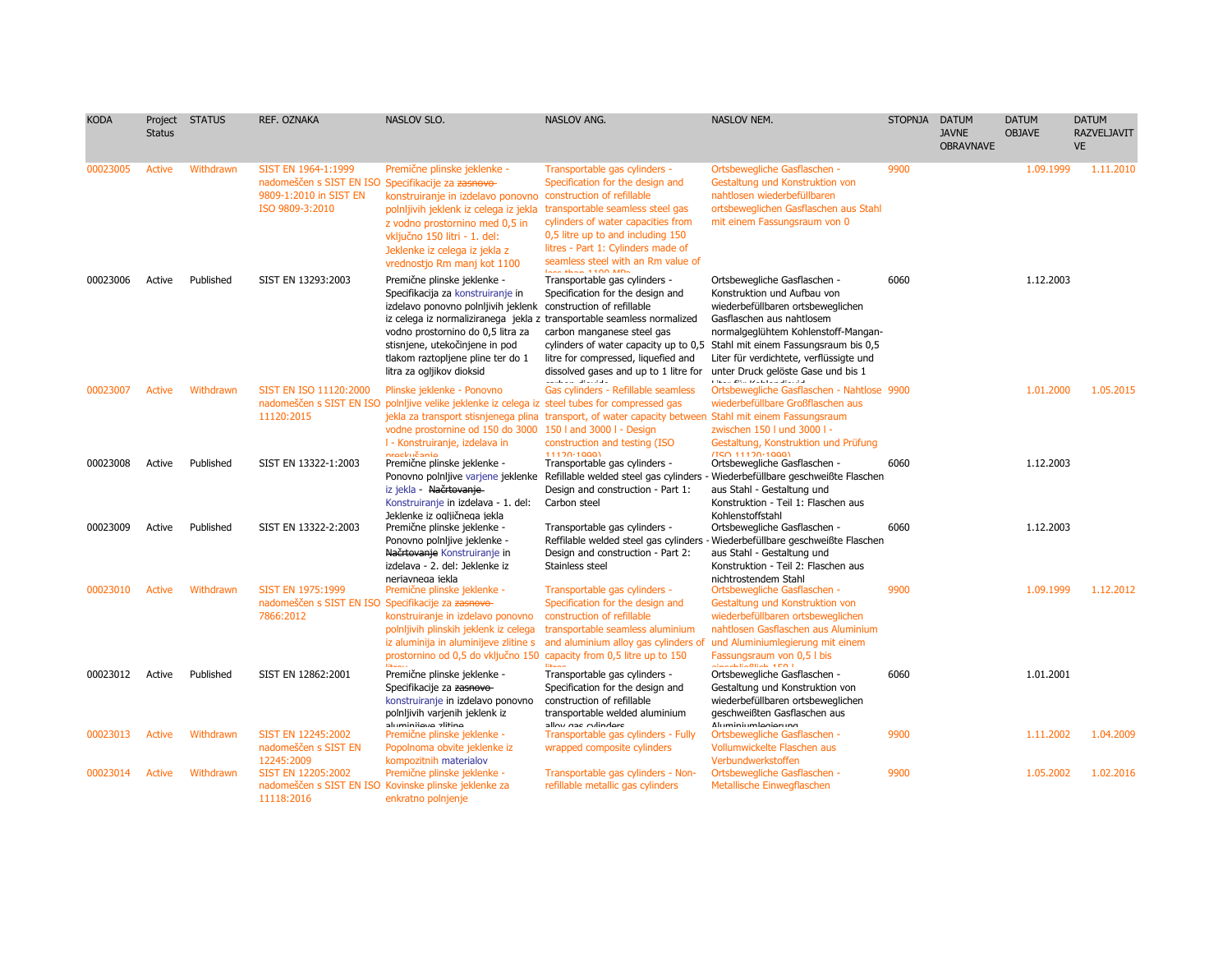| 00023015 | Active        | Withdrawn | <b>SIST EN 849:1999</b><br>10297:2006                                                          | Premične plinske jeklenke - Ventili<br>nadomeščen s SIST EN ISO za jeklenke - Specifikacije in<br>preskus tipa                                                                                                                                         | Transportable gas cylinders -<br>Cylinder valves - Specification and<br>type testing                                                                                                              | Ortsbewegliche Gasflaschen - Flaschen- 9900<br>Ventile - Spezifikation und Typprüfung                                                                              |      | Plinske<br>jeklenke -<br>Ventili za     | 1.01.1999 | 1.05.2006 |
|----------|---------------|-----------|------------------------------------------------------------------------------------------------|--------------------------------------------------------------------------------------------------------------------------------------------------------------------------------------------------------------------------------------------------------|---------------------------------------------------------------------------------------------------------------------------------------------------------------------------------------------------|--------------------------------------------------------------------------------------------------------------------------------------------------------------------|------|-----------------------------------------|-----------|-----------|
| 00023016 | <b>Active</b> | Withdrawn | SIST EN ISO 14246:2002<br>nadomeščen s SIST EN ISO plinskih jeklenk - Proizvodni<br>14246:2014 | Premične plinske jeklenke - Ventili<br>preskusi in dodatne kontrole (ISO<br>14246:2001)                                                                                                                                                                | Transportable gas cylinders - Gas<br>cylinder valves - Manufacturing tests<br>and inspections (ISO 14246:2001)                                                                                    | Ortsbewegliche Gasflaschen -<br>Gasflaschen-Ventile -<br>Herstellungsprüfungen und<br>Überprüfungen (ISO 14246:2001)                                               | 9900 |                                         | 1.05.2002 | 1.10.2014 |
| 00023017 | <b>Active</b> | Withdrawn | SIST EN ISO 13340:2002<br>11118:2016                                                           | Premične plinske jeklenke - Plinski<br>nadomeščen s SIST EN ISO ventili za jeklenke za enkratno<br>polnjenje - Specifikacija in preskus cylinders - Specification and                                                                                  | Transportable gas cylinders -<br>Cylinder valves for non-refillable                                                                                                                               | Ortsbewegliche Gasflaschen -<br>Flaschenventile für Einwegflaschen -<br>Spezifikation und Typprüfung (ISO                                                          | 9900 |                                         | 1.11.2002 | 1.02.2016 |
| 00023018 | <b>Active</b> | Withdrawn | SIST EN 629-1:1999<br>11363-1:2010                                                             | Premične plinske jeklenke - Konični Transportable gas cylinders - 25E<br>nadomeščen s SIST EN ISO navoj 25E za priključek ventila na<br>plinsko jeklenko - 1. del:<br>Specifikacije                                                                    | to gas cylinders - Part 1:<br>Specification                                                                                                                                                       | Ortsbewegliche Gasflaschen - 25E<br>taper thread for connection of valves kegeliges Gewinde zum Anschluß vom<br>Ventilen an Gasflaschen - Teil 1:<br>Spezifikation | 9900 |                                         | 1.01.1999 | 1.11.2010 |
| 00023019 | <b>Active</b> | Withdrawn | SIST EN 629-2:1999<br>$11363 - 2.2010$                                                         | Premične plinske jeklenke - Konični Transportable gas cylinders - 25E<br>nadomeščen s SIST EN ISO navoj 25E za priključek ventila na<br>nlineko jaklanko - 7 dal-                                                                                      | to nac cylindere - Part 7: Gaune                                                                                                                                                                  | Ortsbewegliche Gasflaschen - 25E<br>taper thread for connection of valves kegeliges Gewinde zum Anschluß von<br>Ventilen an Gaeflacchen - Teil 7:                  | 9900 |                                         | 1.01.1999 | 1.10.2010 |
| 00023020 | <b>Active</b> | Withdrawn | <b>SIST EN ISO 11116-</b><br>1:1999S nadomeščen s<br>SIST EN ISO 11363-1:2010                  | navoj 17E za priključek ventila na<br>plinsko jeklenko - 1. del:<br>Specifikacije (ISO 11116-1:1999))                                                                                                                                                  | Premične plinske jeklenke - Konični Gas cylinders - 17E taper thread for<br>connection of valves to gas cylinders<br>- Part 1: Specifications (ISO 11116- zum Anschluß von Ventilen an<br>1:1999) | Ortsbewegliche Gasflaschen -<br>Gasflaschen - 17E kegeliges Gewinde<br>Gasflaschen (ISO 11116-1:1999)                                                              | 9900 |                                         | 1.09.1999 | 1.11.2010 |
| 00023021 | <b>Active</b> | Withdrawn | SIST EN ISO 11116-2:2000 Premične plinske jeklenke -<br>11363-2:2010                           | nadomeščen s SIST EN ISO Konični navoj 17E za priključek<br>ventila na plinsko ieklenko - 2. del: - Part 2: Inspection gauges (ISO                                                                                                                     | Gas cylinders - 17E taper thread for                                                                                                                                                              | Ortsbewegliche Gasflaschen -<br>connection of valves to gas cylinders Gasflaschen - 17E kegeliges Gewinde<br>zum Anschluß von Ventilen an                          | 9900 | <b>Plinske</b><br>jeklenke -<br>Konični | 1.01.2000 | 1.10.2010 |
| 00023022 | <b>Active</b> | Withdrawn | SIST EN ISO 13341:1999<br>13341.2011                                                           | Premične plinske jeklenke -<br>nadomeščen s SIST EN ISO Montaža ventilov na plinske<br>ioklonko                                                                                                                                                        | Transportable gas cylinders - Fitting<br>of valves to gas cylinders (ISO<br>13341-1007)                                                                                                           | Ortsbewegliche Gasflaschen -<br>Verbindung zwischen Ventilen und<br>Gaeflacchen (ISO 13341·1007)                                                                   | 9900 | Plinske<br>jeklenke -<br>Montaža        | 1.12.2010 | 9.11.2010 |
| 00023023 | <b>Active</b> | Withdrawn | <b>SIST EN 850:1999</b><br>407:2005                                                            | Premične plinske jeklenke - Oblika<br>nadomeščen s SIST EN ISO izhodnih priključkov ventila s<br>prižemo in pin index za uporabo v<br>medicini                                                                                                         | Transportable gas cylinders - Pin-<br>index, yoke-type valve outlet<br>connections for medical use                                                                                                | Ortsbewegliche Gasflaschen -<br>Ventilseitenstutzen mit Anschlußbügel<br>nach dem Pin-index-System für<br>medizinische Anwendung                                   | 9900 |                                         | 1.09.1999 | 1.10.2005 |
| 00023024 | Active        | Published | SIST EN ISO 15245-1:2002 Premične plinske jeklenke -                                           | Cilindrični navoji za priključitev<br>ventilov na jeklenke - 1. del:<br>Specifikacija (ISO 15245-1:2001)                                                                                                                                               | Gas cylinders - Parallel threads for<br>connection of valves to gas cylinders<br>- Part 1: Specification (ISO 15245-<br>1:2001                                                                    | Ortsbewegliche Gasflaschen -<br>Zylindrische Gewinde für den<br>Anschluss von Ventilen an Gasflaschen<br>- Teil 1: Snezifikation (ISO 15245-                       | 6060 |                                         | 1.05.2002 |           |
| 00023025 | <b>Active</b> | Withdrawn | 12209:2013                                                                                     | SIST EN ISO 12209-1:2002 Premične plinske jeklenke - Izhodni Gas cylinders - Outlet connections<br>nadomeščen s SIST EN ISO priključki ventila za jeklenke za<br>stisnjeni dihalni zrak - 1. del:<br>Priključki v obliki prižeme (ISO<br>12209-1:2000) | for gas cylinder valves for<br>compressed breathable air - Part 1:<br>Yoke type connections (ISO 12209-<br>1:20001                                                                                | Ortsbewegliche Gasflaschen -<br>Ventilseitenstutzen für<br>Gasflaschenventile für verdichtete<br>Atemluft - Teil 1: Bügelanschluß (ISO<br>12209-1:2000)            | 9900 |                                         | 1.05.2002 | 1.12.2013 |
| 00023026 | Active        | Published | SIST EN ISO 10692-1:2002 Premične plinske jeklenke -                                           | Priključki ventila plinskih jeklenk za connections for use in the<br>uporabo v mikroelektroniki - 1. del: microelectronics industry - Part 1:<br>Zunanji Izhodni priključki (ISO<br>10692-1-2001)                                                      | Gas cylinders - Gas cylinder valve<br>Outlet connections (ISO 10692-<br>1.20011                                                                                                                   | Ortsbewegliche Gasflaschen -<br>Ventilanschlüsse für die Anwendung in<br>der Mikroelektronik - Teil 1:<br>Seitenanschlüsse (ISO 10692-1:2001)                      | 6060 |                                         | 1.05.2002 |           |
| 00023029 | <b>Active</b> | Withdrawn | <b>SIST EN 962:1999</b><br>11117:2009                                                          | Premične plinske jeklenke -<br>nadomeščen s SIST EN ISO Zaščitne kape in varovala ventilov<br>plinskih jeklenk za uporabo v<br>industriji in medicini -<br>Konstruiranje, izdelava in preskusi                                                         | Transportable gas cylinders - Valve<br>protection caps and valve quards for<br>industrial and medical gas cylinders - Ventilschutzvorrichtungen für<br>Design, construction and tests             | Ortsbewegliche Gasflaschen -<br>Ventilschutzkappen und<br>Gasflaschen in industriellem und<br>medizinischem Einsatz - Gestaltung,<br>Konetruktion und Drüfungen    | 9900 |                                         | 1.01.1999 | 1.04.2009 |
| 00023030 | Active        | Published | SIST EN 14513:2005                                                                             | Premične plinske jeklenke -<br>Membrana za sprostitev tlaka<br>(izključujoč acetilenske plinske<br>ieklenke)                                                                                                                                           | Transportable gas cylinders -<br>Bursting disc pressure relief devices<br>(excluding acetylene gas cylinders)                                                                                     | Ortsbewegliche Gasflaschen -<br>Berstscheibeneinrichtungen zur<br>Druckentlastung (ausgenommen für<br>Acetvlenflaschen)                                            | 6060 |                                         | 1.07.2005 |           |
| 00023031 | Active        | Published | SIST EN 720-1:2000                                                                             | Premične plinske jeklenke - Plini in<br>plinske mešanice zmesi plinov - 1.<br>del: Lastnosti čistih plinov                                                                                                                                             | Transportable gas cylinders - Gases<br>and gas mixtures - Part 1: Properties und Gasgemische - Teil 1:<br>of pure gases                                                                           | Ortsbewegliche Gasflaschen - Gase<br>Eigenschaften von Einzel - Gasen                                                                                              | 6060 |                                         | 1.01.2000 |           |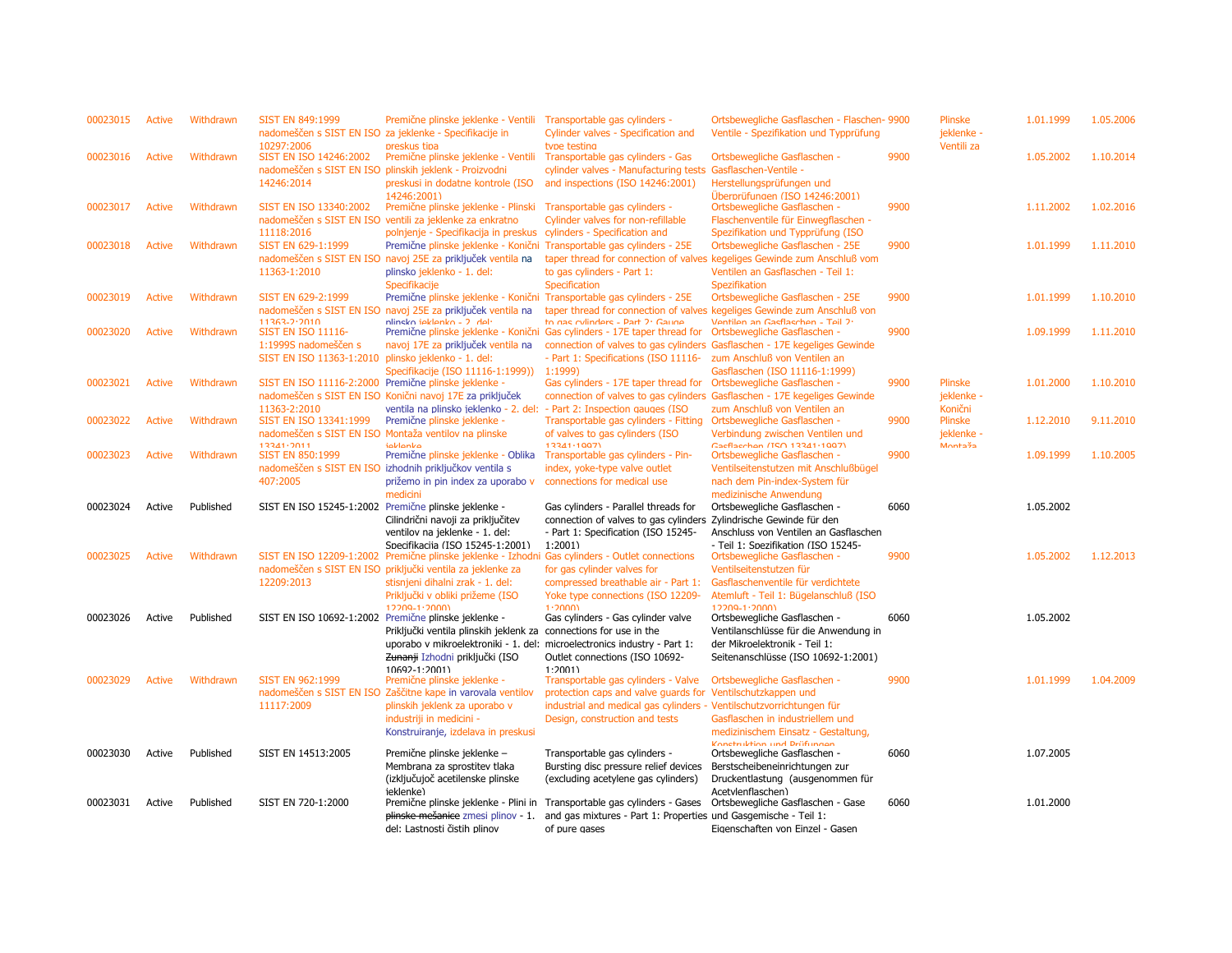| 00023032 | <b>Active</b> | Withdrawn | SIST EN 720-2:1999<br>2:1999                                                      | Premične plinske jeklenke - Plini in<br>nadomeščen s SIST EN 720- zmesi plinov- 2. del: Določitev<br>stopnje gorljivosti/vnetljivosti in<br>oksidativnosti plinov in plinskih<br>močanic                                                                                                              | Transportable gas cylinders - Gases<br>and gas mixtures - Part 2:<br>Determination of flammability and<br>oxidizing ability of gases and gas<br>mivturae                                                                 | Orstbewegliche Gasflaschen - Gase<br>und Gasgemische - Teil 2: Bestimmung<br>der Brennbarkeit und des<br>Oxidationsvermögens von Gasen und<br>Cacnamicchan                                        | 9900 |           | 1.01.1999 | 1.11.2005 |
|----------|---------------|-----------|-----------------------------------------------------------------------------------|-------------------------------------------------------------------------------------------------------------------------------------------------------------------------------------------------------------------------------------------------------------------------------------------------------|--------------------------------------------------------------------------------------------------------------------------------------------------------------------------------------------------------------------------|---------------------------------------------------------------------------------------------------------------------------------------------------------------------------------------------------|------|-----------|-----------|-----------|
| 00023036 | <b>Active</b> | Withdrawn | SIST EN ISO 11114-1:1999 Premične plinske jeklenke -<br>11114-1:2012              | nadomeščen s SIST EN ISO Združljivost materialov za ventil in<br>jeklenko s plinom - 1. del: Kovinski<br>materiali (ISO 11114-1:1997)                                                                                                                                                                 | Transportable gas cylinders -<br>Compatibility of cylinder and valve<br>materials with gas contents - Part 1: Gasflaschen und Ventile mit den in<br>Metallic materials (ISO 11114-<br>1.1997                             | Ortsbewegliche Gasflaschen -<br>Verträglichkeit von Werkstoffen für<br>Berührung kommenden Gasen - Teil 1:<br>Metallische Werkstoffe (ISO 11114-                                                  | 9900 |           | 1.01.1999 | 1.05.2012 |
| 00023037 | <b>Active</b> | Withdrawn | SIST EN ISO 11114-2:2002 Premične plinske jeklenke -<br>11114-2:2013              | nadomeščen s SIST EN ISO Združljivost materialov za ventil in<br>jeklenko s plinom - 2. del:<br>Nekovinski materiali (ISO 11114-<br>2.20001                                                                                                                                                           | Transportable gas cylinders -<br>Compatibility of cylinder and valve<br>materials with gas contents - Part 2:<br>Non-metallic materials (ISO 11114-<br>2.20001                                                           | Ortsbewegliche Gasflaschen -<br>Verträglichkeit von Werkstoffen für<br>Gasflaschen und Ventile mit den in<br>Berührung kommenden Gasen - Teil 2:<br>Nichtmetallische Werkstoffe (ISO              | 9900 |           | 1.05.2002 | 1.12.2013 |
| 00023038 | <b>Active</b> | Withdrawn | SIST EN ISO 11114-3:1999 Premične plinske jeklenke -<br>11114-3:2011              | nadomeščen s SIST EN ISO Združljivost materialov za ventil in<br>jeklenko s plinom - 3. del: Preskus<br>11114-3:1997)                                                                                                                                                                                 | Transportable gas cylinders -<br>Compatibility of cylinder and valve<br>materials with gas contents - Part 3:<br>samovžiga v kisikovi atmosferi (ISO Autogenous ignition test in oxygen<br>atmosphere (ISO 11114-3:1997) | Ortsbewegliche Gasflaschen -<br>Verträglichkeit von Werkstoffen für<br>Gasflaschen und Ventile mit den in<br>Berührung kommenden Gasen - Teil 3:<br>Prüfung der<br>Salhetantzündungetamnaratur in | 9900 |           | 1.01.1999 | 1.11.2011 |
| 00023039 | Active        | Published | SIST EN 13096:2004                                                                | Premične plinske jeklenke - Pogoji<br>za polnjenje plinov v vsebnike -<br>Enokomponentni plini                                                                                                                                                                                                        | Transportable gas cylinders -<br>Conditions for filling gases into<br>receptacles - Single component<br>gases                                                                                                            | Orstbewegliche Gasflaschen -<br>Bedingungen für das Füllen von Gasen<br>in Gefäße - Einzelne Gase                                                                                                 | 6060 |           | 1.06.2004 |           |
| 00023040 | Active        | Published | SIST EN 1968:2002                                                                 | Premične plinske jeklenke -<br>Periodični pregled in preskus<br>plinskih jeklenk iz celega iz jekla                                                                                                                                                                                                   | Transportable gas cylinders -<br>Periodic inspection and testing of<br>seamless steel gas cylinders                                                                                                                      | Ortsbewegliche Gasflaschen -<br>Wiederkehrende Prüfung von<br>nahtlosen Gasflaschen aus Stahl                                                                                                     | 6060 |           | 1.11.2002 |           |
| 00023044 | <b>Active</b> | Withdrawn | 12209:2013                                                                        | SIST EN ISO 12209-2:2002 Premične plinske jeklenke - Izhodni Gas cylinders - Outlet connections<br>nadomeščen s SIST EN ISO priključki ventila za plinske jeklenke for gas cylinder valves for<br>za stisnjeni dihalni zrak - 2. del:<br>Navojni priključki (ISO 12209-<br>2.20001                    | compressed breathable air - Part 2:<br>Threaded connections (ISO 12209-<br>2.20001                                                                                                                                       | Ortsbewegliche Gasflaschen -<br>Ventilseitenstutzen für<br>Gasflaschengewinde für verdichtete<br>Atemluft - Teil 2: Gewindeanschlüsse<br>$(150, 12209 - 2.2000)$                                  | 9900 |           | 1.05.2002 | 1.12.2013 |
| 00023045 | <b>Active</b> | Withdrawn | 12209:2013                                                                        | SIST EN ISO 12209-3:2002 Premične plinske jeklenke - Izhodni Gas cylinders - Outlet connections<br>nadomeščen s SIST EN ISO priključki ventila za plinske jeklenke for gas cylinder valves for<br>za stisnjeni dihalni zrak - 3. del:<br>Prilagoditev za ventile za 230 bar<br>$(150.12209 - 3.2000)$ | compressed breathable air - Part 3:<br>Adaptor for 230 bar valves (ISO<br>$12209 - 3.20001$                                                                                                                              | Ortsbewegliche Gasflaschen -<br>Ventilseitenstutzen für<br>Gasflaschenventile für verdichtete<br>Atemluft - Teil 3: Adapter für 230 bar-<br>Ventil (ISO 12209-3:2000)                             | 9900 |           | 1.05.2002 | 1.12.2013 |
| 00023046 | <b>Active</b> | Withdrawn | SIST EN 1089-1:1999<br>13769:2006                                                 | Premične plinske jeklenke -<br>nadomeščen s SIST EN ISO Označevanje jeklenk (razen UNP) -<br>1. del: Označevanje z žigom                                                                                                                                                                              | Transportable gas cylinders - Gas<br>cylinder identification (excluding<br>LPG) - Part 1: Stampmarking                                                                                                                   | Ortsbewegliche Gasflaschen -<br>Gasflaschen-Kennzeichnung<br>(ausgenommen LPG) - Teil 1:                                                                                                          | 9900 |           | 1.01.1999 | 1.03.2010 |
| 00023047 | <b>Active</b> | Withdrawn | SIST EN 1089-2:1999<br>nadomeščen s SIST EN<br>1089-2:2003                        | Premične plinske jeklenke -<br>Označevanje jeklenk (razen UNP) - Cylinder identification (excluding<br>o nevarnosti                                                                                                                                                                                   | Transportable gas cylinders -<br>2. del: Opozorilne nalepke-Nalepke LPG) - Part 2: Precautionary labels                                                                                                                  | Ortsbewegliche Gasflaschen -<br>Gasflaschen-Kennzeichnung<br>(ausgenommen LPG) - Teil 2:<br>Gefahrzettel                                                                                          | 9900 |           | 1.01.1999 | 1.12.2003 |
| 00023048 | <b>Active</b> | Withdrawn | SIST EN 1089-3:1999<br>nadomeščen s SIST EN<br>1089-3:2004                        | Premične plinske jeklenke -<br>Označevanje jeklenk (razen UNP) -<br>3. del: Barvno označevanie                                                                                                                                                                                                        | Transportable gas cylinders -<br>Cylinder identification - Part 3:<br>Colour coding                                                                                                                                      | Ortsbewegliche Gasflaschen -<br>Gasflaschen-Kennzeichnung - Teil 3:<br>Farbcodierung                                                                                                              | 9900 |           | 1.01.1999 | 1.09.2004 |
| 00023049 | <b>Active</b> | Withdrawn | SIST EN ISO 10286:2009<br>nadomeščen s SIST EN ISO (ISO 10286:2007)<br>10286:2015 | Plinske jeklenke - Terminologija                                                                                                                                                                                                                                                                      | Gas cylinders - Terminology (ISO<br>10286:2007)                                                                                                                                                                          | Gasflaschen - Terminologie (ISO<br>10286:2007)                                                                                                                                                    | 9900 | 1.10.2004 | 1.04.2009 | 1.10.2015 |
| 00023050 | Active        | Published | SIST EN 12257:2002                                                                | Premične plinske jeklenke -<br>Jeklenke iz celega, obročasto<br>obvite iz kompozitnih materialov                                                                                                                                                                                                      | Transportable gas cylinders -<br>Seamless, hoop-wrapped composite<br>cvlinders                                                                                                                                           | Ortsbewegliche Gasflaschen - Nahtlose 6060<br>umfangsgewickelte Flaschen aus<br>Verbundwerkstoffen                                                                                                |      |           | 1.11.2002 |           |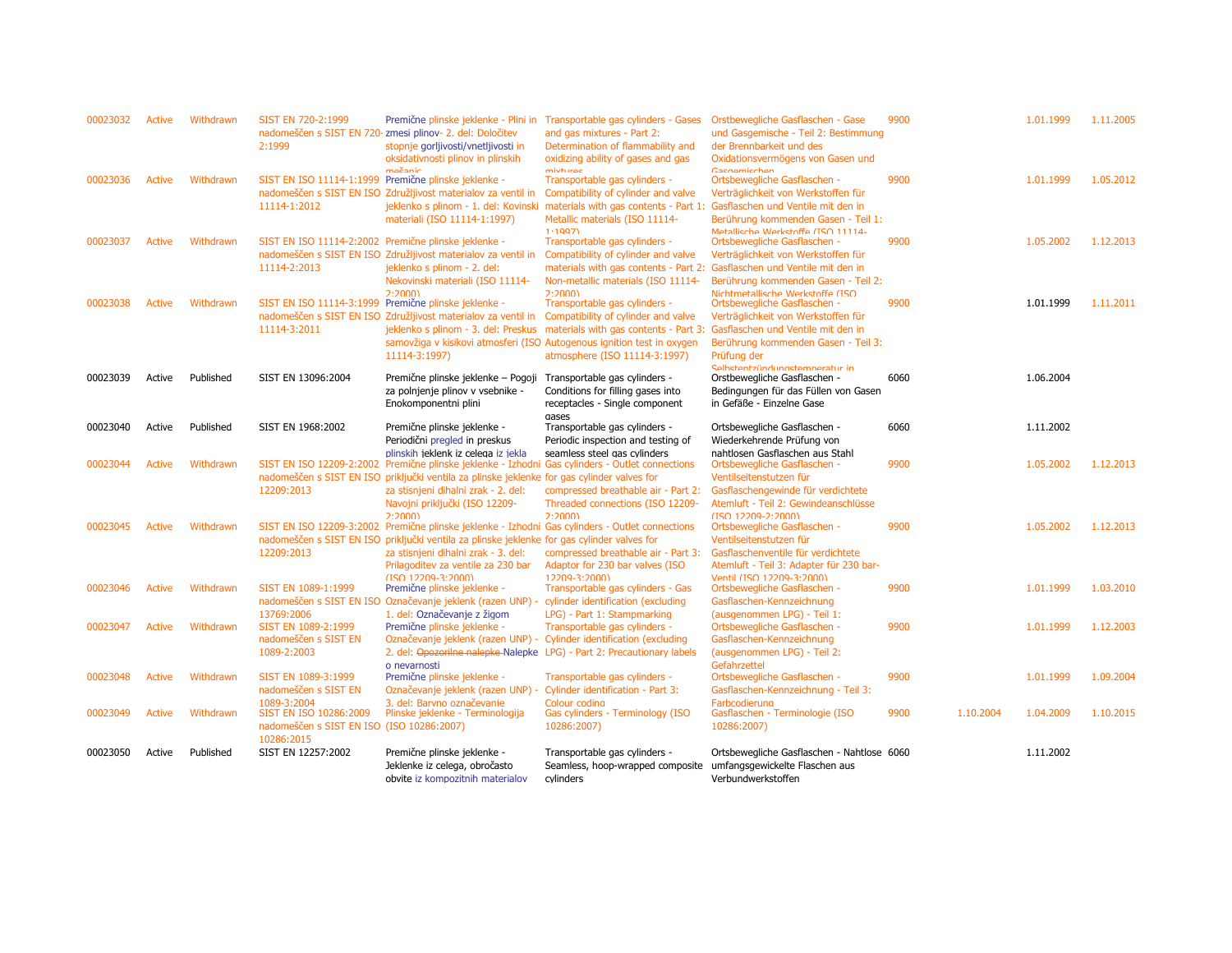| 00023051 | Active        | Published | SIST EN 1964-3:2002                                                                      | Premične plinske jeklenke -<br>Specifikacije za konstruiranje in<br>izdelavo ponovno polnijivih plinskih<br>jeklenk iz celega iz jekla z vodno<br>prostornino med 0,5 in vključno<br>150 litri - 3. del: Jeklenke iz celega 0,5 litre up to and including 150<br>iz nerjavnega jekla z Rm manj kot<br>1100 MPa                                                     | Transportable gas cylinders -<br>Specification for the design and<br>construction of refillable<br>transportable seamless steel gas<br>cylinders of water capacities from<br>litres - Part 3: Cylinders made of<br>seamless stainless steel with an Rm | Ortsbewegliche Gasflaschen -<br>Gestaltung und Konstruktion von<br>nahtlosen wiederbefüllbaren<br>ortsbeweglichen Gasflaschen aus Stahl<br>mit einem Fassungsraum von 0,5 Liter<br>bis einschließlich 150 Liter - Teil 3:<br>Nahtlose Flaschen aus nichtrostendem<br>Stahl mit einem Rm-Wert von weniger                                    | 6060 | 1.05.2002 |           |
|----------|---------------|-----------|------------------------------------------------------------------------------------------|--------------------------------------------------------------------------------------------------------------------------------------------------------------------------------------------------------------------------------------------------------------------------------------------------------------------------------------------------------------------|--------------------------------------------------------------------------------------------------------------------------------------------------------------------------------------------------------------------------------------------------------|---------------------------------------------------------------------------------------------------------------------------------------------------------------------------------------------------------------------------------------------------------------------------------------------------------------------------------------------|------|-----------|-----------|
| 00023052 | <b>Active</b> | Published | SIST EN ISO 11623:2002<br>11623:2016                                                     | Premične plinske jeklenke -<br>nadomeščen s SIST EN ISO Periodični nadzor pregled in                                                                                                                                                                                                                                                                               | tail of the state and all the same<br>Transportable gas cylinders -<br>Periodic inspection and testing of                                                                                                                                              | $-1 - 4 + 00$ MP<br>Ortsbewegliche Gasflaschen -<br>Wiederkehrende Prüfung von                                                                                                                                                                                                                                                              | 9900 | 1.11.2002 | 1.03.2016 |
| 00023053 | <b>Active</b> | Withdrawn | SIST EN 1964-2:2002<br>nadomeščen s SIST EN ISO Specifikacije za zasnovo-<br>9809-2:2010 | preskus jeklenk iz kompozitnih<br>Premične plinske jeklenke -<br>konstruiranje in izdelavo ponovno<br>polnljivih jeklenk iz celega iz jekla z transportable seamless steel gas<br>vodno prostornino med 0,5 in<br>vključno 150 litri - 2. del: Jeklenke 0,5 litre up to and including 150<br>iz celega iz jekla z Rm > 1100 MPa litres - Part 2: Cylinders made of | composite gas cylinders (ISO<br>Transportable gas cylinders -<br>Specification for the design and<br>construction of refillable<br>cylinders of water capacities from<br>seamless steel with an Rm value of                                            | Gasflaschen aus Verbundwerkstoffen<br>Ortsbewegliche Gasflachen -<br>Gestaltung und Konstruktion von<br>nahtlosen wiederbefüllbaren<br>ortsbeweglichen Gasflaschen aus Stahl<br>mit einem Fassungsraum von 0,5 Liter<br>bis einschließlich 150 Liter - Teil 2:<br>Nahtlose Flaschen aus Stahl mit einem<br>Rm-Wert von 1100 MPa und darüber | 9900 | 1.05.2002 | 1.11.2010 |
| 00023054 | Active        | Published | SIST EN 14208:2004                                                                       | Premične plinske jeklenke -<br>Specifikacija za varjene tlačne sode Specification for welded pressure<br>z zmogljivostjo do 1000 litrov za<br>prevoz plinov - Oblikovanje<br>Konstruiranje in izdelava                                                                                                                                                             | Transportable gas cylinders -<br>drums up to 1000 litre capacity for<br>the transport of gases - Design and<br>construction                                                                                                                            | Ortsbewegliche Gasflaschen -<br>Spezifikation für geschweißte<br>Druckfässer mit einem Fassungsraum<br>bis zu 1000 liter für den Transport von<br>Gasen - Gestaltung und Konstruktion                                                                                                                                                       | 6060 | 1.09.2004 |           |
| 00023055 | Active        | Published | SIST EN 1920:2001                                                                        | Premične plinske jeklenke -<br>Jeklenke za stisnjene pline (razen<br>acetilena) - Kontrola polnjenja                                                                                                                                                                                                                                                               | Transportable gas cylinders -<br>Cylinders for compressed gases<br>time of filling                                                                                                                                                                     | Ortsbewegliche Gasflaschen -<br>Gasflaschen für verdichtete Gase<br>(excluding acetylene) - Inspection at (ausgenommen Acetylen) - Prüfung<br>zum Zeitnunkt des Füllens                                                                                                                                                                     | 6060 | 1.01.2001 |           |
| 00023056 | Active        | Withdrawn | SIST EN 12754:2002<br>11372:2012                                                         | Premične plinske jeklenke -<br>nadomeščen s SIST EN ISO Jeklenke za raztopljeni acetilen -<br>Kontrola polnjenja                                                                                                                                                                                                                                                   | Transportable gas cylinders -<br>Cylinders for dissolved acetylene -<br>Inspection at time of filling                                                                                                                                                  | Ortsbewegliche Gasflaschen -<br>Gasflaschen für gelöstes Acetylen -<br>Prüfung zum Zeitpunkt des Füllens                                                                                                                                                                                                                                    | 9900 | 1.05.2002 | 1.05.2012 |
| 00023057 | <b>Active</b> | Withdrawn | SIST EN 12863:2002<br>10462:2014                                                         | Premične plinske jeklenke -<br>nadomeščen s SIST EN ISO Periodični pregledi in vzdrževanje<br>jeklenk za raztopljeni acetilen                                                                                                                                                                                                                                      | Transportable gas cylinders -<br>Periodic inspection and maintenance<br>of dissolved acetylene cylinders                                                                                                                                               | Ortsbewegliche Gasflaschen -<br>Wiederkehrende Prüfung und<br>Instandhaltung von Gasflaschen für                                                                                                                                                                                                                                            | 9900 | 1.11.2002 | 1.07.2014 |
| 00023058 | Active        | Published | SIST EN 1919:2001                                                                        | Premične plinske jeklenke -<br>Jeklenke za utekočinjene pline<br>(razen acetilena in UNP) - Kontrola<br>polnjenja                                                                                                                                                                                                                                                  | Transportable gas cylinders -<br>Cylinders for liquefied gases<br>(excluding acetylene and LPG) -<br>Inspection at time of filling                                                                                                                     | gelöstes Acetylen<br>Ortsbewegliche Gasflaschen -<br>Gasflaschen für verflüssigte Gase<br>(ausgenommen Acetylen und<br>Flüssiggas LPG) - Prüfung zum<br><b>Zaitminkt das Füllans</b>                                                                                                                                                        | 6060 | 1.01.2001 |           |
| 00023059 | <b>Active</b> | Withdrawn | SIST EN 1795:1999<br>11621:2006                                                          | Premične plinske jeklenke (razen<br>nadomeščen s SIST EN ISO UNP) - Postopki za spremembo-<br>namembnosti Postopki za                                                                                                                                                                                                                                              | Transportable gas cylinders<br>(excluding LPG) - Procedures for<br>change of gas service                                                                                                                                                               | Ortsbewegliche Gasflaschen<br>(ausgenommen LPG) - Verfahren für<br>den Wechsel der Gasart                                                                                                                                                                                                                                                   | 9900 | 1.01.1999 | 1.04.2006 |
| 00023060 | Active        | Published | SIST EN 13099:2004                                                                       | spremembo vrste plina<br>Premične plinske jeklenke - Pogoji<br>za polnjenje plinskih zmesi v<br>vsebnike                                                                                                                                                                                                                                                           | Transportable gas cylinders -<br>Conditions for filling gas mixtures<br>into receptacles                                                                                                                                                               | Orstbewegliche Gasflaschen -<br>Bedingungen für das Füllen von<br>Gasgemischen in Gefäße                                                                                                                                                                                                                                                    | 6060 | 1.06.2004 |           |
| 00023061 | Active        | Withdrawn | <b>SIST EN 1800:1999</b><br>nadomeščen s SIST EN                                         | Premične plinske jeklenke -<br>Jeklenke za acetilen - Osnovne                                                                                                                                                                                                                                                                                                      | Transportable gas cylinders -<br>Acetylene cylinders - Basic                                                                                                                                                                                           | Ortsbewegliche Gasflaschen - Acetylen- 9900<br>Flaschen - Grundanforderungen und                                                                                                                                                                                                                                                            |      | 1.01.1999 | 1.04.2007 |
| 00023062 | <b>Active</b> | Withdrawn | 1800:2007<br>SIST EN 1801:1999<br>11372:2012                                             | zahteve in definicije<br>Premične plinske jeklenke -<br>nadomeščen s SIST EN ISO Zahteve za polnjenje posamičnih<br>jeklenk za acetilen                                                                                                                                                                                                                            | requirements and definitions<br>Transportable gas cylinders - Filling<br>conditions for single acetylene<br>cylinders                                                                                                                                  | <b>Definitionen</b><br>Ortsbewegliche Gasflaschen -<br>Abfüllbedingungen für einzelne<br>Acetylen-Gasflaschen                                                                                                                                                                                                                               | 9900 | 1.09.1999 | 1.05.2012 |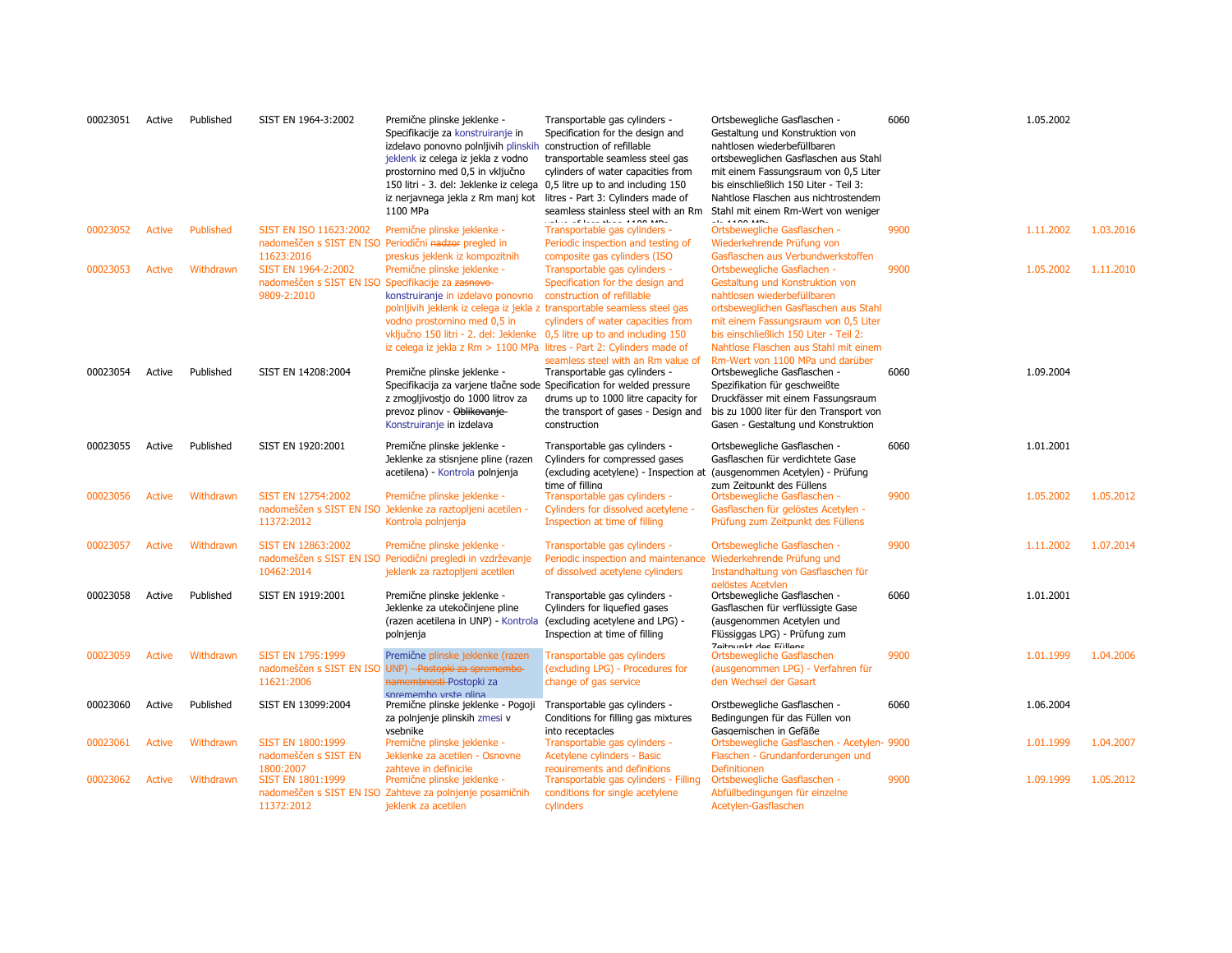| 00023063 | Active | Withdrawn | SIST EN 12755:2001<br>13088:2012                                 | Premične plinske jeklenke - Pogoji<br>nadomeščen s SIST EN ISO polnjenja acetilenskih snopov                                                                                                                                         | Transportable gas cylinders - Filling<br>conditions for acetylene bundles                                                                                                                   | Ortsbewegliche Gasflaschen -<br>Abfüllbedingungen für Acetylen-Bündel                                                                                                                                   | 9900 | 1.01.2001 | 1.12.2012 |
|----------|--------|-----------|------------------------------------------------------------------|--------------------------------------------------------------------------------------------------------------------------------------------------------------------------------------------------------------------------------------|---------------------------------------------------------------------------------------------------------------------------------------------------------------------------------------------|---------------------------------------------------------------------------------------------------------------------------------------------------------------------------------------------------------|------|-----------|-----------|
| 00023064 | Active | Published | SIST EN 1802:2002                                                | Premične plinske jeklenke -<br>Periodični pregledi in preskus<br>jeklenk iz celega iz aluminijevih<br>zlitin                                                                                                                         | Transportable gas cylinders -<br>Periodic inspection and testing of<br>seamless aluminium alloy gas<br>cylinders                                                                            | Ortsbewegliche Gasflaschen -<br>Wiederkehrende Prüfung von<br>nahtlosen Gasflaschen aus<br>Aluminiumlegierung                                                                                           | 6060 | 1.11.2002 |           |
| 00023065 | Active | Published | SIST EN 1803:2002                                                | Premične plinske jeklenke -<br>Periodični pregledi in preskus<br>varjenih jeklenk iz ogljikovega jekla welded carbon steel gas cylinders                                                                                             | Transportable gas cylinders -<br>Periodic inspection and testing of                                                                                                                         | Ortsbewegliche Gasflaschen -<br>Wiederkehrende Prüfung von<br>geschweißten Gasflaschen aus<br>Kohlenstoffstahl                                                                                          | 6060 | 1.11.2002 |           |
| 00023066 | Active | Published | SIST EN ISO 10692-2:2002 Premične plinske jeklenke -             | Priključki ventila plinskih jeklenk za connections for use in the<br>uporabo v mikroelektroniki - 2. del: microelectronics industry - Part 2:<br>Specifikacija in preskus tipa<br>povezave ventila na jeklenko (ISO<br>10692-2:2001) | Gas cylinders - Gas cylinder valve<br>Specification and type testing for<br>valve to cylinder connections (ISO<br>$10692 - 2.20011$                                                         | Ortsbewegliche Gasflaschen -<br>Ventilanschlüsse für die Anwendung in<br>der Mikroelektronik - Teil 2:<br>Spezifikation und Typprüfung der<br>Verbindungen Ventil/Flasche (ISO<br>10692-2:2001)         | 6060 | 1.05.2002 |           |
| 00023067 | Active | Published |                                                                  | SIST EN ISO 21007-1:2005 Premične plinske jeklenke -<br>Označevanje in prepoznavanje s<br>pomočjo radiofrekvenčne<br>identifikacije - 1. del: Struktura<br>referenčnih modelov in<br>torminologiin (TCO 71007-1+200E)                | Gas cylinders - Identification and<br>marking using radio frequency<br>identification technology - Part 1:<br>Reference architecture and<br>terminology (ISO 21007-1:2005)                  | Gasflaschen - Identifizierung und<br>Kennzeichnung mittels<br>Hochfrequenztechnologie - Teil 1:<br>Referenzarchitektur und Terminologie<br>(ISO 21007-1:2005)                                           | 6060 | 1.11.2005 |           |
| 00023068 | Active | Withdrawn | nadomeščen s SIST EN ISO prepoznavanje s pomočjo<br>21007-2:2013 | SIST EN ISO 21007-2:2005 Plinske jeklenke – Označevanje in<br>radiofrekvenčne identifikacije - 2.<br>del: Oštevilčenje sistemov za<br>radiofrekvenčno identifikacijo (ISO<br>$21007 - 22005$                                         | Gas cylinders - Identification and<br>marking using radio frequency<br>identification technology - Part 2:<br>Numbering schemes for radio<br>frequency identification (ISO 21007-<br>7.7005 | Gasflaschen - Identifizierung und<br>Kennzeichnung mittels<br>Hochfrequenztechnologie - Teil 2:<br>Identifikationssysteme für die<br>Hochfrequenztechnik (ISO 21007-<br>2.2005                          | 9900 | 1.11.2005 | 1.11.2013 |
| 00023069 | Active | Withdrawn | SIST EN 13769:2004<br>10961:2012                                 | Premične plinske jeklenke – Snopi<br>nadomeščen s SIST EN ISO jeklenk - Konstruiranje, izdelava,<br>označevanje in preskušanje                                                                                                       | Transportable gas cylinders -<br>Cylinder bundles - Design,<br>manufacture, identification and<br>testing                                                                                   | Ortsbewegliche Gasflaschen -<br>Flaschenbündel - Konstruktion,<br>Herstellung, Kennzeichnung und<br>Prüfung                                                                                             | 9900 | 1.06.2004 | 1.05.2012 |
| 00023070 | Active | Withdrawn | SIST EN 13807:2004<br>nadomeščen s SIST EN<br>13807:2017         | Premične plinske jeklenke –<br>Baterijska vozila - Konstruiranje,<br>izdelava, označevanje in<br>preskušanie                                                                                                                         | Transportable gas cylinders - Battery<br>vehicles - Design, manufacture,<br>identification and testing                                                                                      | Ortsbewegliche Gasflaschen - Batterie- 9900<br>Fahrzeuge - Konstruktion, Herstellung,<br>Kennzeichnung und Prüfung                                                                                      |      | 1.06.2004 | 1.05.2017 |
| 00023071 | Active | Published | SIST EN 13720:2002                                               | Premične plinske jeklenke -<br>Zahteve za polnjenje acetilenskih<br>baterijskih vozil                                                                                                                                                | Transportable gas cylinders - Filling<br>conditions for acetylene battery<br>vehicles                                                                                                       | Ortsbewegliche Gasflaschen -<br>Abfüllbedingungen für Acetylen-<br>Batterie-Fahrzeuge                                                                                                                   | 6060 | 1.11.2002 |           |
| 00023072 | Active | Published | SIST EN 13365:2002                                               | Premične plinske jeklenke - Snopi<br>jeklenk za permanentne in<br>utekočinjene pline (razen<br>acetilena) - Kontrola polnjenja                                                                                                       | Transportable gas cylinders -<br>Cylinder bundles for permanent and<br>liquefied gases (excluding acetylene)<br>- Inspection at time of filling                                             | Ortsbewegliche Gasflaschen -<br>Batteriefahrzeuge fu r beständige und<br>verflüssigte Gase (außer Acetylen) -<br>Prüfung zum Zeitpunkt des Füllens                                                      | 6060 | 1.11.2002 |           |
| 00023073 | Active | Published | SIST EN 13385:2002                                               | Premične plinske jeklenke -<br>Baterijska vozila za permanentne<br>in utekočinjene pline (razen<br>acetilena) - Kontrola polnjenja                                                                                                   | Transportable gas cylinders - Battery Ortsbewegliche Gasflaschen -<br>vehicles for permanent and liquefied<br>gases (excluding acetylene) -<br>Inspection at time of filling                | Batteriefahrzeuge fu r beständige und<br>verflüssigte Gase (außer Acetylen) -<br>Prüfung zum Zeitpunkt des Füllens                                                                                      | 6060 | 1.11.2002 |           |
| 00023074 | Active | Withdrawn | SIST EN ISO 11439:2002<br>nadomeščen s SIST EN ISO<br>11439:2013 | Plinske jeklenke - Visokotlačne<br>jeklenke za zemeljski plin za pogon<br>motornih vozil, vgrajene na vozilo<br>(ISO 11439:2000)                                                                                                     | Gas cylinders - High pressure<br>vehicles (ISO 11439:2000)                                                                                                                                  | Gasflaschen - Gasflaschen zur<br>cylinders for the on-board storage of Mitführung von verdichtetem Erdgas<br>natural gas as a fuel for automotive als Treibstoff für Kraftfahrzeuge (ISO<br>11439:2000) | 9900 | 1.05.2002 | 1.12.2013 |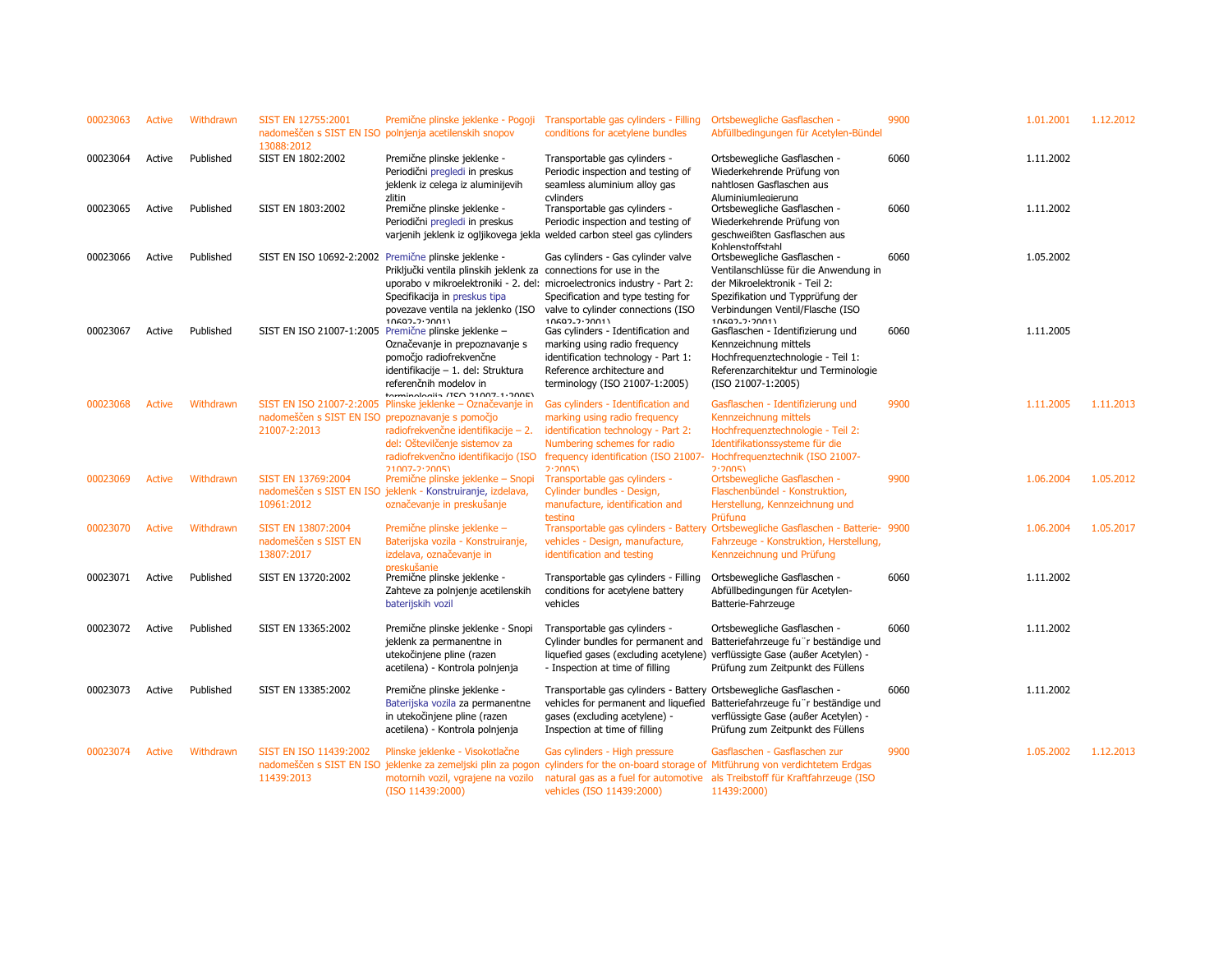| 00023075 | <b>Active</b> | Withdrawn                 | SIST CR 14473:2002<br>nadomeščen s SIST-TP<br>CEN/TR 14473:2014                   | Premične plinske jeklenke -<br>Porozne mase materiali za jeklenke masses for acetylene cylinders<br>za acetilen                                                                                                                                                                                                           | Transportable gas cylinders - Porous ni nemškega naslova                                                                                                                                                     |                                                                                                                                                                                                                                       | 9900 | 1.11.2002           | 1.07.2014 |
|----------|---------------|---------------------------|-----------------------------------------------------------------------------------|---------------------------------------------------------------------------------------------------------------------------------------------------------------------------------------------------------------------------------------------------------------------------------------------------------------------------|--------------------------------------------------------------------------------------------------------------------------------------------------------------------------------------------------------------|---------------------------------------------------------------------------------------------------------------------------------------------------------------------------------------------------------------------------------------|------|---------------------|-----------|
| 00023076 | <b>Active</b> | Withdrawn                 | 10297:2006                                                                        | SIST EN 849:1999/A1:2000 Premične plinske jeklenke - Ventili<br>nadomeščen s SIST EN ISO za jeklenke - Specifikacije in<br>preskus tipa - Dopolnilo A1                                                                                                                                                                    | Transportable gas cylinders -<br>Cylinder valves - Specification and<br>type testing - Amendment 1                                                                                                           | Ortsbewegliche Gasflaschen -<br>Gasflaschen-Ventile - Spezifikation und<br>Tvpenprüfuna - Änderuna 1                                                                                                                                  | 9900 | 1.01.2000           | 1.05.2006 |
| 00023077 | <b>Active</b> | Withdrawn                 | 10297:2006                                                                        | SIST EN 849:1999/A2:2002 Premične plinske jeklenke - Ventili<br>nadomeščen s SIST EN ISO za jeklenke - Specifikacije in<br>preskus tipa - Dopolnilo A2                                                                                                                                                                    | Transportable gas cylinders -<br>Cylinder valves - Specification and<br>type testing                                                                                                                         | Ortsbewegliche Gasflaschen -<br>Gasflaschen-Ventile - Spezifikation und<br><b>Typprüfungen</b>                                                                                                                                        | 9900 | 1.05.2002           | 1.05.2006 |
| 00023078 | Active        | Published                 | SIST EN ISO 15245-2:2002 Premične plinske jeklenke -                              | Cilindrični navoji za priključitev<br>ventilov na jeklenke - 2. del:                                                                                                                                                                                                                                                      | Gas cylinders - Parallel threads for<br>connection of valves to gas cylinders<br>- Part 2: Gauge inspection (ISO                                                                                             | Ortsbewegliche Gasflaschen -<br>Zylindrische Gewinde für den<br>Anschluss von Ventilen an Gasflaschen                                                                                                                                 | 6060 | 1.05.2002           |           |
| 00023080 | <b>Active</b> | Withdrawn                 | SIST EN 1089-2:2003<br>7225:2007                                                  | Kontrola s kalibrom (ISO 15245-<br>Premične plinske jeklenke -<br>nadomeščen s SIST EN ISO Označevanje jeklenk (razen UNP)<br>2. del: Nalepke o nevarnosti                                                                                                                                                                | 15245-2:2001)<br>Transportable gas cylinders - Gas<br>cylinder identification (excluding<br>LPG) - Part 2: Precautionary labels                                                                              | - Teil 2: Prüflehren (ISO 15245-<br>Ortsbewegliche Gasflaschen -<br>Gasflaschen-Kennzeichnung<br>(ausgenommen Flüssiggas LPG) - Teil                                                                                                  | 9900 | 1.12.2003           | 1.09.2009 |
| 00023081 | <b>Active</b> | Withdrawn                 | <b>SIST EN 1089-</b><br>3:1999/A1:2002<br>nadomeščen s SIST EN<br>$1080 - 3.2004$ | Premične plinske jeklenke -<br>Označevanje jeklenk (razen UNP) -<br>3. del: Barvno označevanje -<br>Dodatek A1                                                                                                                                                                                                            | Transportable Gas cylinders -<br>Cylinder identification - Part 3:<br>Colour coding                                                                                                                          | Ortsbewegliche Gasflaschen -<br>Gasflaschen-Kennzeichnung - Teil 3:<br>Farbcodierung                                                                                                                                                  | 9900 | 1.02.2002           | 1.09.2004 |
| 00023082 | <b>Active</b> | Withdrawn                 | SIST EN 1089-3:2004<br>nadomeščen s SIST EN<br>1089-3:2011                        | Premične plinske jeklenke -<br>Označevanje jeklenk (razen UNP) -<br>3. del: Barvno označevanje                                                                                                                                                                                                                            | Transportable gas cylinders - Gas<br>cylinder identification (excluding<br>LPG) - Part 3: Colour coding                                                                                                      | Ortsbewegliche Gasflaschen -<br>Gasflaschen-Kennzeichnung<br>(ausgenommen Flüssiggas LPG)- Teil                                                                                                                                       | 9900 | 1.09.2004           | 1.11.2011 |
| 00023083 | Active        | Withdrawn                 | SIST EN 962:1999/A1:2001 Premične plinske jeklenke -<br>11117:2009                | nadomeščen s SIST EN ISO Zaščitne kape in varovala ventilov<br>plinskih jeklenk za uporabo v<br>industriji in medicini -<br>Konstruiranie, izdelava in preskusi -                                                                                                                                                         | Transportable gas cylinders - Valve<br>protection caps and valve guards for Ventilschutzkappen und<br>industrial and medical gas cylinders - Ventilschutzvorrichtungen für<br>Design, construction and tests | Ortsbewegliche Gasflaschen -<br>Gasflaschen in industriellem und<br>medizinischem Einsatz - Gestaltung,                                                                                                                               | 9900 | 1.01.2001           | 1.04.2009 |
| 00023084 | <b>Active</b> | Withdrawn                 | SIST EN 14189:2003<br>22434:2011                                                  | Premične plinske jeklenke - Pregled Transportable gas cylinders -<br>nadomeščen s SIST EN ISO in vzdrževanje ventilov za jeklenke<br>v času periodičnega pregleda<br><b>ieklenk</b>                                                                                                                                       | Inspection and maintenance of<br>cylinder valves at time of periodic<br>inspection of gas cylinders                                                                                                          | Ortsbewegliche Gasflaschen - Prüfung 9900<br>und Wartung von Gasflaschenventilen<br>zum Zeitpunkt der wiederkehrenden<br>Prüfung von Gasflaschen                                                                                      |      | 1.12.2003           | 1.11.2011 |
| 00023085 | Active        | Withdrawn                 | SIST EN 962:1999/A2:2001 Premične plinske jeklenke -<br>11117:2009                | nadomeščen s SIST EN ISO Zaščitne kape in varovala ventilov<br>plinskih jeklenk za uporabo v<br>industriji in medicini -                                                                                                                                                                                                  | Transportable gas cylinders - Valve<br>protection caps and valve guards for<br>industrial and medical gas cylinders - Ventilschutzvorrichtungen für<br>Design, construction and tests                        | Ortsbewegliche Gasflaschen -<br>Ventilschutzkappen und<br>Gasflaschen in industriellem und<br>medizinischem Finsatz - Gestaltung.                                                                                                     | 9900 | 1.01.2001           | 1.04.2009 |
| 00023086 | Active        | Withdrawn                 | <b>SIST EN</b><br>1975:1999/A1:2004<br>7866:2012                                  | Konstruiranie, izdelava in preskusi -<br>Premične plinske jeklenke -<br>Specifikacije za zasnovo-<br>nadomeščen s SIST EN ISO konstruiranje in izdelavo ponovno<br>polnljivih plinskih jeklenk iz celega<br>iz aluminija in aluminijeve zlitine s<br>prostornino od 0,5 do vključno 150 capacity from 0,5 litre up to 150 | Transportable gas cylinders -<br>Specification for the design and<br>construction of refillable<br>transportable seamless aluminium<br>and aluminium alloy gas cylinders of                                  | Orstbewegliche Gasflaschen -<br>Gestaltung und Konstruktion von<br>wiederbefüllbaren, orstbeweglichen<br>nahtlosen Gasflaschen aus Aluminium<br>und Aluminiumlegierung mit einem<br>Fassungsraum von 0,5 l bis<br>as can consumers in | 9900 | 1.06.2004           | 1.12.2012 |
|          |               | 00023087 Active Withdrawn | <b>SIST EN ISO</b><br>15996:2005<br>nadomeščen s SIST EN<br>ISO 15996:2018        | Plinske jeklenke – <del>Ventili z</del><br>estankom tlaka-Ventili za<br>zagotavljanje ostanka tlaka –<br>Splošne zahteve in preskus<br>tina (TSO 15996:2005)                                                                                                                                                              | <b>Gas cylinders - Residual</b><br>pressure valves - General<br>requirements and type testing<br>(ISO 15996:2005)                                                                                            | Gasflaschen - Restdruckventile -<br><b>Allgemeine Anforderungen und</b><br>Typprüfung (ISO 15996:2005)                                                                                                                                | 9900 | 1.07.2005 1.05.2018 |           |
| 00023089 | Active        | Withdrawn                 | nadomeščen s SIST EN ISO<br>407:2005                                              | SIST EN 850:1999/A1:2002 Premične plinske jeklenke - Oblika<br>izhodnih priključkov ventila s<br>prižemo in pin index za uporabo v<br>medicini - Dopolnilo A1                                                                                                                                                             | Transportable gas cylinders - Pin-<br>index, yoke-type valve outlet<br>connections for medical use                                                                                                           | Ortsbewegliche Gasflaschen -<br>Ventilseitenstutzen mit Anschlußbügel<br>nach dem Pin-Index-System für<br>medizinische Anwendung                                                                                                      | 9900 | 1.05.2002           | 1.10.2005 |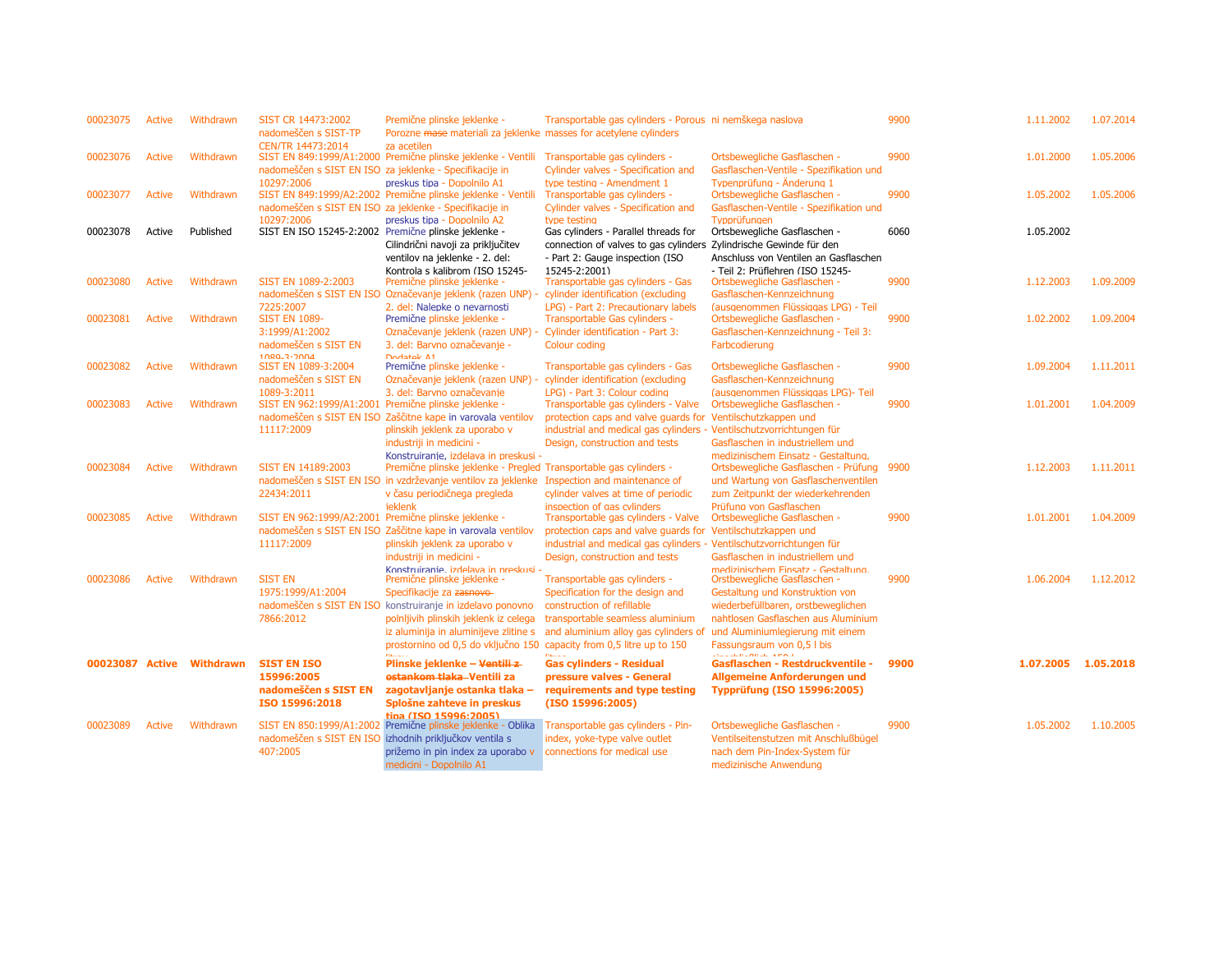| 00023090 | Active | Withdrawn | 11114-4:2017                                                              | SIST EN ISO 11114-4:2005 Premične plinske jeklenke -<br>nadomeščen s SIST EN ISO Združljivost materialov za ventil in<br>jeklenko s plinom - 4. del:<br>Preskusne metode za izbiro<br>materiala, odpornega proti vodikovi materials resistant to hydrogen<br>krhkosti (ISO 11114-4:2005) | Transportable gas cylinders -<br>Compatibility of cylinder and valve<br>materials with gas contents - Part 4:<br>Test methods for selecting metallic<br>embrittlement (ISO 11114-4:2005) | Ortsbewegliche Gasflaschen -<br>Verträglichkeit von Werkstoffen für<br>Gasflaschen und Ventile mit den in<br>Berührung kommenden Gasen - Teil 4:<br>Prüfverfahren zur Auswahl von<br>metallischen Werkstoffen, die gegen | 9900 |           | 1.11.2005 | 1.07.2017 |
|----------|--------|-----------|---------------------------------------------------------------------------|------------------------------------------------------------------------------------------------------------------------------------------------------------------------------------------------------------------------------------------------------------------------------------------|------------------------------------------------------------------------------------------------------------------------------------------------------------------------------------------|--------------------------------------------------------------------------------------------------------------------------------------------------------------------------------------------------------------------------|------|-----------|-----------|-----------|
| 00023091 | Active | Published | SIST EN ISO 22435:2009                                                    | Plinske jeklenke - Ventili za<br>jeklenke z vgrajenim regulatorjem<br>tlaka - Specifikacija in preskus tipa<br>(ISO 22435:2007)                                                                                                                                                          | Gas cylinders - Cylinder valves with<br>integrated pressure regulators -<br>Specification and type testing (ISO<br>22435:2007)                                                           | Waccordoffuorenrödung unomnfindlich<br>Gasflaschen - Druckminderer in<br>Flaschenventilen - Allgemeine<br>Anforderungen und Baumusterprüfung<br>(ISO 22435:2007)                                                         | 6060 |           | 1.04.2009 |           |
| 00023093 | Active | Published | SIST EN ISO 407:2005                                                      | Male plinske jeklenke za uporabo v Small medical gas cylinders - Pin-<br>medicini - Ventilski priključni<br>nastavki po sistemu pin-index (ISO (ISO 407:2004)<br>407:2004)                                                                                                               | index yoke-type valve connections                                                                                                                                                        | Kleine Gasflaschen für die medizinische 6060<br>Anwendung - Ventilseitenstutzen mit<br>Anschlussbügel nach dem Pin-Index-<br>System (ISO 407:2004)                                                                       |      |           | 1.01.2005 |           |
| 00023094 | Active | Withdrawn | <b>SIST EN 1800:2007</b>                                                  | Premične plinske jeklenke -                                                                                                                                                                                                                                                              | Transportable gas cylinders -                                                                                                                                                            | Ortsbewegliche Gasflaschen -                                                                                                                                                                                             | 9900 |           | 1.04.2007 | 1.12.2013 |
|          |        |           |                                                                           | nadomeščen s SIST EN ISO Jeklenke za acetilen - Osnovne                                                                                                                                                                                                                                  | Acetylene cylinders - Basic                                                                                                                                                              | Acetylenflaschen -                                                                                                                                                                                                       |      |           |           |           |
|          |        |           | 3807:2013                                                                 | zahteve                                                                                                                                                                                                                                                                                  | requirements, definitions and type<br>testina                                                                                                                                            | Grundanforderungen                                                                                                                                                                                                       |      |           |           |           |
| 00023095 | Active | Published | SIST EN 14638-1:2006                                                      | Premične plinske jeklenke -                                                                                                                                                                                                                                                              | Transportable gas cylinders -                                                                                                                                                            | Ortsbewegliche Gasflaschen -                                                                                                                                                                                             | 6060 |           | 1.10.2006 |           |
|          |        |           |                                                                           | Ponovno polnijivi varjeni vsebniki s Refillable welded receptacles of a<br>prostornino ne večjo kot 150 litrov                                                                                                                                                                           | capacity not exceeding 150 litres -                                                                                                                                                      | Wiederbefüllbare geschweißte Gefäße<br>mit einem Fassungsraum von nicht                                                                                                                                                  |      |           |           |           |
|          |        |           |                                                                           | - 1. del: Varjene jeklenke iz                                                                                                                                                                                                                                                            | Part 1: Welded austenitic stainless                                                                                                                                                      | mehr als 150 Liter - Teil 1: Flaschen                                                                                                                                                                                    |      |           |           |           |
|          |        |           |                                                                           | avstenitnega nerjavnega jekla,                                                                                                                                                                                                                                                           | steel cylinders made to a design                                                                                                                                                         | aus geschweißtem, austenitischen,                                                                                                                                                                                        |      |           |           |           |
|          |        |           |                                                                           | izdelane po eksperimentalno                                                                                                                                                                                                                                                              | justified by experimental methods                                                                                                                                                        | nichtrostendem Stahl, ausgelegt nach                                                                                                                                                                                     |      |           |           |           |
|          |        |           |                                                                           | notrieni metodi                                                                                                                                                                                                                                                                          |                                                                                                                                                                                          | experimentellen Verfahren                                                                                                                                                                                                |      |           |           |           |
| 00023105 | Active | Published | SIST EN 14876:2007                                                        | Premične plinske jeklenke -                                                                                                                                                                                                                                                              | Transportable gas cylinders -                                                                                                                                                            | Ortsbewegliche Gasflaschen -                                                                                                                                                                                             | 6060 |           | 1.09.2007 |           |
|          |        |           |                                                                           | Periodični pregledi varjenih tlačnih<br>sodov                                                                                                                                                                                                                                            | Periodic inspection and testing of<br>welded steel pressure drums                                                                                                                        | Wiederkehrende Prüfung von<br>geschweißten Fässern aus Stahl                                                                                                                                                             |      |           |           |           |
| 00023106 | Active | Withdrawn | SIST EN ISO 16148:2006                                                    | Plinske jeklenke – Ponovno                                                                                                                                                                                                                                                               | Gas cylinders - Refillable seamless                                                                                                                                                      | Gasflaschen - Wiederbefüllbare,                                                                                                                                                                                          | 9900 |           | 1.10.2006 | 1.06.2016 |
|          |        |           | nadomeščen s SIST EN ISO                                                  | polnijive plinske jeklenke iz celega                                                                                                                                                                                                                                                     | steel gas cylinders - Acoustic                                                                                                                                                           | nahtlose Gasflaschen aus Stahl -                                                                                                                                                                                         |      |           |           |           |
|          |        |           | 16148:2016                                                                | - Preskus z zvočno emisijo kot                                                                                                                                                                                                                                                           | emission testing (AT) for periodic                                                                                                                                                       | Schallemissionsverfahren bei der                                                                                                                                                                                         |      |           |           |           |
|          |        |           |                                                                           | periodični prealed (ISO                                                                                                                                                                                                                                                                  | inspection (ISO 16148:2006)                                                                                                                                                              | wiederkehrenden Prüfung (ISO                                                                                                                                                                                             |      |           |           |           |
| 00023108 | Active | Withdrawn | SIST EN ISO 10297:2006                                                    | Premične plinske jeklenke – Ventili                                                                                                                                                                                                                                                      | Transportable gas cylinders -                                                                                                                                                            | Ortsbewegliche Gasflaschen -                                                                                                                                                                                             | 9900 |           | 1.05.2006 | 1.10.2014 |
|          |        |           | 10297:2014                                                                | nadomeščen s SIST EN ISO za jeklenke - Specifikacija in                                                                                                                                                                                                                                  | Cylinder valves - Specification and                                                                                                                                                      | Flaschenventile - Spezifikation und                                                                                                                                                                                      |      |           |           |           |
| 00023109 | Active | Withdrawn | SIST EN ISO 13769:2006<br>nadomeščen s SIST EN ISO žigom (ISO 13769:2002) | preskus tipa (ISO 10297:2006)<br>Plinske jeklenke – Označevanje z                                                                                                                                                                                                                        | type testing (ISO 10297:2006)<br>Gas cylinders - Stamp marking (ISO<br>13769:2002)                                                                                                       | Tvpprüfung (ISO 10297:2006)<br>Gasflaschen - Stempelung (ISO<br>13769:2002)                                                                                                                                              | 9900 |           | 1.10.2006 | 1.11.2010 |
| 00023113 | Active | Withdrawn | 13769:2010<br>SIST EN ISO 10156:2010                                      | Plini in zmesi plinov - Določitev                                                                                                                                                                                                                                                        | Gases and gas mixtures -                                                                                                                                                                 | Gase und Gasgemische - Bestimmung 9900                                                                                                                                                                                   |      |           | 1.11.2010 | 1.05.2018 |
|          |        |           |                                                                           | nadomeščen s SIST EN ISO stopnje gorljivosti vnetljivosti in                                                                                                                                                                                                                             | Determination of fire potential and                                                                                                                                                      | der Brennbarkeid und des                                                                                                                                                                                                 |      |           |           |           |
|          |        |           | 10156:2018                                                                | oksidativnosti za izbiro izhodnega                                                                                                                                                                                                                                                       | oxidizing ability for the selection of                                                                                                                                                   | Oxidationsvermögens zur Auswahl von                                                                                                                                                                                      |      |           |           |           |
|          |        |           |                                                                           | priključka ventila na jeklenki (ISO                                                                                                                                                                                                                                                      | cylinder valve outlets (ISO                                                                                                                                                              | Ventilausgängen (ISO 10156:2010)                                                                                                                                                                                         |      |           |           |           |
|          |        |           |                                                                           | 10156:2010                                                                                                                                                                                                                                                                               | 10156:2010                                                                                                                                                                               |                                                                                                                                                                                                                          |      |           |           |           |
| 00023114 | Active | Withdrawn |                                                                           | SIST EN ISO 10156-2:2005 Plinske jeklenke - Plini in zmesi<br>nadomeščen s SIST EN ISO plinov - 2. del: Določitev stopnje                                                                                                                                                                | Gas cylinders - Gases and gas<br>mixtures - Part 2: Determination of                                                                                                                     | Gasflaschen - Gase und Gasgemische - 9900<br>Teil 2: Bestimmung des                                                                                                                                                      |      |           | 1.11.2005 | 1.11.2010 |
|          |        |           | 10156:2010                                                                | oksidativnosti strupenih in                                                                                                                                                                                                                                                              | oxidizing ability of toxic and                                                                                                                                                           | Oxidationsvermögens von giftigen und                                                                                                                                                                                     |      |           |           |           |
|          |        |           |                                                                           | korozivnih plinov in plinskih zmesi                                                                                                                                                                                                                                                      | corrosive gases and gas mixtures                                                                                                                                                         | korrosiven Gasen und Gasgemischen                                                                                                                                                                                        |      |           |           |           |
|          |        |           |                                                                           | $(150.10156.2)$ $(2005)$                                                                                                                                                                                                                                                                 | (150.10156, 2.2005)                                                                                                                                                                      | /TCO 10156-2-2005)                                                                                                                                                                                                       |      |           |           |           |
| 00023115 | Active | Published | <b>SIST EN</b>                                                            | Premične plinske jeklenke - Snopi                                                                                                                                                                                                                                                        | Transportable gas cylinders -                                                                                                                                                            | Ortsbewegliche Gasflaschen -                                                                                                                                                                                             | 6060 |           | 1.11.2005 |           |
|          |        |           | 13365:2002/A1:2005                                                        | jeklenk za permanentne in<br>utekočinjene pline (razen                                                                                                                                                                                                                                   | Cylinder bundles for permanent and<br>liquefied gases (excluding acetylene)                                                                                                              | Flaschenbündel für permanente und<br>verflüssigte Gase (außer Acetylen) -                                                                                                                                                |      |           |           |           |
|          |        |           |                                                                           | acetilena) - Kontrola polnjenja                                                                                                                                                                                                                                                          | - Inspection at time of filling                                                                                                                                                          | Prüfung zum Zeitpunkt des Füllens                                                                                                                                                                                        |      |           |           |           |
|          |        |           |                                                                           |                                                                                                                                                                                                                                                                                          |                                                                                                                                                                                          |                                                                                                                                                                                                                          |      |           |           |           |
| 00023116 | Active | Published | SIST EN ISO 11117:2009                                                    | Plinske jeklenke - Zaščitne kape in                                                                                                                                                                                                                                                      |                                                                                                                                                                                          | Gas cylinders - Valve protection caps Gasflaschen - Ventilschutzkappen und 6060                                                                                                                                          |      | 1.05.2006 | 1.04.2009 |           |
|          |        |           |                                                                           | varovala ventilov plinskih jeklenk -                                                                                                                                                                                                                                                     | and valve guards - Design,                                                                                                                                                               | Ventilschutzvorrichtungen -                                                                                                                                                                                              |      |           |           |           |
|          |        |           |                                                                           | Konstruiranje, izdelava in preskusi<br>(ISO 11117:2008)                                                                                                                                                                                                                                  | construction and tests (ISO<br>11117:2008)                                                                                                                                               | Gestaltung, Konstruktion und<br>Prüfungen (ISO 11117:2008)                                                                                                                                                               |      |           |           |           |
|          |        |           |                                                                           |                                                                                                                                                                                                                                                                                          |                                                                                                                                                                                          |                                                                                                                                                                                                                          |      |           |           |           |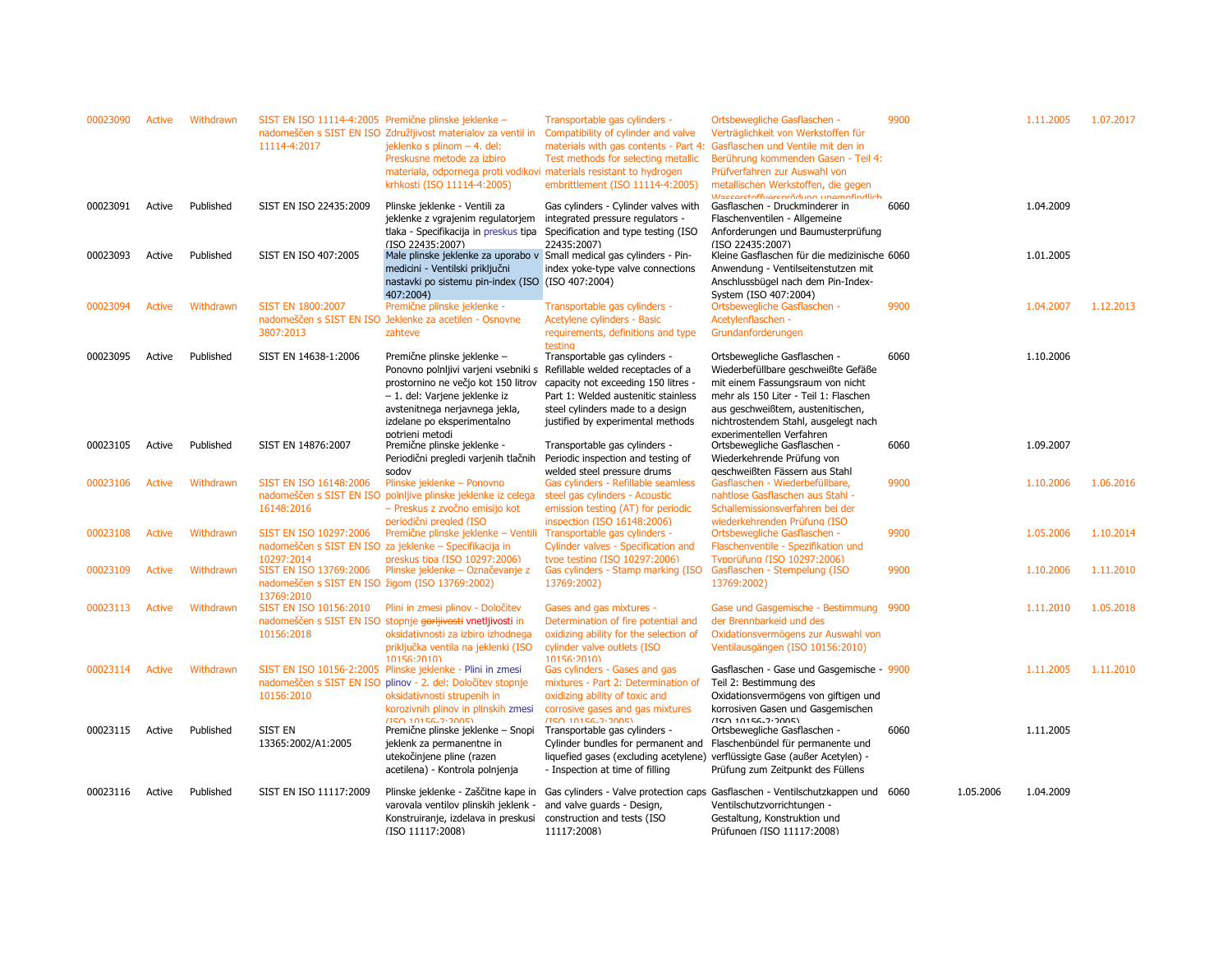| 00023118 | Active        | Published                 | SIST EN ISO 7866:2012<br>nadomešča SIST EN<br>1975:1999 in SIST EN<br>1975:1999/A1:2004 | Plinske jeklenke - Ponovno<br>polnljive plinske jeklenke iz celega<br>iz aluminijevih zlitin -<br>Konstruiranje, izdelava in<br>preskušanie (ISO 7866:2012)                                                                                                     | Gas cylinders - Refillable seamless<br>aluminium alloy gas cylinders -<br>Design, construction and testing<br>(ISO 7866:2012)                                                                                                                             | Gasflaschen - Wiederbefüllbare<br>nahtlose Gasflaschen aus<br>Aluminiumlegierungen - Auslegung,<br>Bau und Prüfung (ISO 7866:2012)                                                                                          | 6060 | 1.06.2006 | 1.12.2012           |           |
|----------|---------------|---------------------------|-----------------------------------------------------------------------------------------|-----------------------------------------------------------------------------------------------------------------------------------------------------------------------------------------------------------------------------------------------------------------|-----------------------------------------------------------------------------------------------------------------------------------------------------------------------------------------------------------------------------------------------------------|-----------------------------------------------------------------------------------------------------------------------------------------------------------------------------------------------------------------------------|------|-----------|---------------------|-----------|
| 00023119 | Active        | Published                 | SIST EN ISO 11621:2006                                                                  | Plinske jeklenke - Postopki za<br>spremembo namembnosti/Postopki change of gas service (ISO<br>za spremembo vrste plina (ISO<br>11621:1997)                                                                                                                     | Gas cylinders - Procedures for<br>11621:1997)                                                                                                                                                                                                             | Gasflaschen - Verfahren für den<br>Wechsel der Gasart (ISO 11621:1997)                                                                                                                                                      | 6060 |           | 1.03.2006           |           |
| 00023120 | <b>Active</b> | Withdrawn                 | <b>SIST EN</b><br>13769:2004/A1:2005                                                    | Premične plinske jeklenke - Snopi<br>jeklenk – Konstruiranje, izdelava,                                                                                                                                                                                         | Transportable gas cylinders -<br>Cylinder bundles - Design,                                                                                                                                                                                               | Ortsebewegliche Gasflaschen -<br>Flaschenbündel - Konstruktion,                                                                                                                                                             | 9900 |           | 1.11.2005           | 1.05.2012 |
|          |               |                           |                                                                                         | označevanje in preskušanje                                                                                                                                                                                                                                      | manufacture, identification and<br>testing                                                                                                                                                                                                                | Herstellung, Kennzeichnung und<br>Priifiina                                                                                                                                                                                 |      |           |                     |           |
| 00023121 | <b>Active</b> | Withdrawn                 | <b>SIST EN</b><br>12863:2002/A1:2006                                                    | Premične plinske jeklenke -<br>Periodični pregledi in vzdrževanje                                                                                                                                                                                               | Transportable gas cylinders -<br>Periodic inspection and maintenance                                                                                                                                                                                      | Ortsbewegliche Gasflaschen -<br>Wiederkehrende Prüfung und                                                                                                                                                                  | 9900 |           | 1.03.2006           | 1.07.2014 |
| 00023123 | Active        | Published                 | SIST EN                                                                                 | jeklenk za raztopljeni acetilen<br>Premične plinske jeklenke -                                                                                                                                                                                                  | of dissolved acetylene cylinders<br>Transportable gas cylinders -                                                                                                                                                                                         | Instandhaltung von Gasflaschen für<br>gelöstes Acetylen<br>Ortsbewegliche Gasflaschen -                                                                                                                                     | 6060 |           | 1.03.2006           |           |
|          |               |                           | 1968:2002/A1:2006                                                                       | Periodični pregledi in preskus<br>jeklenk iz celega iz jekla                                                                                                                                                                                                    | Periodic inspection and testing of<br>seamless steel gas cylinders                                                                                                                                                                                        | Wiederkehrende Prüfung von<br>nahtlosen Gasflaschen aus Stahl                                                                                                                                                               |      |           |                     |           |
| 00023124 | Active        | Published                 | <b>SIST EN 13322-</b><br>1:2003/A1:2006                                                 | Premične plinske jeklenke -<br>Ponovno polnljive jeklenke -<br>Konstruiranje in izdelava - 1. del:                                                                                                                                                              | Transportable gas cylinders -<br>Refillable welded steel gas cylinders<br>Design and construction - Part 1:                                                                                                                                               | Ortsbewegliche Gasflaschen -<br>Wiederbefüllbare geschweißte Flaschen<br>aus Stahl - Gestaltung und                                                                                                                         | 6060 |           | 1.05.2006           |           |
|          |               | 00023126 Active Withdrawn | <b>SIST EN ISO</b><br>15996:2005/A1:2008                                                | Jeklenke iz ogliičnega jekla<br>Plinske jeklenke - Ventili z-<br><del>ostankom tlaka</del> -za                                                                                                                                                                  | Carbon steel<br><b>Gas cylinders - Residual</b><br>pressure valves - General                                                                                                                                                                              | Konstruktion - Teil 1: Flaschen aus<br>Gasflaschen - Restdruckventile -<br>Allgemeine Anforderungen und                                                                                                                     | 9900 |           | 1.03.2008 1.05.2018 |           |
|          |               |                           | nadomeščen s SIST EN<br>ISO 15996:2018                                                  | zagotavljanje ostanka tlaka -<br>Splošne zahteve in preskus                                                                                                                                                                                                     | requirements and type testing -<br><b>Amendment 1 (ISO</b>                                                                                                                                                                                                | <b>Typprüfung (ISO</b><br>15996:2005/Amd 1:2007)                                                                                                                                                                            |      |           |                     |           |
| 00023127 | <b>Active</b> | Withdrawn                 | SIST EN 12245:2009<br>nadomeščen s SIST EN                                              | Premične plinske jeklenke -<br>Popolnoma obvite jeklenke iz                                                                                                                                                                                                     | Transportable gas cylinders - Fully<br>wrapped composite cylinders                                                                                                                                                                                        | Ortsbewegliche Gasflaschen -<br>Vollumwickelte Flaschen aus                                                                                                                                                                 | 9900 | 1.10.2007 | 1.10.2009           | 1.01.2012 |
| 00023128 | Active        | Published                 | 12245:2009+A1:2012<br>SIST EN 14638-3:2010                                              | kompozitnih materialov<br>Premične plinske jeklenke -<br>Ponovno polnijivi varjeni vsebniki s Refillable welded receptacles of a                                                                                                                                | Transportable gas cylinders -<br>prostornino, ne večjo kot 150 litrov capacity not exceeding 150 litres -                                                                                                                                                 | Verbundwerkstoffen<br>Ortsbewegliche Gasflaschen -<br>Wiederbefüllbare geschweißte Gefäße<br>mit einem Fassungsraum von nicht                                                                                               | 6060 |           | 1.11.2010           |           |
|          |               |                           |                                                                                         | - 3. del: Varjene jeklenke iz<br>ogljičnega jekla, izdelane po                                                                                                                                                                                                  | Part 3: Welded carbon steel<br>cylinders made to a design justified                                                                                                                                                                                       | mehr als 150 Liter - Teil 3: Flaschen<br>aus geschweißtem Kohlenstoffstahl,                                                                                                                                                 |      |           |                     |           |
| 00023129 | Active        | Published                 | SIST-TP CEN/TR                                                                          | konstrukciji, potrjeni s<br>nrockušaniam                                                                                                                                                                                                                        | by experimental methods                                                                                                                                                                                                                                   | ausgelegt nach experimentellen<br><i><b>Morfohron</b></i>                                                                                                                                                                   | 6060 |           | 1.03.2007           |           |
|          |               |                           | 15444:2007                                                                              | Premične plinske jeklenke - Plinske Transportable gas cylinders - Gas<br>jeklenke, ki so izdelane v skladu z<br>Direktivo za premično tlačno<br>opremo in se uporabljajo v skladu<br>z Direktivo o tlačni opremi - Pogoji<br>uporabe in dokazovanje ustreznosti | cylinders conforming to the TPED to<br>be used for PED applications -<br>Applicability and justifications                                                                                                                                                 | Ortsbewegliche Gasflaschen -<br>Gasflaschen entsprechend der TPED<br>für PED Anwendungen -<br>Anwendbarkeit und Begründung                                                                                                  |      |           |                     |           |
| 00023130 | Active        | Published                 | SIST EN ISO 9809-1:2010                                                                 | Plinske jeklenke - Ponovno<br>polnljive plinske jeklenke iz celega<br>iz jekla - Konstruiranje, izdelava in<br>preskus - 1. del: Jeklenke iz jekel<br>manjšo od 1100 MPa (ISO 9809-<br>1.20101<br>Dlineko ioklanko                                              | Gas cylinders - Refillable seamless<br>steel gas cylinders - Design,<br>construction and testing - Part 1:<br>Quenched and tempered steel<br>za poboljšanje z natezno trdnostjo, cylinders with tensile strength less<br>than 1 100 MPa (ISO 9809-1:2010) | Gasflaschen - Wiederbefüllbare<br>nahtlose Gasflaschen aus Stahl -<br>Gestaltung, Konstruktion und Prüfung -<br>Teil 1: Flaschen aus vergütetem Stahl<br>mit einer Zugfestigkeit kleiner als 1<br>100 MPa (ISO 9809-1:2010) | 6060 | 1.07.2008 | 1.11.2010           |           |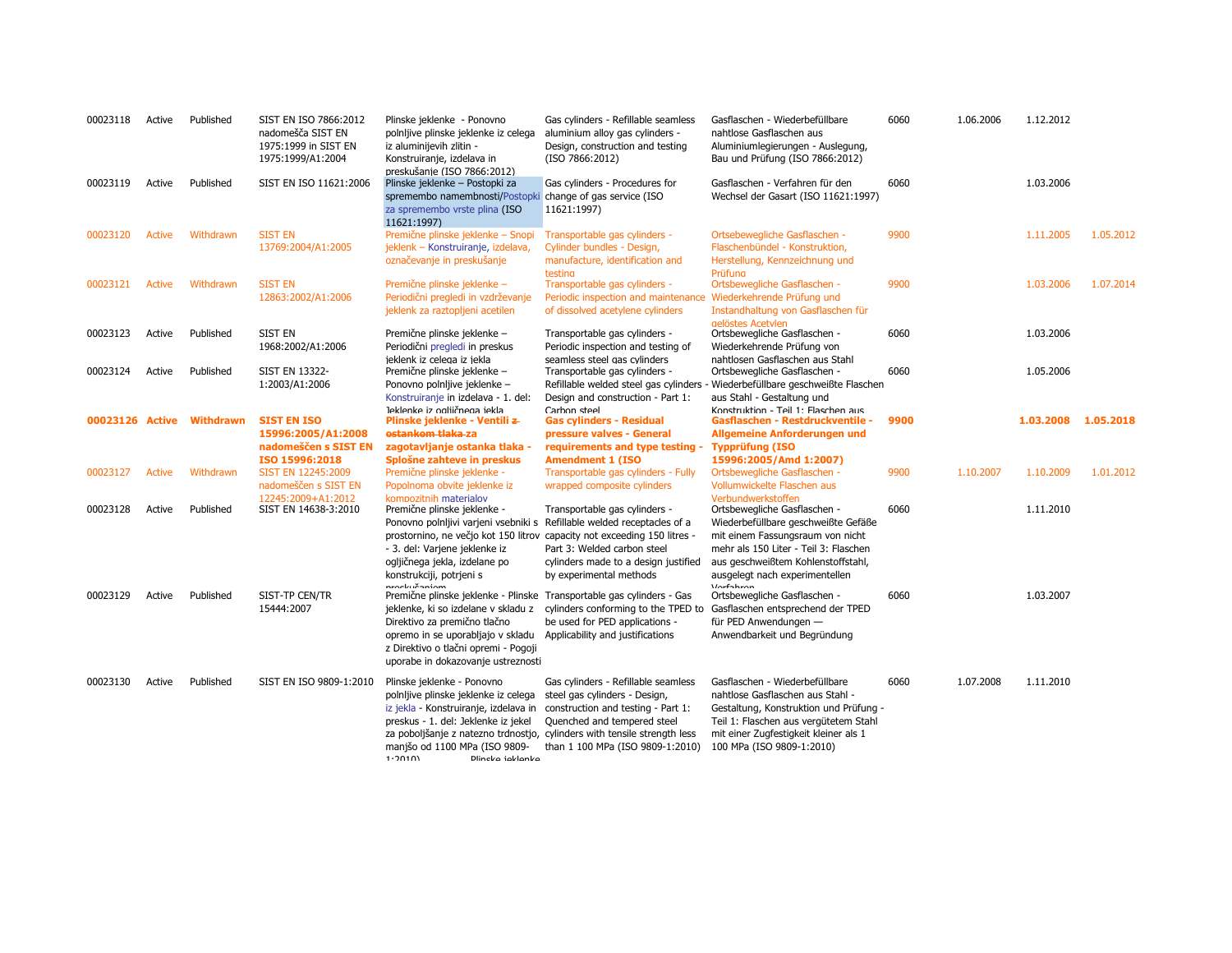| 00023131 | Active | Published | SIST EN ISO 9809-2:2010                                                                                             | Plinske jeklenke - Ponovno<br>polnijive plinske jeklenke iz celega<br>iz jekla - Konstruiranje, izdelava in<br>preskus - 2. del: Jeklenke iz jekel<br>za poboljšanje z natezno trdnostjo,<br>enako ali večjo od 1100 MPa (ISO<br>9809-2:2010) | Gas cylinders - Refillable seamless<br>steel gas cylinders - Design,<br>construction and testing - Part 2:<br>Quenched and tempered steel<br>cylinders with tensile strength<br>greater than or equal to 1 100 MPa<br>(ISO 9809-2:2010) | Gasflaschen - Wiederbefüllbare,<br>nahtlose Gasflaschen aus Stahl -<br>Gestaltung, Konstruktion und Prüfung -<br>Teil 2: Flaschen aus vergütetem Stahl<br>mit einer Zugfestigkeit größer oder<br>gleich 1 100 MPa (ISO 9809-2:2010) | 6060 | 1.07.2008 | 1.11.2010  |
|----------|--------|-----------|---------------------------------------------------------------------------------------------------------------------|-----------------------------------------------------------------------------------------------------------------------------------------------------------------------------------------------------------------------------------------------|-----------------------------------------------------------------------------------------------------------------------------------------------------------------------------------------------------------------------------------------|-------------------------------------------------------------------------------------------------------------------------------------------------------------------------------------------------------------------------------------|------|-----------|------------|
| 00023132 | Active | Published | SIST EN ISO 9809-3:2010                                                                                             | Plinske jeklenke - Ponovno<br>polnijive plinske jeklenke iz celega<br>iz jekla - Konstruiranje, izdelava in                                                                                                                                   | Gas cylinders - Refillable seamless<br>steel gas cylinders - Design,<br>construction and testing - Part 3:                                                                                                                              | Gasflaschen - Wiederbefüllbare,<br>nahtlose Gasflaschen aus Stahl -<br>Gestaltung, Konstruktion und Prüfung -                                                                                                                       | 6060 | 1.07.2008 | 1.11.2010  |
| 00023133 | Active | Published | <b>SIST EN 13322-</b><br>2:2003/A1:2007                                                                             | preskus - 3. del: Jeklenke iz<br>normaliziranih iekel (ISO 9809-<br>Premične plinske jeklenke -<br>Ponovno polnijive jeklenke iz jekla<br>- Konstrukcija Konstruiranje in                                                                     | Normalized steel cylinders (ISO 9809 Teil 3: Normalisierte Flaschen aus<br>3.2010<br>Transportable gas cylinders -<br>Design and construction - Part 2:                                                                                 | Stahl /TSO 0800-3-2010)<br>Ortsbewegliche Gasflaschen -<br>Refillable welded steel gas cylinders - Wiederbefüllbare geschweißte Flaschen<br>aus Stahl - Gestaltung und                                                              | 6060 |           | 1.01.2007  |
| 00023134 | Active | Published | SIST EN ISO 7225:2007                                                                                               | izdelava - 2. del: Jeklenke iz<br>Premične plinske jeklenke -                                                                                                                                                                                 | Stainless steel<br>Gas cylinders - Precautionary labels                                                                                                                                                                                 | Konstruktion - Teil 2: Flaschen aus<br>Ortsbewegliche Gasflaschen -                                                                                                                                                                 | 6060 |           | 1.09.2007  |
| 00023135 | Active | Published | SIST EN ISO 11120:2015                                                                                              | Nalepke o nevarnosti (ISO<br>Plinske jeklenke - Ponovno                                                                                                                                                                                       | (ISO 7225:2005)<br>Gas cylinders - Refillable seamless                                                                                                                                                                                  | Gasflaschen-Kennzeichnung (ISO<br>Gasflaschen - Wiederbefüllbare                                                                                                                                                                    | 6060 | 1.09.2012 | 1.05.2015  |
|          |        |           | nadomešča SIST EN ISO<br>11120:2000/A1:2013                                                                         | polnljive velike jeklenke iz celega iz steel tubes of water capacity<br>150 do 3000 l - Konstruiranje,<br>izdelava in preskušanje (ISO                                                                                                        | 11120:2000 in SIST EN ISO jekla z vodno vodne prostornine od between 150 l and 3000 l - Design,<br>construction and testing (ISO<br>11120:2015)                                                                                         | nahtlose Großflaschen aus Stahl mit<br>einem Fassungsraum zwischen 150 l<br>und 3 000 l - Ausführung, Bau und<br>Prüfung (ISO 11120:2015)                                                                                           |      |           |            |
| 00023136 | Active | Published | SIST EN ISO 11439:2013<br>nadomešča SIST EN ISO<br>11439:2002                                                       | Plinske jeklenke - Visokotlačne<br>motornih vozil, vgrajene na vozilo<br>(ISO 11439:2013)                                                                                                                                                     | Gas cylinders - High pressure<br>natural gas as a fuel for automotive Erdgas als Treibstoff für<br>vehicles (ISO 11439:2013)                                                                                                            | Gasflaschen - Hochdruck-Flaschen für<br>jeklenke za zemeljski plin za pogon cylinders for the on-board storage of die fahrzeuginterne Speicherung von<br>Kraftfahrzeuge (ISO 11439:2013)                                            | 6060 | 1.05.2012 | 1.12.2013  |
| 00023137 | Active | Published | SIST EN 1089-3:2011                                                                                                 | Premične plinske jeklenke -<br>Označevanje jeklenk (razen UNP) -<br>3. del: Barvno označevanje                                                                                                                                                | Transportable gas cylinders - Gas<br>cylinder identification (excluding<br>LPG) - Part 3: Colour coding                                                                                                                                 | Ortsbewegliche Gasflaschen -<br>Gasflaschen-Kennzeichnung<br>(ausgenommen Flüssiggas LPG) - Teil                                                                                                                                    | 6060 | 1.07.2010 | 1.11.2011  |
| 00023138 | Active | Published |                                                                                                                     | SIST EN ISO 11114-1:2012 Plinske jeklenke - Združljivost<br>materialov za ventil in jeklenko s<br>plinom - 1. del: Kovinski materiali<br>(ISO 11114-1:2012)                                                                                   | Gas cylinders - Compatibility of<br>cylinder and valve materials with gas Werkstoffen für Gasflaschen und<br>contents - Part 1: Metallic materials<br>$(ISO 11114-1:2012)$                                                              | Gasflaschen - Verträglichkeit von<br>Ventile mit den in Berührung<br>kommenden Gasen - Teil 1:<br>Metallische Werkstoffe (ISO 11114-<br>1:2012                                                                                      | 6060 | 1.06.2009 | 1.05.2012  |
| 00023139 | Active | Published | nadomešča SIST EN ISO<br>11114-2:2002                                                                               | SIST EN ISO 11114-2:2013 Plinske jeklenke - Združljivost<br>materialov za ventil in jeklenko s<br>plinom - 2. del: Nekovinski<br>materiali (ISO 11114-2:2013)                                                                                 | Gas cylinders - Compatibility of<br>cylinder and valve materials with gas Flaschen- und Ventilwerkstoffen mit<br>contents - Part 2: Non-metallic<br>materials (ISO 11114-2:2013)                                                        | Gasflaschen - Verträglichkeit von<br>den in Berührung kommenden Gasen -<br>Teil 2: Nichtmetallische Werkstoffe<br>(ISO 11114-2:2013)                                                                                                | 6060 | 1.10.2011 | 1.12.2013  |
| 00023140 | Active | Published |                                                                                                                     | SIST EN ISO 11114-3:2011 Premične plinske jeklenke -<br>Združljivost materialov za ventil in<br>jeklenko s plinom - 3. del: Preskus<br>samovžiga nekovinskih materialov<br>v kisikovi atmosferi (ISO 11114-<br>3.20101                        | Gas cylinders - Compatibility of<br>cylinder and valve materials with gas Verträglichkeit von Flaschen- und<br>contents - Part 3: Autogenous<br>ignition test for non-metallic<br>materials in oxygen atmosphere<br>(150.11114.3.2010)  | Ortsbewegliche Gasflaschen -<br>Ventilwerkstoffen mit den in<br>Berührung kommenden Gasen - Teil 3:<br>Prüfung der<br>Salhetantzi'indunnetamnaratur von                                                                             | 6060 |           | 11.11.2011 |
| 00023141 | Active | Published | SIST EN ISO 13341:2011                                                                                              | Premične plinske jeklenke -<br>Montaža ventilov na plinske<br>jeklenke (ISO 13341:2010)                                                                                                                                                       | Transportable gas cylinders - Fitting<br>of valves to gas cylinders (ISO<br>13341:2010)                                                                                                                                                 | Ortsbewegliche Gasflaschen -<br>Eindrehen von Ventilen in Gasflaschen<br>(ISO 13341:2010)                                                                                                                                           | 6060 |           | 1.02.2011  |
| 00023143 | Active | Published | SIST EN ISO 11118:2016<br>nadomešča SIST EN<br>12205:2002 in SIST EN ISO polnjenje - Specifikacija in<br>13340:2002 | Plinske jeklenke - Kovinske plinske<br>jeklenke za enkratno polnitev<br>preskusne metode (ISO                                                                                                                                                 | Gas cylinders - Non-refillable metallic Gasflaschen - Metallische<br>gas cylinders - Specification and test Einwegflaschen - Spezifikation und<br>methods (ISO 11118:2015)                                                              | Prüfmethoden (ISO 11118:2015)                                                                                                                                                                                                       | 6060 | 1.03.2010 | 1.02.2016  |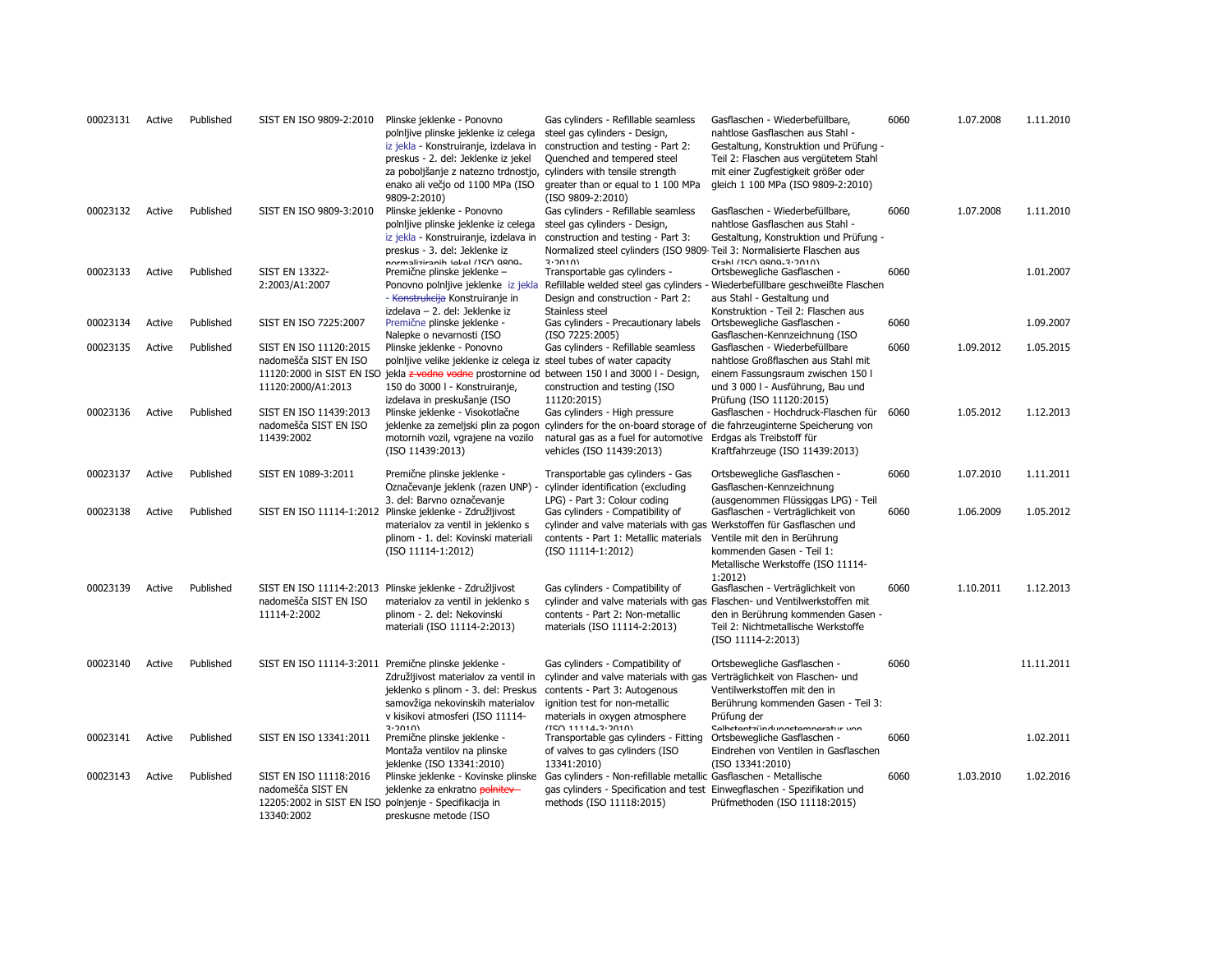|                 |        | 00023145 Active Withdrawn | <b>SIST EN ISO 11363-</b><br>1:2010 nadomeščen s<br><b>SIST EN ISO 11363-</b><br>1:2018 | Plinske jeklenke - Konična<br>navoja 17E in 25E za<br>priključitev ventila na plinsko<br>jeklenko - 1. del: Specifikacije<br>(ISO 11363-1:2010)                                                                                                                                                                                                                                  | Gas cylinders - 17E and 25E<br>taper threads for connection of<br>valves to gas cylinders - Part 1:<br><b>Specifications (ISO 11363-</b><br>1:2010                                                                                                                                      | Gasflaschen - 17E und 25E<br>kegeliges Gewinde zur Verbindung<br>von Ventilen mit Gasflaschen -<br>Teil 1: Anforderungen (ISO 11363-<br>1:2010                                                                                                                                                                                       | 9900 |           | 1.10.2010 1.05.2018 |           |
|-----------------|--------|---------------------------|-----------------------------------------------------------------------------------------|----------------------------------------------------------------------------------------------------------------------------------------------------------------------------------------------------------------------------------------------------------------------------------------------------------------------------------------------------------------------------------|-----------------------------------------------------------------------------------------------------------------------------------------------------------------------------------------------------------------------------------------------------------------------------------------|--------------------------------------------------------------------------------------------------------------------------------------------------------------------------------------------------------------------------------------------------------------------------------------------------------------------------------------|------|-----------|---------------------|-----------|
| 00023146 Active |        | Withdrawn                 | <b>SIST EN ISO 11363-</b><br>2:2010 nadomeščen s<br><b>SIST EN ISO 11363-</b><br>2:2018 | Plinske jeklenke - Konična<br>navoja 17E in 25E za<br>priključitev ventila na plinsko<br>jeklenko - 2. del: Kalibri za<br>kontrolo (ISO 11363-2:2010)                                                                                                                                                                                                                            | Gas cylinders - 17E and 25E<br>taper threads for connection of<br>valves to gas cylinders - Part 2:<br><b>Inspection gauges (ISO 11363-</b><br>2:2010                                                                                                                                   | Gasflaschen - 17E und 25E<br>kegeliges Gewinde zur Verbindung<br>von Ventilen mit Gasflaschen -<br>Teil 2: Lehrenprüfung (ISO 11363-<br>2:2010                                                                                                                                                                                       | 9900 |           | 1.10.2010 1.05.2018 |           |
| 00023147 Active |        | <b>Withdrawn</b>          | <b>SIST EN ISO</b><br>13769:2010<br>nadomeščen s SIST EN<br>ISO 13769:2018              | z žigom (ISO 13769:2007)                                                                                                                                                                                                                                                                                                                                                         | Plinske jeklenke - Označevanje Gas cylinders - Stamp marking<br>(ISO 13769:2007)                                                                                                                                                                                                        | <b>Gasflaschen - Stempelung (ISO</b><br>13769:2007)                                                                                                                                                                                                                                                                                  | 9900 |           | 1.11.2010           | 1.11.2018 |
| 00023148        | Active | Published                 | SIST EN ISO 10297:2014<br>nadomešča SIST EN ISO<br>10297:2006                           | Plinske jeklenke - Ventili za<br>jeklenke - Specifikacija in preskus<br>tipa (ISO 10297:2014)                                                                                                                                                                                                                                                                                    | Gas cylinders - Cylinder valves -<br>Specification and type testing (ISO<br>10297:2014)                                                                                                                                                                                                 | Gasflaschen - Flaschenventile -<br>Spezifikation und Baumusterprüfungen<br>(ISO 10297:2014)                                                                                                                                                                                                                                          | 6060 | 1.10.2012 | 1.10.2014           |           |
| 00023149        | Active | Withdrawn                 | nadomešča SIST EN ISO<br>21007-2:2005                                                   | SIST EN ISO 21007-2:2013 Plinske jeklenke - Prepoznavanje in<br>označevanje s pomočjo<br>radiofrekvenčne identifikacije - 2.                                                                                                                                                                                                                                                     | Gas cylinders - Identification and<br>marking using radio frequency<br>identification technology - Part 2:                                                                                                                                                                              | Gasflaschen - Identifizierung und<br>Kennzeichnung mittels<br>Hochfrequenzidentifizierungstechnologi                                                                                                                                                                                                                                 | 9900 | 1.07.2011 | 1.11.2013           | 1.03.2016 |
| 00023150        | Active | Published                 | SIST EN ISO 11623:2016<br>nadomešča SIST EN ISO<br>11623:2002                           | Plinske jeklenke - Kompozitni<br>materiali - Periodični pregledi in<br>preskusi (ISO 11623:2015)                                                                                                                                                                                                                                                                                 | Gas cylinders - Composite<br>construction - Periodic inspection<br>and testing (ISO 11623:2015)                                                                                                                                                                                         | Gasflaschen - Verbundbauweise -<br>Wiederkehrende Inspektion und<br>Prüfung (ISO 11623:2015)                                                                                                                                                                                                                                         | 6060 | 1.01.2013 | 1.03.2016           |           |
| 00023151        | Active | Published                 | SIST EN ISO 14246:2014<br>nadomešča SIST EN ISO<br>14246:2002                           | Plinske jeklenke - Ventili za plinske<br>jeklenke - Preskusi in pregledi med<br>proizvodnjo (ISO 14246:2014)<br>Preveri naslov!                                                                                                                                                                                                                                                  | Gas cylinders - Cylinder valves -<br>Manufacturing tests and<br>examinations (ISO 14246:2014)                                                                                                                                                                                           | Gasflaschen - Flaschenventile -<br>Herstellungsprüfungen und -<br>überprüfungen (ISO 14246:2014)                                                                                                                                                                                                                                     | 6060 | 1.10.2012 | 1.10.2014           |           |
| 00023153        | Active | Published                 | SIST EN ISO 10286:2015<br>nadomešča SIST EN ISO<br>10286:2009                           | Plinske jeklenke - Terminologija<br>(ISO 10286:2015)                                                                                                                                                                                                                                                                                                                             | Gas cylinders - Terminology (ISO<br>10286:2015)                                                                                                                                                                                                                                         | Gasflaschen - Terminologie (ISO<br>10286:2015)                                                                                                                                                                                                                                                                                       | 6060 | 1.07.2013 | 1.10.2015           |           |
| 00023157        | Active | Published                 | SIST EN ISO 11372:2012                                                                  | Plinske jeklenke - Jeklenke za<br>acetilen - Pogoji in kontrola<br>polnjenja (ISO 11372:2011)                                                                                                                                                                                                                                                                                    | Gas cylinders - Acetylene cylinders -<br>Filling conditions and filling<br>inspection (ISO 11372:2011)                                                                                                                                                                                  | Gasflaschen - Acetylenflaschen -<br>Füllbedingungen und Inspektion beim<br>Füllen (ISO 11372:2011)                                                                                                                                                                                                                                   | 6060 | 1.07.2010 | 1.05.2012           |           |
| 00023158        | Active | Published                 | SIST EN ISO 22434:2011                                                                  | Premične plinske jeklenke - Pregled Transportable gas cylinders -<br>in vzdrževanje ventilov za jeklenke<br>(ISO 22434:2006)                                                                                                                                                                                                                                                     | Inspection and maintenance of<br>cylinder valves (ISO 22434:2006)                                                                                                                                                                                                                       | Ortsbewegliche Gasflaschen -<br>Inspektion und Instandhaltung von<br>Gasflaschenventilen (ISO 22434:2006)                                                                                                                                                                                                                            | 6060 |           | 1.11.2011           |           |
| 00023159        | Active | Published                 | SIST EN ISO<br>7225:2007/A1:2012                                                        | Plinske jeklenke - Nalepke o<br>nevarnosti - Dopolnilo A1 (ISO<br>7225:2005/Amd 1:2012)                                                                                                                                                                                                                                                                                          | Gas cylinders - Precautionary labels<br>(ISO 7225:2005/Amd 1:2012)                                                                                                                                                                                                                      | Gasflaschen - Gefahrgutaufkleber (ISO 6060<br>7225:2005/Amd 1:2012)                                                                                                                                                                                                                                                                  |      | 1.04.2011 | 1.12.2012           |           |
| 00023163        | Active | Withdrawn                 | SIST EN ISO<br>11120:2000/A1:2013<br>11120:2015                                         | Plinske jeklenke - Ponovno<br>polnljive velike jeklenke iz celega iz steel tubes for compressed gas<br>vodne prostornine od 150 do 3000 150 l and 3000 l - Design<br>I - Konstruiranje, izdelava in<br>preskušanje - Dopolnilo 1: Zahteve Amendment 1: Requirements for<br>za konstruiranje velikih jeklenk za<br>pline, ki povzročajo krhkost (EN<br>ISO 11120:1999/Amd 1:2013) | Gas cylinders - Refillable seamless<br>nadomeščen s SIST EN ISO jekla za transport stisnjenega plina transport, of water capacity between Stahl für den Transport verdichteter<br>construction and testing -<br>design of tubes for embrittling gases<br>(EN ISO 11120:1999/Amd 1:2013) | Ortsbewegliche Gasflaschen - Nahtlose 9900<br>wiederbefüllbare Großflaschen aus<br>Gase mit einem Fassungsvermögen<br>(Wasser) zwischen 150 l und 3 000 l -<br>Gestaltung, Konstruktion und Prüfung -<br>Änderung 1: Anforderungen für die<br>Gestaltung von Großflaschen für<br>versprödende Gase (EN ISO<br>11120:1999/Amd 1:2013) |      | 1.09.2011 | 1.12.2013           | 1.05.2015 |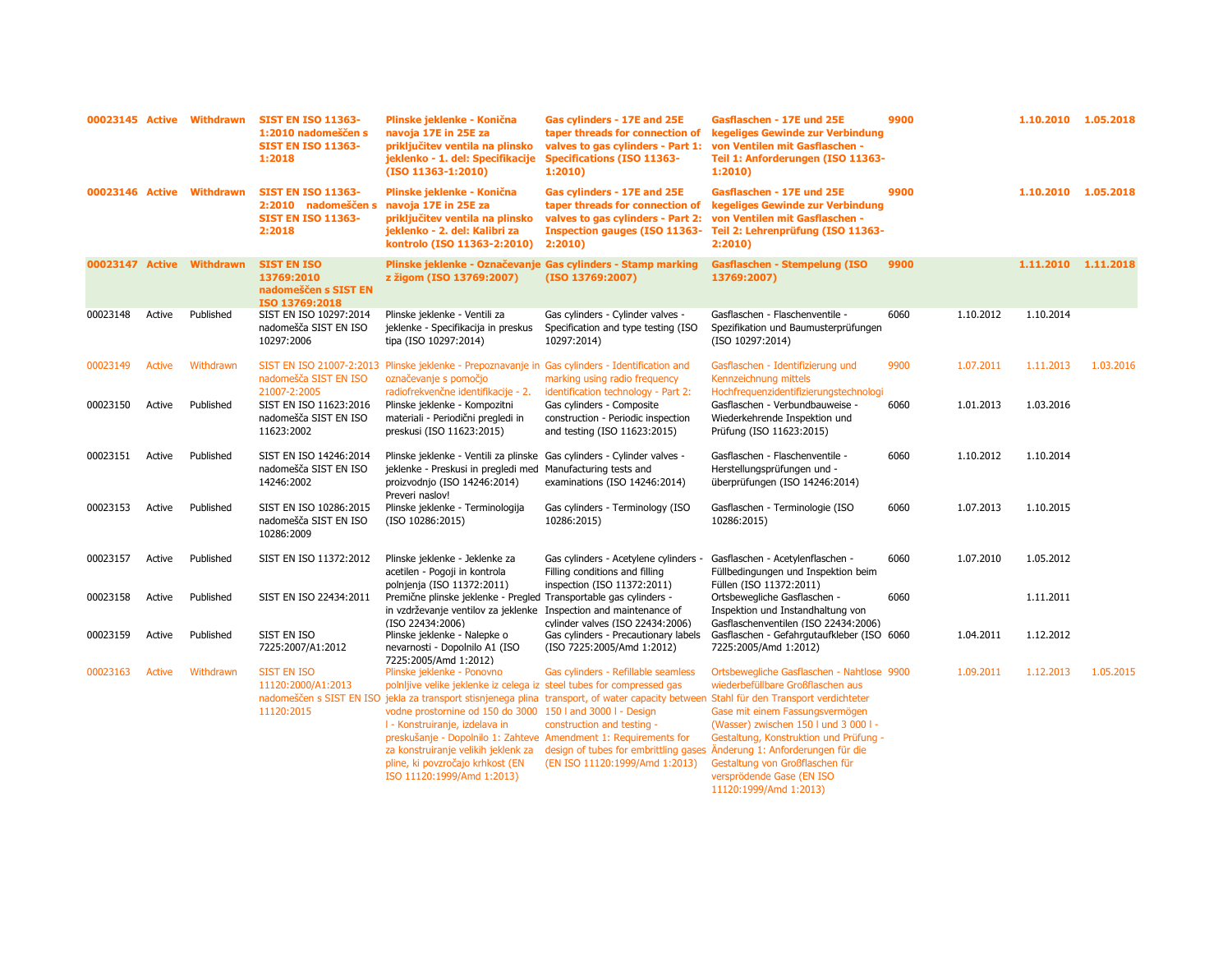| 00023164 | Active | Published | SIST EN 15888:2014                                                                                                        | Premične plinske jeklenke - Snopi<br>jeklenk - Periodični pregledi in<br>preskusi                                                                                                                | Transportable gas cylinders -<br>Cylinder bundles - Periodic<br>inspection and testing                                                                                                                                       | Ortsbewegliche Gasflaschen -<br>Flaschenbündel - Wiederkehrende<br>Inspektion und Prüfung                                                               | 6060 | 1.11.2011 | 1.07.2014 |
|----------|--------|-----------|---------------------------------------------------------------------------------------------------------------------------|--------------------------------------------------------------------------------------------------------------------------------------------------------------------------------------------------|------------------------------------------------------------------------------------------------------------------------------------------------------------------------------------------------------------------------------|---------------------------------------------------------------------------------------------------------------------------------------------------------|------|-----------|-----------|
| 00023165 | Active | Published | SIST EN 16509:2015                                                                                                        | Premične plinske jeklenke - Majhne Transportable gas cylinders - Non-<br>premične jeklenke iz jekla s<br>prostornino do vključno 120 ml za<br>enkratno uporabo polnjenje, ki                     | refillable, small transportable, steel<br>cylinders of capacities up to and<br>including 120 ml containing                                                                                                                   | Ortsbewegliche Gasflaschen - Nicht<br>wiederbefüllbare, kleine ortsbewegliche<br>nahtlose Flaschen aus Stahl mit einem<br>Fassungraum bis zu 120 ml für | 6060 | 1.01.2013 | 1.01.2015 |
| 00023166 | Active | Published | SIST EN ISO 3807:2013<br>nadomešča SIST EN<br>1800:2007                                                                   | Plinske jeklenke - Jeklenke za<br>acetilen - Osnovne zahteve in<br>preskus tipa (ISO 3807:2013)                                                                                                  | Gas cylinders - Acetylene cylinders -<br>Basic requirements and type testing<br>(ISO 3807:2013)                                                                                                                              | Gasflaschen - Acetylenflaschen -<br>Grundlegende Anforderungen und<br>Baumusterprüfung (ISO 3807:2013)                                                  | 6060 | 1.07.2012 | 1.12.2013 |
| 00023167 | Active | Published | SIST EN ISO 10462:2014<br>nadomešča SIST EN<br>12863:2002 in SIST EN<br>12863:2002/A1:2006                                | Plinske jeklenke - Jeklenke za<br>acetilen - Periodična pregledi-<br>kontrola in vzdrževanje (ISO<br>10462:2013)                                                                                 | Gas cylinders - Acetylene cylinders -<br>Periodic inspection and maintenance<br>(ISO 10462:2013)                                                                                                                             | Gasflaschen - Acetylenflaschen -<br>Wiederkehrende Inspektion und<br>Wartung (ISO 10462:2013)                                                           | 6060 | 1.10.2012 | 1.07.2014 |
| 00023168 | Active | Published | SIST EN ISO 10961:2012                                                                                                    | Plinske jeklenke - Snopi jeklenk -<br>Konstruiranje, proizvodnja,<br>preskušanje in nadzor kontrola<br>(ISO 10961:2010)                                                                          | Gas cylinders - Cylinder bundles -<br>Design, manufacture, testing and<br>inspection (ISO 10961:2010)                                                                                                                        | Gasflaschen - Flaschenbündel -<br>Auslegung, Herstellung, Prüfung und<br>Inspektion (ISO 10961:2010)                                                    | 6060 | 1.11.2011 | 1.05.2012 |
| 00023169 | Active | Published | SIST EN ISO<br>22435:2009/A1:2013                                                                                         | Plinske jeklenke - Ventili za<br>jeklenke z vgrajenim regulatorjem<br>tlaka - Specifikacija in preskus tipa - Specification and type testing (ISO<br>Dopolnilo A1 (ISO<br>77435.7007/Amd 1.7017) | Gas cylinders - Cylinder valves with<br>integrated pressure regulators -<br>22435:2007/Amd 1:2012)                                                                                                                           | Gasflaschen - Flaschenventile mit<br>integriertem Druckminderer -<br>Allgemeine Anforderungen und<br>Typprüfung (ISO 22435:2007/Amd<br>1.20121          | 6060 | 1.09.2011 | 1.11.2013 |
| 00023170 | Active | Published | SIST EN ISO 12209:2013<br>nadomešča SIST EN ISO<br>12209-1:2002, SIST EN<br>ISO 12209-2:2002, SIST<br>EN ISO 12209-3:2002 | Plinske jeklenke - Izhodni priključki Gas cylinders - Outlet connections<br>ventila za jeklenke za stisnjeni zrak for gas cylinder valves for<br>za dihanje (ISO 12209:2013)                     | compressed breathable air (ISO<br>12209:2013)                                                                                                                                                                                | Gasflaschen - Ausgangsanschlüsse für<br>Gasflaschenventile für verdichtete<br>Atemluft (ISO 12209:2013)                                                 | 6060 | 1.05.2012 | 1.12.2013 |
| 00023171 | Active | Published | SIST EN ISO 16148:2016<br>nadomešča SIST EN ISO<br>16148:2006                                                             | Plinske jeklenke - Ponovno<br>polnljive plinske jeklenke in velike<br>jeklenke iz celega - Preskus z<br>akustično emisijo in ultrazvočni<br>preskus pri periodičnem pregledu                     | Gas cylinders - Refillable seamless<br>steel gas cylinders and tubes -<br>Acoustic emission examination (AT)<br>and follow-up ultrasonic examination nachfolgende Ultraschallprüfung für<br>(UT) for periodic inspection and | Gasflaschen - Wiederbefüllbare<br>nahtlose Gasflaschen und Großflaschen<br>aus Stahl - Schallemissionsprüfung und<br>die wiederkehrende Inspektion und  | 6060 | 1.07.2013 | 1.06.2016 |
| 00023172 | Active | Published | SIST EN ISO<br>13341:2011/A1:2015                                                                                         | in preskušaniu (ISO 16148:2016)<br>Plinske jeklenke - Montaža ventilov<br>na plinske jeklenke - Dopolnilo A1<br>(ISO 13341:2010/Amd 1:2015)                                                      | testing (ISO 16148:2016)<br>Gas cylinders - Fitting of valves to<br>gas cylinders - Amendment 1 (ISO<br>13341:2010/Amd 1:2015)                                                                                               | Prüfuna (ISO 16148:2016)<br>Gasflaschen - Eindrehen von Ventilen<br>in Gasflaschen - Änderung 1 (ISO<br>13341:2010/Amd 1:2015)                          | 6060 | 1.07.2013 | 1.09.2015 |
| 00023173 | Active | Published | <b>SIST EN</b><br>12245:2009+A1:2012                                                                                      | Premične plinske jeklenke -<br>Popolnoma obvite jeklenke iz<br>kompozitnih materialov (vključno z                                                                                                | Transportable gas cylinders - Fully<br>wrapped composite cylinders                                                                                                                                                           | Ortsbewegliche Gasflaschen -<br>Vollumwickelte Flaschen aus<br>Verbundwerkstoffen                                                                       | 6060 |           | 1.01.2012 |
| 00023174 | Active | Published | SIST-TP CEN/TR<br>14473:2014<br>nadomešča SIST CR                                                                         | donolnilom A1)<br>Premične plinske jeklenke -<br>Porozne mase materiali za jeklenke materials for acetylene cylinders<br>za acetilen                                                             | Transportable gas cylinders - Porous                                                                                                                                                                                         | Ortsbewegliche Gasflaschen - Poröse<br>Materialien für Acetylenflaschen                                                                                 | 6060 | 1.11.2013 | 1.07.2014 |
| 00023175 | Active | Published | 14473:2002<br>SIST EN ISO 13088:2012<br>nadomešča SIST EN<br>12755:2001                                                   | Plinske jeklenke - Snopi jeklenk za<br>acetilen - Pogoji in kontrola<br>polnjenja (ISO 13088:2011)                                                                                               | Gas cylinders - Acetylene cylinder<br>bundles - Filling conditions and filling Acetylen - Füllbedingungen und<br>inspection (ISO 13088:2011)                                                                                 | Gasflaschen - Flaschenbündel für<br>Inspektion beim Füllen (ISO<br>13088:2011)                                                                          | 6060 | 1.05.2012 | 1.12.2012 |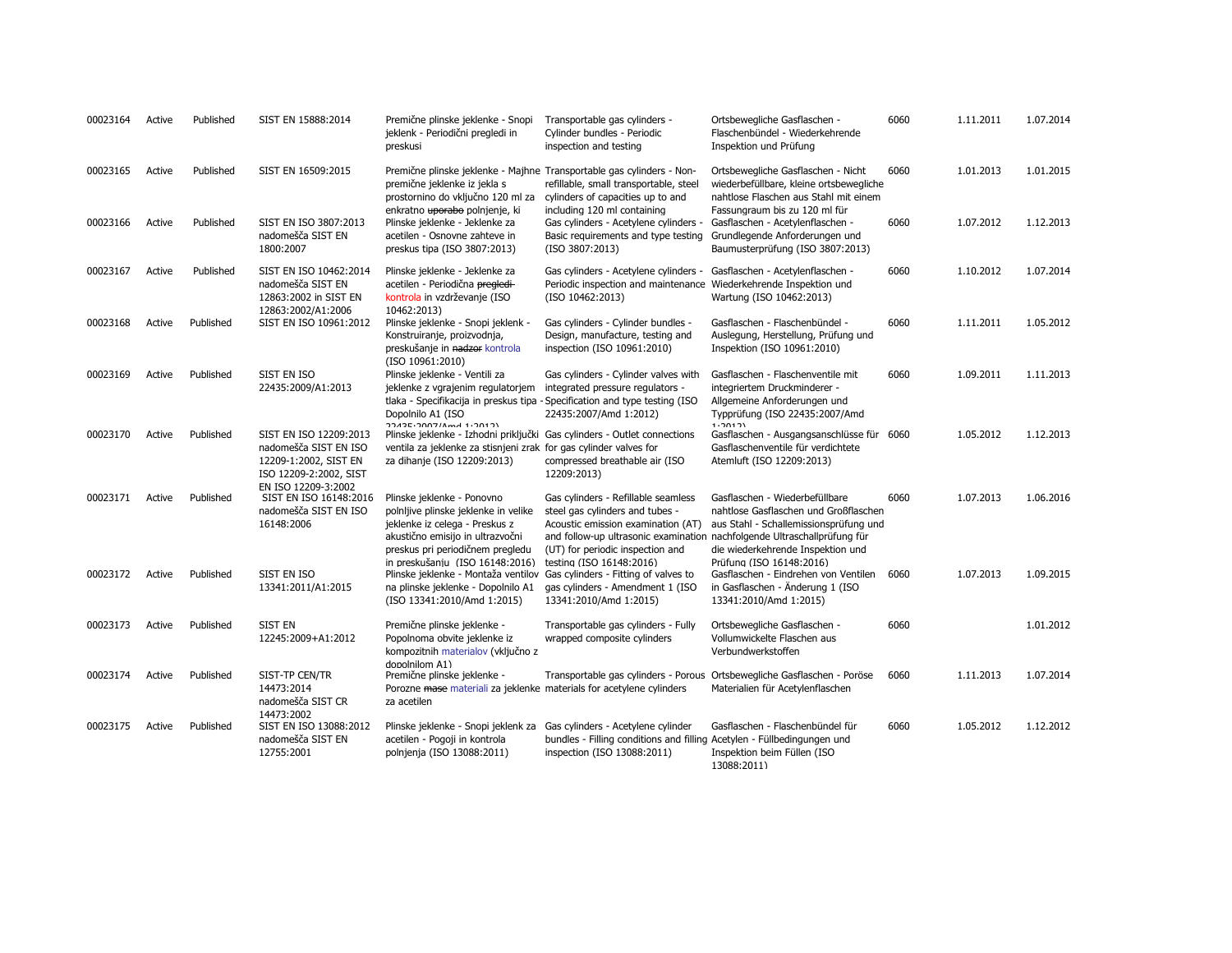| 00023185 Active           |                  | <b>Published</b>       | <b>SIST EN ISO</b><br><b>SIST EN ISO</b><br>13769:2010                                                | 13769:2018 nadomešča z žigom (ISO 13769:2018)                                                                                                                                                                                                                   | Plinske jeklenke - Označevanje Gas cylinders - Stamp marking<br>(ISO 13769:2018)                                                                                                                                                        | Gasflaschen - Stempelung (ISO<br>13769:2018)                                                                                                                                                                      | 6060         | 1.06.2016              | 1.11.2018              |
|---------------------------|------------------|------------------------|-------------------------------------------------------------------------------------------------------|-----------------------------------------------------------------------------------------------------------------------------------------------------------------------------------------------------------------------------------------------------------------|-----------------------------------------------------------------------------------------------------------------------------------------------------------------------------------------------------------------------------------------|-------------------------------------------------------------------------------------------------------------------------------------------------------------------------------------------------------------------|--------------|------------------------|------------------------|
| 00023184 Active Published |                  |                        | <b>SIST EN ISO</b><br><b>SIST EN ISO</b><br>15996:2005 in SIST EN<br><b>ISO</b><br>15996:2005/A1:2008 | nrostornino od 150 do 3000 Lna<br>Plinske jeklenke - Ventili za<br>15996:2018 nadomešča zagotavljanje ostanka tlaka -<br>Specifikacija in preskus tipa<br>ventilov za jeklenke z<br>elementom za zagotavljanje<br>ostanka tlaka (ISO<br>15006-2017)             | hetween 150 Land 3 000 Lused for<br>Gas cylinders - Residual<br>pressure valves - Specification<br>and type testing of cylinder<br>valves incorporating residual<br>pressure devices (ISO<br>15996:2017)                                | Großflaschen aus Stahl mit einem<br>Gasflaschen - Restdruckventile -<br><b>Spezifikation und</b><br>Baumusterprüfungen von<br>Flaschenventilen mit integrierten<br>Restdruckeinrichtungen (ISO<br>15996:2017)     | 6060         | 1.03.2016              | 1.05.2018              |
| 00023183                  | Active           | Published              | SIST EN 16753:2016                                                                                    | odpornih proti vodikovi krhkosti<br>(ISO 11114-4:2017)<br>Plinske jeklenke - Periodični<br>pregledi in preskusi ponovno<br>polnjivih velikih jeklenk iz celega iz<br>jekla za stisnjene pline s                                                                 | resistant to hydrogen embrittlement Prüfverfahren zur Auswahl von<br>(ISO 11114-4:2017)<br>Gas cylinders - Periodic inspection<br>and testing, in situ (without<br>dismantling) of refillable seamless<br>steel tubes of water capacity | Stählen, die gegen<br>Gasflaschen - Wiederkehrende<br>Inspektion und Prüfung, im<br>Einbauzustand (ohne Demontage), von<br>wiederbefüllbaren nahtlosen                                                            | 6060         |                        | 1.11.2016              |
| 00023182                  | Active           | Published              | SIST EN ISO 11114-4:2017<br>nadomešča SIST EN ISO<br>11114-4:2005                                     | Dopolnilo A1 (ISO 11114-<br>$1.2012/Mmd$ 1.2017)<br>Premične plinske jeklenke -<br>Združljivost materialov za ventil in<br>jeklenko s plinom - 4. del:<br>Preskusne metode za izbiro jekel,                                                                     | Amendment 1 (ISO 11114-<br>1.2012/Amd 1.2017)<br>Transportable gas cylinders -<br>Compatibility of cylinder and valve<br>materials with gas contents - Part 4:<br>Test methods for selecting steels                                     | Werkstoffe (ISO 11114-1:2012/Amd<br>1.2017<br>Ortsbewegliche Gasflaschen -<br>Verträglichkeit von Werkstoffen für<br>Gasflaschen und Ventile mit den in<br>Berührung kommenden Gasen - Teil 4:                    | 6060         | 1.10.2015              | 1.07.2018              |
| 00023181                  | Active           | Published              | 13807:2004/AC:2005<br><b>SIST EN ISO 11114-</b><br>1:2012/A1:2017                                     | Načrtovanje, izdelava, označevanje manufacture, identification and<br>in preskušanie<br>Plinske jeklenke - Združljivost<br>materialov za ventil in jeklenko s<br>plinom - 1. del: Kovinski materiali                                                            | testing<br>Gas cylinders - Compatibility of<br>contents - Part 1: Metallic materials - Gasinhalten - Teil 1: Metallische                                                                                                                | Auslegung, Herstellung,<br>Kennzeichnung und Prüfung<br>Gasflaschen - Kompatibilität von<br>cylinder and valve materials with gas Flaschen- und Ventil-Werkstoffen mit                                            | 6060         | 1.09.2015              | 1.05.2017              |
| 00023180                  | Active           | Published              | SIST EN 13807:2017<br>nadomešča SIST EN<br>13807:2004 in SIST EN                                      | Specifikacija in preskušanje tipa<br>(ISO 17871:2015)<br>Premične plinske jeklenke -<br>Baterijska vozila in večprekatni-<br>zabojniki za pline MEGC -                                                                                                          | type testing (ISO 17871:2015)<br>Transportable gas cylinders - Battery<br>vehicles and multiple-element gas<br>containers (MEGCs) - Design,                                                                                             | Baumusterprüfung (ISO 17871:2015)<br>Ortsbewegliche Gasflaschen - Batterie- 6060<br>Fahrzeuge und Gascontainer mit<br>mehreren Elementen (MEGCs) -                                                                |              | 1.01.2015              | 1.05.2017              |
| 00023179                  | Active           | Published              | SIST EN ISO 17871:2015                                                                                | jeklenke iz kompozitnih materialov<br>za stisnjene in utekočinjene pline<br>(razen acetilena) - Kontrola v času<br>nolnienia (ISO 24431.2016)<br>Plinske jeklenke - Ventili jeklenk za<br>hitro sprostitev razbremenitev -                                      | compressed and liquefied gases<br>(excluding acetylene) - Inspection at<br>time of filling (ISO/FDIS<br>74431.7016<br>Gas cylinders - Quick-release<br>cylinder valves - Specification and                                              | verdichtete und verflüssigte Gase<br>(ausgenommen Acetylen) - Inspektion<br>zum Zeitpunkt des Füllens (ISO/FDIS<br>74431.7016<br>Gasflaschen - Schnellöffnungs-<br>Flaschenventile - Spezifikation und            | 6060         | 1.06.2015              | 1.11.2015              |
| 00023177<br>00023178      | Active<br>Active | Published<br>Published | nadomešča SIST EN ISO<br>21007-2:2013<br>SIST EN ISO 24431:2017                                       | SIST EN ISO 21007-2:2016 Plinske jeklenke - Prepoznavanje in Gas cylinders - Identification and<br>označevanje s pomočjo<br>radiofrekvenčne identifikacije - 2.<br>del: Sistem oštevilčenja za<br>Plinske jeklenke - Jeklenke iz<br>celega, varjene jeklenke in | marking using radio frequency<br>identification technology - Part 2:<br>Numbering schemes for radio<br>Gas cylinders - Seamless, welded<br>and composite cylinders for                                                                  | Gasflaschen - Identifizierung und<br>Kennzeichnung mittels<br>Hochfrequenzidentifizierungstechnologi<br>e - Teil 2: Nummerierungssysteme für<br>Gasflaschen - Nahtlose, geschweißte<br>und Composite-Flaschen für | 6060<br>6060 | 1.05.2015<br>1.09.2015 | 1.03.2016<br>1.05.2017 |
| 00023176                  | Active           | Published              | <b>SIST EN ISO 15245-</b><br>1:2002/A1:2013                                                           | Plinske jeklenke - Cilindrični navoji<br>za priključitev ventilov na plinske<br>jeklenke - 1. del: Specifikacija -<br>Dopolnilo A1 (ISO 15245-<br>1:2001/Amd 1:2013)                                                                                            | Gas cylinders - Parallel threads for<br>connection of valves to gas cylinders Zylindrische Gewinde für den<br>- Part 1: Specification (ISO 15245-<br>1:2001/Amd 1:2013)                                                                 | Ortsbewegliche Gasflaschen -<br>Anschluss von Ventilen an Gasflaschen<br>- Teil 1: Spezifikation (ISO 15245-<br>1:2001/Amd 1:2013)                                                                                | 6060         | 1.09.2012              | 1.11.2013              |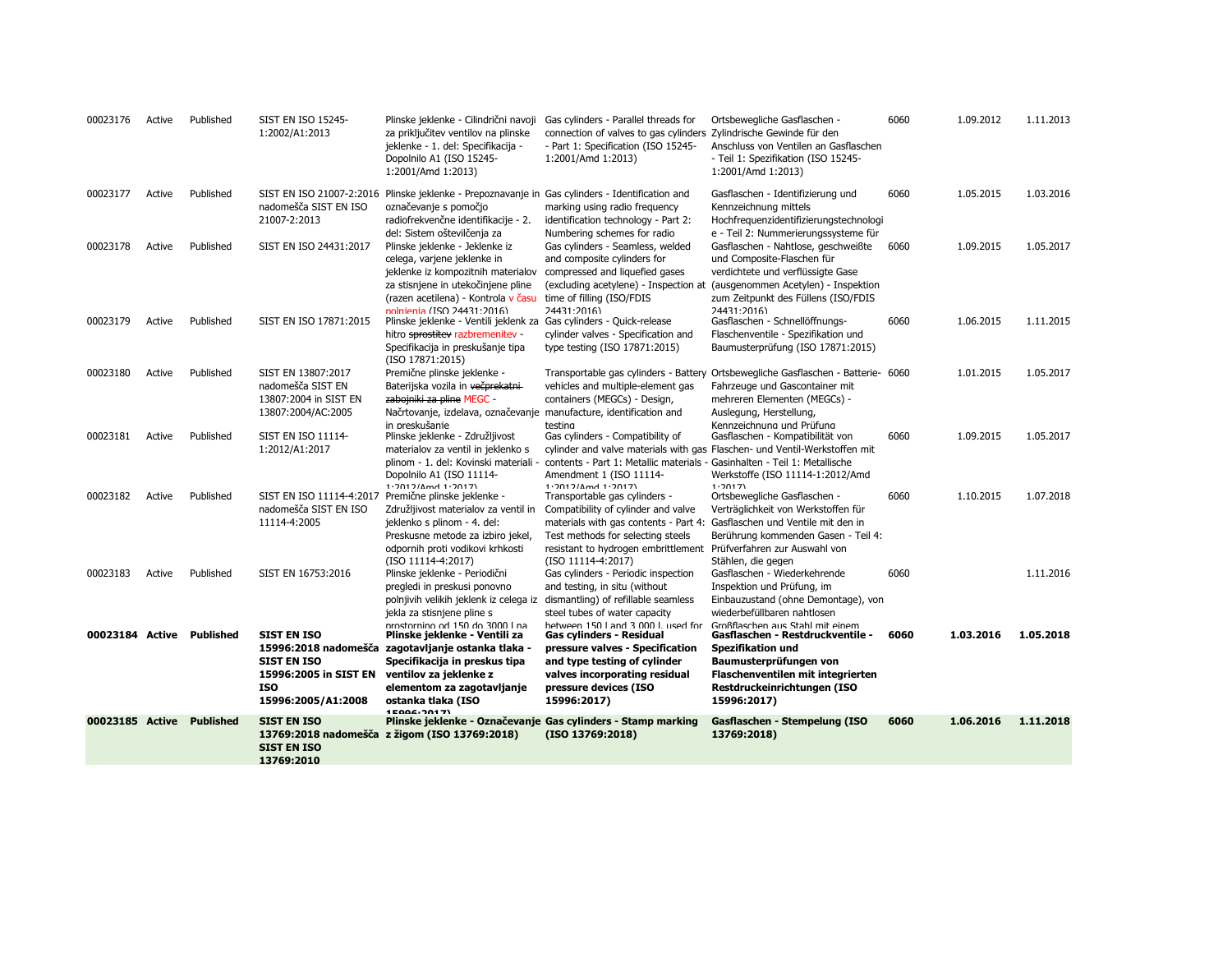| 00023186                  | Active | Published               | SIST EN ISO<br>12209:2013/A1:2017                                                                                      | Plinske jeklenke - Izhodni priključki Gas cylinders - Outlet connections<br>ventila za jeklenke za stisnjeni zrak for gas cylinder valves for<br>za dihanje - Dopolnilo A1: Izhodni<br>priključki za jeklenke z najvišjim<br>delovnim tlakom do 500 bar (ISO<br>12209:2013/Amd 1:2016) | compressed breathable air -<br>Amendment 1: Outlet connection up<br>to a maximum cylinder working<br>pressure of 500 bar (ISO                                           | Gasflaschen - Ausgangsanschlüsse für 6060<br>Gasflaschenventile für verdichtete<br>Atemluft - Änderung 1:<br>Ausgangsanschlüsse bis zu einem<br>maximalen Flaschen-Betriebsdruck von<br>500 bar (ISO 12209:2013/Amd<br>1.201C |      | 1.01.2016 | 1.05.2017 |
|---------------------------|--------|-------------------------|------------------------------------------------------------------------------------------------------------------------|----------------------------------------------------------------------------------------------------------------------------------------------------------------------------------------------------------------------------------------------------------------------------------------|-------------------------------------------------------------------------------------------------------------------------------------------------------------------------|-------------------------------------------------------------------------------------------------------------------------------------------------------------------------------------------------------------------------------|------|-----------|-----------|
| 00023188                  | Active | Published               | SIST EN ISO 25760:2015                                                                                                 | Plinske jeklenke - Delovni postopki<br>za varno odstranjevanje ventilov s<br>plinskih jeklenk (ISO 25760:2009)                                                                                                                                                                         | Gas cylinders - Operational<br>procedures for the safe removal of<br>valves from gas cylinders (ISO<br>25760:2009)                                                      | Gasflaschen - Verfahren für das<br>sichere Entfernen von Ventilen aus<br>Gasflaschen (ISO 25760:2009)                                                                                                                         | 6060 | 1.11.2014 | 1.05.2015 |
| 00023189 Active Published |        |                         | <b>SIST EN ISO</b><br>10156:2018<br>nadomešča SIST EN ISO<br>10156:2010 in SIST EN<br><b>ISO</b><br>10156:2010/AC:2010 | Plinske jeklenke - Plini in<br>zmesi plinov - Določitev<br>stopnje <del>gorljivosti</del> vnetljivosti<br>in oksidativnosti za izbiro<br>izhodnega priključka ventila<br>za jeklenko (ISO<br>10156.2017)                                                                               | Gas cylinders - Gases and gas<br>mixtures - Determination of fire<br>potential and oxidizing ability<br>for the selection of cylinder<br>valve outlets (ISO 10156:2017) | Gasflaschen - Gase und<br>Gasgemische - Bestimmung der<br><b>Brennbarkeit und des</b><br>Oxidationsvermögens zur<br>Auswahl von Ventilausgängen<br>(ISO 10156:2017)                                                           | 6060 | 1.03.2016 | 1.05.2018 |
| 00023190 Active Published |        |                         | <b>SIST EN ISO</b><br>10297:2014/A1:2018                                                                               | Plinske jeklenke - Ventili za<br>jeklenke - Specifikacija in<br>preskus tipa - Dopolnilo A1:<br>Tlačni sodi in velike jeklenke<br>(ISO 10297:2014/Amd<br>1.2017)                                                                                                                       | Gas cylinders - Cylinder valves -<br>Specification and type testing -<br><b>Amendment 1: Pressure drums</b><br>and tubes (ISO<br>10297:2014/Amd 1:2017)                 | Gasflaschen - Flaschenventile -<br><b>Spezifikation und</b><br>Baumusterprüfungen - Änderung<br>1 (ISO 10297:2014/Amd 1:2017)                                                                                                 | 6060 | 1.03.2016 | 1.05.2018 |
| 00023191 Active Published |        |                         | <b>SIST EN ISO</b><br>14246:2014/A1:2018                                                                               | Plinske jeklenke - Ventili za<br>plinske jeklenke - Preskusi in<br>pregledi med proizvodnjo -<br>Dopolnilo A1 (ISO<br>14746.7014/Amd 1.7017)                                                                                                                                           | Gas cylinders - Cylinder valves -<br><b>Manufacturing tests and</b><br>examinations - Amendment 1<br>(ISO 14246:2014/Amd 1:2017)                                        | Gasflaschen - Flaschenventile -<br>Herstellungsprüfungen und -<br>überprüfungen - Änderung 1 (ISO<br>14246:2014/Amd 1:2017)                                                                                                   | 6060 | 1.03.2016 | 1.05.2018 |
| 0023192                   |        | <b>Active Published</b> | <b>SIST EN ISO 11363-</b><br>1:2018 nadomešča SIST<br>EN ISO 11363-1:2010<br>in SIST EN ISO 11363-<br>1:2010/AC:2012   | Plinske jeklenke - Konična<br>navoja 17E in 25E za<br>priključitev ventila na plinsko<br>jeklenko - 1. del: Specifikacije<br>(ISO 11363-1:2018)                                                                                                                                        | Gas cylinders - 17E and 25E<br>taper threads for connection of<br>valves to gas cylinders - Part 1:<br>Specifications (ISO 11363-<br>1:2018)                            | Gasflaschen - 17E und 25E<br>kegeliges Gewinde zur Verbindung<br>von Ventilen mit Gasflaschen -<br>Teil 1: Spezifikationen (ISO 11363-<br>1:2018)                                                                             | 6060 | 1.05.2016 | 1.05.2018 |
| 0023193                   |        | <b>Active Published</b> | <b>SIST EN ISO 11363-</b><br>2:2018                                                                                    | Plinske jeklenke - Konična<br>navoja 17E in 25E za<br>priključitev ventila na plinsko<br>jeklenko - 2. del: Kalibri za<br>kontrolo (ISO 11363-2:2017)                                                                                                                                  | Gas cylinders - 17E and 25E<br>taper threads for connection of<br>valves to gas cylinders - Part 2:<br>Inspection gauges (ISO 11363-<br>2:2017                          | Gasflaschen - 17E und 25E<br>kegeliges Gewinde zur Verbindung<br>von Ventilen mit Gasflaschen -<br>Teil 2: Prüflehren (ISO 11363-<br>2:2017                                                                                   | 6060 | 1.05.2016 | 1.05.2018 |
| 0023195                   |        | <b>Active Published</b> | <b>SIST EN ISO</b><br>17879:2018                                                                                       | Plinske jeklenke -<br>Samozaporni ventili za plinske cylinder valves - Specification<br>jeklenke - Specifikacija in<br>preskus tipa (ISO<br>17879:2017)                                                                                                                                | Gas cylinders - Self-closing<br>and type testing (ISO<br>17879:2017)                                                                                                    | Gasflaschen - Selbstschließende<br>Flaschenventile - Spezifikation<br>und Baumusterprüfung (ISO<br>17879:2017)                                                                                                                | 6060 | 1.04.2016 | 1.05.2018 |
| 00023196                  | Active | Published               | SIST EN ISO 14456:2017                                                                                                 | Plinske jeklenke - Lastnosti plina in<br>pripadajoči razvrstitveni razredi<br>(FTSC) (ISO 14456:2015)                                                                                                                                                                                  | Gas cylinders - Gas properties and<br>associated classification (FTSC)<br>codes (ISO 14456:2015)                                                                        | Gasflaschen - Eigenschaften von<br>Gasen und zugehörige<br>Klassifizierungscodes (FTSC) (ISO<br>14456:2015)                                                                                                                   | 6060 | 1.05.2016 | 1.05.2017 |
| 00023204 Active           |        | <b>Published</b>        | <b>SIST EN ISO</b><br>17871:2015/A1:2018                                                                               | Plinske jeklenke - Ventili<br>jeklenk za hitro razbremenitev<br>- Specifikacija in preskus tipa -<br>Dopolnilo A1 (ISO                                                                                                                                                                 | Gas cylinders - Quick-release<br>cylinder valves - Specification<br>and type testing - Amendment 1<br>(ISO 17871:2015/Amd 1:2018)                                       | Gasflaschen - Schnellöffnungs-<br><b>Flaschenventile - Spezifikation</b><br>und Baumusterprüfung -<br>Anderung 1 (ISO                                                                                                         | 6060 | 1.09.2017 | 1.11.2018 |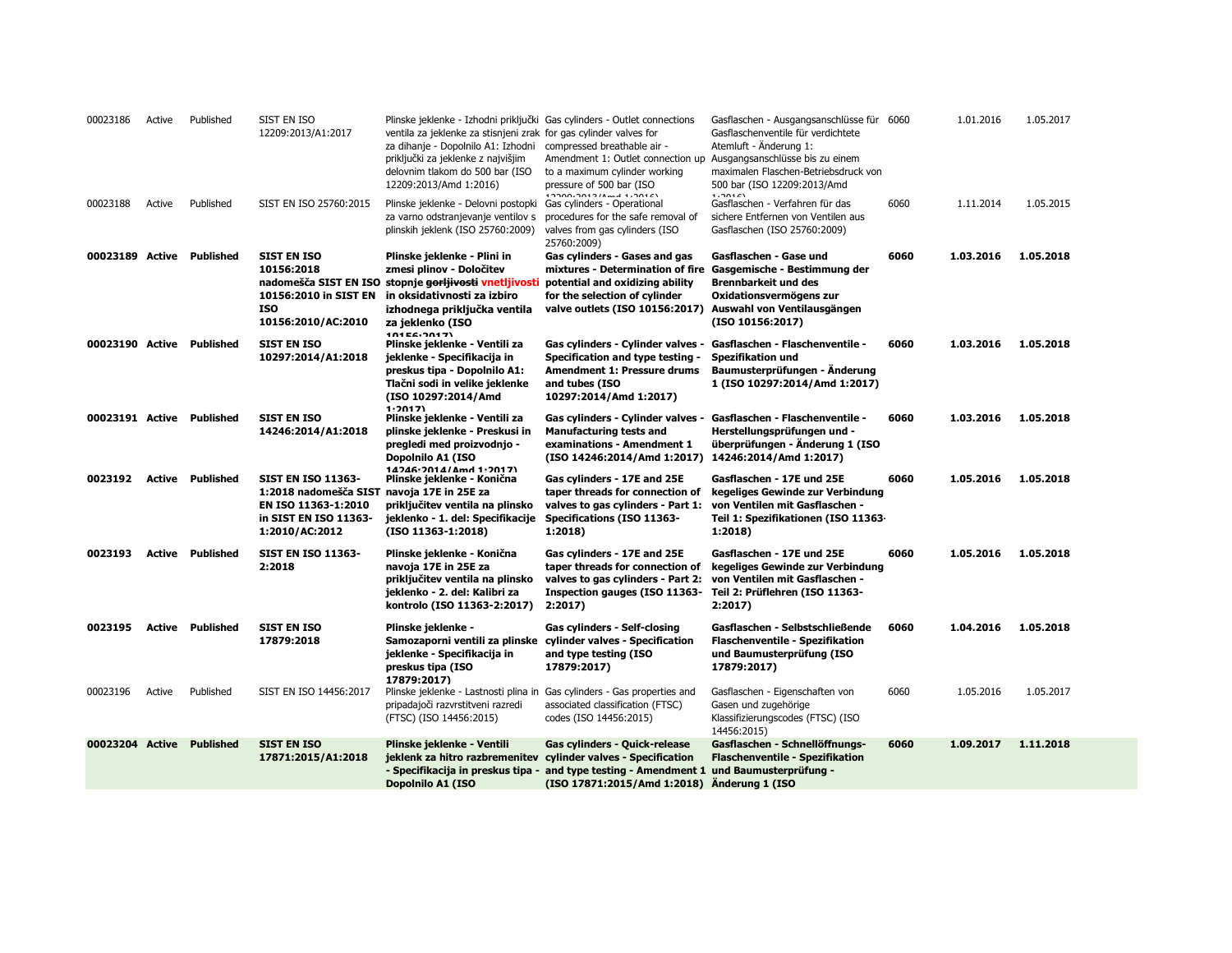| 00023205 Active |               | <b>Not</b><br><b>Published</b> | <b>kSIST FprEN ISO</b><br>10460:2018                                                                                   | Plinske jeklenke - Varjene<br>jeklenke iz aluminijevih zlitin<br>ter ogljikovih in nerjavnih<br>jekel - Periodični pregledi in                                                                                                                                                                                                                       | <b>Gas cylinders - Welded</b><br>aluminium-alloy, carbon and<br>stainless steel gas cylinders -<br><b>Periodic inspection and testing</b>                                                                                                                                            | Gasflaschen - Geschweißte<br><b>Gasflaschen aus</b><br>Aluminiumlegierung, Kohlenstoff-<br>sowie rostfreiem Stahl -                                                                                                                                                                           | 6055 | 1.10.2017 1.12.2018? |            |
|-----------------|---------------|--------------------------------|------------------------------------------------------------------------------------------------------------------------|------------------------------------------------------------------------------------------------------------------------------------------------------------------------------------------------------------------------------------------------------------------------------------------------------------------------------------------------------|--------------------------------------------------------------------------------------------------------------------------------------------------------------------------------------------------------------------------------------------------------------------------------------|-----------------------------------------------------------------------------------------------------------------------------------------------------------------------------------------------------------------------------------------------------------------------------------------------|------|----------------------|------------|
| 00023C01        | Active        | Withdrawn                      | <b>SIST EN 1089-</b><br>3:1999/AC:1999                                                                                 | Premične plinske jeklenke -<br>Označevanje jeklenk (razen UNP)<br>3. del: Barvno označevanje -<br>Dopolnilo AC                                                                                                                                                                                                                                       | Transportable gas cylinders - Gas<br>cylinder identification - Part 3:<br>Colour coding                                                                                                                                                                                              | Ortsbewegliche Gasflaschen -<br>Gasflaschen-Kennzeichnung - Teil 3:<br>Farbcodierung                                                                                                                                                                                                          | 9900 | 000231881.1.<br>1999 | 1.09.2004  |
| 00023C02        | <b>Active</b> | Withdrawn                      | <b>SIST EN ISO 11114-</b><br>1:1999/AC:1999                                                                            | Premične plinske jeklenke -<br>Združljivost materialov za ventil in<br>jeklenko s plinom - 1. del: Kovinski<br>materiali - Dopolnilo AC (ISO<br>11114-1:1997)                                                                                                                                                                                        | Transportable gas cylinders -<br>Compatibility of cylinder and valve<br>materials with gas contents - Part 1:<br>Metallic materials (ISO 11114-<br>1:1997                                                                                                                            | Ortsbewegliche Gasflaschen -<br>Verträglichkeit von Werkstoffen für<br>Gasflaschen und Ventile mit den in<br>Berührung kommenden Gasen - Teil 1:<br>Metallische Werkstoffe (ISO 11114-<br>1.1997                                                                                              | 9900 | 1.01.1999            | 1.05.2012  |
| 00023C03        | <b>Active</b> | Withdrawn                      | <b>SIST EN ISO 11114-</b><br>3:1999/AC:1999                                                                            | Premične plinske jeklenke -<br>Združljivost materialov za ventil in<br>jeklenko s plinom - 3. del: Preskus<br>samovžiga v kisikovi atmosferi -<br>Dopolnilo AC (ISO 11114-3:1997)                                                                                                                                                                    | Transportable gas cylinders -<br>Compatibility of cylinder and valve<br>materials with gas contents - Part 3:<br>Autogenous ignition test in oxygen<br>atmosphere (ISO 11114-3:1997)                                                                                                 | Ortsbewegliche Gasflaschen -<br>Verträglichkeit von Werkstoffen für<br>Gasflaschen und Ventile mit den in<br>Berührung kommenden Gasen - Teil 3:<br>Prüfung der<br>Selbstentzündungstemperatur in                                                                                             | 9900 | 1.01.1999            | 1.11.2011  |
| 00023C04        | <b>Active</b> | Withdrawn                      | <b>SIST EN ISO</b><br>13341:1999/AC:1999                                                                               | Premične plinske jeklenke -<br>Montaža ventilov na plinske<br>ieklenke - Dopolnilo AC (ISO                                                                                                                                                                                                                                                           | Transportable gas cylinders - Fitting<br>of valves to gas cylinders (ISO<br>13341:1997)                                                                                                                                                                                              | Ortsbewegliche Gasflaschen -<br>Verbindung zwischen Ventilen und<br>Gasflaschen (ISO 13341:1997)                                                                                                                                                                                              | 9900 | 1.12.2010            | 9.11.2010  |
| 00023C05        | <b>Active</b> | Withdrawn                      |                                                                                                                        | SIST EN 850:1999/AC:1999 Premične plinske jeklenke - Oblika<br>izhodnih priključkov ventila s<br>prižemo in pin index za uporabo v<br>medicini - Dopolnilo AC                                                                                                                                                                                        | Transportable gas cylinders - Pin-<br>index, yoke-type valve outlet<br>connections for medical use                                                                                                                                                                                   | Ortsbewegliche Gasflaschen -<br>Ventilseitenstutzen mit Anschlußbügel<br>nach dem Pin-index-System für<br>medizinische Anwendung                                                                                                                                                              | 9900 | 1.10.2005            | 1.10.2005  |
| 00023C06        | <b>Active</b> | Withdrawn                      | <b>SIST EN</b><br>1800:1999/AC:2000                                                                                    | Premične plinske jeklenke -<br>Jeklenke za acetilen (etin) -<br>Osnovne zahteve in definicije -<br>Donolnilo AC                                                                                                                                                                                                                                      | Transportable gas cylinders -<br>Acetylene cylinders - Basic<br>requirements and definitions                                                                                                                                                                                         | Ortsbewegliche Gasflaschen - Acetylen- 9900<br>Flaschen - Grundanforderungen und<br>Definitionen                                                                                                                                                                                              |      | 28.10.2011           | 10.10.2011 |
| 00023C07        | <b>Active</b> | Withdrawn                      | <b>SIST EN</b><br>1801:1999/AC:2000<br>razveljavljen s 1.5.2012<br>nadomeščen s SIST EN ISO Dopolnilo AC<br>11372:2012 | Premične plinske jeklenke -<br>Zahteve za polnjenje posamičnih<br>jeklenk za acetilen (etin) -                                                                                                                                                                                                                                                       | Transportable gas cylinders - Filling<br>conditions for single acetylene<br>cylinders                                                                                                                                                                                                | Ortsbewegliche Gasflaschen -<br>Abfüllbedingungen für einzelne<br>Acetylen-Gasflaschen                                                                                                                                                                                                        | 9900 | 1.01.2000            | 1.05.2012  |
| 00023C08        | Active        | Withdrawn                      | <b>SIST EN 1964-</b><br>1:1999/AC:2001                                                                                 | Premične plinske jeklenke -<br>Specifikacije za zasnovo-<br>konstruiranje in izdelavo ponovno<br>polnljivih jeklenk iz celega iz jekla z transportable seamless steel gas<br>vodno prostornino med 0,5 in<br>vključno 150 litri - 1. del: Jeklenke 0,5 litre up to and including 150<br>iz celega iz jekla z Rm manj kot 1<br>100 MPa - Dopolnilo AC | Transportable gas cylinders -<br>Specification for the design and<br>construction of refillable<br>cylinders of water capacities from<br>litres - Part 1: Cylinders made of<br>seamless steel with an Rm value of<br>To all allows of a non-kany                                     | Ortsbewegliche Gasflaschen -<br>Gestaltung und Konstruktion von<br>nahtlosen wiederbefüllbaren<br>ortsbeweglichen Gasflaschen aus Stahl<br>mit einem Fassungsraum von 0,5 Liter<br>bis einschließlich 150 Liter - Teil 1:<br>Nahtlose Flaschen aus Stahl mit einem<br>Rm-Wert bis zu 1100 MPa | 9900 | 12.11.2010           | 20.10.2010 |
| 00023C09        | <b>Active</b> | Withdrawn                      | <b>SIST EN</b><br>1975:1999/AC:2000<br>7866:2012                                                                       | Premične plinske jeklenke -<br>Specifikacije za zasnovo<br>nadomeščen s SIST EN ISO konstruiranje in izdelavo ponovno<br>polnljivih plinskih jeklenk iz celega<br>iz aluminija in aluminijeve zlitine s                                                                                                                                              | Transportable gas cylinders -<br>Specification for the design and<br>construction of refillable<br>transportable seamless aluminium<br>and aluminium alloy gas cylinders of<br>prostornino od 0,5 do vključno 150 capacity from 0,5 litre up to 150 litre Fassungsraum von 0,5 l bis | Ortsbewegliche Gasflaschen -<br>Gestaltung und Konstruktion von<br>wiederbefüllbaren ortsbeweglichen<br>nahtlosen Gasflaschen aus Aluminium<br>und Aluminiumlegierung mit einem                                                                                                               | 9900 | 1.01.2000            | 1.12.2012  |
| 00023C10        | <b>Active</b> | Withdrawn                      | <b>SIST EN</b><br>13807:2004/AC:2005<br>nadomeščeno s SIST EN<br>13807:2017                                            | litrou - Donalaila AC<br>Premične plinske jeklenke -<br>Baterijska vozila - Konstruiranje<br>izdelava, označevanje in<br>preskušanie                                                                                                                                                                                                                 | vehicles - Design, manufacture,<br>identification and testing                                                                                                                                                                                                                        | dincebließlich 1E0 l<br>Transportable gas cylinders - Battery Ortsbewegliche Gasflaschen - Batterie- 9900<br>Fahrzeuge - Konstruktion, Herstellung,<br>Kennzeichnung und Prüfung                                                                                                              |      | 1.11.2005            | 1.05.2017  |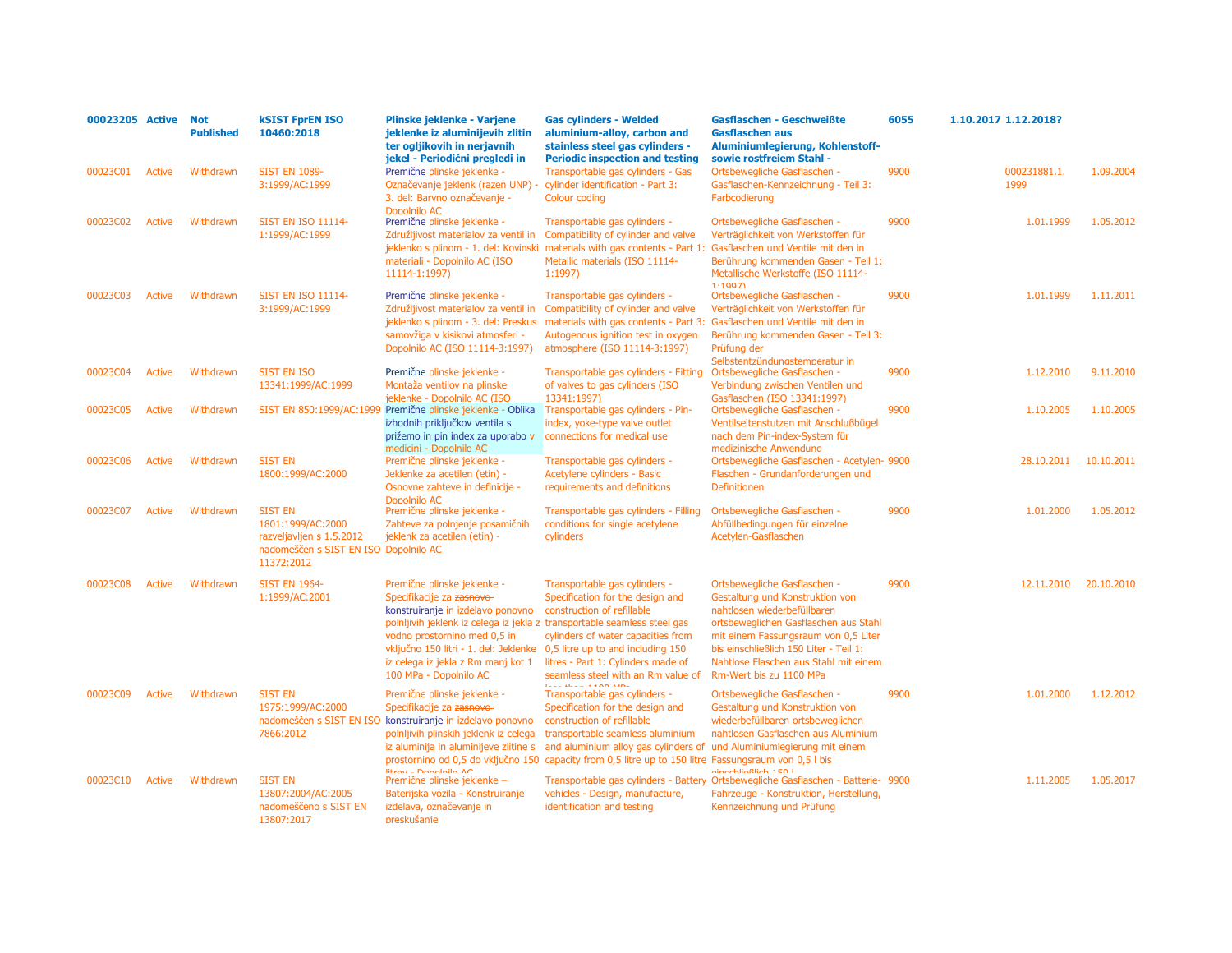| 00023C11        | Active | Published                 | <b>SIST EN</b><br>13096:2004/AC:2006                                                                               | Premične plinske jeklenke – Pogoji<br>za polnjenje plinov v vsebnike -<br>Enokomponentni plini                                                                                                                                                                                                                 | Transportable gas cylinders -<br>Conditions for filling gases into<br>receptacles - Single component<br>gases                                                                                           | Ortsbeweglische Gasflaschen -<br>Bedingungen für das Füllen von Gasen<br>in Gefäße - Einzelne Gase                                                                                                                                    | 6060 | 1.10.2006            | 1.10.2006  |
|-----------------|--------|---------------------------|--------------------------------------------------------------------------------------------------------------------|----------------------------------------------------------------------------------------------------------------------------------------------------------------------------------------------------------------------------------------------------------------------------------------------------------------|---------------------------------------------------------------------------------------------------------------------------------------------------------------------------------------------------------|---------------------------------------------------------------------------------------------------------------------------------------------------------------------------------------------------------------------------------------|------|----------------------|------------|
| 00023C12        | Active | Withdrawn                 | <b>SIST EN ISO 10156-</b><br>2:2005/AC:2006                                                                        | Plinske jeklenke - Plini in plinske<br>$me\ddot{\textbf{s}}$ anice zmesi plinov - 2. del:<br>Določitev stopnje oksidativnosti<br>strupenih in korozivnih plinov in<br>zmesi (TSO 10156-2:2005)                                                                                                                 | Gas cylinders - Gases and gas<br>mixtures - Part 2: Determination of<br>oxidizing ability of toxic and<br>corrosive gases and gas mixtures<br>$(150.10156 - 2.2005)$                                    | Gasflaschen - Gase und Gasgemische - 9900<br>Teil 2: Bestimmung des<br>Oxidationsverhaltens von giftigen und<br>korrosiven Gasen und Gasgemischen<br>$(150.10156 - 2.2005)$                                                           |      | 1.10.2006            | 1.11.2010  |
| 00023C14        | Active | Published                 | SIST EN ISO<br>11117:2009/AC:2010                                                                                  | varovala ventilov plinskih jeklenk -<br>Konstruiranje, izdelava in preskusi - construction and tests - Technical<br>1:2009                                                                                                                                                                                     | and valve guards - Design,<br>Popravek AC (ISO 11117:2008/Cor Corrigendum 1 (ISO 11117:2008/Cor 1:2009)<br>1:2009                                                                                       | Plinske jeklenke - Zaščitne kape in Gas cylinders - Valve protection caps Gasflaschen - Ventilschutzkappen und 6060<br>Ventilschutzkörbe - Auslegung, Bau<br>und Prüfungen (ISO 11117:2008/Cor                                        |      | 23.07.2010           | 15.06.2010 |
| 00023C15        | Active | Withdrawn                 | <b>SIST EN</b><br>12245:2009/AC:2010                                                                               | Premične plinske jeklenke -<br>Popolnoma obvite jeklenke iz<br>kompozitnih materialov - Popravek<br>AC                                                                                                                                                                                                         | Transportable gas cylinders - Fully<br>wrapped composite cylinders                                                                                                                                      | Ortsbewegliche Gasflaschen -<br>Vollumwickelte Flaschen aus<br>Verbundwerkstoffen                                                                                                                                                     | 9900 | 1.10.2010            | 1.01.2012  |
|                 |        | 00023C16 Active Withdrawn | <b>SIST EN ISO</b><br>10156:2010/AC:2010<br>nadomeščen s SIST EN<br>ISO 10156:2018                                 | Plini in zmesi plinov -<br>Določitev stopnje <del>gorljivosti</del> -<br>vnetljivosti in oksidativnosti za and oxidizing ability for the<br>izbiro izhodnega priključka<br>ventila na jeklenki - Popravek<br>AC (TSO 10156-2010/Cor                                                                            | <b>Gases and gas mixtures -</b><br><b>Determination of fire potential</b><br>selection of cylinder valve<br>outlets - Technical Corrigendum (ISO 10156:2010/Cor 1:2010)<br>1/TSO 10156-2010/Cor 1-2010) | <b>Gase und Gasgemische -</b><br><b>Bestimmung der Brennbarkeid</b><br>und des Oxidationsvermögens zur<br>Auswahl von Ventilausgängen                                                                                                 | 9900 | 10.10.2010 1.05.2018 |            |
| 00023C17        | Active | Withdrawn                 | <b>SIST EN ISO 11363-</b><br>1:2010/AC:2011<br>razveljavljen, nadomeščen<br>s SIST EN ISO 11363-<br>1:2010/AC:2012 | Plinske jeklenke - Konična navoja<br>17E in 25E za priključitev ventila<br>na plinsko jeklenko - 1. del:<br>Specifikacije - Tehnični popravek<br>AC (ISO 11363-1:2010/Cor<br>1.20111                                                                                                                           | Gas cylinders - 17E and 25E taper<br>threads for connection of valves to<br>gas cylinders - Part 1: Specifications<br>Technical Corrigendum 1 (ISO<br>11363-1:2010/Cor 1:2011)                          | Gasflaschen - 17E und 25E kegeliges<br>Gewinde zur Verbindung von Ventilen<br>· mit Gasflaschen - Teil 1:<br>Spezifikationen (ISO 11363-1:2010/Cor<br>1:2011                                                                          | 9900 | 1.06.2011            | 1.05.2012  |
| 00023C18 Active |        | Withdrawn                 | <b>SIST EN ISO 11363-</b><br>1:2010/AC:2012<br>nadomeščen s SIST EN<br>ISO 11363-1:2018                            | Plinske jeklenke - Konična<br>navoja 17E in 25E za<br>priključitev ventila na plinsko<br>jeklenko - 1. del: Specifikacije - Specifications - Technical<br>Tehniční popravek 2 (ISO<br>11262-1-2010/04:2-2012)                                                                                                  | Gas cylinders - 17E and 25E<br>taper threads for connection of<br>valves to gas cylinders - Part 1:<br>Corrigendum 2 (ISO 11363-<br>$1.2010/Ca$ $2.2012$                                                | Gasflaschen - 17E und 25E<br>kegeliges Gewinde zur Verbindung<br>von Ventilen mit Gasflaschen -<br>Teil 1: Spezifikationen (ISO 11363-<br>1:2010/Cor 2:2012)                                                                          | 9900 | 1.05.2012 1.05.2018  |            |
| 00023C19        | Active | Published                 | <b>SIST EN 14638-</b><br>3:2010/AC:2012                                                                            | Premične plinske jeklenke -<br>Ponovno polnijivi varjeni vsebniki s Refillable welded receptacles of a<br>prostornino, ne večjo kot 150 litrov capacity not exceeding 150 litres -<br>- 3. del: Varjene jeklenke iz<br>ogljičnega jekla, izdelane po<br>konstrukciji, potrjeni s<br>nrockučaniom - Ponravok AC | Transportable gas cylinders -<br>Part 3: Welded carbon steel<br>cylinders made to a design justified<br>by experimental methods                                                                         | Ortsbewegliche Gasflaschen -<br>Wiederbefüllbare geschweißte Gefäße<br>mit einem Fassungsraum von nicht<br>mehr als 150 Liter - Teil 3: Flaschen<br>aus geschweißtem Kohlenstoffstahl,<br>ausgelegt nach experimentellen<br>Verfahren | 6060 | 1.05.2012            |            |
| 00023C20        | Active | Published                 | SIST EN ISO<br>7866:2012/AC:2014                                                                                   | Plinske jeklenke - Ponovno<br>polnijive plinske jeklenke iz celega<br>iz aluminijevih zlitin -<br>Konstruiranje, izdelava in                                                                                                                                                                                   | Gas cylinders - Refillable seamless<br>aluminium alloy gas cylinders -<br>Design, construction and testing -<br>Technical Corrigendum 1 (ISO                                                            | Gasflaschen - Wiederbefüllbare<br>nahtlose Gasflaschen aus<br>Aluminiumlegierungen - Auslegung,<br>Bau und Prüfung (ISO 7866:2012/Cor                                                                                                 | 6060 | 1.06.2014            |            |
| 00054004        | Active | Published                 | SIST EN 286-2:1998                                                                                                 | Enostavne neogrevane (nekurjene)<br>tlačne posode, namenjene za zrak<br>ali dušik - 2. del: Tlačne posode za Part 2: Pressure vessels for air<br>zračne zavore in pomožne sisteme<br>za motorna vozila in njihove<br>nriklonnike                                                                               | Simple unfired pressure vessels<br>designed to contain air or nitrogen -<br>braking and auxiliary systems for<br>motor vehicles and their trailers                                                      | Einfache, unbefeuerte Druckbehälter<br>für Luft oder Stickstoff - Teil 2:<br>Druckbehälter für<br>Druckluftbremsanlagen und<br>Hilfseinrichtungen in Kraftfahrzeugen<br>und deren Anhängefahrzeugen                                   | 6060 | 1.10.1998            |            |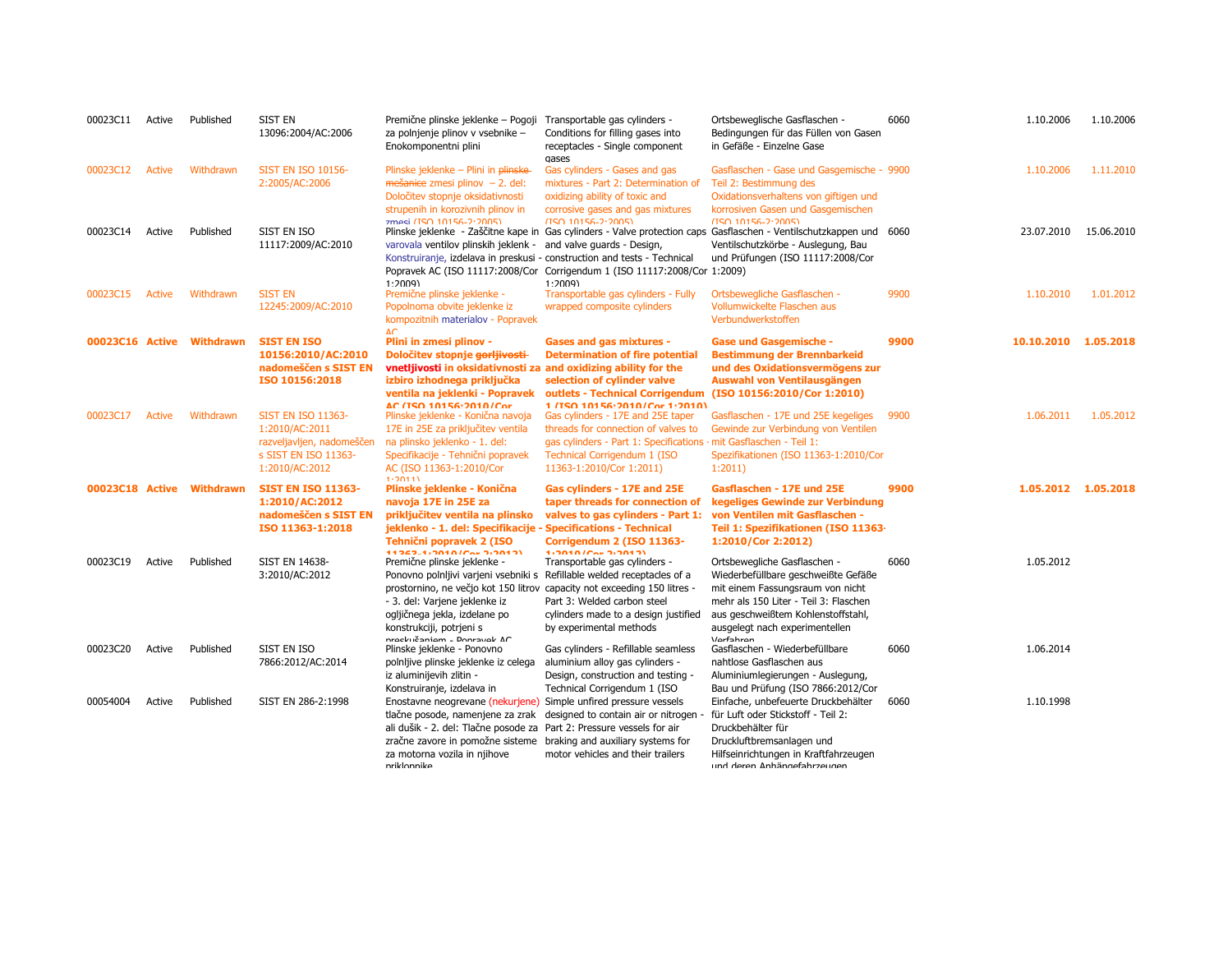| 00054005 | Active        | Published | SIST EN 286-3:1998                                                         | Enostavne neogrevane (nekurjene) Simple unfired pressure vessels<br>ali dušik - 3. del: Tlačne posode iz Part 3: Steel pressure vessels<br>jekla za zračne zavore in pomožno<br>pnevmatsko opremo na tirnih<br>vozilih | tlačne posode, namenjene za zrak designed to contain air or nitrogen -<br>designed for air braking equipment<br>and auxiliary pneumatic equipment<br>for railway rolling stock                                                                                | Einfache unbefeuerte Druckbehälter<br>für Luft oder Stickstoff - Teil 3:<br>Druckbehälter aus Stahl für<br>Druckluftbremsanlagen und<br>pneumatische Hilfseinrichtungen in<br>Schienenfahrzeunen | 6060 | 1.10.1998 |           |
|----------|---------------|-----------|----------------------------------------------------------------------------|------------------------------------------------------------------------------------------------------------------------------------------------------------------------------------------------------------------------|---------------------------------------------------------------------------------------------------------------------------------------------------------------------------------------------------------------------------------------------------------------|--------------------------------------------------------------------------------------------------------------------------------------------------------------------------------------------------|------|-----------|-----------|
| 00054006 | Active        | Published | SIST EN 286-4:1998                                                         | Enostavne, neogrevane<br>(nekurjene) tlačne posode,<br>namenjene za zrak ali dušik - 4.<br>del: Tlačne posode iz aluminijevih<br>nnevmateko onremo na tirnih                                                           | Simple unfired pressure vessels<br>designed to contain air or nitrogen<br>Part 4: Aluminium alloy pressure<br>vessels designed for air braking<br>zlitin za zračne zavore in pomožno equipment and auxiliary pneumatic<br>equinment for railway rolling stock | Einfache unbefeuerte Druckbehälter<br>für Luft oder Stickstoff - Teil 4:<br>Druckbehälter aus<br>Aluminiumlegierungen für<br>Druckbremsanlagen und pneumatische<br>Hilfcoinrichtunnon in         | 6060 | 1.10.1998 |           |
| 00054007 | <b>Active</b> | Withdrawn | SIST EN 13445-1:2002<br>nadomeščen s SIST EN<br>13445-1:2009               | Neogrevane tlačne posode - 1. del: Unfired pressure vessels - Part 1:<br>Splošno                                                                                                                                       | General                                                                                                                                                                                                                                                       | Unbefeuerte Druckbehälter - Teil 1:<br><b>Allgemeines</b>                                                                                                                                        | 9900 | 1.11.2002 | 1.11.2009 |
| 00054009 | <b>Active</b> | Withdrawn | <b>SIST EN 764:1997</b>                                                    | Tlačna oprema - Terminologija in                                                                                                                                                                                       | Pressure equipment - Terminology                                                                                                                                                                                                                              | Druckgeräte - Terminologie und                                                                                                                                                                   | 9900 | 1.02.1997 | 1.09.2004 |
|          |               |           | nadomeščen s SIST EN 764- simboli - Tlak, temperatura,                     |                                                                                                                                                                                                                        | and symbols - Pressure,                                                                                                                                                                                                                                       | Symbole - Druck, Temperatur,                                                                                                                                                                     |      |           |           |
|          |               |           | 1:2004                                                                     | prostornina                                                                                                                                                                                                            | temperature, volume                                                                                                                                                                                                                                           | Volumen                                                                                                                                                                                          |      |           |           |
| 00054012 | <b>Active</b> | Withdrawn | SIST EN 13445-2:2002<br>nadomeščen s SIST EN<br>13445-2:2009               | Neogrevane tlačne posode - 2. del: Unfired pressure vessels - Part 2:<br><b>Materiali</b>                                                                                                                              | <b>Materials</b>                                                                                                                                                                                                                                              | Unbefeuerte Druckbehälter - Teil 2:<br>Werkstoffe                                                                                                                                                | 9900 | 1.11.2002 | 1.11.2009 |
| 00054013 | <b>Active</b> | Withdrawn | SIST EN 13445-3:2002                                                       | Neogrevane tlačne posode - 3. del: Unfired pressure vessels - Part 3:                                                                                                                                                  |                                                                                                                                                                                                                                                               | Unbefeuerte Druckbehälter - Teil 3:                                                                                                                                                              | 9900 | 1.11.2002 | 1.11.2009 |
|          |               |           | nadomeščen s SIST EN                                                       | Konstruiranje                                                                                                                                                                                                          | <b>Design</b>                                                                                                                                                                                                                                                 | Konstruktion                                                                                                                                                                                     |      |           |           |
|          |               |           | 13445-3:2009                                                               |                                                                                                                                                                                                                        |                                                                                                                                                                                                                                                               |                                                                                                                                                                                                  |      |           |           |
| 00054014 | Active        | Withdrawn | SIST EN 13445-4:2002<br>nadomeščen s SIST EN                               | Neogrevane tlačne posode - 4. del: Unfired pressure vessels - Part 4:<br>Proizvodnja                                                                                                                                   | Fabrication                                                                                                                                                                                                                                                   | Unbefeuerte Druckbehälter - Teil 4:<br>Herstellung                                                                                                                                               | 9900 | 1.11.2002 | 1.11.2009 |
|          |               |           | 13445-4:2009                                                               |                                                                                                                                                                                                                        |                                                                                                                                                                                                                                                               |                                                                                                                                                                                                  |      |           |           |
| 00054016 | Active        | Published | SIST EN 764-7:2002                                                         | Tlačna oprema - 7. del: Varnostni                                                                                                                                                                                      | Pressure equipment - Part 7: Safety                                                                                                                                                                                                                           | Druckgeräte - Teil 7:                                                                                                                                                                            | 6060 | 1.11.2002 |           |
|          |               |           |                                                                            | sistemi za neogrevano tlačno                                                                                                                                                                                           | systems for unfired pressure                                                                                                                                                                                                                                  | Sicherheitseinrichtungen für                                                                                                                                                                     |      |           |           |
|          |               |           |                                                                            |                                                                                                                                                                                                                        |                                                                                                                                                                                                                                                               |                                                                                                                                                                                                  |      |           |           |
|          |               |           |                                                                            | opremo                                                                                                                                                                                                                 | equipment                                                                                                                                                                                                                                                     | unbefeuerte Druckaeräte                                                                                                                                                                          |      |           |           |
| 00054017 | Active        | Published | SIST EN 286-1:1998                                                         | Enostavne neogrevane (nekurjene) Simple unfired pressure vessels                                                                                                                                                       |                                                                                                                                                                                                                                                               | Einfache unbefeuerte Druckbehälter                                                                                                                                                               | 6060 | 1.10.1998 |           |
|          |               |           |                                                                            |                                                                                                                                                                                                                        | tlačne posode, namenjene za zrak designed to contain air or nitrogen -                                                                                                                                                                                        | für Luft oder Stickstoff - Teil 1:                                                                                                                                                               |      |           |           |
|          |               |           |                                                                            |                                                                                                                                                                                                                        | ali dušik - 1. del: Tlačne posode za Part 1: Pressure vessels for general                                                                                                                                                                                     | Druckbehälter für allgemeine Zwecke                                                                                                                                                              |      |           |           |
| 00054018 | Active        | Withdrawn | SIST EN 13445-6:2002                                                       | snlošne namene<br>Neogrevane tlačne posode - 6. del: Unfired pressure vessels - Part 6:                                                                                                                                | <b>DUITDOSPS</b>                                                                                                                                                                                                                                              | Unbefeuerte Druckbehälter - Teil 6:                                                                                                                                                              | 9900 | 1.11.2002 | 1.11.2009 |
|          |               |           | nadomeščen s SIST EN                                                       | Zahteve za konstruiranje in                                                                                                                                                                                            | Requirements for the design and                                                                                                                                                                                                                               | Anforderungen an die Konstruktion                                                                                                                                                                |      |           |           |
|          |               |           | 13445-6:2009                                                               |                                                                                                                                                                                                                        | proizvodnjo tlačnih posod in tlačnih fabrication of pressure vessels and                                                                                                                                                                                      | und Herstellung von Druckbehältern                                                                                                                                                               |      |           |           |
|          |               |           |                                                                            | delov posode iz nodularne litine                                                                                                                                                                                       | pressure parts constructed from                                                                                                                                                                                                                               | und Druckbehälterteilen aus Gusseisen                                                                                                                                                            |      |           |           |
|          |               |           |                                                                            |                                                                                                                                                                                                                        | snhernidal granhite cast iron                                                                                                                                                                                                                                 | mit Kunelaranhit                                                                                                                                                                                 |      |           |           |
| 00054020 | Active        | Withdrawn | SIST EN 764-2:2002<br>nadomeščen s SIST EN 764- simboli in enote<br>2:2012 | Tlačna oprema - 2. del: Veličine,                                                                                                                                                                                      | Pressure equipment - Part 2:<br>Quantities, symbols and units                                                                                                                                                                                                 | Druckgeräte - Teil 2: Größen, Symbole 9900<br>und Einheiten                                                                                                                                      |      | 1.11.2002 | 1.05.2012 |
| 00054021 | <b>Active</b> | Withdrawn | SIST EN 764-3:2002                                                         | Tlačna oprema - 3. del: Definicija                                                                                                                                                                                     | Pressure equipment - Part 3:                                                                                                                                                                                                                                  | Druckgeräte - Teil 3: Definition der                                                                                                                                                             | 9900 | 1.11.2002 | 1.06.2015 |
|          |               |           |                                                                            | sodelujočih strank                                                                                                                                                                                                     | Definition of parties involved                                                                                                                                                                                                                                | beteiligten Parteien                                                                                                                                                                             |      |           |           |
|          |               |           |                                                                            |                                                                                                                                                                                                                        |                                                                                                                                                                                                                                                               |                                                                                                                                                                                                  |      |           |           |
| 00054022 | Active        | Withdrawn | SIST EN 764-4:2003                                                         | Tlačna oprema - 4. del: Strokovne                                                                                                                                                                                      | Pressure equipment - Part 4:                                                                                                                                                                                                                                  | Druckgeräte - Teil 4: Erstellung von                                                                                                                                                             | 9900 | 1.12.2003 | 1.03.2015 |
|          |               |           | nadomeščen s SIST EN 764- podlage in pogoji za dobavo                      |                                                                                                                                                                                                                        | Establishment of technical delivery                                                                                                                                                                                                                           | technischen Lieferbedingungen für                                                                                                                                                                |      |           |           |
|          |               |           | 4:2015                                                                     | kovinskih materialov                                                                                                                                                                                                   | conditions for metallic materials                                                                                                                                                                                                                             | metallische Werkstoffe                                                                                                                                                                           |      |           |           |
| 00054023 | <b>Active</b> | Withdrawn | SIST EN 764-1:2004                                                         | Tlačna oprema - 1. del:                                                                                                                                                                                                | Pressure equipment - Part 1:                                                                                                                                                                                                                                  | Druckgeräte - Terminologie - Teil 1:                                                                                                                                                             | 9900 | 1.09.2004 | 1.06.2015 |
|          |               |           |                                                                            | Terminologija - Tlak, temperatura,                                                                                                                                                                                     | Terminology - Pressure,                                                                                                                                                                                                                                       | Druck, Temperatur, Volumen,                                                                                                                                                                      |      |           |           |
| 00054024 | Active        | Withdrawn | SIST-TS CEN/TS 764-                                                        | prostornina, imenska vrednost<br>Tlačna oprema - 6. del: Oblika in                                                                                                                                                     | temperature, volume, nominal size<br>Pressure equipment - Part 6:                                                                                                                                                                                             | <b>Nennweite</b><br>Druckgeräte - Teil 6: Aufbau und                                                                                                                                             | 9900 | 1.11.2004 | 1.12.2012 |
|          |               |           | 6:2004                                                                     | vsebina navodil za obratovanje                                                                                                                                                                                         | Structure and content of operating                                                                                                                                                                                                                            | Inhalt einer Betriebsanleitung                                                                                                                                                                   |      |           |           |
|          |               |           |                                                                            |                                                                                                                                                                                                                        | <b>instructions</b>                                                                                                                                                                                                                                           |                                                                                                                                                                                                  |      |           |           |
| 00054025 | Active        | Withdrawn | SIST EN 764-5:2003                                                         | Tlačna oprema - 5. del: Ustreznost                                                                                                                                                                                     | Pressure Equipment - Part 5:                                                                                                                                                                                                                                  | Druckgeräte - Teil 5:                                                                                                                                                                            | 9900 | 1.12.2003 | 1.03.2015 |
|          |               |           | 5:2015                                                                     | nadomeščen s SIST EN 764- kovinskih materialov in pregled<br>specifikacije materiala                                                                                                                                   | Compliance and Inspection<br><b>Documentation of Materials</b>                                                                                                                                                                                                | Prüfbescheinigungen für metallische<br>Werkstoffe und Übereinstimmung mit                                                                                                                        |      |           |           |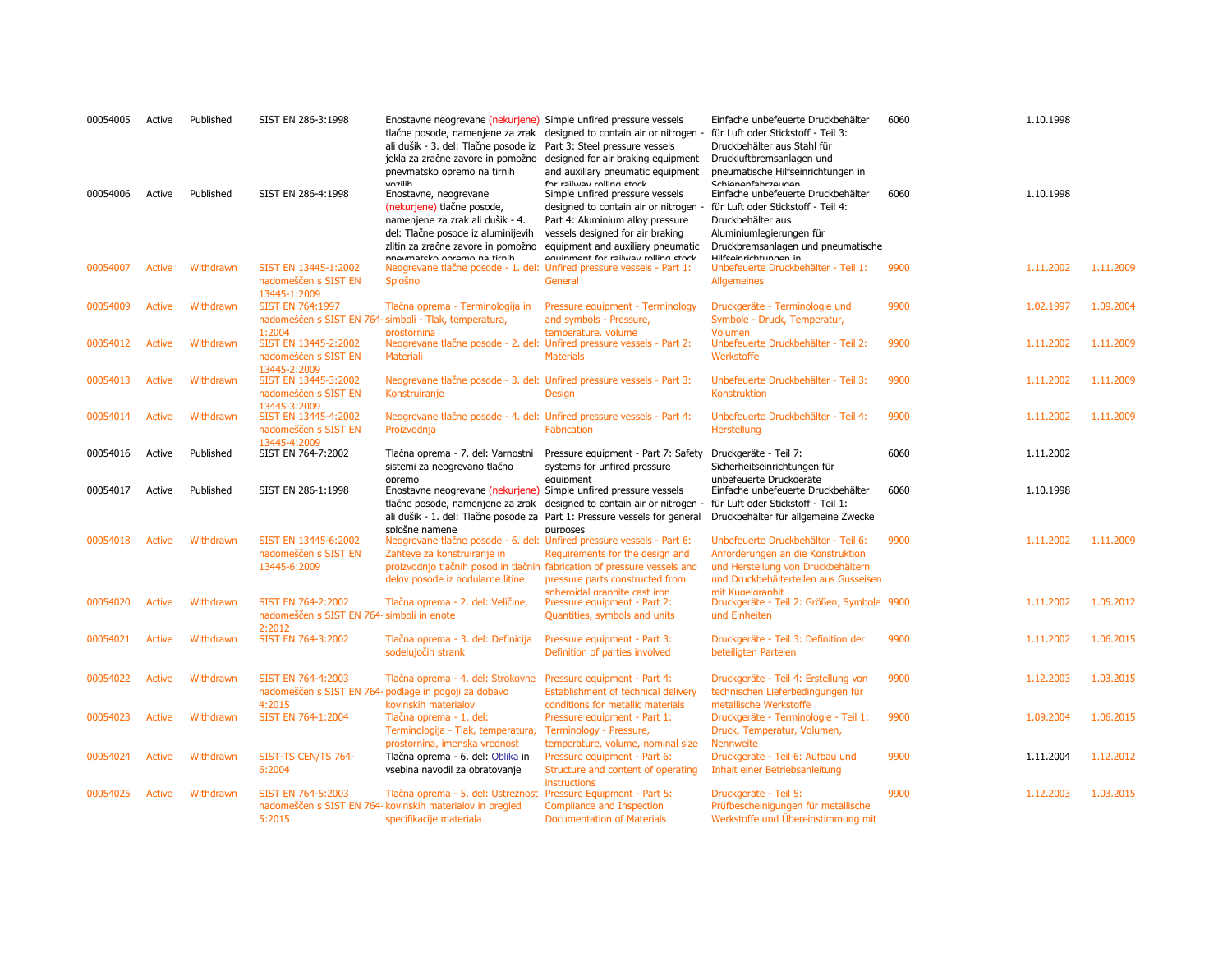| 00054026 | Active        | Published | <b>SIST EN 286-</b><br>1:1998/A1:2002                                                   | Enostavne neogrevane (nekurjene) Simple unfired pressure vessels<br>tlačne posode za zrak ali dušik - 1.<br>del: Tlačne posode za splošne<br>namene - Dopolnilo A1                     | designed to contain air or nitrogen -<br>Part 1: Pressure vessels for general<br>purposes                                                                                                                                     | Einfache unbefeuerte Druckbehälter<br>für Luft oder Stickstoff - Teil 1:<br>Druckbehälter für allgemeine Zwecke                                                             | 6060 |            | 1.11.2002  |            |
|----------|---------------|-----------|-----------------------------------------------------------------------------------------|----------------------------------------------------------------------------------------------------------------------------------------------------------------------------------------|-------------------------------------------------------------------------------------------------------------------------------------------------------------------------------------------------------------------------------|-----------------------------------------------------------------------------------------------------------------------------------------------------------------------------|------|------------|------------|------------|
| 00054027 | <b>Active</b> | Withdrawn | <b>SIST EN 13445-</b><br>6:2002/A1:2004<br>nadomeščen s SIST EN<br>13445-6:2009         | Neogrevane tlačne posode - 6. del: Unfired pressure vessels - Part 6<br>Zahteve za konstruiranje in<br>proizvodnjo tlačnih posod in delov<br>posode iz nodularne litine -<br>utruianiu | :Requirements for design and<br>fabrication of pressure vessel and<br>vessel parts constructed of<br>Dodatek D: Ocena odpornosti proti spheroidal graphite cast iron - Annex mit Kugelgraphit<br>D Accacemant of fatinua lifa | Unbefeuerte Druckbehälter - Teil 6:<br>Anforderungen an die Konstruktion<br>und Herstellung von Druckbehältern<br>und Druckbehälterteilen aus Gusseisen                     | 9900 |            | 1.09.2004  | 1.12.2010  |
| 00054028 | Active        | Withdrawn | SIST EN 13445-8:2007<br>nadomeščen s SIST EN<br>13445-8:2009                            | Neogrevane tlačne posode $-8$ .<br>del: Dodatne zahteve za tlačne<br>posode iz aluminija in aluminijevih<br>zlitin                                                                     | Unfired pressure vessels - Part 8:<br>Additional requirements for pressure Zusätzliche Anforderungen an<br>vessels of aluminium and aluminium Druckbehälter aus Aluminium und<br>allovs                                       | Unbefeuerte Druckbehälter - Teil 8:<br>Aluminiumleaierunaen                                                                                                                 | 9900 |            | 1.03.2007  | 1.11.2009  |
| 00054029 | <b>Active</b> | Withdrawn | SIST EN 13445-5:2002<br>nadomeščen s SIST EN<br>13445-5:2009                            | Neogrevane tlačne posode - 5. del: Unfired pressure vessels - Part 5:<br>Kontrola in preskušanje                                                                                       | Inspection and testing                                                                                                                                                                                                        | Unbefeuerte Druckbehälter - Teil 5:<br>Inspektion und Prüfung                                                                                                               | 9900 |            | 1.11.2002  | 1.11.2009  |
| 00054030 | Active        | Published | SIST CR 13445-7:2002                                                                    | Neogrevane (nekurjene) tlačne<br>posode - 7. del: Smernice Navodilo Guidance on the use of the                                                                                         | Unfired pressure vessels - Part 7:                                                                                                                                                                                            | Unbefeuerte Druckbehälter - Teil 7:<br>Anleitung für den Gebrauch des                                                                                                       | 6060 |            | 1.11.2002  |            |
| 00054031 | <b>Active</b> | Withdrawn | <b>SIST EN 13445-</b><br>1:2002/A1:2009                                                 | za ugotavljanje skladnosti<br>Neogrevane tlačne posode - 1. del: Unfired pressure vessels - Part 1:<br>Splošno                                                                         | conformity procedures<br>General                                                                                                                                                                                              | Konformitätsbewertungsverfahrens<br>Unbefeuerte Druckbehälter - Teil 1:<br><b>Allgemeines</b>                                                                               | 9900 | 1.12.2004  | 1.02.2009  | 1.02.2010  |
| 00054032 | <b>Active</b> | Withdrawn | nadomeščen s SIST EN<br><b>SIST EN 13445-</b><br>2:2002/A1:2009                         | Neogrevane tlačne posode - 2. del: Unfired pressure vessels - Part 2:<br><b>Materiali</b>                                                                                              | <b>Materials</b>                                                                                                                                                                                                              | Unbefeuerte Druckbehälter - Teil 2:<br>Werkstoffe                                                                                                                           | 9900 | 1.12.2004  | 1.02.2009  | 1.12.2009  |
| 00054034 | <b>Active</b> | Withdrawn | nadomeščen s SIST EN<br><b>SIST EN 13445-</b><br>5:2002/A1:2009<br>nadomeščen s SIST EN | Neogrevane tlačne posode - 5. del: Unfired pressure vessels - Part 5:<br>Kontrola in preskušanje                                                                                       | Inspection and testing                                                                                                                                                                                                        | Unbefeuerte Druckbehälter - Teil 5:<br>Inspektion und Prüfung                                                                                                               | 9900 | 1.12.2004  | 1.02.2009  | 1.02.2010  |
| 00054038 | <b>Active</b> | Withdrawn | $13445 - 5.2009$<br><b>SIST EN 13445-</b><br>3:2002/A2:2009                             | Neogrevane tlačne posode - 3. del: Unfired pressure vessels - Part 3:<br>Konstruiranje                                                                                                 | <b>Design</b>                                                                                                                                                                                                                 | Unbefeuerte Druckbehälter - Teil 3:<br>Konstruktion                                                                                                                         | 9900 | 1.12.2004  | 1.02.2009  | 1.02.2010  |
| 00054039 | <b>Active</b> | Withdrawn | nadomeščen s SIST EN<br><b>SIST EN 13445-</b><br>3:2002/A3:2009<br>nadomeščen s SIST EN | Neogrevane tlačne posode - 3. del: Unfired pressure vessels - Part 3:<br>Konstruiranje                                                                                                 | <b>Design</b>                                                                                                                                                                                                                 | Unbefeuerte Druckbehälter - Teil 3:<br>Konstruktion                                                                                                                         | 9900 | 1.12.2004  | 1.02.2009  | 1.02.2010  |
| 00054040 | <b>Active</b> | Withdrawn | <b>SIST EN 13445-</b><br>3:2002/A4:2005<br>nadomeščen s SIST EN                         | Neogrevane tlačne posode - 3.<br>del: Konstruiranje                                                                                                                                    | Unfired pressure vessels - Part 3:<br><b>Design</b>                                                                                                                                                                           | Unbefeuerte Druckbehälter - Teil 3:<br>Konstruktion                                                                                                                         | 9900 |            | 1.11.2005  | 1.02.2010  |
| 00054041 | <b>Active</b> | Withdrawn | <b>SIST EN 13445-</b><br>3:2002/A5:2006<br>nadomeščen s SIST FN                         | Neogrevane tlačne posode - 3.<br>del: Konstruiranje                                                                                                                                    | Unfired pressure vessels - Part 3:<br><b>Design</b>                                                                                                                                                                           | Unbefeuerte Druckbehälter - Teil 3:<br>Konstruktion                                                                                                                         | 9900 |            | 1.05.2006  | 1.02.2010  |
| 00054042 | <b>Active</b> | Withdrawn | <b>SIST EN 13445-</b><br>3:2002/A6:2006                                                 | Neogrevane tlačne posode - 3.<br>del: Konstruiranje                                                                                                                                    | Unfired pressure vessels - Part 3:<br><b>Design</b>                                                                                                                                                                           | Unbefeuerte Druckbehälter - Teil 3:<br>Konstruktion                                                                                                                         | 9900 |            | 1.05.2006  | 1.02.2010  |
| 00054044 | <b>Active</b> | Withdrawn | nadomeččen s SIST FN<br><b>SIST EN 13445-</b><br>3:2002/A8:2006<br>nadomeščen s SIST FN | Neogrevane tlačne posode $-3$ .<br>del: Konstruiranje                                                                                                                                  | Unfired pressure vessels - Part 3:<br><b>Design</b>                                                                                                                                                                           | Unbefeuerte Druckbehälter - Teil 3:<br>Konstruktion                                                                                                                         | 9900 |            | 1.10.2006  | 1.02.2010  |
| 00054047 | <b>Active</b> | Withdrawn | <b>SIST EN 13445-</b><br>6:2002/A2:2007<br>nadomeščen s SIST EN<br>13445-6:2009         | Neogrevane tlačne posode - 6. del: Unfired pressure vessels - Part 6:<br>Zahteve za konstruiranje in<br>delov posode iz nodularne litine                                               | Requirements for the design and<br>proizvodnjo tlačnih posod in tlačnih fabrication of pressure vessels and<br>pressure parts constructed from<br>snheroidal granhite cast iron                                               | Unbefeuerte Druckbehälter - Teil 6:<br>Anforderungen an die Konstruktion<br>und Herstellung von Druckbehältern<br>und Druckbehälterteilen aus Gusseisen<br>mit Kunelgraphit | 9900 | 1.03.2005  | 1.04.2007  | 1.12.2010  |
| 00054048 | <b>Active</b> | Withdrawn | <b>SIST EN 13445-</b><br>5:2002/A2:2005<br>nadomeščen s SIST EN                         | Neogrevane tlačne posode - 5.<br>del: Kontrola in preskušanje                                                                                                                          | Unfired pressure vessels - Part 5:<br>Inspection and testing                                                                                                                                                                  | Unbefeuerte Druckbehalter - Teil 5:<br><b>Inspektion und Prüfung</b>                                                                                                        | 9900 |            | 1.10.2006  | 1.02.2010  |
| 00054049 | <b>Active</b> | Withdrawn | <b>SIST EN 13445-</b><br>5:2002/A3:2006<br>nadomeščen s SIST EN                         | Neogrevane tlačne posode - 5.<br>del: Kontrola in preskušanje                                                                                                                          | Unfired pressure vessels - Part 5:<br>Inspection and testing                                                                                                                                                                  | Unbefeuerte Druckbehälter - Teil 5:<br><b>Inspektion und Prüfung</b>                                                                                                        | 9900 | 29.12.2009 | 21.01.2010 | 20.01.2010 |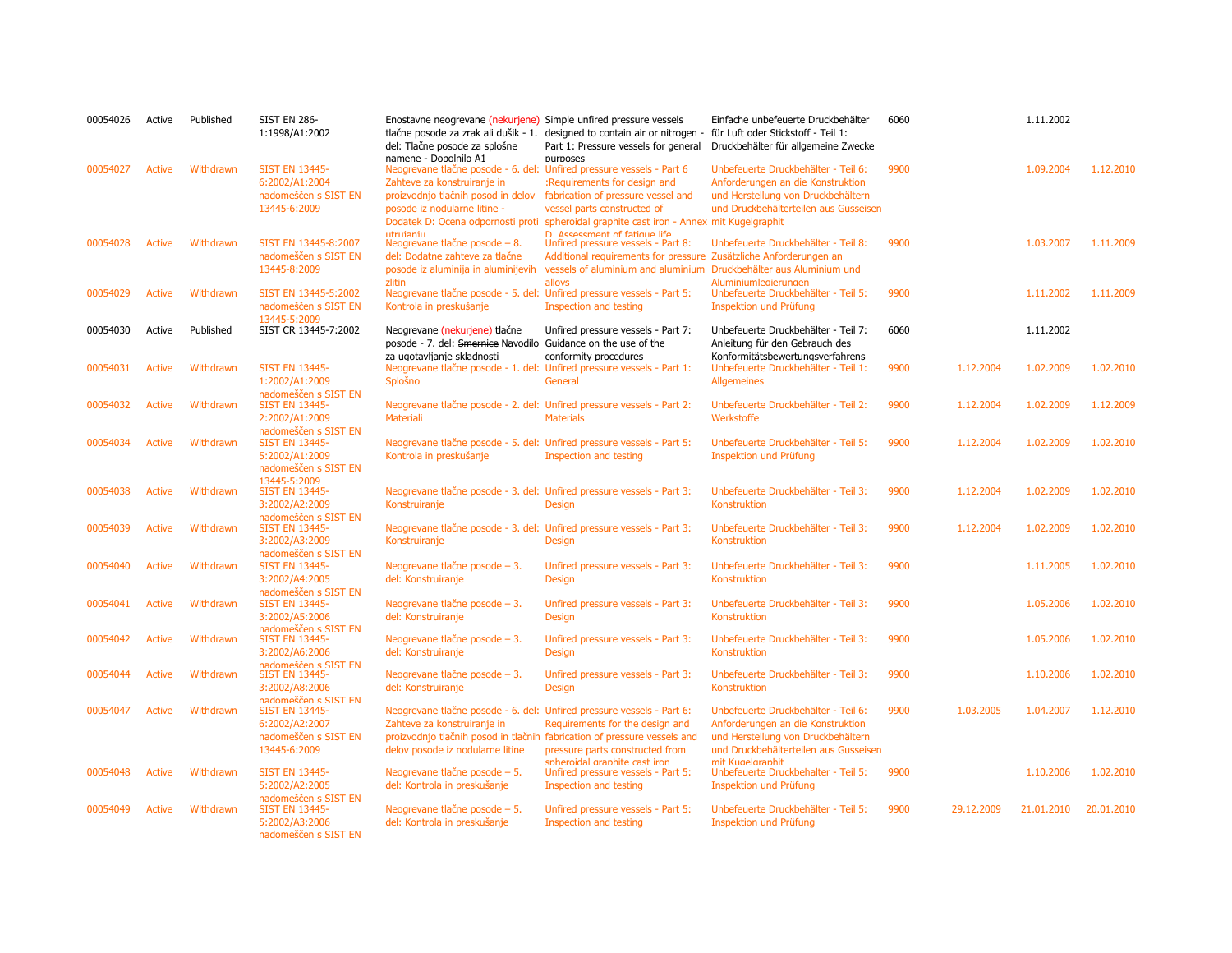| 00054050 | Active          | Published                      | <b>SIST EN 286-</b><br>1:1998/A2:2006                                                           | Enostavne neogrevane (nekurjene) Simple unfired pressure vessels<br>splošne namene                                                       | tlačne posode, namenjene za zrak designed to contain air or nitrogen -<br>ali dušik - 1. del: Tlačne posode za Part 1: Pressure vessels for general<br>purposes | Einfache unbefeuerte Druckbehälter<br>für Luft oder Stickstoff - Teil 1:<br>Druckbehälter für allgemeine Zwecke | 6060 |           | 1.03.2006  |           |
|----------|-----------------|--------------------------------|-------------------------------------------------------------------------------------------------|------------------------------------------------------------------------------------------------------------------------------------------|-----------------------------------------------------------------------------------------------------------------------------------------------------------------|-----------------------------------------------------------------------------------------------------------------|------|-----------|------------|-----------|
| 00054052 | <b>Active</b>   | Withdrawn                      | <b>SIST EN 13445-</b><br>3:2002/A1:2009<br>nadomeščen s SIST EN<br>13445-3:2009                 | Neogrevane tlačne posode - 3. del: Unfired pressure vessels - Part 3:<br>Konstruiranje                                                   | Design                                                                                                                                                          | Unbefeuerte Druckbehälter - Teil 3:<br>Konstruktion                                                             | 9900 | 1.12.2004 | 1.02.2009  | 1.02.2010 |
| 00054053 | <b>Active</b>   | Withdrawn                      | <b>SIST EN 13445-</b><br>1:2002/A2:2007<br>nadomeščen s SIST FN                                 | Neogrevane tlačne posode $-1$ .<br>del: Splošno                                                                                          | Unfired pressure vessels - Part 1:<br>General                                                                                                                   | Unbefeuerte Druckbehälter - Teil 1:<br><b>Allgemeines</b>                                                       | 9900 |           | 1.04.2007  | 1.02.2010 |
| 00054054 | Active          | Withdrawn                      | <b>SIST EN 13445-</b><br>2:2002/A2:2007                                                         | Neogrevane tlačne posode $-2$ .<br>del: Materiali                                                                                        | Unfired pressure vessels - Part 2:<br><b>Materials</b>                                                                                                          | Unbefeuerte Druckbehälter - Teil 2:<br>Werkstoffe                                                               | 9900 |           | 1.04.2007  | 1.12.2009 |
| 00054055 | <b>Active</b>   | Withdrawn                      | nadomeščen s SIST EN<br><b>SIST EN 13445-</b><br>3:2002/A11:2007                                | Neogrevane tlačne posode $-3$ .<br>del: Konstruiranje                                                                                    | Unfired pressure vessels - Part 3:<br><b>Design</b>                                                                                                             | Unbefeuerte Druckbehälter - Teil 3:<br>Konstruktion                                                             | 9900 |           | 1.04.2007  | 1.02.2010 |
| 00054056 | Active          | Withdrawn                      | nadomeččen c SIST FN<br><b>SIST EN 13445-</b><br>4:2002/A2:2007                                 | Neogrevane tlačne posode – 4.<br>del: Proizvodnja                                                                                        | Unfired pressure vessels - Part 4:<br><b>Fabrication</b>                                                                                                        | Unbefeuerte Druckbehälter - Teil 4:<br>Herstellung                                                              | 9900 |           | 1.04.2007  | 1.02.2010 |
| 00054057 | <b>Active</b>   | Withdrawn                      | nadomeščen s SIST FN<br><b>SIST EN 13445-</b><br>5:2002/A4:2007                                 | Neogrevane tlačne posode - 5.<br>del: Kontrola in preskušanje                                                                            | Unfired pressure vessels - Part 5:<br>Inspection and testing                                                                                                    | Unbefeuerte Druckbehälter - Teil 5:<br>Inspektion und Prüfung                                                   | 9900 |           | 1.04.2007  | 1.02.2010 |
| 00054058 | <b>Active</b>   | Withdrawn                      | nadomeščen s SIST FN<br>SIST EN 14359:2007<br>nadomeščen s SIST EN                              | Hidropnevmatski zalogovniki<br>(hidravlični akumulatorji) za                                                                             | Gas-loaded accumulators for fluid<br>power applications                                                                                                         | Hydrospeicher für<br>Hydraulikanwendungen                                                                       | 9900 |           | 1.03.2007  | 1.02.2011 |
| 00054059 | <b>Active</b>   | Withdrawn                      | 14359:2007+A1:2011<br><b>SIST EN 13445-</b><br>3:2002/A10:2008<br>nadomeščen s SIST EN          | hidravlične razvode<br>Neogrevane tlačne posode - 3. del: Unfired pressure vessels - Part 3:<br>Konstruiranje                            | <b>Design</b>                                                                                                                                                   | Unbefeuerte Druckbehälter - Teil 3:<br><b>Konstruktion</b>                                                      | 9900 |           | 1.06.2008  | 1.02.2010 |
| 00054060 | <b>Active</b>   | Withdrawn                      | 13445-3:2009<br><b>SIST EN 13445-</b><br>2:2002/A3:2009<br>nadomeščen s SIST EN                 | Neogrevane tlačne posode - 2. del: Unfired pressure vessels - Part 2:<br><b>Materiali</b>                                                | <b>Materials</b>                                                                                                                                                | Unbefeuerte Druckbehälter - Teil 2:<br>Werkstoffe                                                               | 9900 |           | 1.04.2009  | 1.12.2009 |
| 00054063 | <b>Active</b>   | Withdrawn                      | 13445-2:2009<br><b>SIST EN 13445-</b><br>5:2002/A5:2007<br>nadomeščen s SIST EN<br>13445-5-2009 | Neogrevane tlačne posode - 5.<br>del: Kontrola in preskušanje                                                                            | Unfired pressure vessels - Part 5:<br>Inspection and testing                                                                                                    | Unbefeuerte Druckbehälter - Teil 5:<br>Inspektion und Prüfung                                                   | 9900 |           | 1.01.2007  | 1.02.2010 |
|          | 00054064 Active | <b>Not</b><br><b>Published</b> | <b>SIST EN 13445-</b><br>3:2014/A5:2018                                                         | <b>Neogrevane (nekurjene)</b><br>tlačne posode - 3. del:<br><b>Konstruiranje - Dopolnilo A5</b>                                          | <b>Unfired pressure vessels - Part</b><br>3: Design                                                                                                             | Unbefeuerte Druckbehälter - Teil<br><b>3: Konstruktion</b>                                                      | 6055 | 1.02.2017 | 1.11.2018  |           |
| 00054065 | <b>Active</b>   | Withdrawn                      | <b>SIST EN 13445-</b><br>3:2009/A2:2014<br>nadomeščen s SIST EN                                 | Neogrevane tlačne posode - 3. del: Unfired pressure vessels - Part 3:<br>Konstruiranje - Dopolnilo A2                                    | <b>Design</b>                                                                                                                                                   | Unbefeuerte Druckbehälter - Teil 3:<br>Konstruktion                                                             | 9900 | 1.05.2012 | 1.07.2014  | 1.11.2014 |
| 00054066 | <b>Active</b>   | Withdrawn                      | <b>SIST EN 13445-</b><br>5:2009/A2:2011<br>nadomeščen s SIST EN<br>$13445 - 5.2014$             | Neogrevane tlačne posode - 5. del: Unfired pressure vessels - Part 5:<br>Pregled in preskušanje - Dopolnilo Inspection and testing<br>A2 |                                                                                                                                                                 | Unbefeuerte Druckbehälter - Teil 5:<br>Inspektion und Prüfung                                                   | 9900 | 1.03.2009 | 10.12.2011 | 1.11.2014 |
| 00054068 | <b>Active</b>   | Withdrawn                      | <b>SIST EN 13445-</b><br>2:2002/A5:2009<br>nadomeščen s SIST EN                                 | Neogrevane tlačne posode - 2. del: Unfired pressure vessels - Part 2:<br>Materiali                                                       | <b>Materials</b>                                                                                                                                                | Unbefeuerte Druckbehälter - Teil 2:<br>Werkstoffe                                                               | 9900 |           | 1.04.2009  | 1.12.2009 |
| 00054069 | Active          | Withdrawn                      | 13445-2:2009<br><b>SIST EN 13445-</b><br>4:2002/A3:2009<br>nadomeščen s SIST EN                 | Neogrevane tlačne posode - 4. del: Unfired pressure vessels - Part 4:<br>Proizvodnja - Dopolnilo A3                                      | <b>Fabrication</b>                                                                                                                                              | Unbefeuerte Druckbehälter - Teil 4:<br>Herstellung                                                              | 9900 | 1.04.2006 | 1.04.2009  | 1.02.2010 |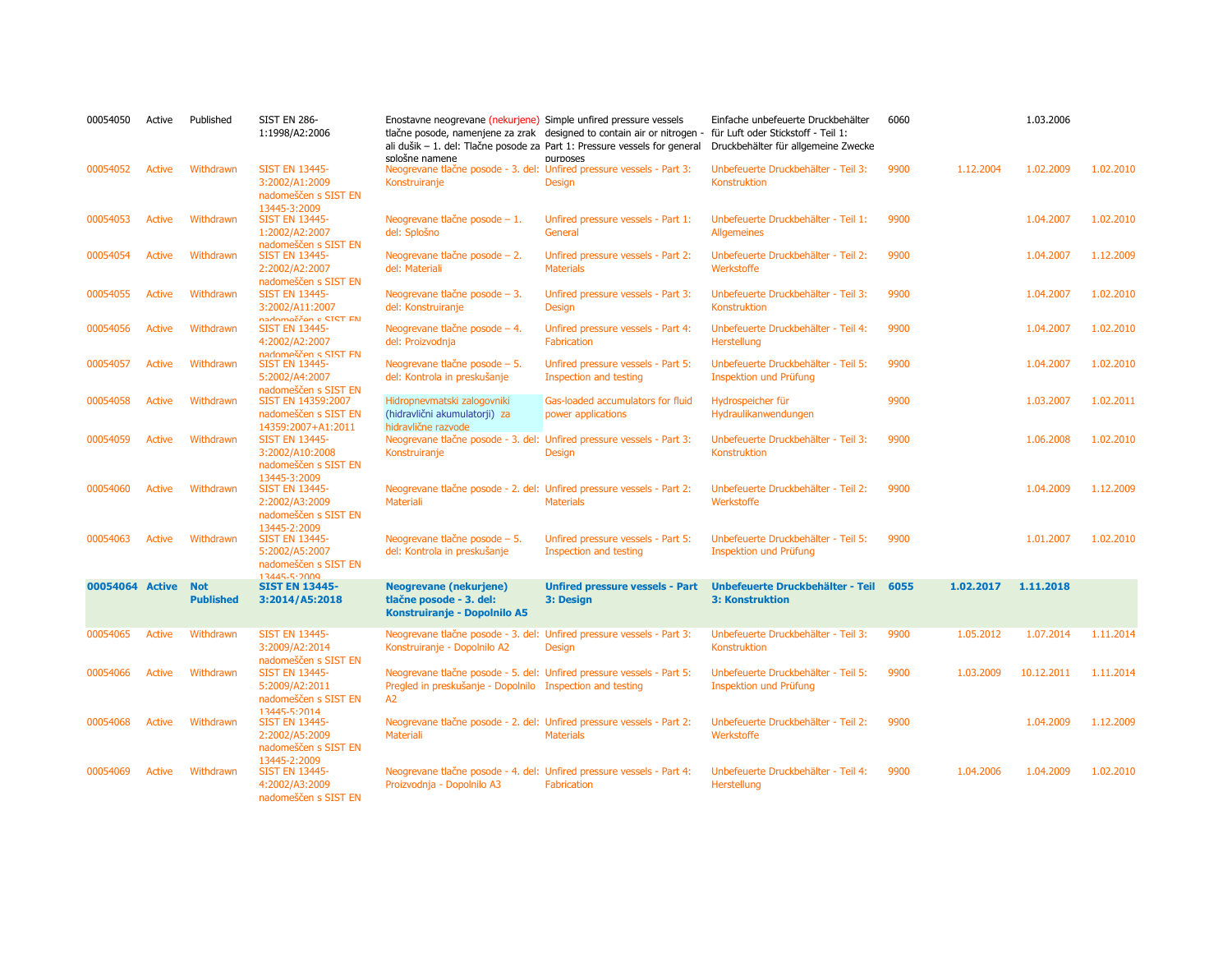| 00054070 | Active        | Published | SIST EN 13831:2007                                                               | Zaprte ekspanzijske posode z<br>vgrajeno membrano za vodne<br>napeliave                                                                                                                                                | Closed expansion vessels with built<br>in diaphragm for installation in water Membrane für den Einbau in                                                                                                                             | Ausdehnungsgefäße mit eingebauter<br>Wassersystemen                                                                                                                                               | 6060 |           | 1.11.2007 |           |
|----------|---------------|-----------|----------------------------------------------------------------------------------|------------------------------------------------------------------------------------------------------------------------------------------------------------------------------------------------------------------------|--------------------------------------------------------------------------------------------------------------------------------------------------------------------------------------------------------------------------------------|---------------------------------------------------------------------------------------------------------------------------------------------------------------------------------------------------|------|-----------|-----------|-----------|
| 00054071 | Active        | Withdrawn | <b>SIST EN 13445-</b><br>3:2002/A16:2009<br>nadomeščen s SIST EN<br>13445-3:2009 | Neogrevane tlačne posode - 3. del: Unfired pressure vessels - Part 3:<br>Konstruiranje                                                                                                                                 | <b>Design</b>                                                                                                                                                                                                                        | Unbefeuerte Druckbehälter - Teil 3:<br>Konstruktion                                                                                                                                               | 9900 |           | 1.04.2009 | 1.02.2010 |
| 00054072 | <b>Active</b> | Withdrawn | <b>SIST EN 13445-</b><br>1:2002/A3:2007<br>nadomeščen s SIST EN                  | Neogrevane tlačne posode - 1. del: Unfired pressure vessels - Part 1:<br>Splošno                                                                                                                                       | General                                                                                                                                                                                                                              | Unbefeuerte Druckbehälter - Teil 1:<br><b>Allgemeines</b>                                                                                                                                         | 9900 |           | 1.12.2007 | 1.02.2010 |
| 00054073 | <b>Active</b> | Withdrawn | SIST-TP CEN/TR 13445-<br>TP CEN/TR 13445-9:2011                                  | Neogrevane tlačne posode - 9. del: Unfired pressure vessels - Part 9:<br>16528                                                                                                                                         | 9:2007 nadomeščen s SIST- Usklajenost serije EN 13445 z ISO Conformance of the EN 13445 series Gegenüberstellung der EN 13445-<br>to ISO 16528                                                                                       | Unbefeuerte Druckbehälter - Teil 9:<br>Normenreihe und ISO 16528                                                                                                                                  | 9900 |           | 1.09.2007 | 1.11.2011 |
| 00054075 | <b>Active</b> | Withdrawn | <b>SIST EN 13445-</b><br>6:2002/A3:2009<br>nadomeščen s SIST EN<br>13445-6:2009  | Neogrevane tlačne posode - 6. del: Unfired pressure vessels - Part 6:<br>Zahteve za konstruiranje in<br>delov posode iz nodularne litine                                                                               | Requirements for the design and<br>proizvodnjo tlačnih posod in tlačnih fabrication of pressure vessels and<br>pressure parts constructed from<br>snhernidal granhite cast iron                                                      | Unbefeuerte Druckbehälter - Teil 6:<br>Anforderungen an die Konstruktion<br>und Herstellung von Druckbehältern<br>und Druckbehälterteilen aus Gusseisen<br>mit Kunelgraphit                       | 9900 | 1.10.2007 | 1.04.2009 | 1.02.2010 |
| 00054076 | <b>Active</b> | Withdrawn | <b>SIST EN 13445-</b><br>3:2002/A17:2008<br>nadomeščen s SIST EN<br>13445-3:2009 | Neogrevane tlačne posode - 3. del: Unfired pressure vessels - Part 3:<br>Konstruiranje                                                                                                                                 | <b>Design</b>                                                                                                                                                                                                                        | Unbefeuerte Druckbehälter - Teil 3:<br>Konstruktion                                                                                                                                               | 9900 |           | 1.01.2008 | 1.02.2010 |
| 00054083 | <b>Active</b> | Withdrawn | <b>SIST EN 13445-</b><br>5:2002/A10:2009<br>nadomeščen s SIST EN<br>13445-5:2009 | Neogrevane tlačne posode - 5. del: Unfired pressure vessels - Part 5:<br>Kontrola in preskušanje                                                                                                                       | Inspection and testing                                                                                                                                                                                                               | Unbefeuerte Druckbehälter - Teil 5:<br><b>Inspektion und Prüfung</b>                                                                                                                              | 9900 |           | 1.04.2009 | 1.02.2010 |
| 00054084 | <b>Active</b> | Withdrawn | SIST EN 15776:2011<br>nadomeščen s SIST EN<br>15776:2011+A1:2016                 | Neogrevane tlačne posode -<br>Zahteve za konstruiranje in<br>proizvodnjo tlačnih posod in<br>njihovih delov iz litega železa z<br>raztezkom ob porušitvi enakim ali<br>manjšim kot 15 %                                | Unfired pressure vessels -<br>Requirements for the design and<br>fabrication of pressure vessels and<br>pressure parts constructed from cast Druckbehältern und<br>iron with an elongation after<br>fracture equal or less than 15 % | Unbefeuerte Druckbehälter -<br>Zusätzliche Anforderungen an die<br>Konstruktion und Herstellung von<br>Druckbehälterteilen aus Gusseisen mit<br>einer Dehnungseigenschaft von 15%<br>oder weniger | 9900 | 1.10.2008 | 1.11.2011 | 1.01.2016 |
| 00054085 | Active        | Published | SIST EN 764-2:2012                                                               | Tlačna oprema - 2. del: Veličine,<br>simboli in enote                                                                                                                                                                  | Pressure equipment - Part 2:<br>Quantities, symbols and units                                                                                                                                                                        | Druckgeräte - Teil 2: Größen, Symbole<br>und Einheiten                                                                                                                                            |      | 1.09.2010 | 1.05.2012 |           |
| 00054086 | Active        | Published | SIST EN 764-4:2015<br>nadomešča SIST EN 764-<br>4:2003                           | Tlačna oprema - 4. del: Strokovne<br>podlage in pogoji za dobavo<br>kovinskih materialov                                                                                                                               | Pressure equipment - Part 4:<br>Establishment of technical delivery<br>conditions for metallic materials                                                                                                                             | Druckgeräte - Teil 4: Erstellung von<br>technischen Lieferbedingungen für<br>metallische Werkstoffe                                                                                               | 6060 | 1.01.2013 | 1.03.2015 |           |
| 00054087 | Active        | Published | SIST EN 764-5:2015<br>nadomešča SIST EN 764-<br>5:2003                           | Tlačna oprema - 5. del: Ustreznost<br>kovinskih materialov in pregled<br>specifikacije materiala Tlačna<br>oprema - 5. del: Dokumentacija o<br>kontroli kovinskih materialov in<br>skladnost s specifikacijo materiala | Pressure Equipment - Part 5:<br>Compliance and Inspection<br>Documentation of Materials                                                                                                                                              | Druckgeräte - Teil 5:<br>Prüfbescheinigungen für metallische<br>Werkstoffe und Übereinstimmung mit<br>der Werkstoffspezifikation                                                                  | 6060 | 1.01.2013 | 1.03.2015 |           |
| 00054090 | <b>Active</b> | Withdrawn | <b>SIST EN 13445-</b><br>2:2009/A2:2012<br>nadomeščen s SIST EN                  | Neogrevane tlačne posode - 2. del: Unfired pressure vessels - Part 2:<br>Materiali - Dopolnilo A2                                                                                                                      | <b>Materials</b>                                                                                                                                                                                                                     | Unbefeuerte Druckbehälter - Teil 2:<br>Werkstoffe                                                                                                                                                 | 9900 | 1.03.2011 | 1.10.2012 | 1.11.2014 |
| 00054092 | <b>Active</b> | Withdrawn | <b>SIST EN 13445-</b><br>4:2009/A1:2012<br>nadomeščen s SIST EN<br>13445-4:2014  | Neogrevane tlačne posode - 4. del: Unfired pressure vessels - Part 4:<br>Proizvodnja - Dopolnilo A1                                                                                                                    | Fabrication                                                                                                                                                                                                                          | Unbefeuerte Druckbehälter - Teil 4:<br>Herstellung                                                                                                                                                | 9900 |           | 1.01.2012 | 1.11.2014 |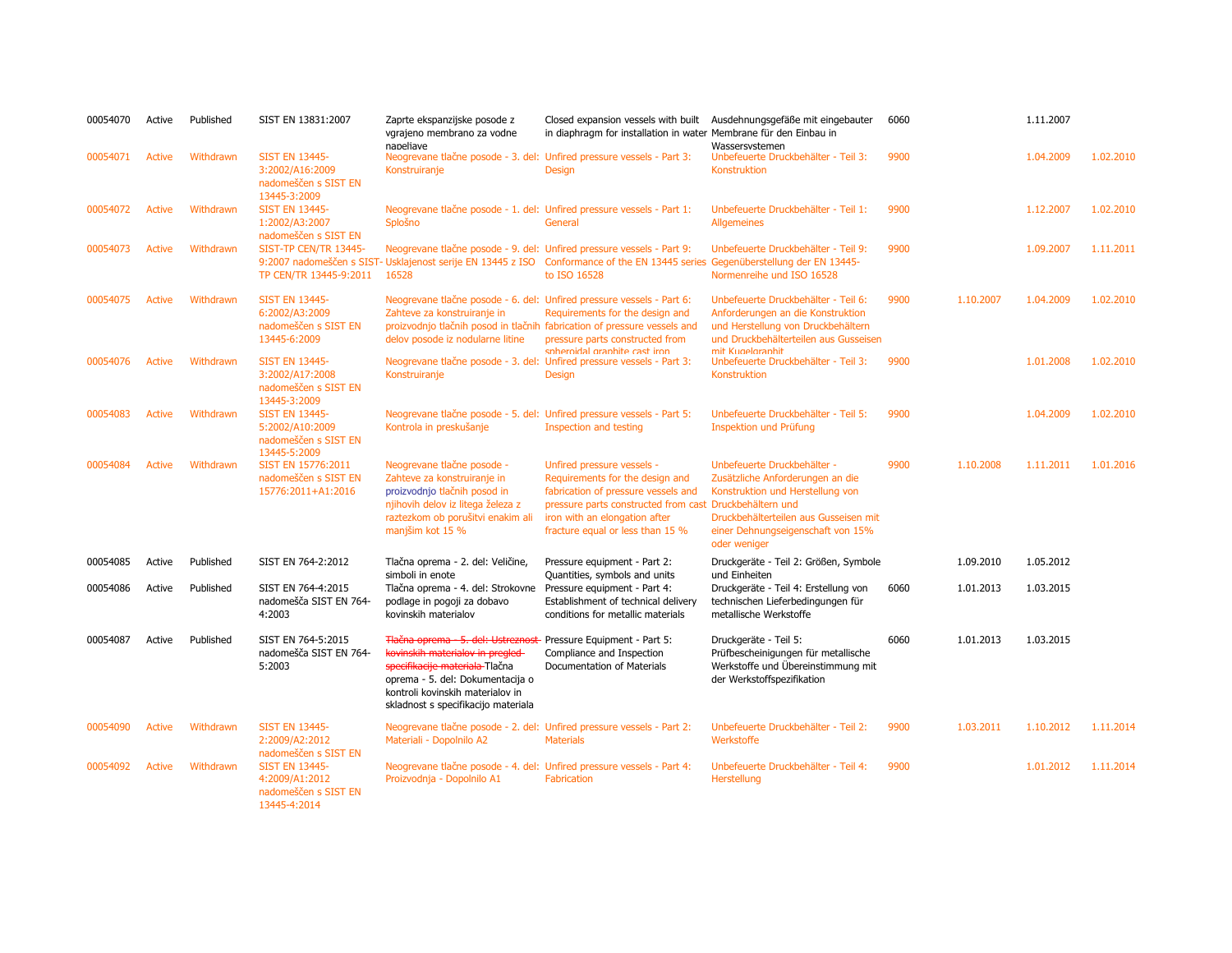| 00054093 | Active        | Withdrawn | <b>SIST EN 13445-</b><br>4:2002/A5:2009<br>nadomeščen s SIST EN            | Neogrevane tlačne posode - 4. del: Unfired pressure vessels - Part 4:<br>Proizvodnja                                                      | <b>Fabrication</b>                                                                                                                                                                | Unbefeuerte Druckbehälter - Teil 4:<br>Herstellung                                                                                                                          | 9900 |           | 1.11.2009 | 1.12.2009 |
|----------|---------------|-----------|----------------------------------------------------------------------------|-------------------------------------------------------------------------------------------------------------------------------------------|-----------------------------------------------------------------------------------------------------------------------------------------------------------------------------------|-----------------------------------------------------------------------------------------------------------------------------------------------------------------------------|------|-----------|-----------|-----------|
| 00054097 | Active        | Withdrawn | SIST EN 13445-1:2009<br>nadomeščen s SIST EN<br>13445-1:2014               | Neogrevane tlačne posode - 1. del: Unfired pressure vessels - Part 1:<br>Splošno                                                          | General                                                                                                                                                                           | Unbefeuerte Druckbehälter - Teil 1:<br><b>Allgemeines</b>                                                                                                                   | 9900 |           | 1.11.2009 | 1.11.2014 |
| 00054098 | <b>Active</b> | Withdrawn | SIST EN 13445-2:2009<br>nadomeščen s SIST EN<br>13445-2:2014               | Neogrevane tlačne posode - 2. del: Unfired pressure vessels - Part 2:<br><b>Materiali</b>                                                 | <b>Materials</b>                                                                                                                                                                  | Unbefeuerte Druckbehälter - Teil 2:<br>Werkstoffe                                                                                                                           | 9900 |           | 1.11.2009 | 1.11.2014 |
| 00054099 | Active        | Withdrawn | SIST EN 13445-3:2009<br>nadomeščen s SIST EN<br>13445-3:2014               | Neogrevane tlačne posode - 3. del: Unfired pressure vessels - Part 3:<br>Konstruiranje                                                    | <b>Design</b>                                                                                                                                                                     | Unbefeuerte Druckbehälter - Teil 3:<br>Konstruktion                                                                                                                         | 9900 |           | 1.11.2009 | 1.11.2014 |
| 00054100 | Active        | Withdrawn | SIST EN 13445-4:2009<br>nadomeščen s SIST EN<br>13445-4:2014               | Neogrevane tlačne posode - 4. del: Unfired pressure vessels - Part 4:<br>Proizvodnja                                                      | <b>Fabrication</b>                                                                                                                                                                | Unbefeuerte Druckbehälter - Teil 4:<br>Herstellung                                                                                                                          | 9900 |           | 1.11.2009 | 1.11.2014 |
| 00054101 | Active        | Withdrawn | SIST EN 13445-5:2009<br>nadomeščen s SIST EN<br>13445-5:2014               | Neogrevane tlačne posode - 5. del: Unfired pressure vessels - Part 5:<br>Kontrola in preskušanje                                          | Inspection and testing                                                                                                                                                            | Unbefeuerte Druckbehälter - Teil 5:<br>Inspektion und Prüfung                                                                                                               | 9900 |           | 1.11.2009 | 1.11.2014 |
| 00054102 | Active        | Withdrawn | SIST EN 13445-6:2009<br>nadomeščen s SIST EN<br>13445-6:2014               | Neogrevane tlačne posode - 6. del: Unfired pressure vessels - Part 6:<br>Zahteve za konstruiranje in<br>delov posode iz nodularne litine  | Requirements for the design and<br>proizvodnjo tlačnih posod in tlačnih fabrication of pressure vessels and<br>pressure parts constructed from<br>spheroidal graphite cast iron   | Unbefeuerte Druckbehälter - Teil 6:<br>Anforderungen an die Konstruktion<br>und Herstellung von Druckbehältern<br>und Druckbehälterteilen aus Gusseisen<br>mit Kugelgraphit | 9900 |           | 1.11.2009 | 1.11.2014 |
| 00054103 | Active        | Withdrawn | SIST EN 13445-8:2009<br>nadomeščen s SIST EN<br>13445-8:2014               | Neogrevane tlačne posode - 8. del: Unfired pressure vessels - Part 8:<br>iz aluminija in aluminijevih zlitin                              | Dodatne zahteve za tlačne posode Additional requirements for pressure Zusätzliche Anforderungen an<br>vessels of aluminium and aluminium Druckbehälter aus Aluminium und          | Unbefeuerte Druckbehälter - Teil 8:                                                                                                                                         | 9900 |           | 1.11.2009 | 1.11.2014 |
| 00054104 | Active        | Withdrawn | <b>SIST EN 13445-</b><br>5:2009/A1:2011<br>nadomeščen s SIST EN            | Neogrevane tlačne posode - 5. del: Unfired pressure vessels - Part 5:<br>Kontrola in preskušanje - Dopolnilo Inspection and testing<br>A1 |                                                                                                                                                                                   | Unbefeuerte Druckbehälter - Teil 5:<br><b>Inspektion und Prüfung</b>                                                                                                        | 9900 | 1.03.2010 | 1.11.2011 | 1.11.2014 |
| 00054105 | Active        | Published | SIST-TP CEN/TR 13445-<br>9:2011                                            | Neogrevane (nekurjene) tlačne<br>posode - 9. del: Primerjava serije<br>EN 13445 z ISO 16528                                               | Unfired pressure vessels - Part 9:<br>Conformance of the EN 13445 series Gegenüberstellung der EN 13445<br>to ISO 16528                                                           | Unbefeuerte Druckbehälter -<br>Normenreihe und ISO 16528                                                                                                                    | 6060 | 1.01.2011 | 1.11.2011 |           |
| 00054106 | Active        | Published | SIST EN 13445-10:2016                                                      | Neogrevane (nekurjene) tlačne<br>za tlačne posode iz niklja in<br>nikljevih zlitin                                                        | Unfired pressure vessels - Part 10:<br>posode - 10. del: Dodatne zahteve Additional requirements for pressure Zusätzliche Anforderungen an<br>vessels of nickel and nickel alloys | Unbefeuerte Druckbehälter - Teil 10:<br>Druckbehälter aus Nickel und<br>Nickellegierungen                                                                                   | 6060 | 1.10.2015 | 1.03.2016 |           |
| 00054107 | Active        | Withdrawn | <b>SIST EN 13445-</b><br>5:2009/A3:2011<br>nadomeščen s SIST EN            | Neogrevane tlačne posode - 5. del: Unfired pressure vessels - Part 5:<br>Kontrola in preskušanje - Dopolnilo Inspection and testing<br>A3 |                                                                                                                                                                                   | Unbefeuerte Druckbehälter - Teil 5:<br>Inspektion und Prüfung                                                                                                               | 9900 | 1.07.2010 | 1.11.2011 | 1.11.2014 |
| 00054109 | Active        | Withdrawn | <b>SIST EN 13445-</b><br>3:2009/A1:2012<br>nadomeščen s SIST EN            | Neogrevane tlačne posode - 3. del: Unfired pressure vessels - Part 3:<br>Konstruiranje - Dopolnilo A1                                     | <b>Design</b>                                                                                                                                                                     | Unbefeuerte Druckbehälter - Teil 3:<br>Konstruktion                                                                                                                         | 9900 | 1.11.2010 | 1.10.2012 | 1.11.2014 |
| 00054111 | Active        | Withdrawn | SIST EN 764-1:2015<br>nadomešča SIST EN 764-<br>1:2004 in SIST EN 764-     | Tlačna oprema - 1. del: Slovar                                                                                                            | Pressure equipment - Part 1:<br><b>Vocabulary</b>                                                                                                                                 | Druckgeräte - Teil 1: Terminologie                                                                                                                                          | 9900 | 1.11.2013 | 1.06.2015 | 1.11.2016 |
| 00054113 | Active        | Withdrawn | <b>SIST EN 13445-</b><br>2:2009/A1:2012<br>nadomeščen s SIST EN            | Neogrevane tlačne posode - 2. del: Unfired pressure vessels - Part 2:<br>Materiali - Dopolnilo A1                                         | <b>Materials</b>                                                                                                                                                                  | Hydrospeicher für<br>Hydraulikanwendungen                                                                                                                                   | 9900 | 1.03.2011 | 1.10.2012 | 1.11.2014 |
| 00054116 | Active        | Withdrawn | <b>SIST EN</b><br>14359:2007+A1:2011<br>nadomeščen s SIST EN<br>14359.2017 | Hidropnevmatski zalogovniki<br>(hidravlični akumulatorji) za<br>hidravlične razvode (vključno z<br>$donolnilom$ $41$                      | Gas-loaded accumulators for fluid<br>power applications                                                                                                                           | Unbefeuerte Druckbehälter - Teil 2:<br>Werkstoffe                                                                                                                           | 9900 |           | 1.02.2011 | 1.07.2017 |
| 00054117 | Active        | Withdrawn | <b>SIST EN 13445-</b>                                                      |                                                                                                                                           | Neogrevane tlačne posode - 5. del: Unfired pressure vessels - Part 5:                                                                                                             | Unbefeuerte Druckbehälter - Teil 5:                                                                                                                                         | 9900 | 1.01.2012 | 1.12.2013 | 1.11.2014 |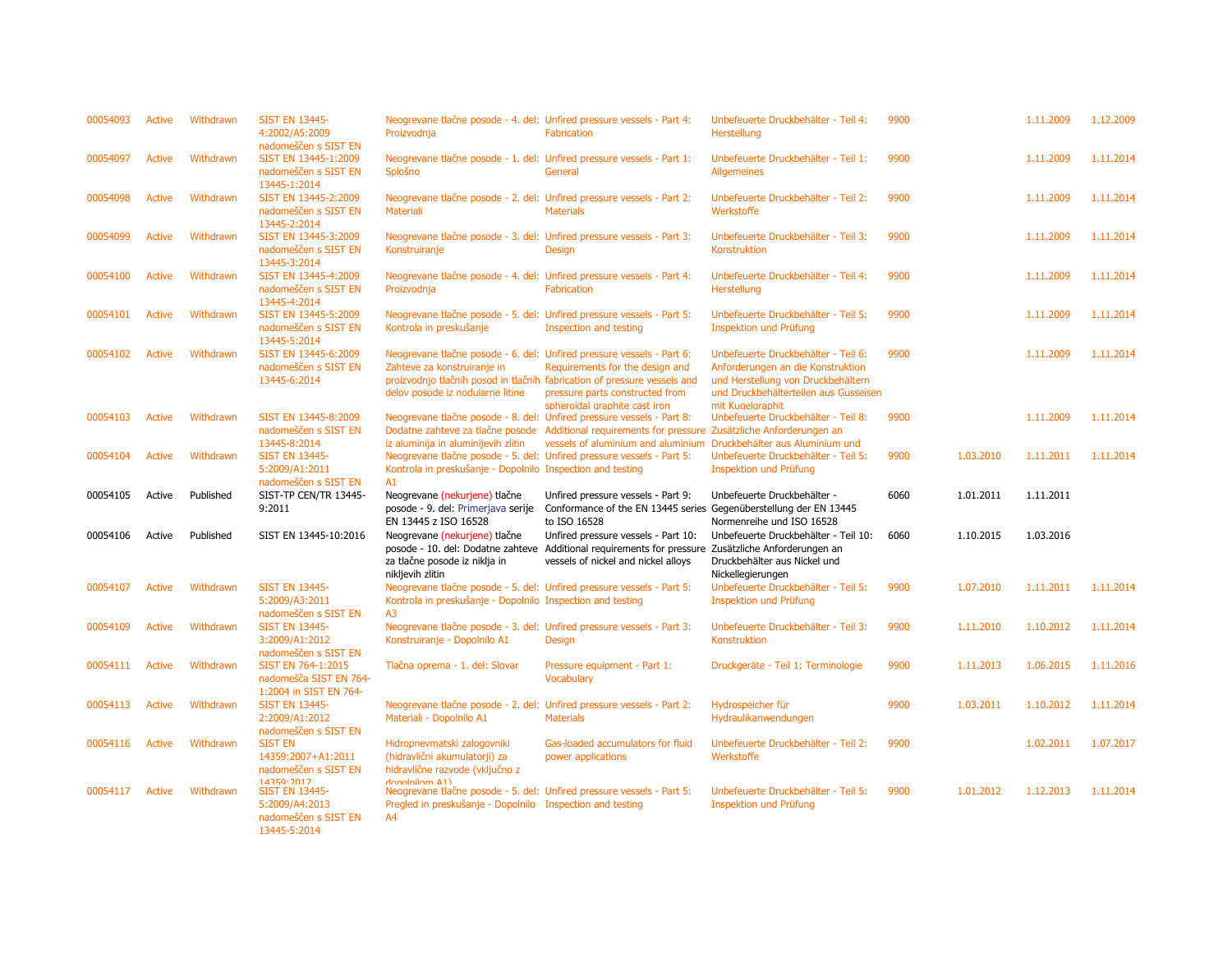| 00054118 | Active        | Withdrawn | <b>SIST EN 13445-</b><br>4:2009/A2:2014<br>nadomeščen s SIST EN                               | Neogrevane tlačne posode - 4. del: Unfired pressure vessels - Part 4:<br>Proizvodnja - Dopolnilo A2                                                 | Fabrication                                                                                                                                                                                                           | Unbefeuerte Druckbehälter - Teil 4:<br>Herstellung                                                                                                                          | 9900 | 1.05.2012 | 1.07.2014 | 1.11.2014 |
|----------|---------------|-----------|-----------------------------------------------------------------------------------------------|-----------------------------------------------------------------------------------------------------------------------------------------------------|-----------------------------------------------------------------------------------------------------------------------------------------------------------------------------------------------------------------------|-----------------------------------------------------------------------------------------------------------------------------------------------------------------------------|------|-----------|-----------|-----------|
| 00054119 | Active        | Published | 13445-4:2014<br>SIST-TP CEN/TR 764-                                                           | Tlačna oprema - 6. del: Oblika in<br>6:2012 nadomešča SIST-TS vsebina navodil za obratovanje                                                        | Pressure equipment - Part 6:<br>Structure and content of operating                                                                                                                                                    | Druckgeräte - Teil 6: Aufbau und<br>Inhalt einer Betriebsanleitung                                                                                                          | 6060 | 1.05.2012 | 1.12.2012 |           |
| 00054122 | Active        | Published | CEN/TS 764-6:2004<br>SIST EN 13445-<br>8:2014/A1:2015                                         | Neogrevane (nekurjene) tlačne<br>posode - 8. del: Dodatne zahteve<br>za tlačne posode iz aluminija in                                               | instructions<br>Unfired pressure vessels - Part 8:<br>Additional requirements for pressure Zusätzliche Anforderungen an<br>vessels of aluminium and aluminium                                                         | Unbefeuerte Druckbehälter - Teil 8:<br>Druckbehälter aus Aluminium und                                                                                                      | 6060 | 1.07.2013 | 1.03.2015 |           |
| 00054123 | Active        | Published | <b>SIST EN 13445-</b><br>3:2014/A1:2015                                                       | aluminiievih zlitin - Donolnilo A1<br>Neogrevane (nekurjene) tlačne<br>posode - 3. del: Konstruiranje -                                             | alloys<br>Unfired pressure vessels - Part 3:<br>Design                                                                                                                                                                | Aluminiumlegierungen<br>Unbefeuerte Druckbehälter - Teil 3:<br>Konstruktion                                                                                                 | 6060 | 1.10.2012 | 1.06.2015 |           |
| 00054124 | Active        | Published | SIST EN 13445-<br>6:2014/A1:2016                                                              | Dopolnilo A1<br>Neogrevane (nekurjene) tlačne<br>posode - 6. del: Zahteve za<br>posod in tlačnih delov posode iz<br>nodularne litine - Dopolnilo A1 | Unfired pressure vessels - Part 6:<br>Requirements for the design and<br>konstruiranje in proizvodnjo tlačnih fabrication of pressure vessels and<br>pressure parts constructed from<br>spheroidal graphite cast iron | Unbefeuerte Druckbehälter - Teil 6:<br>Anforderungen an die Konstruktion<br>und Herstellung von Druckbehältern<br>und Druckbehälterteilen aus Gusseisen<br>mit Kugelgraphit | 6060 | 1.03.2014 | 1.02.2016 |           |
| 00054126 | <b>Active</b> | Withdrawn | <b>SIST EN 13445-</b><br>1:2009/A1:2014<br>nadomeščen s SIST EN                               | Neogrevane tlačne posode - 1. del: Unfired pressure vessels - Part 1:<br>Splošno - Dopolnilo A1                                                     | General                                                                                                                                                                                                               | Unbefeuerte Druckbehälter - Teil 1:<br>Allgemeines                                                                                                                          | 9900 | 1.07.2013 | 1.02.2014 | 1.11.2014 |
| 00054128 | Active        | Published | 13445-1:2014<br>SIST EN 14359:2017<br>nadomešča SIST EN<br>14359:2007+A1:2011                 | Hidropnevmatski zalogovniki<br>akumulatorji za hidravlične razvode power applications<br>sisteme                                                    | Gas-loaded accumulators for fluid                                                                                                                                                                                     | Hydrospeicher für<br>Hydraulikanwendungen                                                                                                                                   | 6060 | 1.11.2014 | 1.07.2017 |           |
| 00054131 | Active        | Published | CEN/TS 764-8:2016                                                                             | Tlačna oprema in sklopi - 8. del:                                                                                                                   | Pressure equipment and assemblies                                                                                                                                                                                     | - Druckgeräte und Zusammenbauten-                                                                                                                                           | 6060 | 1.01.2016 | 1.10.2016 |           |
| 00054133 | Active        | Published | <b>SIST EN 13445-</b><br>1:2014/A1:2015                                                       | Preskušanie<br>Neogrevane (nekurjene) tlačne<br>posode - 1. del: Splošno -<br>Dopolnilo A1                                                          | Part 8: Proof test<br>Unfired pressure vessels - Part 1:<br>General                                                                                                                                                   | Teil 8: Druckprüfung<br>Unbefeuerte Druckbehälter - Teil 1:<br>Allgemeines                                                                                                  | 6060 |           | 1.01.2015 |           |
| 00054135 | Active        | Published | SIST EN 13445-5:2014<br>nadomešča SIST EN 13445- posode - 5. del: Pregled in<br>5:2009        | Neogrevane (nekurjene) tlačne<br>preskušanie                                                                                                        | Unfired pressure vessels - Part 5:<br>Inspection and testing                                                                                                                                                          | Unbefeuerte Druckbehälter - Teil 5:<br>Inspektion und Prüfung                                                                                                               | 6060 |           | 1.11.2014 |           |
| 00054136 | Active        | Published | SIST EN 13445-6:2014<br>nadomešča SIST EN 13445- posode - 6. del: Zahteve za<br>6:2009        | Neogrevane (nekurjene) tlačne<br>posod in tlačnih delov posode iz<br>nodularne litine                                                               | Unfired pressure vessels - Part 6:<br>Requirements for the design and<br>konstruiranje in proizvodnjo tlačnih fabrication of pressure vessels and<br>pressure parts constructed from<br>spheroidal graphite cast iron | Unbefeuerte Druckbehälter - Teil 6:<br>Anforderungen an die Konstruktion<br>und Herstellung von Druckbehältern<br>und Druckbehälterteilen aus Gusseisen<br>mit Kugelgraphit | 6060 |           | 1.11.2014 |           |
| 00054137 | Active        | Published | SIST EN 13445-8:2014                                                                          | Neogrevane (nekurjene) tlačne<br>nadomešča SIST EN 13445- posode - 8. del: Dodatne zahteve                                                          | Unfired pressure vessels - Part 8:<br>Additional requirements for pressure Zusätzliche Anforderungen an                                                                                                               | Unbefeuerte Druckbehälter - Teil 8:                                                                                                                                         | 6060 |           | 1.11.2014 |           |
| 00054138 | Active        | Published | 8:2009<br>SIST EN 13445-3:2014                                                                | za tlačne posode iz aluminija in<br>Neogrevane (nekurjene) tlačne<br>nadomešča SIST EN 13445- posode - 3. del: Konstruiranje                        | vessels of aluminium and aluminium<br>Unfired pressure vessels - Part 3:<br>Design                                                                                                                                    | Druckbehälter aus Aluminium und<br>Unbefeuerte Druckbehälter - Teil 3:<br>Konstruktion                                                                                      | 6060 |           | 1.11.2014 |           |
| 00054139 | Active        | Published | 3:2009<br>SIST EN 13445-1:2014<br>nadomešča SIST EN 13445- posode - 1. del: Splošno<br>1:2009 | Neogrevane (nekurjene) tlačne                                                                                                                       | Unfired pressure vessels - Part 1:<br>General                                                                                                                                                                         | Unbefeuerte Druckbehälter - Teil 1:<br>Allgemeines                                                                                                                          | 6060 |           | 1.11.2014 |           |
| 00054140 | Active        | Published | SIST EN 13445-2:2014<br>nadomešča SIST EN 13445- posode - 2. del: Materiali                   | Neogrevane (nekurjene) tlačne                                                                                                                       | Unfired pressure vessels - Part 2:<br>Materials                                                                                                                                                                       | Unbefeuerte Druckbehälter - Teil 2:<br>Werkstoffe                                                                                                                           | 6060 |           | 1.11.2014 |           |
| 00054141 | Active        | Published | 2:2009<br>SIST EN 13445-4:2014<br>4:2009                                                      | Neogrevane (nekurjene) tlačne<br>nadomešča SIST EN 13445- posode - 4. del: Proizvodnja                                                              | Unfired pressure vessels - Part 4:<br>Fabrication                                                                                                                                                                     | Unbefeuerte Druckbehälter - Teil 4:<br>Herstellung                                                                                                                          | 6060 |           | 1.11.2014 |           |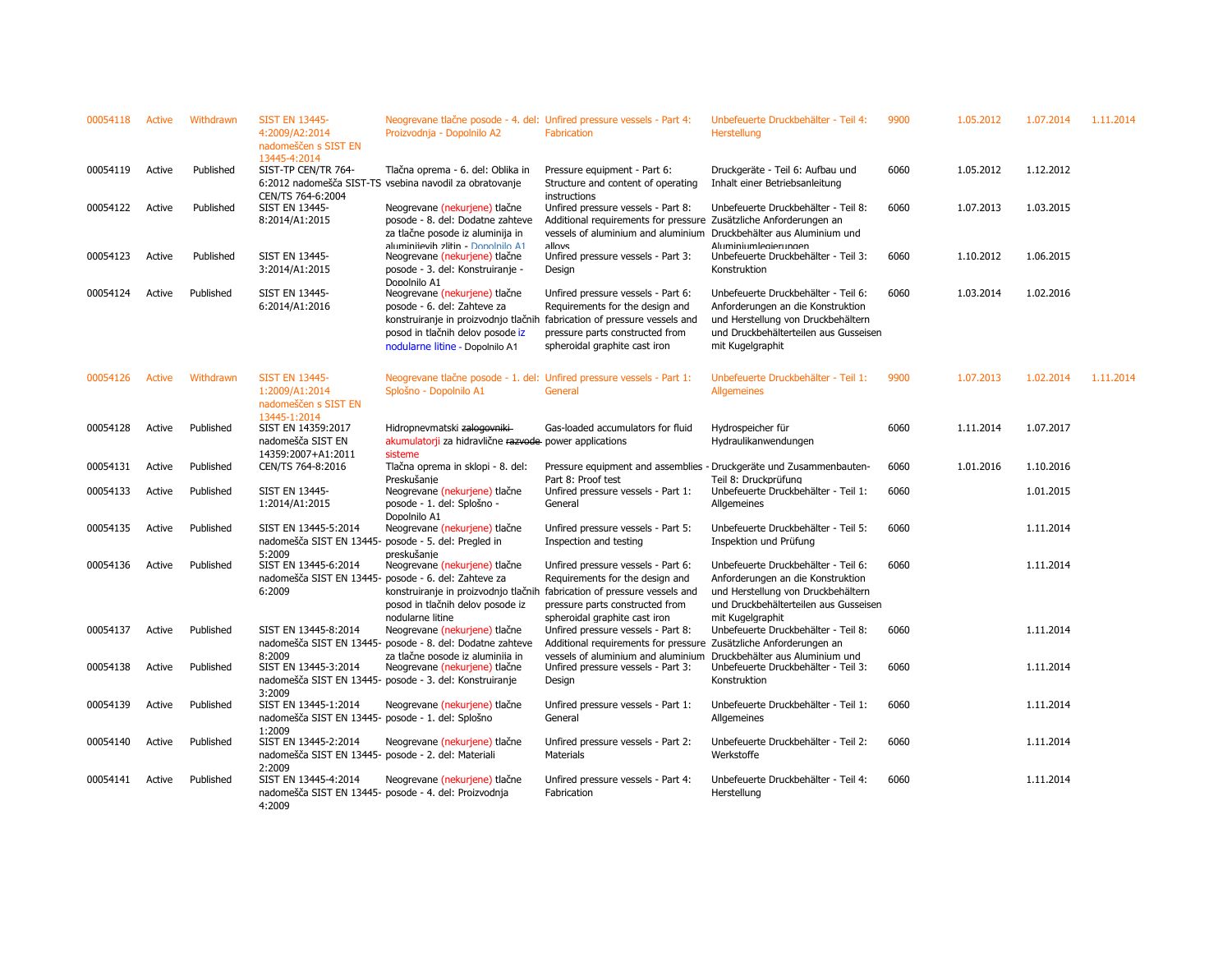| 00054142 | Active | Published | <b>SIST EN 13445-</b><br>3:2014/A2:2016                                 | Neogrevane (nekurjene) tlačne<br>posode - 3. del: Konstruiranje -<br>Dopolnilo A2                                                                                                                 | Unfired pressure vessels - Part 3:<br>Design                                                                                                                                                                                         | Unbefeuerte Druckbehälter - Teil 3:<br>Konstruktion                                                                                                                               | 6060 | 1.03.2015 | 1.11.2016 |
|----------|--------|-----------|-------------------------------------------------------------------------|---------------------------------------------------------------------------------------------------------------------------------------------------------------------------------------------------|--------------------------------------------------------------------------------------------------------------------------------------------------------------------------------------------------------------------------------------|-----------------------------------------------------------------------------------------------------------------------------------------------------------------------------------|------|-----------|-----------|
| 00054143 | Active | Published | SIST-TP CEN/TR 13445-<br>101:2015                                       | Neogrevane (nekurjene) tlačne<br>posode - Primer uporabe                                                                                                                                          | Unfired pressure vessels - Example<br>of application                                                                                                                                                                                 | Unbefeuerte Druckbehälter - Teil 101: 6060<br>Anwendungsbeispiel                                                                                                                  |      | 1.12.2014 | 1.07.2015 |
| 00054144 | Active | Published | SIST-TP CEN/TR 13445-<br>102:2015                                       | Neogrevane (nekurjene) tlačne<br>posode - Primer uporabe navpične<br>pokončne posode s podporo konzol vessel with bracket supports<br>s konzolnimi podporami                                      | Unfired pressure vessels - Part 102:<br>Example of application of vertical                                                                                                                                                           | Unbefeuerte Druckbehälter - Teil 102:<br>Beispiel 2: Stehende Behälter mit<br>Tragpratzen                                                                                         | 6060 |           | 1.07.2015 |
| 00054145 | Active | Published | SIST EN 13445-<br>2:2014/A1:2017                                        | Neogrevane (nekurjene) tlačne<br>posode - 2. del: Materiali -<br>Dopolnilo A1                                                                                                                     | Unfired pressure vessels - Part 2:<br>Materials                                                                                                                                                                                      | Unbefeuerte Druckbehälter - Teil 2:<br>Werkstoffe                                                                                                                                 | 6060 | 1.09.2015 | 1.05.2017 |
| 00054146 | Active | Published | <b>SIST EN 13445-</b><br>3:2014/A3:2018                                 | Neogrevane (nekurjene)<br>tlačne posode - 3. del:<br>Konstruiranie - Donolnilo A3                                                                                                                 | Unfired pressure vessels - Part<br>3: Design                                                                                                                                                                                         | Unbefeuerte Druckbehälter - Teil<br>3: Konstruktion                                                                                                                               | 6060 | 1.05.2015 | 1.05.2018 |
| 00054154 | Active | Published | <b>SIST EN</b><br>15776:2011+A1:2016<br>nadomešča SIST EN<br>15776:2011 | Neogrevane (nekurjene) tlačne<br>posode - Zahteve za konstruiranje<br>in izdelavo tlačnih posod in<br>njihovih delov iz litega železa z<br>raztezkom ob porušitvi, enakim ali<br>manišim kot 15 % | Unfired pressure vessels -<br>Requirements for the design and<br>fabrication of pressure vessels and<br>pressure parts constructed from cast Druckbehältern und<br>iron with an elongation after<br>fracture equal or less than 15 % | Unbefeuerte Druckbehälter -<br>Zusätzliche Anforderungen an die<br>Konstruktion und Herstellung von<br>Druckbehälterteilen aus Gusseisen mit<br>einer Dehnungseigenschaft von 15% | 6060 |           | 1.01.2016 |
| 00054155 | Active | Published | <b>SIST EN 13445-</b><br>4:2014/A1:2017                                 | Neogrevane tlačne posode - 4. del: Unfired pressure vessels - Part 4:<br>Proizvodnja - Dopolnilo A1                                                                                               | Fabrication                                                                                                                                                                                                                          | Unbefeuerte Druckbehälter - Teil 4:<br>Herstellung                                                                                                                                | 6060 | 1.05.2016 | 1.05.2017 |

## 00054159 Active Published

| 00054160 Active |        | <b>Published</b> | <b>SIST EN 13445-</b><br>2:2014/A3:2018                                   | Neogrevane (nekurjene)<br>tlačne posode - 2. del:<br><b>Materiali - Dopolnilo A3</b>       | Unfired pressure vessels - Part<br>2: Materials              | Unbefeuerte Druckbehälter - Teil<br>2: Werkstoffe             | 6060 | 1.01.2017 | 1.11.2018 |
|-----------------|--------|------------------|---------------------------------------------------------------------------|--------------------------------------------------------------------------------------------|--------------------------------------------------------------|---------------------------------------------------------------|------|-----------|-----------|
| 00054163        | Active | <b>Published</b> | <b>SIST EN 13445-</b><br>1:2014/A2:2018                                   | Neogrevane (nekurjene)<br>tlačne posode - 1. del: Splošno 1: General<br>- Dopolnilo A2     | Unfired pressure vessels - Part                              | Unbefeuerte Druckbehälter - Teil<br>1: Allgemeines            | 6060 | 1.10.2016 | 1.05.2018 |
| 00054164        | Active | Published        | <b>SIST EN 764-</b><br>1:2015+A1:2016<br>nadomešča SIST EN 764-<br>1:2015 | Tlačna oprema - 1. del: Slovar<br>(vključno z dopolnilom A1)                               | Pressure equipment - Part 1:<br>Vocabulary                   | Druckgeräte - Teil 1: Vokabular                               | 6060 |           | 1.11.2016 |
| 00054166        | Active | Published        |                                                                           |                                                                                            |                                                              |                                                               |      |           |           |
| 00054167        | Active | Published        |                                                                           |                                                                                            |                                                              |                                                               |      |           |           |
| 00054168 Active |        | <b>Published</b> | <b>SIST EN 13445-</b><br>5:2014/A1:2018                                   | Neogrevane (nekurjene)<br>tlačne posode - 5. del: Pregled<br>in preskušanje - Dopolnilo A1 | Unfired pressure vessels - Part<br>5: Inspection and testing | Unbefeuerte Druckbehälter - Teil<br>5: Inspektion und Prüfung | 6060 | 1.07.2017 | 1.11.2018 |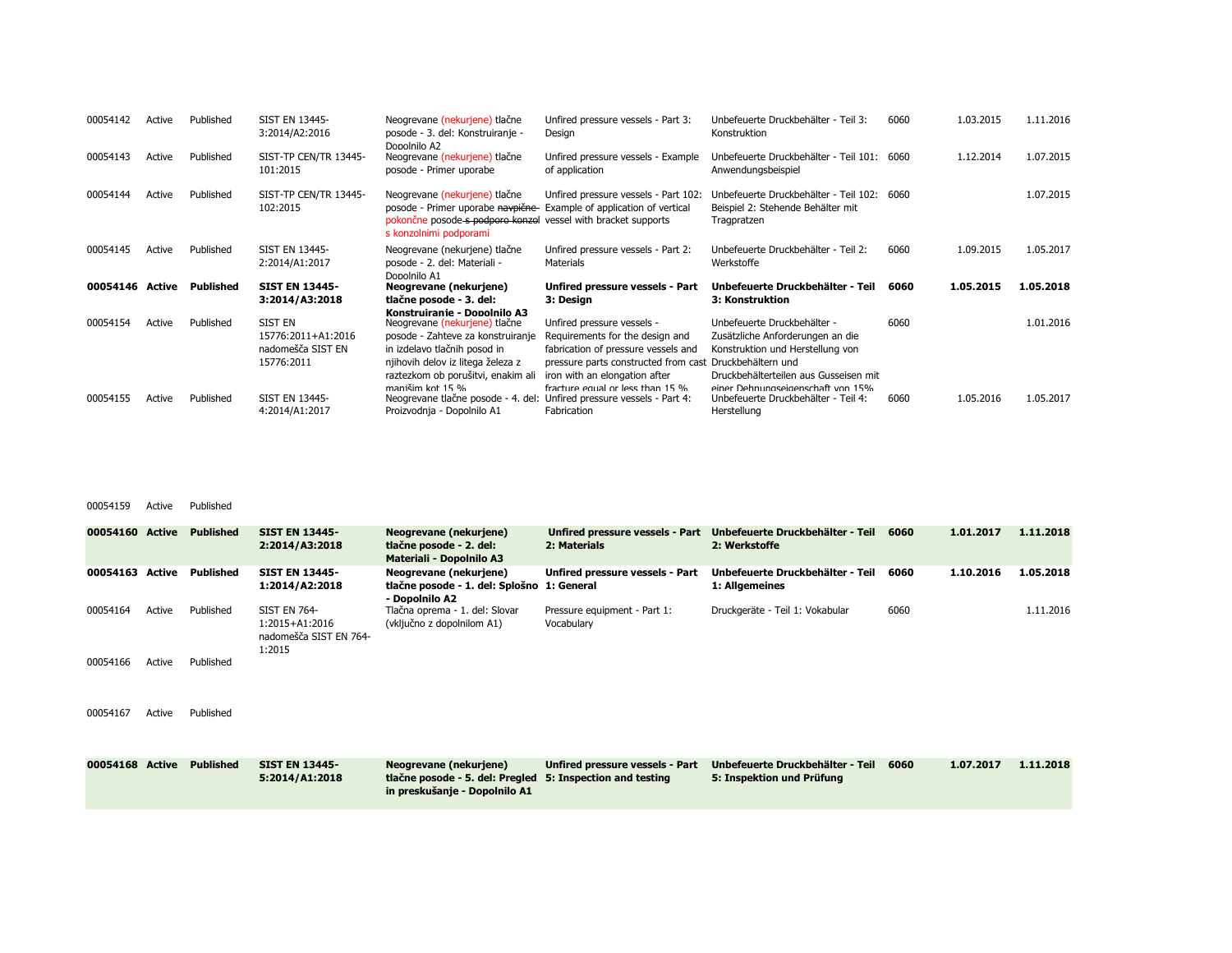| 00054170 Active Published |               |           | <b>SIST EN 13445-</b><br>3:2014/A4:2018                                 | Neogrevane (nekurjene)<br>tlačne posode - 3. del:<br>Konstruiranje - Dopolnilo A4                                                                                                                                                   | Unfired pressure vessels - Part<br>3: Desian                                                                                                         | Unbefeuerte Druckbehälter - Teil<br>3: Konstruktion                                                                                                                                                                                                                     | 6060 | 1.07.2017 | 1.05.2018 |           |
|---------------------------|---------------|-----------|-------------------------------------------------------------------------|-------------------------------------------------------------------------------------------------------------------------------------------------------------------------------------------------------------------------------------|------------------------------------------------------------------------------------------------------------------------------------------------------|-------------------------------------------------------------------------------------------------------------------------------------------------------------------------------------------------------------------------------------------------------------------------|------|-----------|-----------|-----------|
| 00054172 Active Published |               |           | <b>SIST EN 13445-</b><br>2:2014/A2:2018                                 | Neogrevane (nekurjene)<br>tlačne posode - 2. del:<br>Materiali - Dopolnilo A2                                                                                                                                                       | Unfired pressure vessels - Part<br>2: Materials                                                                                                      | Unbefeuerte Druckbehälter - Teil<br>2: Werkstoffe                                                                                                                                                                                                                       | 6060 | 1.02.2017 | 1.07.2018 |           |
| 00054C01                  | Active        | Published | <b>SIST EN 286-</b><br>2:1998/AC:2003                                   | Enostavne neogrevane (nekurjene) Simple unfired pressure vessels<br>tlačne posode za zrak ali dušik - 2.<br>del: Tlačne posode za zračne<br>zavore in pomožne sisteme za<br>motorna vozila in njihove<br>nriklonnike - Donolnilo AC | designed to contain air or nitrogen<br>Part 2: Pressure vessels for air<br>braking and auxiliary systems for<br>motor vehicles and their trailers    | Einfache, unbefeuerte Druckbehälter<br>für Luft oder Stickstoff - Teil 2:<br>Druckbehälter für<br>Druckluftbremsanlagen und<br>Hilfseinrichtungen in Kraftfahrzeugen<br>und deren Anhängefahrzeugen                                                                     | 6060 |           | 1.12.2003 |           |
| 00054C04                  | Active        | Published | <b>SIST EN 286-</b><br>1:1998/AC:2002                                   | Enostavne neogrevane (nekurjene) Simple unfired pressure vessels<br>tlačne posode za zrak ali dušik - 1.<br>del: Tlačne posode za splošne<br>namene - Donolnilo AC                                                                  | designed to contain air or nitrogen<br>Part 1: Pressure vessels for general<br><b>DUITDOSPS</b>                                                      | Einfache unbefeuerte Druckbehälter<br>für Luft oder Stickstoff - Teil 1:<br>Druckbehälter für allgemeine Zwecke                                                                                                                                                         | 6060 |           | 1.11.2002 |           |
| 00054C05                  | <b>Active</b> | Withdrawn | <b>SIST EN 764-</b><br>7:2002/AC:2004                                   | Tlačna oprema - 7. del: Varnostni<br>sistemi za neogrevano tlačno                                                                                                                                                                   | Pressure equipment - Part 7: Safety<br>systems for unfired pressure                                                                                  | Druckgeräte - Teil 7:<br>Sicherheitseinrichtungen für                                                                                                                                                                                                                   | 9990 |           | 1.11.2004 | 1.10.2006 |
| 00054C06                  | Active        | Published | <b>SIST EN 764-</b><br>7:2002/AC:2006                                   | opremo<br>Tlačna oprema - 7. del: Varnostni<br>sistemi za neogrevano tlačno                                                                                                                                                         | equipment<br>Pressure equipment - Part 7: Safety<br>systems for unfired pressure                                                                     | unbefeuerte Druckaeräte<br>Druckgeräte - Teil 7:<br>Sicherheitseinrichtungen für                                                                                                                                                                                        | 6060 |           | 1.10.2006 |           |
| 00074002                  | Active        | Published | SIST EN ISO 6708:1998                                                   | opremo<br>Sestavni deli za cevovode -<br>Definicija in izbira DN (imenski                                                                                                                                                           | equipment<br>Pipework components - Definition<br>and selection of DN (nominal size)                                                                  | unbefeuerte Druckaeräte<br>Rohrleitungsteile - Definition und<br>Auswahl von DN (Nennweite) (ISO                                                                                                                                                                        | 6060 |           | 1.10.1998 |           |
| 00074003                  | <b>Active</b> | Withdrawn | SIST EN 1333:1998<br>nadomeščen s SIST EN                               | premer) (ISO 6708: 1995)<br>Sestavni deli za cevovode -<br>Definicija in izbira PN                                                                                                                                                  | (ISO 6708:1995)<br>Pipework components - Definition<br>and selection of PN                                                                           | 6708:1995)<br>Rohrleitungsteile - Definition und<br>Auswahl von PN                                                                                                                                                                                                      | 9900 |           | 1.10.1998 | 1.05.2006 |
| 00074005                  | <b>Active</b> | Withdrawn | 1333:2006<br>SIST EN 1092-1:2002<br>nadomeščen s SIST EN<br>1092-1:2007 | Prirobnice in prirobnični spoji -<br>Okrogle prirobnice za cevi, ventile,<br>del: Jeklene prirobnice                                                                                                                                | Flanges and their joints - Circular<br><b>Steel flanges</b>                                                                                          | Flansche und ihre Verbindungen -<br>flanges for pipes, valves, fittings and Runde Flansche für Rohre, Armaturen,<br>fitinge in dodatke z oznako PN - 1. accessories, PN designated - Part 1: Formstücke und Zubehörteile, nach PN<br>bezeichnet - Teil 1: Stahlflansche | 9900 |           | 1.11.2002 | 1.11.2007 |
| 00074006                  | Active        | Published | SIST EN 1759-1:2005                                                     | Prirobnice in prirobnični spoji -<br>Okrogle prirobnice za cevi, ventile,<br>del: Jeklene prirobnice NPS1/2 do<br>24                                                                                                                | Flanges and their joint - Circular<br>fitinge in pribor z oznako Class - 1. accessories, Class designated - Part<br>1: Steel flanges, NPS 1/2 to 24  | Flansche und ihre Verbindungen -<br>flanges for pipes, valves, fittings and Runde Flansche für Rohre, Armaturen,<br>Formstücke und Zubehörteile, nach<br>Class bezeichnet - Teil 1:<br>Stahlflansche NPS 1/7 his 74                                                     | 6060 |           | 1.03.2005 |           |
| 00074007                  | Active        | Published | SIST EN 1092-2:1998                                                     | Prirobnice in prirobnični spoji -<br>Okrogle prirobnice za cevi, ventile,<br>fitinge in pribor z oznako PN - 2.<br>del: Prirobnice iz litega železa                                                                                 | Flanges and their joints - Circular<br>Cast iron flanges                                                                                             | Flansche und ihre Verbindungen -<br>flanges for pipes, valves, fittings and Runde Flansche für Rohre, Armaturen,<br>accessories, PN designated - Part 2: Formstücke und Zubehörteile, nach PN<br>bezeichnet - Teil 2: Gußeisenflansche                                  | 6060 |           | 1.10.1998 |           |
| 00074011                  | Active        | Published | SIST EN 1092-4:2002                                                     | Prirobnice in prirobnični spoji -<br>Okrogle prirobnice za cevi, ventile,<br>fitinge in pribor z oznako PN - 4.<br>del: Prirobnice iz aluminijevih zlitin Aluminium alloy flanges                                                   | Flanges and their joints - Circular<br>accessories, PN designated - Part 4:                                                                          | Flansche und ihre Verbindungen -<br>flanges for pipes, valves, fittings and Runde Flansche für Rohre, Armaturen,<br>Formstücke und Zubehörteile, nach PN<br>bezeichnet - Teil 4: Flansche aus<br>Aluminiumlegierungen                                                   | 6060 |           | 1.11.2002 |           |
| 00074019                  | Active        | Published | SIST EN 1514-1:1998                                                     | Prirobnice in prirobnični spoji -<br>Mere tesnil za prirobnice z oznako<br>PN - 1. del: Nekovinska ploščata<br>tesnila z ojačitvijo ali brez nje                                                                                    | Flanges and their joints -<br>Dimensions of gaskets for PN-<br>designated flanges - Part 1: Non-<br>metallic flat gaskets with or without<br>inserts | Flansche und ihre Verbindungen -<br>Maße für Dichtungen für Flansche mit<br>PN-Bezeichnung - Teil 1:<br>Flachdichtungen aus nichtmetallischem<br>Werkstoff mit oder ohne Finlanen                                                                                       | 6060 |           | 1.10.1998 |           |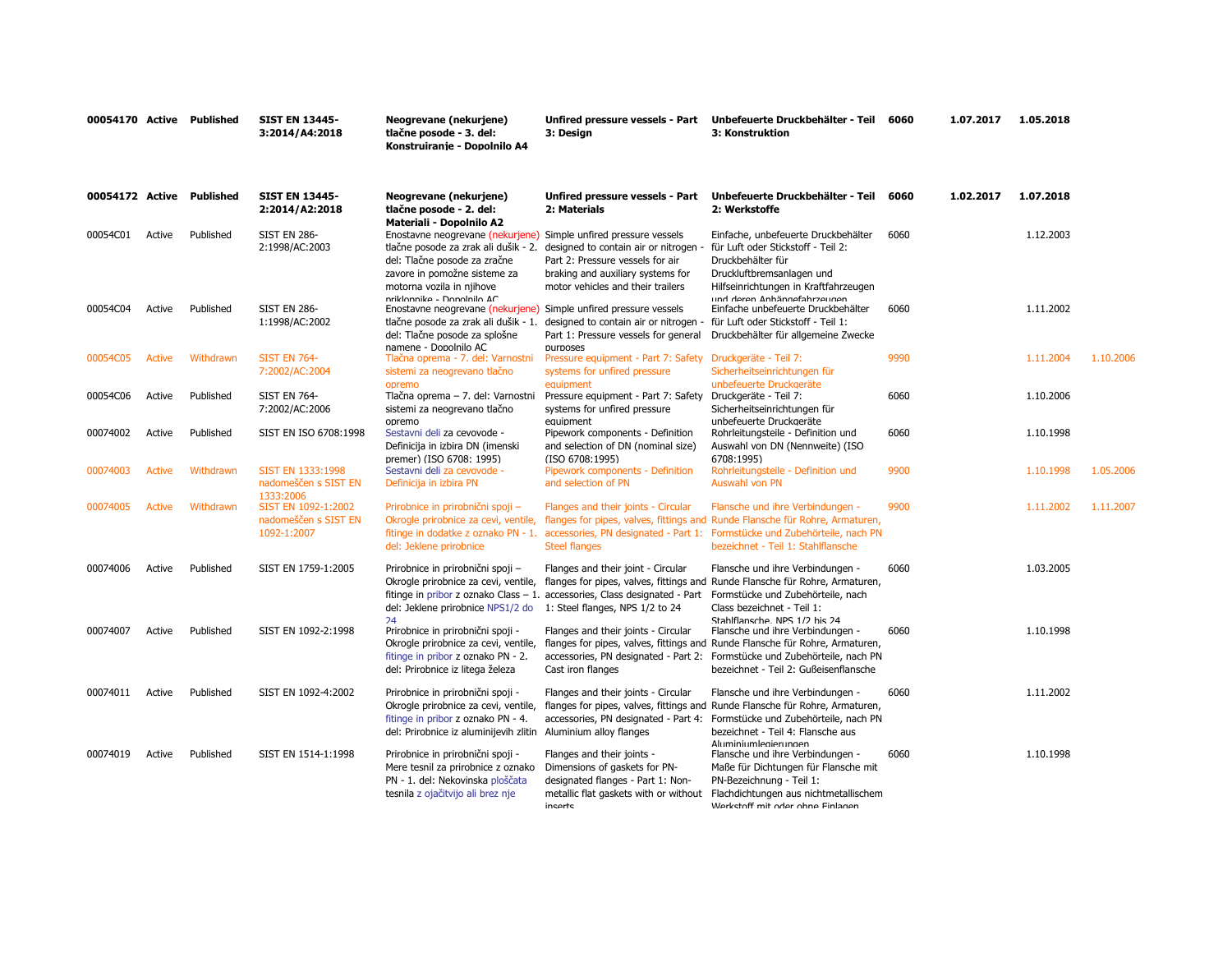| 00074020 | Active | Withdrawn | SIST EN 1514-2:1998<br>nadomeščen s SIST EN<br>1514-2:2005 | Prirobnice in prirobnični spoji -<br>Mere tesnil za prirobnice z oznako<br>PN - 2. del: Spiralna tesnila za                                                                                               | Flanges and their joints -<br>Dimensions of gaskets for PN-<br>designated flanges - Part 2: Spiral                                                                                                          | Flansche und ihre Verbindungen -<br>Maße für Dichtungen für Flansche mit<br>PN-Bezeichnung - Teil 2:                                                                                                                    | 9900 | 1.10.1998 | 1.07.2005 |
|----------|--------|-----------|------------------------------------------------------------|-----------------------------------------------------------------------------------------------------------------------------------------------------------------------------------------------------------|-------------------------------------------------------------------------------------------------------------------------------------------------------------------------------------------------------------|-------------------------------------------------------------------------------------------------------------------------------------------------------------------------------------------------------------------------|------|-----------|-----------|
| 00074021 | Active | Published | SIST EN 1514-3:1998                                        | jeklene prirobnice<br>Prirobnice in prirobnični spoji -<br>Mere tesnil za prirobnice z oznako<br>PN - 3. del: Nekovinska tesnila v                                                                        | wound gaskets for use with steel<br>Flanges and their joints -<br>Dimensions of gaskets for PN-<br>designated flanges - Part 3: Non-                                                                        | Spiraldichtungen für Stahlflansche<br>Flansche und ihre Verbindungen -<br>Maße für Dichtungen für Flansche mit<br>PN-Bezeichnung - Teil 3:                                                                              | 6060 | 1.10.1998 |           |
| 00074022 | Active | Published | SIST EN 1514-4:1998                                        | PTFE ovoju<br>Prirobnice in prirobnični spoji -<br>Mere tesnil za prirobnice z oznako<br>PN - 4. del: Valovita, ploščata ali<br>nazobčana kovinska tesnila ter s                                          | metallic PTFE envelope gaskets<br>Flanges and their joints -<br>Dimensions of gaskets for PN-<br>designated flanges - Part 4:<br>Corrugated, flat or grooved metallic                                       | Nichtmetallische Weichstoffdichtungen<br>Flansche und ihre Verbindungen -<br>Maße für Dichtungen für Flansche mit<br>PN-Bezeichnung - Teil 4: Dichtungen<br>aus Metall mit gewelltem, flachem                           | 6060 | 1.10.1998 |           |
| 00074023 | Active | Published | SIST EN 12560-1:2002                                       | kovino oplaščena tesnila za jeklene and filled metallic gaskets for use<br>nrirnhnice<br>Prirobnice in prirobnični spoji -<br>Tesnila za prirobnice z oznako<br>Class - 1. del: Nekovinska ploščata       | with ctool flannoc<br>Flanges and their joints - Gaskets<br>for Class-designated flanges - Part<br>1: Non-metallic flat gaskets with or                                                                     | oder gekerbtem Profil für Stahlflansche<br>Flansche und ihre Verbindungen -<br>Dichtungen für Flansche mit Class-<br>Bezeichnung - Teil 1: Flachdichtungen                                                              | 6060 | 1.05.2002 |           |
| 00074024 | Active | Withdrawn | SIST EN 12560-2:2002<br>nadomeščen s SIST EN               | tesnila z ojačitvijo ali brez<br>Prirobnice in prirobnični spoji -<br>Tesnila za prirobnice z oznako                                                                                                      | without inserts<br>Flanges and their joints - Gaskets<br>for Class-designated flanges - Part                                                                                                                | aus nichtmetallischem Werkstoff mit<br>Flansche und ihre Verbindungen -<br>Dichtungen für Flansche mit Class-                                                                                                           | 9900 | 1.05.2002 | 1.12.2013 |
| 00074025 | Active | Published | 12560-2:2013<br>SIST EN 12560-3:2002                       | Class - 2. del: Spiralna tesnila za<br>jeklene prirobnice<br>Prirobnice in prirobnični spoji -<br>Tesnila za prirobnice z oznako<br>Class - 3. del: Nekovinska tesnila v<br>PTFE ovoju                    | 2: Spiral wound gaskets for use with<br>steel flanges<br>Flanges and their joints - Gaskets<br>for Class-designated flanges - Part<br>3: Non-metallic PTFE envelope<br>gaskets                              | Bezeichnung - Teil 2: Spiraldichtungen<br>für Stahlflansche<br>Flansche und ihre Verbindungen -<br>Dichtungen für Flansche mit Class-<br>Bezeichnung - Teil 3: Nichtmetallische<br>Weichstoffdichtungen mit PTFE-Mantel | 6060 | 1.05.2002 |           |
| 00074026 | Active | Published | SIST EN 12560-4:2002                                       | Prirobnice in prirobnični spoji -<br>Tesnila za prirobnice z oznako<br>Class - 4. del: Valovita, ploščata<br>ali nazobčana kovinska tesnila ter s and filled metallic gaskets for use                     | Flanges and their joints - Gaskets<br>for Class-designated flantes - Part 4:<br>Corrugated, flat or grooved metallic                                                                                        | Flansche und ihre Verbindungen -<br>Dichtungen für Flansche mit Class-<br>Bezeichnung - Teil 4: Dichtungen aus<br>Metall mit gewelltem, flachem oder                                                                    | 6060 | 1.05.2002 |           |
| 00074027 | Active | Published | SIST EN 12560-5:2002                                       | kovino onlaščena tesnila za jeklene with steel flanges<br>Prirobnice in prirobnični spoji -<br>Tesnila za prirobnice z oznako<br>Class - 5. del: Kovinska obročasta<br>tesnila/tesnilni obroči za jeklene | Flanges and their joints - Gaskets<br>for Class-designated flanes - Part 5:<br>Metallic ring joint gaskets for use<br>with steel flanges                                                                    | nekerhtem Profil für Stahlflansche<br>Flansche und ihre Verbindungen -<br>Dichtungen für Flansche mit Class-<br>Bezeichnung - Teil 5: RTJ-Dichtungen<br>aus Metall für Stahlflansche                                    | 6060 | 1.05.2002 |           |
| 00074028 | Active | Published | SIST EN 1515-1:2001                                        | prirobnice<br>Prirobnice in prirobnični spoji -<br>Vijaki in matice - 1. del: Izbira                                                                                                                      | Flanges and their joints - Bolting -<br>Part 1: Selection of bolting                                                                                                                                        | Flansche und ihre Verbindungen -<br>Schrauben und Muttern - Teil 1:                                                                                                                                                     | 6060 | 1.09.2001 |           |
| 00074029 | Active | Published | SIST EN 1515-2:2002                                        | vijakov in matic<br>Prirobnice in prirobnični spoji -<br>Vijaki in matice - 2. del: Razvrstitev Part 2: Classification of bolt<br>materialov za vijake za jeklene                                         | Flanges and their joints - Bolting -<br>materials for steel flanges, PN                                                                                                                                     | Auswahl von Schrauben und Muttern<br>Flansche und ihre Verbindungen -<br>Schrauben und Muttern - Teil 2:<br>Klassifizierung von                                                                                         | 6060 | 1.05.2002 |           |
| 00074031 | Active | Published | SIST EN 14772:2005                                         | prirobnice z oznako PN<br>Prirobnice in prirobnične zveze -<br>Nadzor zagotavljanja kakovosti in<br>preskušanje tesnil, izdelanih<br>in FN 17560                                                          | designated<br>Flanges and their joints - Quality<br>assurance inspection and testing of<br>gaskets in accordance with the<br>skladno s standardi serije EN 1514 series of standards EN 1514 and EN<br>12560 | Schraubenwerkstoffen für<br>Flansche und ihre Verbindungen -<br>Qualitätssicherungsprüfung und<br>Prüfung von Dichtungen nach den<br>Normen der Reihen EN 1514 und EN<br>12560                                          | 6060 | 1.05.2005 |           |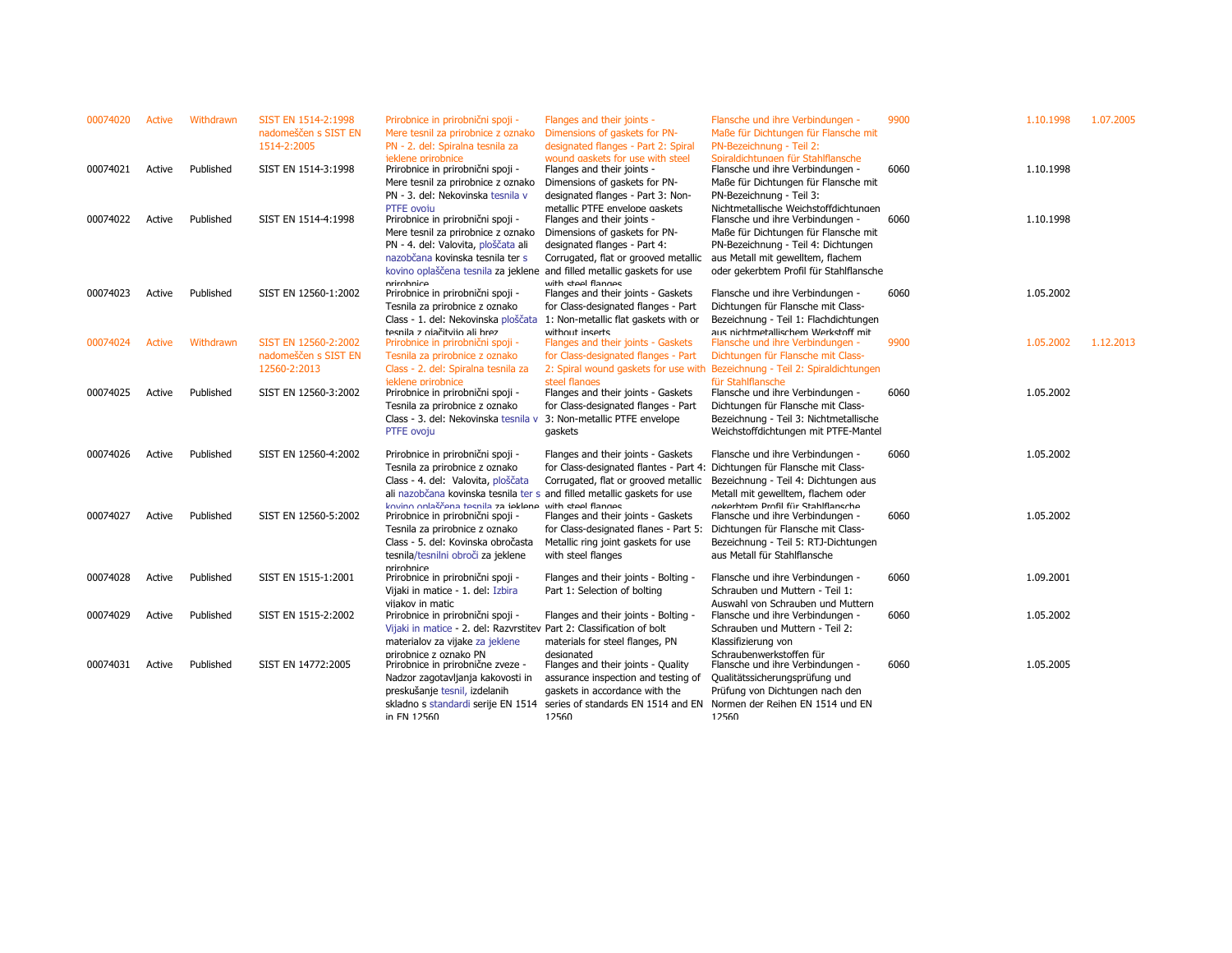| 00074032 | <b>Active</b> | Withdrawn | SIST EN 13555:2005<br>nadomeščen s SIST EN<br>13555:2014                          | Prirobnice in prirobnični spoji -<br>Preskusni postopki za določanje<br>parametrov tesnil, ki so potrebni za relevant to the design rules for<br>konstruiranje prirobičnih spojev<br>sestavljenih iz okroglih prirobnic in<br>tesnil<br>Prirobnice in prirobnični spoji -<br>Parametri tesnil in preskusni<br>postopki, potrebni za načrtovanje | Flanges and their joints - Gasket<br>parameters and test procedures<br>gasketed circular flange connections                                                                              | Flansche und ihre Verbindungen<br>Dichtungskennwerte und Prüfverfahren<br>für die Anwendung der Regeln für die<br>Auslegung von Flanschverbindungen<br>mit runden Flanschen und Dichtungen                                                                                                                         | 9900 |           | 1.03.2005 | 1.07.2014 |
|----------|---------------|-----------|-----------------------------------------------------------------------------------|-------------------------------------------------------------------------------------------------------------------------------------------------------------------------------------------------------------------------------------------------------------------------------------------------------------------------------------------------|------------------------------------------------------------------------------------------------------------------------------------------------------------------------------------------|--------------------------------------------------------------------------------------------------------------------------------------------------------------------------------------------------------------------------------------------------------------------------------------------------------------------|------|-----------|-----------|-----------|
| 00074033 | Active        | Published | SIST EN 1759-4:2004                                                               | Prirobnice in prirobnični spoji -<br>Okrogle prirobnice za cevi, ventile,<br>del: Prirobnice iz aluminijevih zlitin 4: Aluminium alloy flanges                                                                                                                                                                                                  | Flanges and their joint - Circular<br>fitinge in pribor z oznako Class - 4. accessories, class designated - Part                                                                         | Flansche und ihre Verbindungen -<br>flanges for pipes, valves, fittings and Runde Flansche für Rohre, Armaturen,<br>Formstücke und Zubehörteile, nach<br>Class bezeichnet - Teil 4: Flansche aus<br>Aluminiumlegierungen                                                                                           | 6060 |           | 1.06.2004 |           |
| 00074035 | Active        | Published | SIST CR 13642:2000                                                                | Prirobnice in prirobnični spoji -<br>Pravila za konstruiranje<br>prirobničnih spojev sestavljenih iz                                                                                                                                                                                                                                            | Flanges and their joints - Design<br>rules for gasketed circular flange<br>connections - Background                                                                                      | ni nemškega naslova                                                                                                                                                                                                                                                                                                | 6060 |           | 1.01.2000 |           |
| 00074036 | Active        | Published | SIST EN 1514-6:2004                                                               | okroalih prirobnic in tesnil -<br>Prirobnice in prirobnični spoji -<br>Mere tesnil za prirobnice z oznako<br>PN - 6. del: Kovinska nazobčana<br>tesnila z oblogo za jeklene                                                                                                                                                                     | information<br>Flanges and their joints -<br>Dimensions of gaskets for PN-<br>designated flanges - Part 6: Covered<br>serrated metal gaskets for use with                                | Flansche und ihre Verbindungen -<br>Maße für Dichtungen für Flansche mit<br>PN-Bezeichnung - Teil 6:<br>Kammprofildichtungen für                                                                                                                                                                                   | 6060 |           | 1.06.2004 |           |
| 00074037 | Active        | Published | SIST EN 12560-6:2004                                                              | nrirnhnice<br>Prirobnice in prirobnični spoji -<br>Tesnila za prirobnice z oznako<br>Class - 6. Kovinska nazobčana<br>tesnila z oblogo za jeklene<br>nrirnhnice                                                                                                                                                                                 | cteel flannes<br>Flanges and their joints - Gaskets<br>for Class-designated flanges - Part<br>6: Covered serrated metal gaskets<br>for use with steel flanges                            | Stahlflansche<br>Flansche und ihre Verbindungen -<br>Dichtungen für Flansche mit Class-<br>Bezeichnung - Teil 6:<br>Kammprofildichtungen für<br>Stahlflansche                                                                                                                                                      | 6060 |           | 1.06.2004 |           |
| 00074038 | Active        | Published | SIST EN 1514-7:2004                                                               | Prirobnice in prirobnični spoji -                                                                                                                                                                                                                                                                                                               | Flanges and their joints - Gaskets<br>Tesnila za prirobnice z oznako PN - for PN-designated flanges - Part 7:<br>7. del: S kovino oplaščena tesnila z Covered metal jacketed gaskets for | Flansche und ihre Verbindungen -<br>Dichtungen für Flansche mit PN-<br>Bezeichnung - Teil 7:                                                                                                                                                                                                                       | 6060 |           | 1.09.2004 |           |
| 00074039 | Active        | Published | SIST EN 12560-7:2004                                                              | oblogo za jeklene prirobnice<br>Prirobnice in prirobnični spoji -<br>Tesnila za prirobnice z oznako<br>Class - 7. del: S kovino oplaščena<br>tesnila z oblogo za jeklene                                                                                                                                                                        | use with steel flanges<br>Flanges and their joints - Gaskets<br>for Class-designated flanges - Part<br>7: Covered metal jacketed gaskets<br>for use with steel flanges                   | Metallummantelte Dichtungen mit<br>Flansche und ihre Verbindungen -<br>Dichtungen für Flansche mit Class-<br>Bezeichnung - Teil 7:<br>Metallummantelte Dichtungen mit                                                                                                                                              | 6060 |           | 1.09.2004 |           |
| 00074040 | Active        | Withdrawn | SIST EN 1591-1:2002<br>nadomeščen s SIST EN<br>1591-1:2002+A1:2009                | nrirnhniree<br>Prirobnice in prirobnični spoji -<br>Pravila za konstruiranje<br>prirobničnih spojev, sestavljenih iz<br>okroglih prirobnic in tesnil - 1. del: method                                                                                                                                                                           | Flanges and their joints - Design<br>rules for gasketed circular flange<br>connections - Part 1: Calculation                                                                             | Auflage für Stahlflansche<br>Flansche und ihre Verbindungen -<br>Regeln für die Auslegung von<br>Flanschverbindungen mit runden<br>Flanschen und Dichtung - Teil 1:                                                                                                                                                | 9900 |           | 1.05.2002 | 1.05.2009 |
| 00074041 | <b>Active</b> | Withdrawn | SIST ENV 1591-2:2002<br>nadomeščen s SIST EN<br>1591-2:2008                       | Način izračuna<br>Prirobnice in prirobnični spoji -<br>Pravila za konstruiranje prirobičnih<br>spojev sestavljenih iz okroglih<br>prirobnic in tesnil - 2. del:<br>Parametri tesnil                                                                                                                                                             | Flanges and their joints - Design<br>rules for gasketed circular flange<br>connections - Part 2: Gasket<br>parameters                                                                    | <b>Rarachnungemathoda</b><br>Flansche und ihre Verbindungen -<br>Regeln für die Auslegung von<br>Flanschverbindungen mit runden<br>Flanschen und Dichtung - Teil 2:<br>Dichtungskennwerte                                                                                                                          | 9900 |           | 1.05.2002 | 1.11.2011 |
| 00074042 | <b>Active</b> | Withdrawn | SIST EN 1514-2:2005<br>nadomeščen s SIST EN                                       | Prirobnice in prirobnični spoji -                                                                                                                                                                                                                                                                                                               | Flanges and their joints - Gaskets<br>Tesnila za prirobnice z oznako PN - for PN-designated flanges - Part 2:                                                                            | Flansche und ihre Verbindungen -<br>Dichtungen für Flansche mit PN-                                                                                                                                                                                                                                                | 9900 |           | 1.07.2005 | 1.11.2014 |
| 00074044 | <b>Active</b> | Withdrawn | 1514-2:2014<br>SIST EN 1092-1:2007<br>nadomeščen s SIST EN<br>1092-1:2007+A1:2013 | 2. del: Spiralna tesnila za ieklene<br>Prirobnice in prirobnični spoji -<br>Okrogle prirobnice za cevi, ventile,<br>1. del: Jeklene prirobnice                                                                                                                                                                                                  | Spiral wound gaskets for use with<br>Flanges and their joints - Circular<br><b>Steel flanges</b>                                                                                         | Bezeichnung - Teil 2: Spiraldichtungen<br>Flansche und ihre Verbindungen -<br>flanges for pipes, valves, fittings and Runde Flansche für Rohre, Armaturen,<br>fitinge in pribor z oznako PN (NP) - accessories, PN designated - Part 1: Formstücke und Zubehörteile, nach PN<br>bezeichnet - Teil 1: Stahlflansche | 9900 | 1.05.2005 | 1.11.2007 | 1.07.2013 |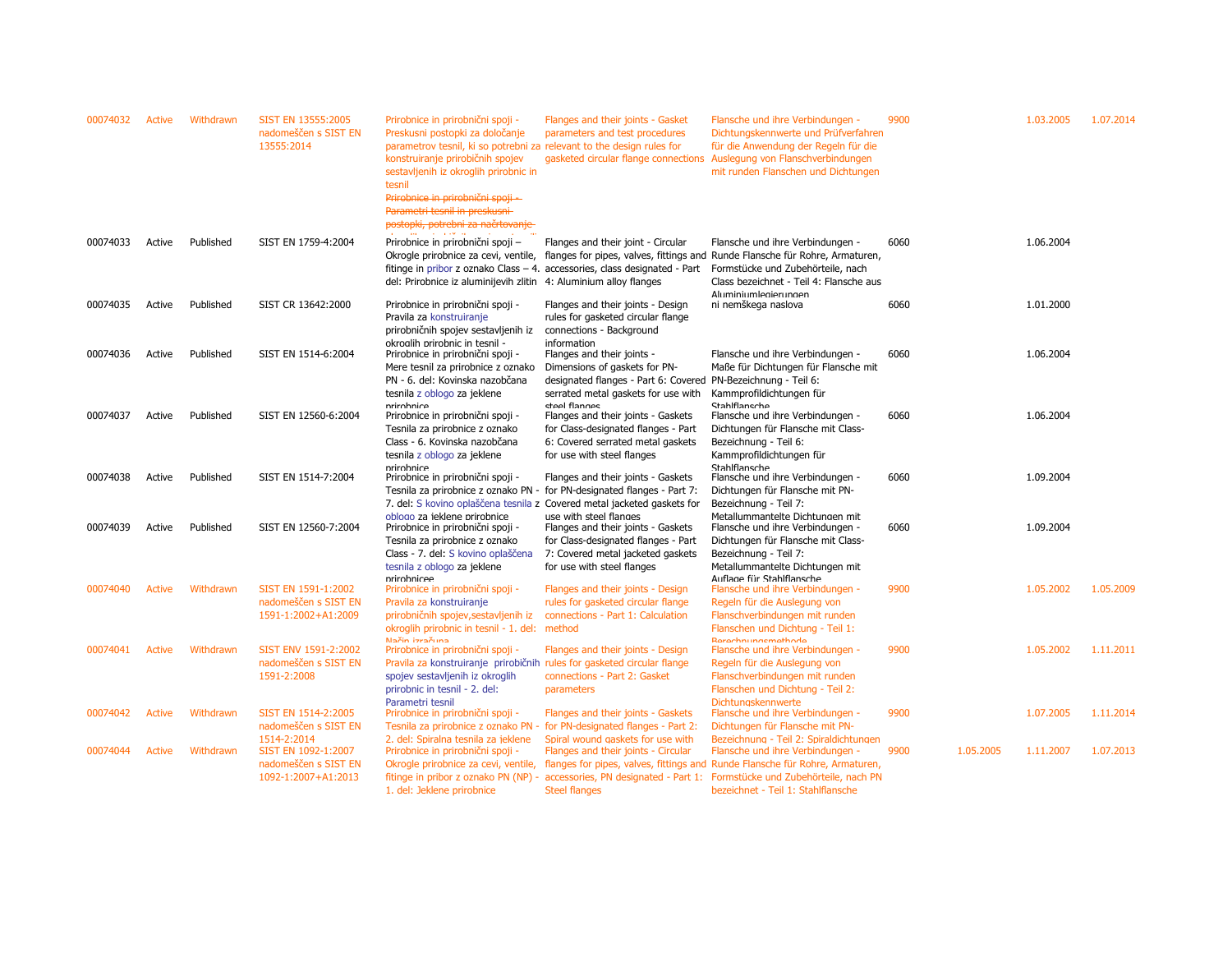| 00074046 | Active        | Published | SIST EN 1514-8:2005                                                 | Prirobnice in prirobnični spoji -<br>Mere tesnil za prirobnice z oznako<br>PN - 8. del: Polimerna O-tesnila za<br>prirobnice z utorom                                                                                                                       | Flanges and their joints -<br>Dimensions of gaskets for PN-<br>designated flanges - Part 8:<br>Polymeric O-Ring gaskets for                                                                                                                                                         | Flansche und ihre Verbindungen -<br>Maße für Dichtungen für Flansche mit<br>PN-Bezeichnung - Teil 8:<br>Runddichtringe aus Gummi für                                                                                                                                                                  | 6060 |           | 1.01.2005 |           |
|----------|---------------|-----------|---------------------------------------------------------------------|-------------------------------------------------------------------------------------------------------------------------------------------------------------------------------------------------------------------------------------------------------------|-------------------------------------------------------------------------------------------------------------------------------------------------------------------------------------------------------------------------------------------------------------------------------------|-------------------------------------------------------------------------------------------------------------------------------------------------------------------------------------------------------------------------------------------------------------------------------------------------------|------|-----------|-----------|-----------|
| 00074047 | Active        | Published | SIST EN 1515-3:2006                                                 | Prirobnice in prirobnični spoji -<br>Vijaki in matice - 3. del: Razvrstitev Part 3: Classification of bolt<br>materialov za vijake za jeklene<br>prirobnice s Class oznako                                                                                  | arooved flanges<br>Flanges and their joints - Bolting -<br>materials for steel flanges, class<br>designated                                                                                                                                                                         | Nutflansche<br>Flansche und ihre Verbindungen -<br>Schrauben und Muttern - Teil 3:<br>Klassifizierung von<br>Schraubenwerkstoffen für                                                                                                                                                                 | 6060 |           | 1.03.2006 |           |
| 00074048 | Active        | Published | SIST EN 1092-3:2004                                                 | Prirobnice in prirobnični spoji -<br>Okrogle prirobnice za cevi, ventile,<br>fitinge in pribor z oznako PN - 3.<br>del: Prirobnice iz bakrovih zlitin                                                                                                       | Flanges and their joints - Circular<br>accessories, PN designated - Part 3:<br>Copper alloy flanges                                                                                                                                                                                 | Stahlflansches nach Class hezeichnet<br>Flansche und ihre Verbindungen -<br>flanges for pipes, valves, fittings and Runde Flansche für Rohre, Armaturen,<br>Formstücke und Zubehörteile, nach PN<br>bezeichnet - Teil 3: Flansche aus                                                                 | 6060 |           | 1.06.2004 |           |
| 00074049 | Active        | Published | SIST EN 1759-3:2004                                                 | Prirobnice in prirobnični spoji -<br>Okrogle prirobnice za cevi, ventile,<br>fitinge in pribor z oznako Class $-3$ .<br>del: Prirobnice iz bakrovih zlitin                                                                                                  | Flanges and their joints - Circular<br>flanges for pipes, valves, fittings and<br>accessories, Class designated - Part<br>3: Copper alloy flanges                                                                                                                                   | Kunferlegierungen<br>Flansche und ihre Verbindungen -<br>Runde Flansche für Rohre, Armaturen,<br>Formstücke und Zubehörteile, nach<br>Class bezeichnet - Teil 3: Flansche aus<br>Kunferlegierungen                                                                                                    | 6060 |           | 1.06.2004 |           |
| 00074050 | Active        | Published | SIST EN 1591-3:2009                                                 | Prirobnice in prirobnični spoji -<br>Pravila za načrtovanje okroglih<br>prirobničnih spojev s tesnili - 3.<br>del: Način izračuna za prirobnice s<br>kovinskim stikom                                                                                       | Flanges and their joints - Design<br>rules for gasketed circular flange<br>connections - Part 3: Calculation<br>method for metal to metal contact<br>tyne flanged inint                                                                                                             | Flansche und ihre Verbindungen -<br>Regeln für die Auslegung von<br>Flanschverbindungen mit runden<br>Flanschen und Dichtung - Teil 3:<br>Rerechnungsmethode für                                                                                                                                      | 6060 | 1.11.2004 | 1.04.2009 |           |
| 00074051 | Active        | Published | SIST EN 1333:2006                                                   | Prirobnice in prirobnični spoji -<br>Sestavni deli cevovodov -<br>Definicija in izbira tlačne stopnje<br>PN                                                                                                                                                 | Flanges and their joints - Pipework<br>components - Definition and<br>selection of PN                                                                                                                                                                                               | Flansche und ihre Verbindungen -<br>Rohrleitungsteile - Definition und<br>Auswahl von PN                                                                                                                                                                                                              | 6060 | 1.01.2005 | 1.05.2006 |           |
| 00074053 | Active        | Published | SIST EN 1591-2:2008                                                 | Prirobnice in prirobnični spoji -<br>Pravila za konstruiranje<br>prirobničnih spojev, sestavljenih iz connections - Part 2: Gasket<br>okroglih prirobnic in tesnil - 2. del:<br>Parametri tesnil                                                            | Flanges and their joints - Design<br>rules for gasketed circular flange<br>parameters                                                                                                                                                                                               | Flansche und ihre Verbindungen -<br>Regeln für die Auslegung von<br>Flanschverbindungen mit runden<br>Flanschen und Dichtung - Teil 1:<br>Berechnungsmethode - Anderung 1                                                                                                                             | 6060 | 1.07.2006 | 1.10.2008 |           |
| 00074054 | Active        | Published | SIST EN 1515-4:2010                                                 | Prirobnice in prirobnični spoji -<br>Vijaki in matice - 4. del: Izbira<br>vijakov in matic za opremo, ki je v                                                                                                                                               | Flanges and their joints - Bolting -<br>Part 4: Selection of bolting for<br>equipment subject to the Pressure                                                                                                                                                                       | Flansche und ihre Verbindungen -<br>Regeln für die Auslegung von<br>Flanschverbindungen mit runden                                                                                                                                                                                                    | 6060 | 1.03.2008 | 1.11.2010 |           |
| 00074055 | <b>Active</b> | Withdrawn | SIST-TS CEN/TS 1591-<br>4:2007 nadomeščena s<br>SIST EN 1591-4:2013 | skladu z Direktivo o tlačni opremi<br>Prirobnice in prirobnični spoji -<br>Pravila za konstruiranje<br>okroglih prirobnic in tesnil - 4. del:<br>Postopek usposabljanja in<br>za montažo vijačnih spojev na<br>Announcil lei de se alchador a Dinabélisea a | Equipment Directive 97/23/EC<br>Flanges and their joints - Design<br>rules for gasketed circular flange<br>personnel competency in the<br>assembly of bolted joints fitted to<br>preverjanje usposobljenosti osebja equipment subject to the Pressure<br><b>Equipment Directive</b> | Flanschen und Dichtung - Teil 2:<br>Flansche und ihre Verbindungen -<br>Schrauben und Muttern - Teil 4:<br>prirobničnih spojev, sestavljenih iz connections - Part 4: Qualification of Auswahl von Schrauben und Muttern<br>zur Anwendung im Gültigkeitsbereich<br>der Druckgeräterichtlinie 97/23/EG | 9900 |           | 1.12.2007 | 1.12.2013 |
| 00074056 | Active        | Published | SIST-TP CEN/TR 1591-<br>5:2012                                      | Pravila za konstruiranje<br>prirobničnih spojev, sestavljenih iz<br>okroglih prirobnic in tesnil - 5. del: connections - Part 5: Calculation<br>Metoda izračuna prirobničnih<br>spojev s plosko tesnilno površino                                           | Flanges and their joints - Design<br>rules for gasketed circular flange<br>method for full face gasketed joints                                                                                                                                                                     | Flansche und ihre Verbindungen -<br>Regeln für die Auslegung von<br>Flanschverbindungen mit runden<br>Flanschen und Dichtung - Teil 5:<br>Berechnungsmethode für<br>Verbindungen mit vollflächiger<br><b>Dichtung</b>                                                                                 | 6060 | 1.11.2011 | 1.05.2012 |           |
| 00074058 | Active        | Withdrawn | <b>SIST EN 1591-</b><br>1:2002+A1:2009<br>nadomeščen s SIST EN      | Prirobnice in prirobnični spoji -<br>Pravila za konstruiranje<br>prirobničnih spojev, sestavljenih iz connections - Part 1: Calculation                                                                                                                     | Flanges and their joints - Design<br>rules for gasketed circular flange                                                                                                                                                                                                             | Flansche und ihre Verbindungen -<br>Regeln für die Auslegung von<br>Flanschverbindungen mit runden                                                                                                                                                                                                    | 9900 |           | 1.05.2009 | 1.02.2014 |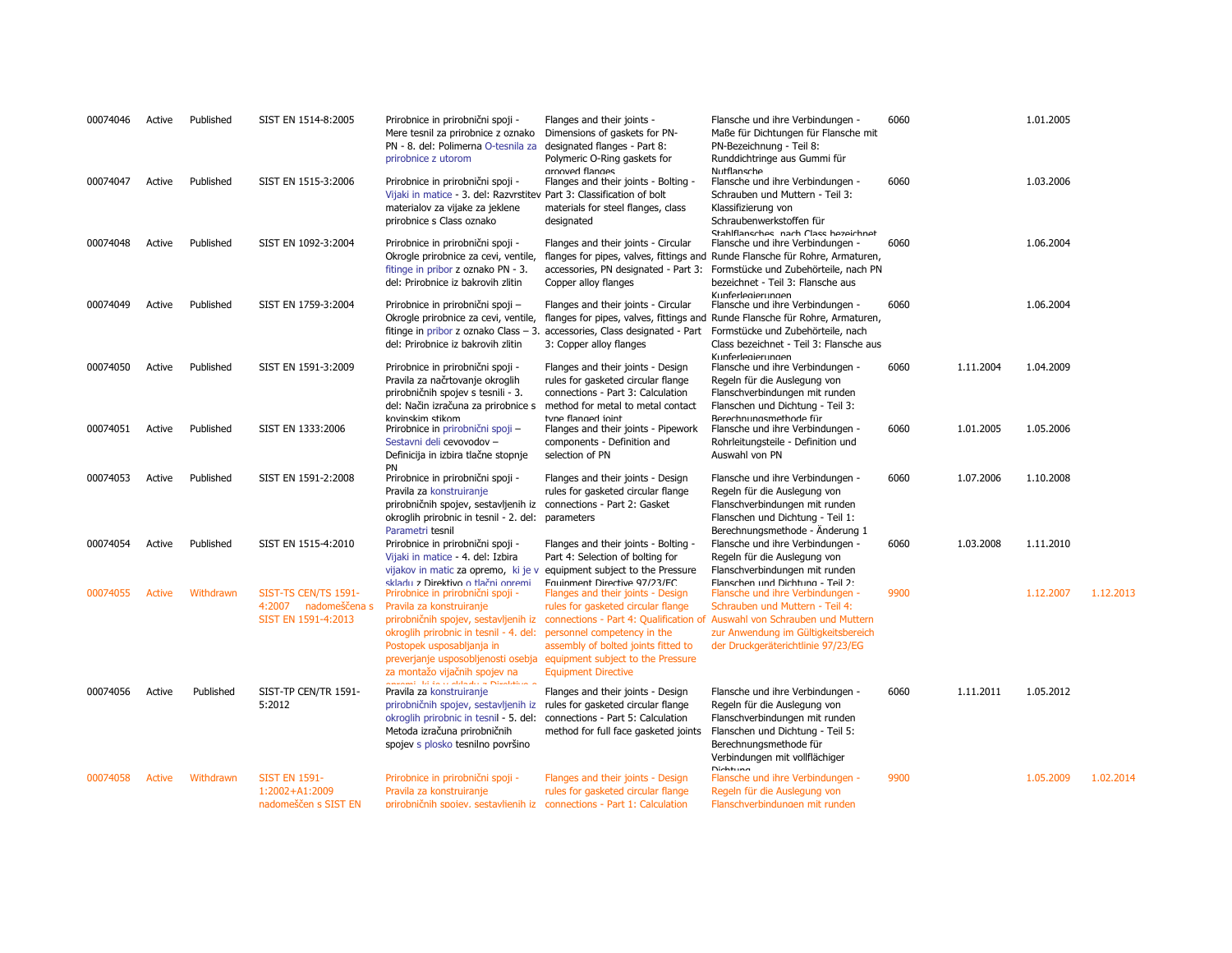| 00074059                  | Active        | Published                 | SIST EN 13555:2014<br>nadomešča SIST EN<br>13555:2005                                                                                       | Prirobnice in prirobnični spoji -<br>Preskusni postopki za določanje<br>parametrov tesnil, ki so potrebni za relevant to the design rules for<br>konstruiranje prirobičnih spojev,<br>sestavljenih iz okroglih prirobnic in | Flanges and their joints - Gasket<br>parameters and test procedures<br>gasketed circular flange connections                                                                          | Flansche und ihre Verbindungen -<br>Dichtungskennwerte und Prüfverfahren<br>für die Anwendung der Regeln für die<br>Auslegung von Flanschverbindungen<br>mit runden Flanschen und Dichtungen                                       | 6060 | 1.01.2012 | 1.07.2014           |           |
|---------------------------|---------------|---------------------------|---------------------------------------------------------------------------------------------------------------------------------------------|-----------------------------------------------------------------------------------------------------------------------------------------------------------------------------------------------------------------------------|--------------------------------------------------------------------------------------------------------------------------------------------------------------------------------------|------------------------------------------------------------------------------------------------------------------------------------------------------------------------------------------------------------------------------------|------|-----------|---------------------|-----------|
| 00074065                  | Active        | Published                 | SIST EN 1591-4:2013<br>nadomešča SIST-TS<br>CEN/TS 1591-4:2007                                                                              | tesnil<br>Prirobnice in prirobnični spoji - 4.<br>del: Preverjanje usposobljenosti<br>osebja za montažo vijačnih spojev<br>na sistemih pod tlakom???v<br>kritičnih primerih/pri kritični<br>uporabi???                      | Flanges and their joints - Part 4:<br>Qualification of personnel<br>competency in the assembly of the<br>bolted connections of critical service<br>pressurized systems               | Flansche und ihre Verbindungen - Teil 6060<br>4: Qualifizierung der Befähigung von<br>Personal zur Montage von<br>Schraubverbindungen in<br>druckbeaufschlagten Systemen im<br>kritischen Einsatz                                  |      | 1.01.2012 | 1.12.2013           |           |
| 00074067                  | Active        | Published                 | SIST EN 1591-1:2013<br>nadomestil bo SIST EN<br>1591-1:2002+A1:2009                                                                         | Prirobnice in prirobnični spoji -<br>Pravila za konstruiranje<br>prirobničnih spojev, sestavljenih iz<br>okroglih prirobnic in tesnil - 1. del:<br><b>T</b> zračun                                                          | Flanges and their joints - Design<br>rules for gasketed circular flange<br>connections - Part 1: Calculation                                                                         | Flansche und Flanschverbindungen -<br>Regeln für die Auslegung von<br>Flanschverbindungen mit runden<br>Flanschen und Dichtung - Teil 1:<br>Rarachnung                                                                             | 6060 | 1.05.2012 | 1.02.2014           |           |
| 00074068                  | Active        | Published                 | SIST EN 12560-2:2013<br>2:2002                                                                                                              | Prirobnice in prirobnični spoji -<br>nadomešča SIST EN 12560- Mere tesnil za prirobnice z oznako<br>Class - 2. del: Spiralna tesnila za<br>jeklene prirobnice                                                               | Flanges and their joints -<br>Dimensions of gaskets for Class-<br>designated flanges - Part 2: Spiral<br>wound gaskets for use with steel<br>flanges                                 | Flansche und ihre Verbindungen -<br>Maße von Dichtungen für Flansche mit<br>Class Bezeichnung - Teil 2:<br>Spiraldichtungen für Stahlflansche                                                                                      | 6060 | 1.05.2012 | 1.12.2013           |           |
| 00074069                  | Active        | Published                 | SIST EN 1514-2:2014<br>nadomešča SIST EN 1514-<br>2:2005                                                                                    | Prirobnice in prirobnični spoji -<br>Tesnila za prirobnice z oznako PN<br>2. del: Spiralna tesnila za jeklene<br>prirobnice                                                                                                 | Flanges and their joints - Gaskets<br>for PN-designated flanges - Part 2:<br>Spiral wound gaskets for use with<br>steel flanges                                                      | Flansche und ihre Verbindungen -<br>Dichtungen für Flansche mit PN-<br>Bezeichnung - Teil 2: Spiraldichtungen<br>für Stahlflansche                                                                                                 | 6060 | 1.04.2013 | 1.11.2014           |           |
|                           |               | 00074070 Active Withdrawn | <b>SIST EN 1092-</b><br>1:2007+A1:2013<br>nadomeščen s SIST EN                                                                              | Prirobnice in prirobnični spoji - Flanges and their joints -<br>Okrogle prirobnice za cevi,<br>ventile, fitinge in pribor z                                                                                                 | <b>Circular flanges for pipes,</b><br>valves, fittings and accessories,                                                                                                              | Flansche und ihre Verbindungen - 9900<br>Runde Flansche für Rohre,<br>Armaturen, Formstücke und                                                                                                                                    |      |           | 1.07.2013 1.07.2018 |           |
| 00074076 Active Published |               |                           | 1092-1:2018<br>SIST EN 1092-1:2018<br>nadomešča SIST EN<br>1092-1:2007+A1:2013<br>in SIST EN 1092-<br>1:2007+A1:2013/AC:20 prirobnice<br>14 | oznako PN - 1. del: Jeklene<br>Prirobnice in prirobnični spoji<br>Okrogle prirobnice za cevi,<br>ventile, fitinge in pribor z<br>oznako PN - 1. del: Jeklene                                                                | <b>PN designated - Part 1: Steel</b><br>- Flanges and their joints -<br>Circular flanges for pipes,<br>valves, fittings and accessories,<br>PN designated - Part 1: Steel<br>flanges | Zubehörteile, nach PN bezeichnet -<br>Flansche und ihre Verbindungen - 6060<br>Runde Flansche für Rohre,<br>Armaturen, Formstücke und<br>Zubehörteile, nach PN bezeichnet -<br>Teil 1: Stahlflansche                               |      | 1.05.2016 | 1.07.2018           |           |
| 00074C01                  | Active        | Withdrawn                 | <b>SIST EN 1092-</b><br>3:2004/AC:2005                                                                                                      | Prirobnice in prirobnični spoji -<br>Okrogle prirobnice za cevi, ventile,<br>fitinge in pribor z oznako PN - 3.<br>del: Prirobnice iz bakrovih zlitin                                                                       | Flanges and their joints - Circular<br>Copper alloy flanges                                                                                                                          | Flansche und ihre Verbindungen -<br>flanges for pipes, valves, fittings and Runde Flansche für Rohre, Armaturen,<br>accessories, PN designated - Part 3: Formstücke und Zubehörteile, nach PN<br>bezeichnet - Teil 3: Flansche aus | 9900 |           | 1.05.2005           | 1.11.2011 |
| 00074C02                  | Active        | Published                 | <b>SIST EN 1759-</b><br>3:2004/AC:2005                                                                                                      | Prirobnice in prirobnični spoji -<br>Okrogle prirobnice za cevi, ventile,<br>fitinge in pribor z oznako Class - 3.<br>del: Prirobnice iz bakrovih zlitin                                                                    | Flanges and their joints - Circular<br>accessories, Class designated - Part<br>3: Copper alloy flanges                                                                               | Kunferlegierungen<br>Flansche und ihre Verbindungen -<br>flanges for pipes, valves, fittings and Runde Flansche für Rohre, Armaturen,<br>Formstücke und Zubehörteile, nach<br>Class bezeichnet - Teil 3: Flansche aus              | 6060 |           | 1.05.2005           |           |
| 00074C03                  | Active        | Published                 | <b>SIST EN 1092-</b><br>3:2004/AC:2007                                                                                                      | Prirobnice in prirobnični spoji -<br>Okrogle prirobnice za cevi, ventile,<br>fitinge in pribor z oznako PN - 3.<br>del: Prirobnice iz bakrovih zlitin -<br>Ponravek AC                                                      | Flanges and their joints - Circular<br>flanges for pipes, valves, fittings and<br>accessories, PN designated - Part 3:<br>Copper alloy flanges                                       | Kunferlegierungen<br>Flansche und ihre Verbindungen -<br>Runde Flansche für Rohre, Armaturen,<br>Formstücke und Zubehörteile, nach PN<br>bezeichnet - Teil 3: Flansche aus<br>Kunferlegierungen                                    | 6060 |           | 1.12.2007           |           |
| 00074C04                  | <b>Active</b> | Withdrawn                 | <b>SIST EN 1591-</b><br>1:2002+A1:2009/AC:2010                                                                                              | Prirobnice in prirobnični spoji -<br>Pravila za načrtovanje okroglih<br>prirobničnih spojev s tesnili - 1.<br>del: Način izračuna - Popravek AC                                                                             | Flanges and their joints - Design<br>rules for gasketed circular flange<br>connections - Part 1: Calculation<br>method                                                               | Flansche und Flanschverbindungen -<br>Regeln für die Auslegung von<br>Flanschverbindungen mit runden<br>Flanschen und Dichtung - Teil 1:<br>Rerechnungsmethode                                                                     | 9900 |           | 1.11.2010           | 1.11.2011 |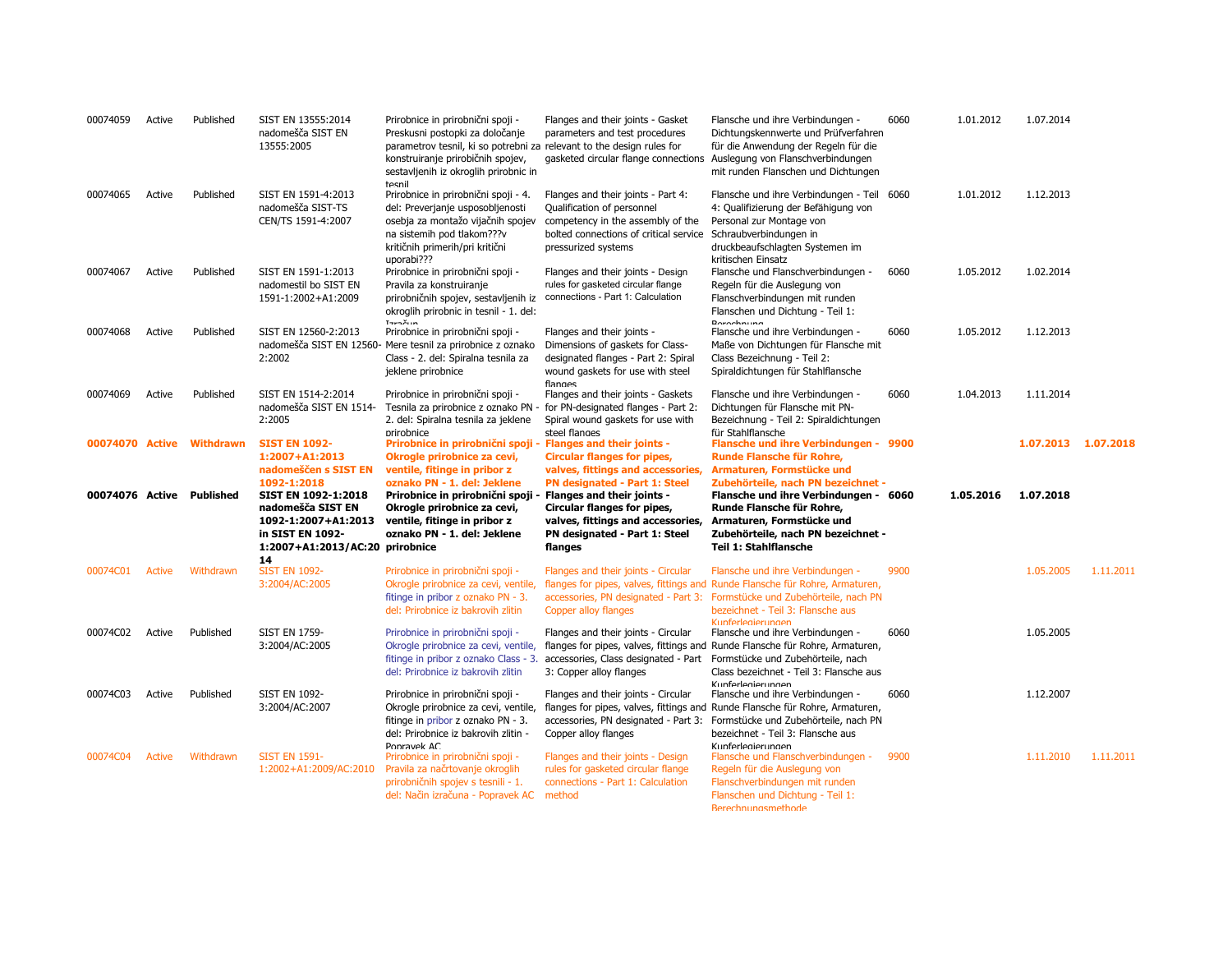| 00074C05        | Active        | Withdrawn        | <b>SIST EN 1591-</b><br>1:2002+A1:2009/AC:2011                 | Pravila za konstruiranje<br>prirobničnih spojev, sestavljenih iz<br>okroglih prirobnic in tesnil - 1. del:<br>Način izračuna - Popravek AC                                        | Flanges and their joints - Design<br>rules for gasketed circular flange<br>connections - Part 1: Calculation<br>method                                                                               | Flansche und Flanschverbindungen -<br>Regeln für die Auslegung von<br>Flanschverbindungen mit runden<br>Flanschen und Dichtung - Teil 1:                                                                            | 9900 | 1.11.2011 | 1.02.2014 |
|-----------------|---------------|------------------|----------------------------------------------------------------|-----------------------------------------------------------------------------------------------------------------------------------------------------------------------------------|------------------------------------------------------------------------------------------------------------------------------------------------------------------------------------------------------|---------------------------------------------------------------------------------------------------------------------------------------------------------------------------------------------------------------------|------|-----------|-----------|
| 00074C06 Active |               | <b>Withdrawn</b> | <b>SIST EN 1092-</b><br>14 nadomeščen s SIST<br>EN 1092-1:2018 | Prirobnice in prirobnični spoji - Flanges and their joints -<br>1:2007+A1:2013/AC:20 Okrogle prirobnice za cevi,<br>ventile, fitinge in pribor z<br>oznako PN - 1. del: Jeklene   | <b>Circular flanges for pipes,</b><br>valves, fittings and accessories,<br>PN designated - Part 1: Steel                                                                                             | Flansche und ihre Verbindungen - 9900<br>Runde Flansche für Rohre,<br>Armaturen, Formstücke und<br>Zubehörteile, nach PN bezeichnet -                                                                               |      | 1.06.2014 | 1.07.2018 |
| 00203001        | Active        | Withdrawn        | <b>SIST EN 545:1998</b><br>nadomeščen s SIST EN<br>545:2002    | Cevi, fitingi in pribor iz duktilne<br>litine za vodovod - Zahteve in<br>preskusne metode                                                                                         | Ductile iron, pipes, fittings,<br>accessories and their joints for water duktilem Gußeisen und ihre<br>pipelines - Requirements and test<br>methods                                                  | Rohre, Formstücke, Zubehörteile aus 9900<br>Verbindungen für Gasleitungen -<br>Anforderungen und Prüfverfahren                                                                                                      |      | 1.10.1998 | 1.11.2002 |
| 00203002        | Active        | Withdrawn        | <b>SIST EN 598:1998</b><br>nadomeščen s SIST EN<br>598:2008    | Cevi, fitingi in pribor iz duktilne<br>litine za kanalizacijo - Zahteve in<br>preskusne metode                                                                                    | Ductile iron pipes, fittings,<br>accessories and their joints for<br>sewerage application - Requirements Verbindungen für die Abwasser-<br>and test methods                                          | Rohre, Formstücke, Zubehörteile aus<br>duktilem Gußeisen und ihre<br>Entsorauna - Anforderungen und                                                                                                                 | 9990 | 1.10.1998 | 1.03.2008 |
| 00203005        | <b>Active</b> | Withdrawn        | <b>SIST EN 969:1998</b><br>nadomeščen s SIST EN<br>969:2009    | Cevi, fitingi in pribor iz duktilne<br>litine za plinovode - Zahteve in<br>preskusne metode                                                                                       | Ductile iron pipes, fittings<br>accessories and their joints for gas<br>pipelines - Requirements and test<br>methods                                                                                 | Rohre, Formstücke, Zubehörteile aus 9900<br>duktilem Gußeisen und ihre<br>Verbindungen für Gasleitungen -<br>Anforderungen und Prüfverfahren                                                                        |      | 1.10.1998 | 1.06.2009 |
| 00203013        | <b>Active</b> | Withdrawn        | SIST EN 12842:2001<br>nadomeščen s SIST EN<br>12842:2012       | PE cevne sisteme - Zahteve in<br>preskusne metode                                                                                                                                 | Fitingi iz duktilne litine za PVC-U ali Ductile iron fittings for PVC-U or PE<br>piping systems - Requirements and<br>test methods                                                                   | Duktile Gußformstücke für PVC-U- oder 9900<br>PE-Rohrleitungssysteme -<br>Anforderungen und Prüfverfahren                                                                                                           |      | 1.01.2001 | 1.10.2012 |
| 00203014        | Active        | Published        | SIST EN 877:2001                                               | Cevi, fitingi in pribor iz litega železa Cast iron pipes and fittings, their<br>za hišne vodne odtoke – Zahteve,<br>kakovosti                                                     | joints and accessories for the<br>preskusne metode in zagotavljanje evacuation of water from buildings -<br>Requirements, test methods and<br>auality accurance                                      | Rohre und Fromstücke aus Gußeisen,<br>deren Verbindungen und Zubehör zur<br>Entwässerung von Gebäuden -<br>Anforderungen, Prüfverfahren und<br>Oualitäteeichorung                                                   | 6060 | 1.01.2001 |           |
| 00203015        | Active        | Published        | SIST EN 14525:2005                                             | Spojke in prirobnične prilagoditve<br>široke uporabe za cevi iz različnih<br>materialov: duktilne litine, sive<br>litine (z lamelastim grafitom),<br>jekla, PVC-U, PE, vlaknatega | Ductile iron wide tolerance couplings Großbereichskupplungen und -<br>and flange adaptors for use with<br>pipes of different materials: ductile<br>iron, Grey iron, Steel, PVC-U PE,<br>Fibre-cement | flanschadapter aus duktilem Gusseisen<br>zur Verbindung von Rohren aus<br>unterschiedlichen Werkstoffen:<br>Duktiles Gusseisen, Grauguss, Stahl,<br><b>NIC II DE Encompanh</b>                                      | 6060 | 1.01.2005 |           |
| 00203016        | <b>Active</b> | Withdrawn        | nadomeščen s SIST EN<br>969:2009                               | SIST EN 969:1998/A1:1999 Cevi, fitingi in pribor iz duktilne<br>litine za plinovode - Zahteve in<br>preskusne metode - Dopolnilo A1                                               | Ductile iron pipes, fittings<br>accessories and their joints for gas<br>pipelines - Requirements and test<br>methods                                                                                 | Rohre, Formstücke, Zubehörteile aus<br>duktilem Gußeisen und ihre<br>Verbindungen für Gasleitungen -<br>Anforderungen und Prüfverfahren                                                                             | 9900 | 1.09.1999 | 1.06.2009 |
| 00203018        | <b>Active</b> | Withdrawn        | SIST EN 14901:2006<br>nadomeščen s SIST EN<br>14901:2014       | Litoželezne cevi, oblikovni kosi<br>fitingi in pribor - Epoksidni premaz<br>(za visoke obremenitve)<br>litoželeznih fitingov in pribora -<br>Zahteve in preskusne metode          | Ductile iron pipes, fittings and<br>accessories - Epoxy coating (heavy<br>duty) of ductile iron fittings and<br>accessories - Requirements and test<br>methods                                       | Rohre, Formstücke und Zubehör aus<br>duktilem Gusseisen -<br>Epoxidharzbeschichtung (für erhöhte<br>Beanspruchung) von Formstücken und<br>Zubehörteilen aus duktilem Gusseisen -<br>Anforderungen und Prüfverfahren | 9900 | 1.10.2006 | 1.12.2014 |
| 00203019        | Active        | Published        |                                                                | SIST EN 877:2001/A1:2007 Cevi, fitingi in pribor iz litega železa Cast iron pipes and fittings, their<br>za hišne vodne odtoke - Zahteve,<br>kakovosti                            | joints and accessories for the<br>preskusne metode in zagotavljanje evacuation of water from buildings<br>Requirements, test methods and                                                             | Rohre und Formstücke aus Gusseisen, 6060<br>deren Verbindungen und Zubehör zur<br>Entwässerung von Gebäuden -<br>Anforderungen, Prüverfahren und                                                                    |      | 1.03.2007 |           |
| 00203020        | Active        | Withdrawn        | <b>SIST EN 545:2002</b><br>nadomeščen s SIST EN<br>545:2007    | Cevi, fitingi in pribor iz duktilne<br>železove litine za vodovod -<br>Zahteve in preskusne metode                                                                                | auglibri genuranco<br>Ductile iron pipes, fittings,<br>accessories and their joints for water duktilem Gusseisen und ihre<br>pipelines - Requirements and test<br>methods                            | Oualitäteeichorung<br>Rohre, Formstücke, Zubehörteile aus<br>Verbindungen für Wasserleitungen -<br>Anforderungen und Prüfverfahren                                                                                  | 9900 | 1.11.2002 | 1.03.2008 |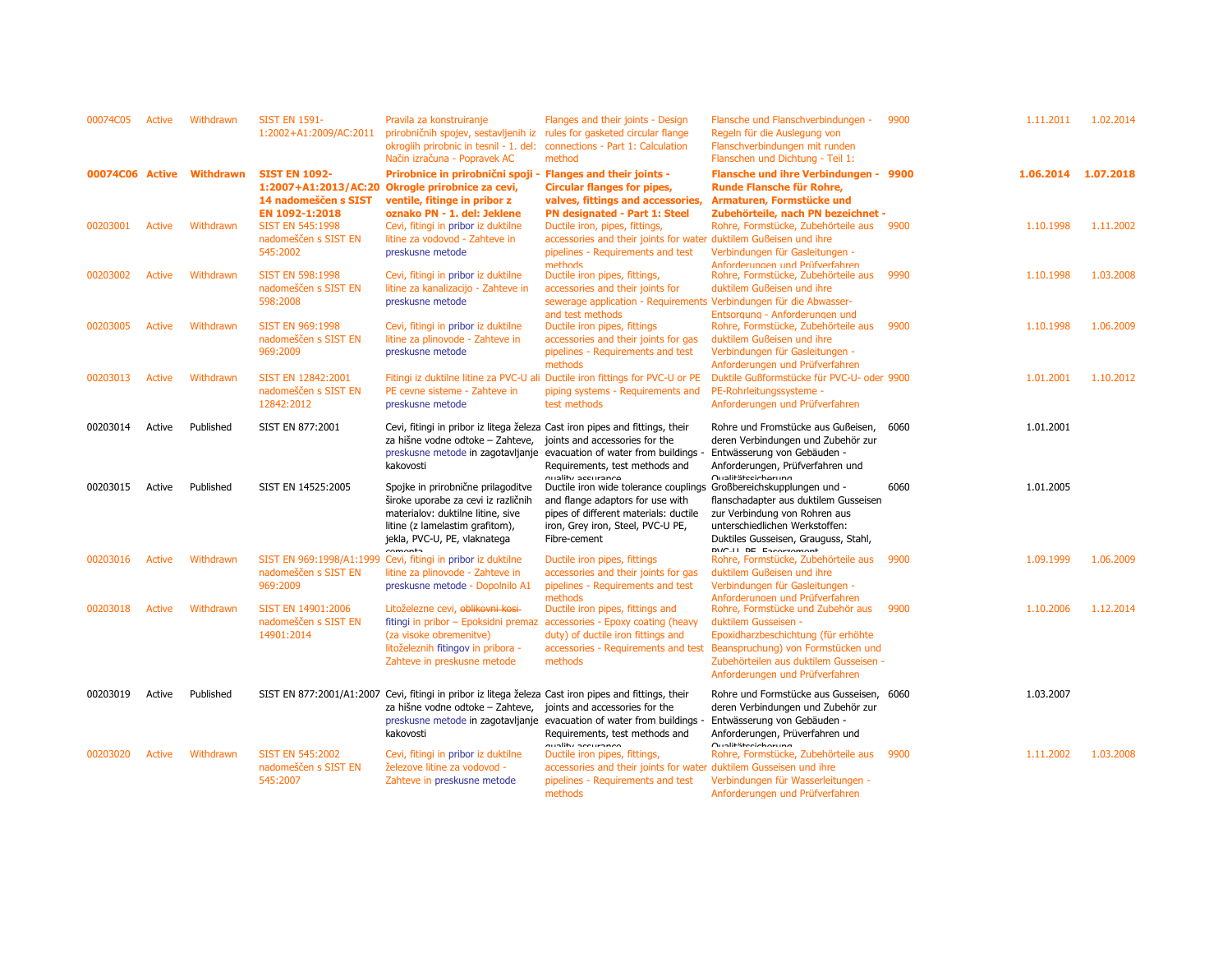| 00203021 | Active | Withdrawn | <b>SIST EN 598:2008</b><br>nadomeščen s SIST EN<br>598:2008+A1:2009 | Cevi, fitingi in pribor iz nodularne<br>litine za kanalizacijo - Zahteve in<br>preskusne metode                                                                                             | Ductile iron pipes, fittings,<br>accessories and their joints for<br>sewerage applications -                                                                                                               | Rohre, Formstücke, Zubehörteile aus<br>duktilem Gusseisen und ihre<br>Verbindungen für die Abwasser-                                                                                                                        | 9900 | 1.05.2005 | 1.03.2008 | 1.09.2009 |
|----------|--------|-----------|---------------------------------------------------------------------|---------------------------------------------------------------------------------------------------------------------------------------------------------------------------------------------|------------------------------------------------------------------------------------------------------------------------------------------------------------------------------------------------------------|-----------------------------------------------------------------------------------------------------------------------------------------------------------------------------------------------------------------------------|------|-----------|-----------|-----------|
| 00203023 | Active | Published | SIST EN 14628:2006                                                  | Litoželezne cevi, fitingii in pribor -                                                                                                                                                      | Requirements and test methods<br>Ductile iron pipes, fittings and<br>Zunanji polietilenski premaz cevi za accessories - External polyethylene                                                              | Entsorgung - Anforderungen und<br>Rohre, Formstücke und Zubehörteile<br>aus duktilem Gusseisen -                                                                                                                            | 6060 |           | 1.03.2006 |           |
| 00203024 | Active | Published | SIST EN 15189:2007                                                  | zelo agresivna tla - Zahteve in<br>preskusne metode<br>Litoželezne cevi, fitingi in pribor -<br>Zunanja poliuretanska prevleka<br>cevi - Zahteve in preskusne                               | coating for pipes - Requirements<br>and test methods<br>Ductile iron pipes, fittings and<br>accessories - External polyurethane<br>coating for pipes - Requirements                                        | Polyethylenumhüllung von Rohren -<br>Anforderungen und Prüfverfahren<br>Rohre, Formstücke und Zubehör aus<br>duktilem Gusseisen -<br>Polyurethanumhüllung von Rohren -                                                      | 6060 | 1.05.2005 | 1.04.2007 |           |
| 00203025 | Active | Published | SIST-TP CEN/TR<br>15545:2007                                        | metode<br>Vodilo za uporabo standarda EN<br>545                                                                                                                                             | and test methods<br>Guide to the use of EN 545                                                                                                                                                             | Anforderungen und Prüfverfahren<br>Anleitung zur Anwendung der Norm<br><b>EN 545</b>                                                                                                                                        | 6060 |           | 1.04.2007 |           |
| 00203026 | Active | Published | SIST-TP CEN/TR<br>16017:2010                                        | Vodilo za uporabo standarda EN<br>598                                                                                                                                                       | Guide to the use of EN 598                                                                                                                                                                                 | Hinweise zur Anwendung von EN 598                                                                                                                                                                                           | 6060 |           | 1.11.2010 |           |
| 00203028 | Active | Withdrawn | <b>SIST EN 545:2007</b><br>nadomeščen s SIST EN                     | Cevi, fitingi, pribor in spoji za<br>vodovodno omrežje iz nodularne                                                                                                                         | Ductile iron pipes, fittings,<br>accessories and their joints for water                                                                                                                                    | Rohre, Formstücke, Zubehörteile aus<br>duktilem Gusseisen und ihre                                                                                                                                                          | 9900 |           | 1.04.2007 | 1.11.2010 |
| 00203029 | Active | Published | 545:2011<br>SIST EN 15542:2008                                      | litine - Zahteve in preskusne<br>metode<br>Cevi, fitingi in pribor iz nodularne<br>litine - Zunanji nanos cementne                                                                          | pipelines - Requirements and test<br>methods<br>Ductile iron pipes, fittings and<br>accessories - External cement                                                                                          | Verbindungen für Wasserleitungen -<br>Anforderungen und Prüfverfahren<br>Rohre, Formstücke und Zubehör aus<br>duktilem Gusseisen -                                                                                          | 6060 | 1.10.2006 | 1.06.2008 |           |
| 00203030 | Active | Published | SIST EN 15655:2009                                                  | malte na cevi - Zahteve in<br>nreskusne metode<br>Cevi, fitingi in pribor iz nodularne<br>litine - Notranja poliuretanska<br>prevleka cevi in fitingov - Zahteve<br>in preskusne metode     | mortar coating for pipes -<br>Requirements and test methods<br>Ductile iron pipes, fittings and<br>accessories - Internal polyurethane<br>lining for pipes and fittings -<br>Requirements and test methods | Zementmörtelumhüllung von Rohren -<br>Anforderungen und Prüfverfahren<br>Rohre, Formstücke und Zubehörteile<br>aus duktilem Gusseisen - Polyurethan-<br>Auskleidung von Rohren und<br>Formstücken - Anforderungen und       | 6060 | 1.10.2007 | 1.04.2009 |           |
| 00203032 | Active | Published | SIST EN 969:2009                                                    | Cevi, fitingi in pribor iz duktilne<br>litine za plinovode - Zahteve in<br>preskusne metode                                                                                                 | Ductile iron pipes, fittings,<br>accessories and their joints for gas<br>pipelines - Requirements and test                                                                                                 | <b>Driifuarfahran</b><br>Rohre, Formstücke, Zuberhörteile aus 6060<br>duktilem Gusseisen und ihre<br>Verbindungen für Gasleitungen -                                                                                        |      |           | 1.06.2009 |           |
| 00203039 | Active | Published | <b>SIST EN</b><br>598:2008+A1:2009                                  | Cevi, fitingi in dodatni deli iz<br>nodularne litine za kanalizacijo -                                                                                                                      | methods<br>Ductile iron pipes, fittings,<br>accessories and their joints for                                                                                                                               | Anforderungen und Prüfverfahren<br>Rohre, Formstücke, Zuberhörteile aus 6060<br>duktilem Gusseisen und ihre                                                                                                                 |      |           | 1.09.2009 |           |
| 00203041 | Active | Published | SIST EN 12842:2012<br>nadomešča SIST EN<br>12842:2001               | Zahteve in preskusne metode<br>PE cevne sisteme - Zahteve in<br>preskusne metode                                                                                                            | sewerage applications -<br>Requirements and test methods<br>Fitingi iz duktilne litine za PVC-U ali Ductile iron fittings for PVC-U or PE<br>piping systems - Requirements and<br>test methods             | Verbindungen für die Abwasser-<br>Entsorauna - Anforderunaen und<br>Duktile Gussformstücke für PVC-U-<br>oder PE-Rohrleitungssysteme -<br>Anforderungen und Prüfverfahren                                                   | 6060 | 1.07.2010 | 1.10.2012 |           |
| 00203043 | Active | Published | SIST EN 545:2011<br>nadomešča SIST EN                               | Cevi, fitingi, pribor in spoji iz<br>nodularne litine za vodovodno                                                                                                                          | Ductile iron pipes, fittings,<br>accessories and their joints for water                                                                                                                                    | Rohre, Formstücke, Zubehörteile aus<br>duktilem Gusseisen und ihre                                                                                                                                                          | 6060 |           | 1.04.2011 |           |
| 00203044 | Active | Published | 545:2007<br>SIST EN 14901:2014<br>nadomešča SIST EN<br>14901:2006   | omrežje - Zahteve in preskusne<br>metode<br>Litoželezne cevi, fitingi in pribor -<br>Epoksidni premaz (za visoke<br>obremenitve) litoželeznih fitingov<br>in pribora - Zahteve in preskusne | pipelines - Requirements and test<br>methods<br>Ductile iron pipes, fittings and<br>accessories - Epoxy coating (heavy<br>duty) of ductile iron fittings and<br>accessories - Requirements and test        | Verbindungen für Wasserleitungen -<br>Anforderungen und Prüfverfahren<br>Rohre, Formstücke und Zubehör aus<br>duktilem Gusseisen -<br>Epoxidharzbeschichtung (für erhöhte<br>Beanspruchung) von Formstücken und             | 6060 |           | 1.12.2014 |           |
| 00203046 | Active | Published | SIST-TP CEN/TR<br>16470:2013                                        | metode<br>Okoljski vidiki cevnih sistemov iz<br>duktilne litine za vodo in odpadno<br>vodo                                                                                                  | methods<br>Environmental aspects of ductile iron Umweltrelevante Aspekte von<br>pipe systems for water and<br>sewerage aspects applications                                                                | Zubehörteilen aus duktilem Gusseisen -<br>$\mathbf{A}$ and $\mathbf{B}$ are all the second contract of the second<br>Rohrleitungssystemen aus duktilem<br>Gusseisen für die Wasserversorgung<br>und die Abwasser-Entsorgung | 6060 |           | 1.11.2013 |           |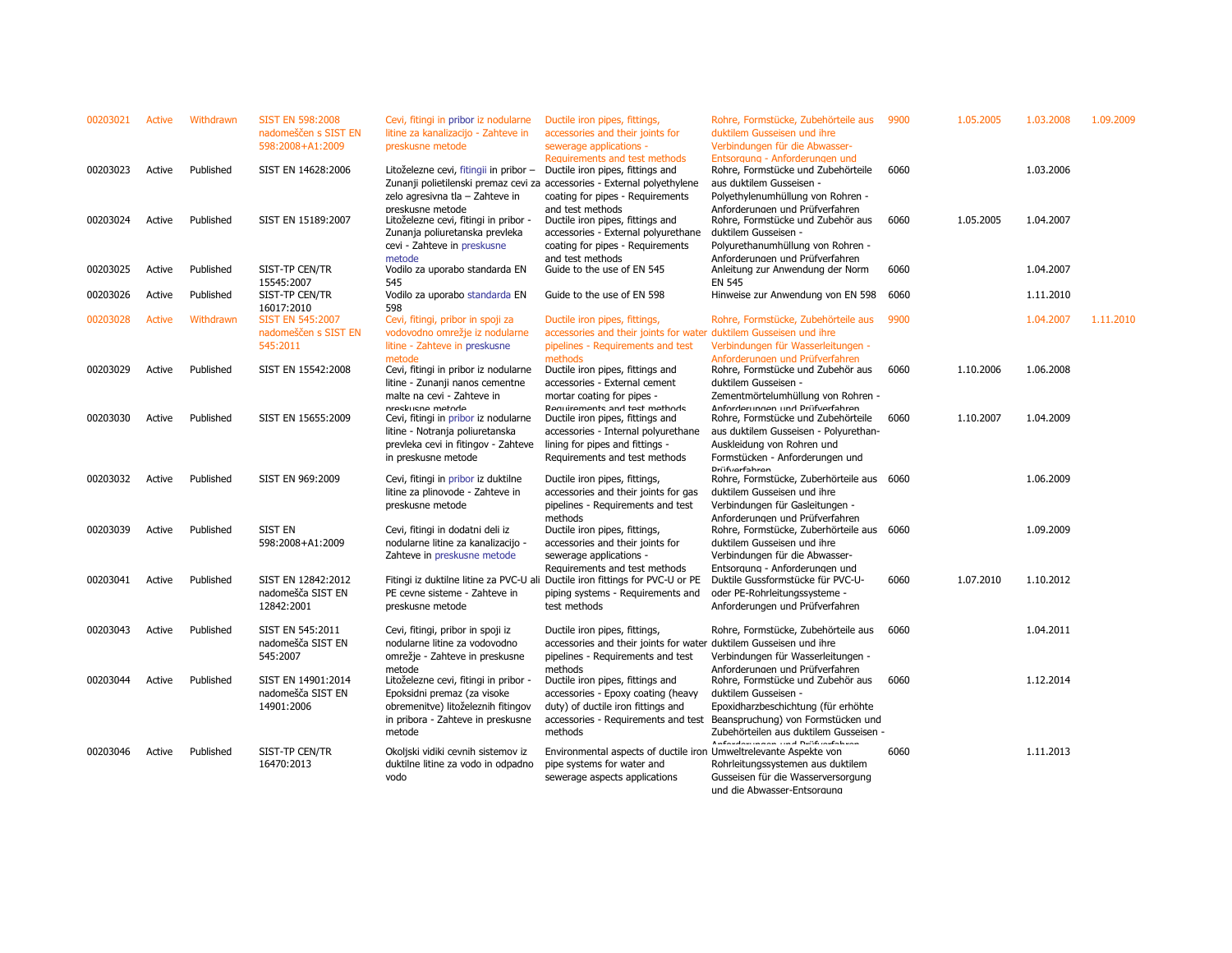| 00203052 | Active        | Published | SIST-TP CEN/TR<br>16950:2017                                         | Cevi, fitingi in pribor iz<br>nodularne/duktilne železove litine -<br>Sanitarne karakteristike in                                                                                                                                           | Ductile iron pipes, fittings and<br>accessories - Sanitary characteristics duktilem Gusseisen -<br>and test methods                                                                                         | Rohre, Formstücke und Zubehör aus<br>Trinkwasserhygienische Eigenschaften                                                                                                                                 | 6060 | 1.12.2015 | 1.05.2017 |           |
|----------|---------------|-----------|----------------------------------------------------------------------|---------------------------------------------------------------------------------------------------------------------------------------------------------------------------------------------------------------------------------------------|-------------------------------------------------------------------------------------------------------------------------------------------------------------------------------------------------------------|-----------------------------------------------------------------------------------------------------------------------------------------------------------------------------------------------------------|------|-----------|-----------|-----------|
| 00203C01 | <b>Active</b> | Withdrawn | nadomeščen s SIST EN                                                 | preskusne metode<br>SIST EN 545:2002/AC:2005 Cevi, fitingi in pribor iz duktilne<br>železove litine za vodovod -                                                                                                                            | Ductile iron pipes, fittings,<br>accessories and their joints for water duktilem Gusseisen und ihre                                                                                                         | und Prüfverfahren<br>Rohre, Formstücke, Zubehörteile aus                                                                                                                                                  | 9900 |           | 1.03.2005 | 1.03.2008 |
|          |               |           | 545:2007                                                             | Zahteve in preskusne metode                                                                                                                                                                                                                 | pipelines - Requirements and test<br>methods                                                                                                                                                                | Verbindungen für Wasserleitungen -<br>Anforderungen und Prüfverfahren                                                                                                                                     |      |           |           |           |
| 00203C02 | Active        | Published | SIST EN<br>877:2001/A1:2007/AC:200<br>8                              | Cevi, fitingi in pribor iz litega železa Cast iron pipes and fittings, their<br>za hišne vodne odtoke - Zahteve,<br>kakovosti                                                                                                               | joints and accessories for the<br>preskusne metode in zagotavljanje evacuation of water from buildings -<br>Requirements, test methods and                                                                  | Rohre und Formstücke aus Gusseisen, 6060<br>deren Verbindungen und Zubehör zur<br>Entwässerung von Gebäuden -<br>Anforderungen, Prüverfahren und                                                          |      |           | 1.04.2008 |           |
| 00210001 | Active        | Published | SIST EN 976-1:2000                                                   | Podzemni rezervoarji iz armiranega Underground tanks of glass-<br>poliestra - Horizontalni cilindrični<br>rezervoarji za breztlačno                                                                                                         | quality assurance<br>reinforced plastics (GRP) - Horizontal textilglasverstärkten Kunststoffen<br>cylindrical tanks for the non-                                                                            | Oualitätssicherung<br>Unterirdische Tanks aus<br>(GFK) - Liegende zylindrische Tanks für                                                                                                                  | 6060 |           | 1.12.2000 |           |
| 00210002 | Active        | Published | SIST EN 976-2:2000                                                   | shranjevanje utekočinjenih goriv<br>na osnovi nafte - 1. del: Zahteve<br>in preskusne metode za<br>annla <sub>2</sub> ma nonnonia<br>Podzemni rezervoarji iz armiranega Underground tanks of glass-<br>poliestra - Horizontalni cilindrični | pressure storage of liquid petroleum<br>based fuels - Part 1: Requirements<br>and test methods for single wall<br>tanke<br>reinforced plastics (GRP) - Horizontal textilglasverstärkten Kunststoffen        | die drucklose Lagerung von flüssigen<br>Kraftstoffen auf Erdölbasis - Teil 1:<br>Anforderungen und Prüfverfahren für<br>oinwondian Tonke<br>Unterirdische Tanks aus                                       | 6060 |           | 1.12.2000 |           |
|          |               |           |                                                                      | rezervoarji za breztlačno<br>shranjevanje utekočinjenih goriv<br>na osnovi nafte - 2. del:<br>in postavitev enoplaščnih                                                                                                                     | cylindrical tanks for the non-<br>pressure storage of liquid petroleum<br>based fuels - Part 2: Transport,<br>Transport, rokovanje, shranjevanje handling, storage and installation of<br>single wall tanks | (GFK) - Liegende zylindrische Tanks für<br>die drucklose Lagerung von flüssigen<br>Kraftstoffen auf Erdölbasis - Teil 2:<br>Transport, Handhabung,<br>Zwischenlagerung und Einbau                         |      |           |           |           |
| 00210003 | Active        | Published | SIST EN 977:2000                                                     | r<br>Podzemni rezervoarji iz armiranega Underground tanks of glass-<br>strani na vpliv tekočine                                                                                                                                             | poliestra - Postopek za preskus ene reinforced plastics (GRP) - Method<br>for one side exposure to fluids                                                                                                   | cinupadiacy Tanks<br>Unterirdische Tanks aus<br>textilglasverstärkten Kunststoffen<br>(GFK) - Prüfanordnung zur einseitigen                                                                               | 6060 |           | 1.12.2000 |           |
| 00210004 | Active        | Published | SIST EN 978:2000                                                     | Podzemni rezervoarji iz armiranega Underground tanks of glass-<br>poliestra - Določitev faktorjev a in reinforced plastics (GRP) -<br>R                                                                                                     | Determination of factor alpha and                                                                                                                                                                           | <b>Rooufcchlogung mit Eluidon</b><br>Unterirdische Tanks aus<br>textilglasverstärkten Kunststoffen<br>(GFK) - Bestimmung des Faktors a und                                                                | 6060 |           | 1.12.2000 |           |
| 00210006 | Active        | Published | SIST EN 13121-1:2003                                                 | poliestra - 1. del: Osnovni material · ground - Part 1: Raw materials -<br>Zahteve za specifikacije in                                                                                                                                      | Specification conditions and                                                                                                                                                                                | Nadzemni rezervoarji iz armiranega GRP tanks and vessels for use above Oberirdische GFK-Tanks und Behälter - 6060<br>Teil 1: Ausgangsmaterialien,<br>Spezifikations- und                                  |      |           | 1.12.2003 |           |
| 00210007 | Active        | Published | SIST EN 13121-2:2004                                                 | prevzemne pogoie<br>poliestra - 2. del: Kompozitni<br>materiali - Kemijska obstojnost                                                                                                                                                       | acceptance conditions<br>ground - Part 2: Composite<br>materials - Chemical resistance                                                                                                                      | Annahmebedingungen<br>Nadzemni rezervoarji iz armiranega GRP tanks and vessels for use above Oberirdische GFK-Tanks und -Behälter - 6060<br>Teil 2: Verbundwerkstoffe - Chemische<br>Widerstandsfähigkeit |      |           | 1.06.2004 |           |
| 00210008 | <b>Active</b> | Withdrawn | SIST EN 13121-3:2008<br>nadomeščen s SIST EN<br>13121-3:2008+A1:2010 | poliestra - 3. del: Konstruiranje in<br>izdelava                                                                                                                                                                                            | ground - Part 3: Design and work-<br>manship                                                                                                                                                                | Nadzemni rezervoarji iz armiranega GRP tanks and vessels for use above Oberirdische GFK-Tanks und -Behälter - 9900<br>Teil 3: Auslegung und Herstellung                                                   |      | 1.11.2004 | 1.10.2008 | 1.07.2010 |
| 00210009 | Active        | Published | SIST EN 13121-4:2005                                                 | poliestra - 4. del: Dostava,<br>postavitev in vzdrževanje                                                                                                                                                                                   | ground - Part 4: Delivery, installation Teil 4: Auslieferung, Aufstellung und<br>and maintenance                                                                                                            | Nadzemni rezervoarji iz armiranega GRP tanks and vessels for use above Oberirdische GFK-Tanks und -Behälter - 6060<br>Instandhaltung                                                                      |      |           | 1.03.2005 |           |
| 00210012 | Active        | Published | SIST EN 13280:2002                                                   | Specifikacije za rezervoarje iz<br>armiranega poliestra izvedenih iz<br>ene ali več komor za nadzemno<br>shranjevanje hladne vode                                                                                                           | Specification for glass fibre<br>reinforced cisterns of one piece and<br>sectional construction, for the<br>storage, above ground, of cold<br>water                                                         | Spezifikation für textilglasverstärkte<br>Einkammer- oder Mehrkammertanks<br>für die oberirdische Lagerung von<br>Kaltwasser                                                                              | 6060 |           | 1.01.2002 |           |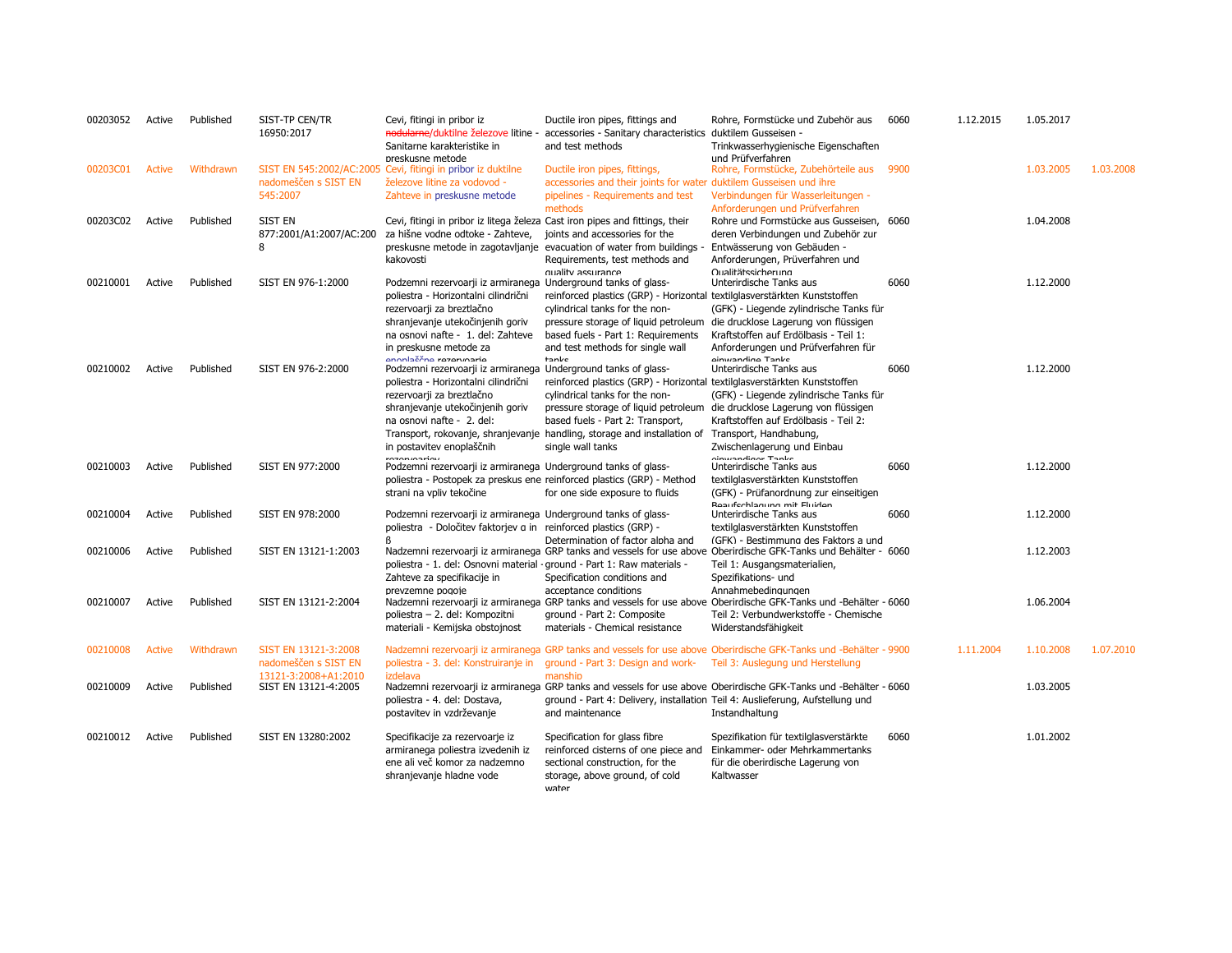| 00210013 | Active        | Published                 | SIST EN 13923:2006                                                              | Monofilno navite tlačne posode iz<br>FRP - Materiali, konstruiranje,<br>izdelava in preskušanje                                                                                                                                                                                                                                                        | Filament-wound FRP pressure<br>vessels - Materials, design,<br>manufacturing and testing                                                                                                                                                          | Fadengewickelte Druckbehälter aus<br>textilfaserverstärkten Kunststoffen -<br>Werkstoffe, Konstruktion, Herstellung<br>und Prüfuna                                                                                                                                                                                              | 6060 |           | 1.03.2006 |           |
|----------|---------------|---------------------------|---------------------------------------------------------------------------------|--------------------------------------------------------------------------------------------------------------------------------------------------------------------------------------------------------------------------------------------------------------------------------------------------------------------------------------------------------|---------------------------------------------------------------------------------------------------------------------------------------------------------------------------------------------------------------------------------------------------|---------------------------------------------------------------------------------------------------------------------------------------------------------------------------------------------------------------------------------------------------------------------------------------------------------------------------------|------|-----------|-----------|-----------|
| 00210015 | <b>Active</b> | Withdrawn                 | <b>SIST EN 13121-</b><br>3:2008+A1:2010<br>nadomeščen s SIST EN<br>13121-3:2016 | poliestra - 3. del: Konstruiranje in ground - Part 3: Design and<br>izdelava (vključno z dopolnilom A1) workmanship                                                                                                                                                                                                                                    | Nadzemni rezervoarji iz armiranega GRP tanks and vessels for use above                                                                                                                                                                            | Oberirdische GFK-Tanks und -Behälter - 9900<br>Teil 3: Auslegung und Herstellung                                                                                                                                                                                                                                                |      |           | 1.07.2010 | 1.06.2016 |
| 00210017 | Active        | Published                 | SIST EN 13121-3:2016<br>3:2008+A1:2010                                          | nadomešča SIST EN 13121- armiranega poliestra umetnih mas,<br>ojačanih s steklenimi vlakni - 3.                                                                                                                                                                                                                                                        | ground - Part 3: Design and<br>workmanship                                                                                                                                                                                                        | Nadzemni rezervoarji in posode iz GRP tanks and vessels for use above Oberirdische GFK-Tanks und -Behälter - 6060<br>Teil 3: Auslegung und Herstellung                                                                                                                                                                          |      | 1.09.2014 | 1.06.2016 |           |
|          |               | 00210018 Active Published | 5:2018                                                                          | del: Konstruiranje in izdelava<br>SIST-TP CEN/TR 13121- Nadzemni rezervoarji in<br>posode iz umetnih mas,<br>ojačanih s steklenimi vlakni -<br>5. del: Primer izračuna                                                                                                                                                                                 | <b>GRP tanks and vessels for use</b><br>above ground - Part 5: Example<br>calculation of a GRP-vessel                                                                                                                                             | ni nemškega naslova                                                                                                                                                                                                                                                                                                             | 6060 | 1.03.2017 | 1.05.2018 |           |
| 00210C01 | Active        | Published                 | SIST EN 13121-<br>4:2005/AC:2007                                                | poliestra - 4. del: Dostava,<br>postavitev in vzdrževanje                                                                                                                                                                                                                                                                                              | and maintenance                                                                                                                                                                                                                                   | Nadzemni rezervoarji iz armiranega GRP tanks and vessels for use above Oberirdische GFK-Tanks und -Behälter - 6060<br>ground - Part 4: Delivery, installation Teil 4: Auslieferung, Aufstellung und<br>Instandhaltung                                                                                                           |      |           | 1.09.2007 |           |
| 00210C02 | <b>Active</b> | Withdrawn                 | <b>SIST EN 13121-</b><br>3:2008+A1:2010/AC:2011n<br>adomeščen s SIST EN         | poliestra - 3. del: Konstruiranje in<br>izdelava - Popravek AC                                                                                                                                                                                                                                                                                         | ground - Part 3: Design and<br>workmanship                                                                                                                                                                                                        | Nadzemni rezervoarji iz armiranega GRP tanks and vessels for use above Oberirdische GFK-Tanks und -Behälter - 9900<br>Teil 3: Auslegung und Herstellung                                                                                                                                                                         |      |           | 1.11.2011 | 1.06.2016 |
| 00265003 | Active        | Published                 | 13121-3:2016<br>SIST EN 14015:2005                                              | Specifikacija za konstruiranje in<br>proizvodnjo na mestu postavitve<br>grajenih navpičnih, valjastih,<br>z ravnim dnom za shranjevanje<br>tekočin pri temperaturi okolja ali<br>vičii tomnoraturi                                                                                                                                                     | Specification for the design and<br>manufacture of site built, vertical,<br>cylindrical, flat-bottomed, above<br>varjenih, jeklenih nadzemnih posod ground, welded, steel tanks for the<br>storage of liquids at ambient<br>temperature and above | Auslegung und Herstellung<br>standortgefertigter, oberirdischer,<br>stehender, zylindrischer, geschweißter<br>Flachboden-Stahltanks für die<br>Lagerung von Flüssigkeiten bei<br>Umgebungstemperatur und höheren<br>Tomporaturon                                                                                                | 6060 |           | 1.03.2005 |           |
| 00265005 | Active        | Published                 | SIST EN 14620-1:2007                                                            | Konstruiranje in proizvodnja na<br>mestu postavitve grajenih<br>navpičnih, valjastih jeklenih posod<br>z ravnim dnom za shranjevanje<br>hlajenih utekočinjenih plinov z                                                                                                                                                                                | Design and manufacture of site<br>built, vertical, cylindrical, flat-<br>of refrigerated, liquefied gases with<br>operating temperatures between 0                                                                                                | Auslegung und Herstellung<br>standortgefertigter, stehender,<br>bottomed steel tanks for the storage zylindrischer Flachboden-Stahltanks für<br>die Lagerung von tiefkalt verflüssigten<br>Gasen bei Betriebstemperaturen                                                                                                       | 6060 |           | 1.01.2007 |           |
| 00265006 | Active        | Published                 | SIST EN 14620-2:2007                                                            | delovnimi temneraturami med 0 °C °C and -165 °C - Part 1: General<br>Konstruiranje in proizvodnja na<br>mestu postavitve grajenih<br>navpičnih, valjastih jeklenih posod<br>z ravnim dnom za shranjevanje<br>hlajenih utekočinjenih plinov z<br>delovnimi temperaturami med 0 °C °C and -165 °C - Part 2: Metallic<br>in -165 °C - 7 del Kovincki deli | Design and manufacture of site<br>built, vertical, cylindrical, flat-<br>of refrigerated, liquefied gases with<br>operating temperatures between 0<br>componente                                                                                  | zwischen 0. C und -165. C - Teil 1:<br>Auslegung und Herstellung<br>standortgefertigter, stehender,<br>bottomed steel tanks for the storage zylindrischer Flachboden-Stahltanks für<br>die Lagerung von tiefkalt verflüssigten<br>Gasen bei Betriebstemperaturen<br>zwischen 0 °C und -165 °C - Teil 2:<br>Metallicche Rauteile | 6060 |           | 1.01.2007 |           |
| 00265007 | Active        | Published                 | SIST EN 14620-3:2007                                                            | Konstruiranje in proizvodnja na<br>mestu postavitve grajenih<br>navpičnih, valiastih ieklenih posod                                                                                                                                                                                                                                                    | Design and manufacture of site<br>built, vertical, cylindrical, flat-<br>bottomed steel tanks for the storage                                                                                                                                     | Auslegung und Herstellung<br>standortgefertigter, stehender,<br>zvlindrischer Flachboden-Stahltanks für                                                                                                                                                                                                                         | 6060 |           | 1.01.2007 |           |
| 00265008 | Active        | Published                 | SIST EN 14620-4:2007                                                            | Konstruiranje in proizvodnja na<br>mestu postavitve grajenih<br>navpičnih, valiastih jeklenih posod                                                                                                                                                                                                                                                    | Design and manufacture of site<br>built, vertical, cylindrical, flat-                                                                                                                                                                             | Auslegung und Herstellung<br>standortgefertigter, stehender,<br>bottomed steel tanks for the storage zvlindrischer Flachboden-Stahltanks für                                                                                                                                                                                    | 6060 |           | 1.01.2007 |           |
| 00265009 | Active        | Published                 | SIST EN 14620-5:2007                                                            | Konstruiranje in proizvodnja na<br>mestu postavitve grajenih<br>navpičnih, valjastih jeklenih posod<br>z ravnim dnom za shranjevanje<br>hlajenih utekočinjenih plinov z<br>delovnimi temperaturami med 0 °C °C and -165 °C - Part 5: Testing,<br>in -165 °C - 5. del: Preskušanje,<br>cučenie čiččenie in oblajanje                                    | Design and manufacture of site<br>built, vertical, cylindrical, flat-<br>of refrigerated, liquefied gases with<br>operating temperatures between 0<br>drying, purging and cool-down                                                               | Auslegung und Herstellung<br>standortgefertigter, stehender,<br>bottomed steel tanks for the storage zylindrischer Flachboden-Stahltanks für<br>die Lagerung von tiefkalt verflüssigten<br>Gasen bei Betriebstemperaturen<br>zwischen 0 °C und -165 °C - Teil 5:<br>Prüfen, Trocknen, Inertisieren und<br>$V$ altfahran         | 6060 |           | 1.01.2007 |           |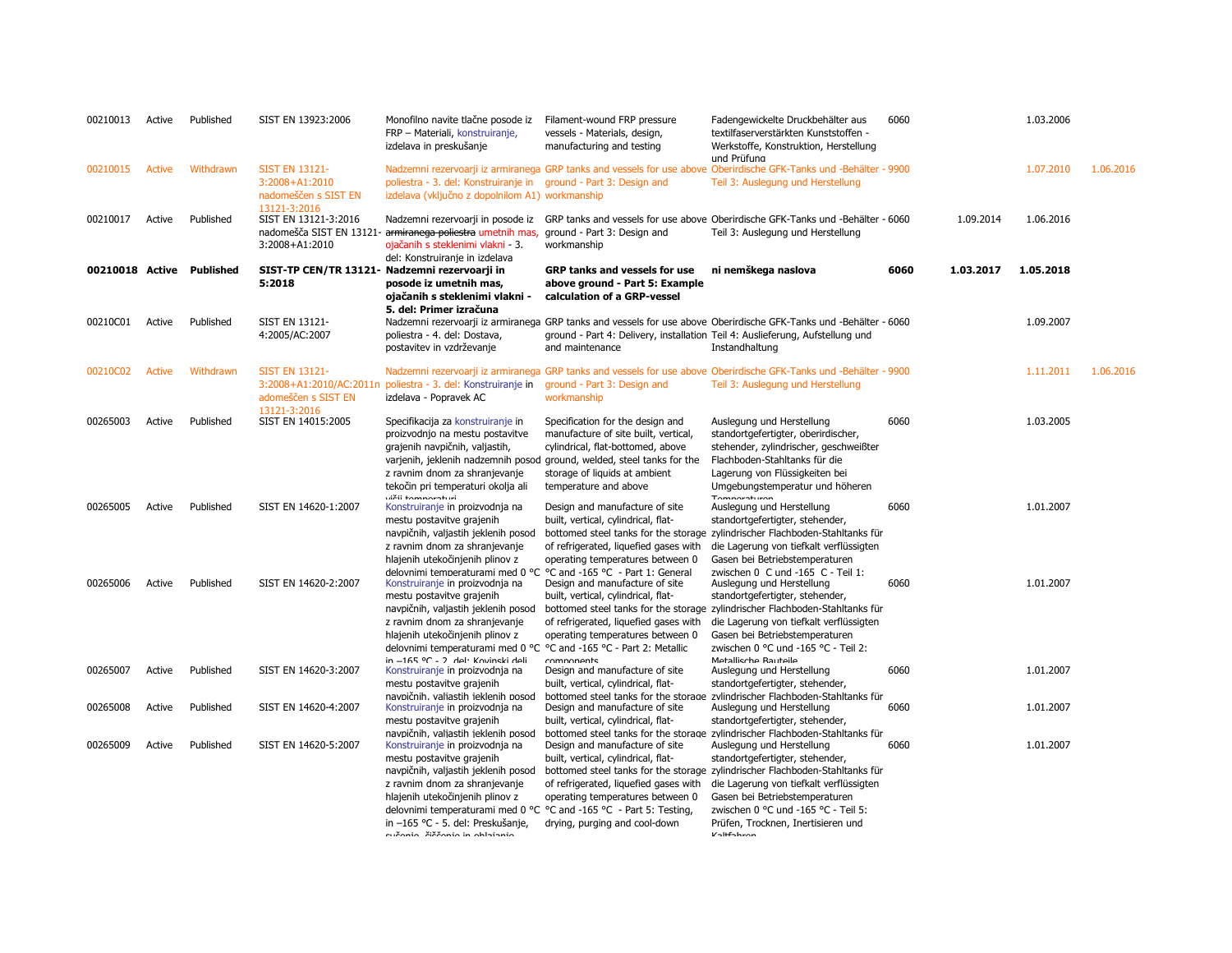| 00265011        | Active        | Published        | SIST EN 12285-2:2005                                      | V delavnici izdelani jekleni<br>rezervoarji - 2. del: Vodoravni                                                                                                                                                                                                   | Workshop fabricated steel tanks -<br>Part 2: Horizontal cylindrical single                                                                                                                                             | Werksgefertigte Tanks aus Stahl - Teil 6060<br>2: Liegende zylindrische ein- und                                                                                                                                                                     |      | 1.12.2004 | 1.05.2005 |           |
|-----------------|---------------|------------------|-----------------------------------------------------------|-------------------------------------------------------------------------------------------------------------------------------------------------------------------------------------------------------------------------------------------------------------------|------------------------------------------------------------------------------------------------------------------------------------------------------------------------------------------------------------------------|------------------------------------------------------------------------------------------------------------------------------------------------------------------------------------------------------------------------------------------------------|------|-----------|-----------|-----------|
| 00265012 Active |               | Withdrawn        | <b>SIST EN 12285-1:2003</b><br>nadomeščen s SIST EN       | V delavnici izdelani jekleni<br>rezervoarji - 1. del: Enoplaščni                                                                                                                                                                                                  | - Part 1: Horizontal cylindrical                                                                                                                                                                                       | Workshop fabricated steel tanks Werksgefertigte Tanks aus Stahl - 9900<br>Teil 1: Liegende zylindrische ein-                                                                                                                                         |      |           | 1.12.2003 | 1.11.2018 |
| 00265016 Active |               | <b>Published</b> | 12285-1:2018<br>SIST EN 12285-1:2018                      | in dvoplaščni ležeči valjasti<br>V delavnici izdelani rezervoarji                                                                                                                                                                                                 | single skin and double skin                                                                                                                                                                                            | und doppelwandige Tanks zur<br>Workshop fabricated steel tanks Werksgefertigte Tanks aus Stahl - 6060                                                                                                                                                |      | 1.09.2016 | 1.11.2018 |           |
|                 |               |                  | nadomestil bo SIST EN<br>12285-1:2003                     | iz jekla - 1. del: Ležeči<br>enoplaščni in dvoplaščni<br>valjasti rezervoarji za<br>podzemno skladiščenje<br>gorljivih in negorljivih<br>vnetljivih in nevnetljivih<br>tekočin, ki onesnažujejo vodo<br>in ki se ne uporabljajo za<br>ogravania in hiaiania stavh | - Part 1: Horizontal cylindrical<br>single skin and double skin<br>tanks for the underground<br>storage of flammable and<br>nonflammable water polluting<br>liquids other than for heating<br>and cooling of buildings | Teil 1: Liegende, zylindrische, ein-<br>und doppelwandige Tanks zur<br>unterirdischen Lagerung von<br>brennbaren und nicht brennbaren<br>wassergefährdenden<br>Flüssigkeiten, die nicht für das<br>Heizen und Kühlen von Gebäuden<br>vorgesehen sind |      |           |           |           |
| 00267001        | <b>Active</b> | Withdrawn        | SIST EN 13480-1:2002                                      | Kovinski industrijski cevovodi - 1.<br>del: Splošno                                                                                                                                                                                                               | Metallic industrial piping - Part 1:<br>General                                                                                                                                                                        | Metallische industrielle Rohrleitungen - 9900<br>Teil 1: Allgemeines                                                                                                                                                                                 |      |           | 1.11.2002 | 1.10.2012 |
| 00267007        | <b>Active</b> | Withdrawn        | SIST EN 13480-2:2002                                      | Kovinski industrijski cevovodi - 2.<br>del: Materiali                                                                                                                                                                                                             | Metallic industrial piping - Part 2:<br><b>Materials</b>                                                                                                                                                               | Metallische industrielle Rohrleitungen - 9900<br>Teil 2: Werkstoffe                                                                                                                                                                                  |      |           | 1.11.2002 | 1.10.2012 |
| 00267008        | <b>Active</b> | Withdrawn        | SIST EN 13480-3:2002                                      | Kovinski industrijski cevovodi - 3.<br>del: Konstruiranje in izračun                                                                                                                                                                                              | Metallic industrial piping - Part 3:<br>Design and calculation                                                                                                                                                         | Metallische industrielle Rohrleitungen - 9900<br>Teil 3: Konstruktion und Berechnung                                                                                                                                                                 |      |           | 1.11.2002 | 1.10.2012 |
| 00267009        | <b>Active</b> | Withdrawn        | SIST EN 13480-4:2002                                      | Kovinski industrijski cevovodi - 4.<br>del: Proizvodnja in vgradnja                                                                                                                                                                                               | Metallic industrial piping - Part 4:<br><b>Fabrication and installation</b>                                                                                                                                            | Metallische industrielle Rohrleitungen - 9900<br>Teil 4: Fertigung und Verlegung                                                                                                                                                                     |      |           | 1.11.2002 | 1.10.2012 |
| 00267010        | <b>Active</b> | Withdrawn        | SIST EN 13480-5:2002                                      | Kovinski industrijski cevovodi - 5.<br>del: Kontrola in preskušanje                                                                                                                                                                                               | Metallic industrial piping - Part 5:<br>Inspection and testing                                                                                                                                                         | Metallische industrielle Rohrleitungen - 9900<br>Teil 5: Prufüng                                                                                                                                                                                     |      |           | 1.11.2002 | 1.10.2012 |
| 00267027        | <b>Active</b> | Withdrawn        | SIST EN 13480-6:2004                                      | Kovinski industrijski cevovodi - 6.<br>del: Dodatne zahteve za vkopane<br>cevovode                                                                                                                                                                                | Metallic industrial piping - Part 6:<br>Additional requirements for buried<br>piping                                                                                                                                   | Metallische industrielle Rohrleitungen - 9900<br>Teil 6: Zusätzliche Anforderungen an<br>erdaedeckte Rohrleitungen                                                                                                                                   |      |           | 1.11.2004 | 1.10.2012 |
| 00267028        | <b>Active</b> | Withdrawn        | nadomeščen s SIST-TP<br>CEN/TR 13480-7:2018               | SIST CEN/TR 13480-7:2002 Kovinski industrijski cevovodi - 7.<br>del: Smernice za ugotavljanje<br>skladnosti                                                                                                                                                       | Metallic industrial piping - Part 7:<br>Guidance on the use of conformity<br>assessment procedures                                                                                                                     | ni nemškega naslova                                                                                                                                                                                                                                  | 9900 |           | 1.11.2002 | 1.01.2018 |
| 00267029        | <b>Active</b> | Withdrawn        | <b>SIST EN 13480-</b><br>3:2002/A1:2005                   | Kovinski industrijski cevovodi - 3.<br>del: Konstruiranje in izračun                                                                                                                                                                                              | Metallic industrial piping - Part 3:<br>Design and calculation                                                                                                                                                         | Industrielle metallische Rohrleitungen - 9900<br>Teil 3: Konstruktion und Berechnung                                                                                                                                                                 |      |           | 1.11.2005 | 1.10.2012 |
| 00267030        | <b>Active</b> | Withdrawn        | <b>SIST EN 13480-</b><br>3:2002/A2:2007                   | Kovinski industrijski cevovodi - 3.<br>del: Konstruiranie in izračun                                                                                                                                                                                              | Metallic industrial piping - Part 3:<br>Design and calculation                                                                                                                                                         | Metallische industrielle Rohrleitungen - 9900<br>Teil 3: Konstruktion und Berechnung                                                                                                                                                                 |      |           | 1.04.2007 | 1.10.2012 |
| 00267031        | <b>Active</b> | Withdrawn        | <b>SIST EN 13480-</b><br>6:2004/A1:2006                   | Kovinski industrijski cevovodi - 6.<br>del: Dodatne zahteve za vkopane<br>cevovode                                                                                                                                                                                | Metallic industrial piping - Part 6:<br>Additional requirements for buried<br>pipina                                                                                                                                   | Metallische industrielle Rohrleitungen - 9900<br>Teil 6: Zusätzliche Anforderungen an<br>erdgedeckte Rohrleitungen                                                                                                                                   |      |           | 1.03.2006 | 1.10.2012 |
| 00267032        | <b>Active</b> | Withdrawn        | <b>SIST EN 13480-</b><br>1:2002/A1:2005                   | Kovinski industrijski cevovodi - 1.<br>del: Splošno                                                                                                                                                                                                               | Metallic industrial piping - Part 1:<br>General                                                                                                                                                                        | Metallische industrielle Rohrleitungen - 9900<br>Teil 1: Allgemeines                                                                                                                                                                                 |      |           | 1.11.2005 | 1.10.2012 |
| 00267033        | <b>Active</b> | Withdrawn        | SIST EN 13480-8:2007                                      | Kovinski industrijski cevovodi - 8.<br>del: Dodatne zahteve za cevovode<br>iz aluminija in aluminijevih zlitin                                                                                                                                                    | Metallic industrial piping - Part 8:<br>Additional requirements for<br>aluminium and aluminium alloy<br>pipina                                                                                                         | Metallische industrielle Rohrleitungen - 9900<br>Teil 8: Zusatzanforderungen an<br>Rohrleitungen aus Aluminium und<br>Aluminumleaierunaen                                                                                                            |      | 1.05.2005 | 1.09.2007 | 1.10.2012 |
| 00267034        | <b>Active</b> | Withdrawn        | <b>SIST EN 13480-</b><br>1:2002/A2:2008                   | Kovinski industrijski cevovodi - 1.<br>del: Splošno                                                                                                                                                                                                               | Metallic industrial piping - Part 1:<br>General                                                                                                                                                                        | Metallische industrielle Rohrleitungen - 9900<br>Teil 1: Allgemeines                                                                                                                                                                                 |      |           | 1.10.2008 | 1.10.2012 |
| 00267035        | <b>Active</b> | Withdrawn        | <b>SIST EN 13480-</b>                                     | Kovinski industrijski cevovodi - 2.                                                                                                                                                                                                                               | Metallic industrial piping - Part 2:                                                                                                                                                                                   | Metallische industrielle Rohrleitungen - 9900                                                                                                                                                                                                        |      |           | 1.06.2011 | 1.10.2012 |
| 00267036        | <b>Active</b> | Withdrawn        | 2:2002/A1:2011<br><b>SIST EN 13480-</b><br>3:2002/A4:2010 | del: Materiali - Dopolnilo A1<br>Kovinski industrijski cevovodi - 3.<br>del: Konstruiranje in izračun                                                                                                                                                             | <b>Materials</b><br>Metallic industrial piping - Part 3:<br>Design and calculation                                                                                                                                     | Teil 2: Werkstoffe<br>Metallische industrielle Rohreitlungen - 9900<br>Teil 3: Konstruktion und Berechnung                                                                                                                                           |      |           | 1.10.2010 | 1.10.2012 |
| 00267037        | Active        | Withdrawn        | <b>SIST EN 13480-</b><br>3:2002/A5:2012                   | Kovinski industrijski cevovodi - 3.<br>del: Konstruiranje in izračun -                                                                                                                                                                                            | Metallic industrial piping - Part 3:<br>Design and calculation                                                                                                                                                         | Industrielle metallische Rohrleitungen - 9900<br>Teil 3: Konstruktion und Berechnung                                                                                                                                                                 |      |           | 1.09.2012 | 1.10.2012 |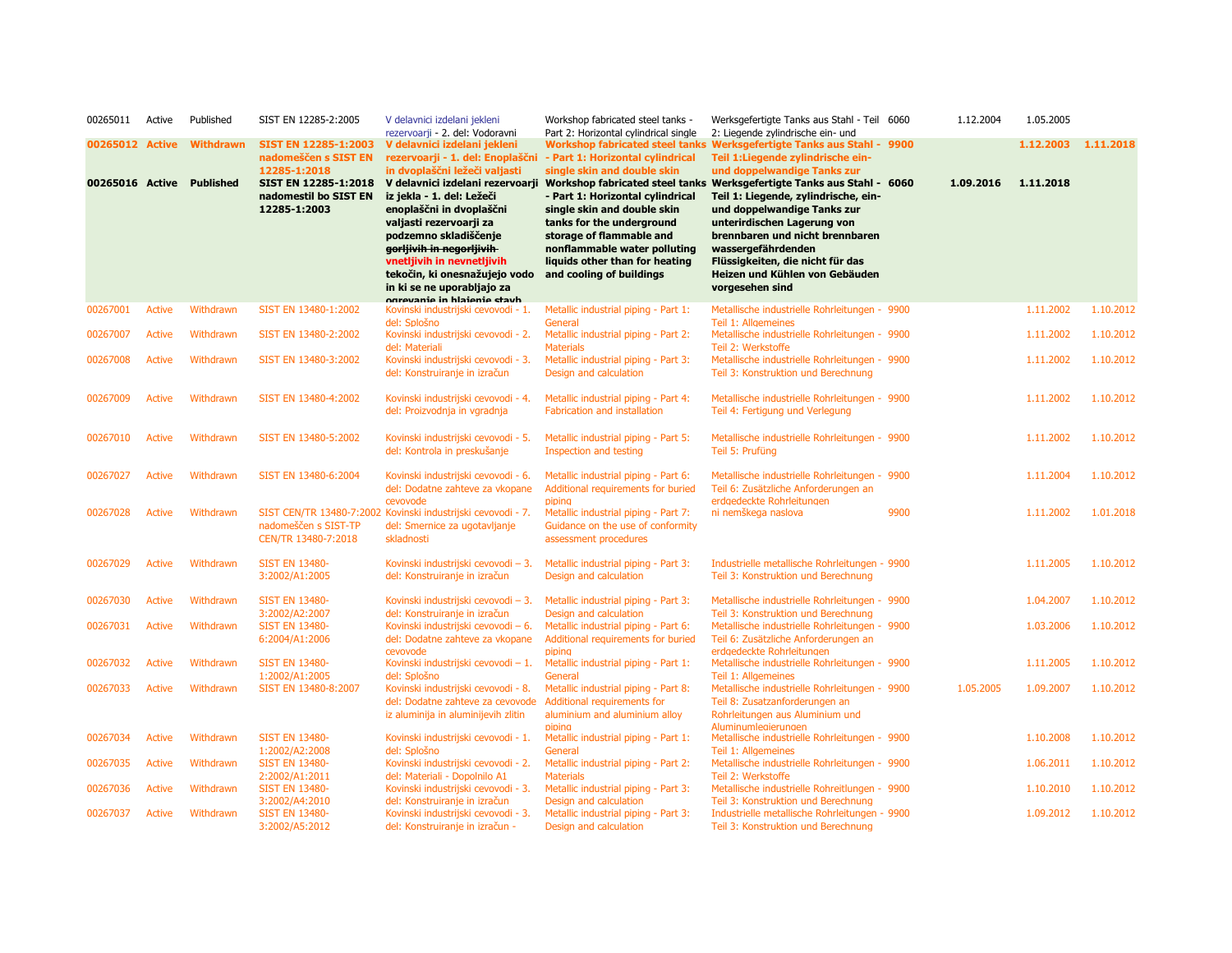| 00267038 | <b>Active</b> | Withdrawn | <b>SIST EN 13480-</b><br>3:2002/A3:2009                          | Kovinski industrijski cevovodi - 3.<br>del: Konstruiranje in izračun                 | Metallic industrial piping - Part 3:<br>Design and calculation                       | Industrielle metallische Rohrleitungen - 9900<br>Teil 3: Konstruktion und Berechnung                               |           | 1.04.2009 | 1.10.2012 |
|----------|---------------|-----------|------------------------------------------------------------------|--------------------------------------------------------------------------------------|--------------------------------------------------------------------------------------|--------------------------------------------------------------------------------------------------------------------|-----------|-----------|-----------|
| 00267039 | Active        | Withdrawn | <b>SIST EN 13480-</b><br>2:2002/A2:2011                          | Kovinski industrijski cevovodi - 2.<br>del: Materiali - Dopolnilo A2                 | Metallic industrial piping - Part 2:<br><b>Materials</b>                             | Metallische industrielle Rohrleitungen - 9900<br>Teil 2: Werkstoffe                                                |           | 1.06.2011 | 1.10.2012 |
| 00267040 | <b>Active</b> | Withdrawn | <b>SIST EN 13480-</b><br>5:2002/A1:2011                          | Kovinski industrijski cevovodi - 5.<br>del: Pregled in preskušanje -<br>Dopolnilo A1 | Metallic industrial piping - Part 5:<br>Inspection and testing                       | Metallische industrielle Rohrleitungen - 9900<br>Teil 5: Prufüng                                                   | 1.02.2011 | 1.11.2011 | 1.10.2012 |
| 00267042 | Active        | Withdrawn | <b>SIST EN 13480-</b><br>2:2012/A1:2013<br>nadomeščen s SIST EN  | Kovinski industrijski cevovodi - 2.<br>del: Materiali - Dopolnilo A1                 | Metallic industrial piping - Part 2:<br><b>Materials</b>                             | Metallische industrielle Rohrleitungen - 9900<br>Teil 2: Werkstoffe                                                |           | 1.12.2013 | 1.01.2018 |
| 00267043 | <b>Active</b> | Withdrawn | $13480 - 2.2018$<br><b>SIST EN 13480-</b>                        | Kovinski industrijski cevovodi - 3.                                                  | Metallic industrial piping - Part 3:                                                 | Metallische industrielle Rohrleitungen - 9900                                                                      | 1.09.2016 | 1.01.2018 | 1.01.2018 |
|          |               |           | 3:2012/A1:2018<br>nadomeščen s SIST EN                           | del: Konstruiranje in izračun -<br>Dopolnilo A1                                      | Design and calculation                                                               | Teil 3: Konstruktion und Berechnung                                                                                |           |           |           |
| 00267044 | Active        | Withdrawn | $13480 - 3.2018$<br><b>SIST EN 13480-</b><br>4:2012/A1:2013      | Kovinski industrijski cevovodi - 4.<br>del: Proizvodnja in vgradnja -                | Metallic industrial piping - Part 4:<br>Fabrication and installation                 | Metallische industrielle Rohrleitungen - 9900<br>Teil 4: Fertigung und Verlegung                                   |           | 1.12.2013 | 1.01.2018 |
|          |               |           | nadomeščen s SIST EN<br>$13480 - 4.2018$                         | Dopolnilo A1                                                                         |                                                                                      |                                                                                                                    |           |           |           |
| 00267045 | Active        | Withdrawn | <b>SIST EN 13480-</b><br>5:2012/A1:2013<br>nadomeščen s SIST EN  | Kovinski industrijski cevovodi - 5.<br>del: Pregled in preskušanje -<br>Dopolnilo A1 | Metallic industrial piping - Part 5:<br>Inspection and testing                       | Metallische industrielle Rohrleitungen - 9900<br>Teil 5: Prüfung                                                   |           | 1.12.2013 | 1.01.2018 |
| 00267046 | Active        | Withdrawn | $13480 - 5.2018$<br><b>SIST EN 13480-</b><br>6:2012/A1:2017      | Kovinski industrijski cevovodi - 6.<br>del: Dodatne zahteve za vkopane               | Metallic industrial piping - Part 6:<br>Additional requirements for buried           | Metallische industrielle Rohrleitungen - 9900<br>Teil 6: Zusätzliche Anforderungen an                              | 1.02.2016 | 1.05.2017 | 1.01.2018 |
|          |               |           | nadomeščen s SIST EN<br>13480-6:2018                             | cevovode - Dopolnilo A1                                                              | piping                                                                               | erdgedeckte Rohrleitungen                                                                                          |           |           |           |
| 00267047 | <b>Active</b> | Withdrawn | <b>SIST EN 13480-</b><br>8:2007/A1:2011                          | Kovinski industrijski cevovodi - 8.<br>del: Dodatne zahteve za cevovode              | Metallic industrial piping - Part 8:<br>Additional requirements for                  | Metallische industrielle Rohrleitungen - 9900<br>Teil 8: Zusatzanforderungen an                                    | 1.02.2011 | 1.11.2011 | 1.10.2012 |
| 00267048 | <b>Active</b> | Withdrawn | nadomeščen s SIST EN<br>13480-8:2012<br><b>SIST EN 13480-</b>    | iz aluminija in aluminijevih zlitin -<br>Dopolnilo A1                                | aluminium and aluminium alloy<br>piping                                              | Rohrleitungen aus Aluminium und<br>Aluminiumleaierunaen                                                            | 1.05.2012 | 1.07.2014 | 1.01.2018 |
|          |               |           | 8:2012/A1:2014                                                   | Kovinski industrijski cevovodi - 8.<br>del: Dodatne zahteve za cevovode              | Metallic industrial piping - Part 8:<br>Additionnal requirements for                 | Metallische industrielle Rohrleitungen - 9900<br>Teil 8: Zusatzanforderungen an                                    |           |           |           |
|          |               |           | nadomeščen s SIST EN<br>13480-8:2018                             | iz aluminija in aluminijevih zlitin -<br>Donolnilo A1                                | aluminium and aluminium alloy<br><b>nining</b>                                       | Rohrleitungen aus Aluminium und<br>Aluminiumlegierungen                                                            |           |           |           |
| 00267049 | Active        | Withdrawn | SIST EN 13480-1:2012<br>nadomeščen s SIST EN<br>$13480 - 1.2018$ | Kovinski industrijski cevovodi - 1.<br>del: Splošno                                  | Metallic industrial piping - Part 1:<br>General                                      | Metallische industrielle Rohrleitungen - 9900<br>Teil 1: Allgemeines                                               |           | 1.10.2012 | 1.01.2018 |
| 00267050 | Active        | Withdrawn | SIST EN 13480-2:2012<br>nadomeščen s SIST EN<br>13480-2:2018     | Kovinski industrijski cevovodi - 2.<br>del: Materiali                                | Metallic industrial piping - Part 2:<br><b>Materials</b>                             | Metallische industrielle Rohrleitungen - 9900<br>Teil 2: Werkstoffe                                                |           | 1.10.2012 | 1.01.2018 |
|          |               |           |                                                                  |                                                                                      |                                                                                      |                                                                                                                    |           |           |           |
| 00267051 | <b>Active</b> | Withdrawn | SIST EN 13480-3:2012<br>nadomeščen s SIST EN<br>13480-3:2018     | Kovinski industrijski cevovodi - 3.<br>del: Konstruiranje in izračun                 | Metallic industrial piping - Part 3:<br>Design and calculation                       | Metallische industrielle Rohrleitungen - 9900<br>Teil 3: Konstruktion und Berechnung                               |           | 1.10.2012 | 1.01.2018 |
| 00267052 | Active        | Withdrawn | SIST EN 13480-4:2012<br>nadomeščen s SIST EN                     | Kovinski industrijski cevovodi - 4.<br>del: Proizvodnja in vgradnja                  | Metallic industrial piping - Part 4:<br><b>Fabrication and installation</b>          | Metallische industrielle Rohrleitungen - 9900<br>Teil 4: Fertigung und Verlegung                                   |           | 1.10.2012 | 1.01.2018 |
| 00267053 | Active        | Withdrawn | 13480-4:2018<br>SIST EN 13480-5:2012                             | Kovinski industrijski cevovodi - 5.                                                  | Metallic industrial piping - Part 5:                                                 | Metallische industrielle Rohrleitungen - 9900                                                                      |           | 1.10.2012 | 1.01.2018 |
|          |               |           | nadomeščen s SIST EN<br>13480-5:2018                             | del: Pregled in preskušanje                                                          | Inspection and testing                                                               | Teil 5: Prufüng                                                                                                    |           |           |           |
| 00267054 | Active        | Withdrawn | SIST EN 13480-6:2012<br>nadomeščen s SIST EN<br>13480-6:2018     | Kovinski industrijski cevovodi - 6.<br>del: Dodatne zahteve za vkopane<br>cevovode   | Metallic industrial piping - Part 6:<br>Additional requirements for buried<br>piping | Metallische industrielle Rohrleitungen - 9900<br>Teil 6: Zusätzliche Anforderungen an<br>erdgedeckte Rohrleitungen |           | 1.10.2012 | 1.01.2018 |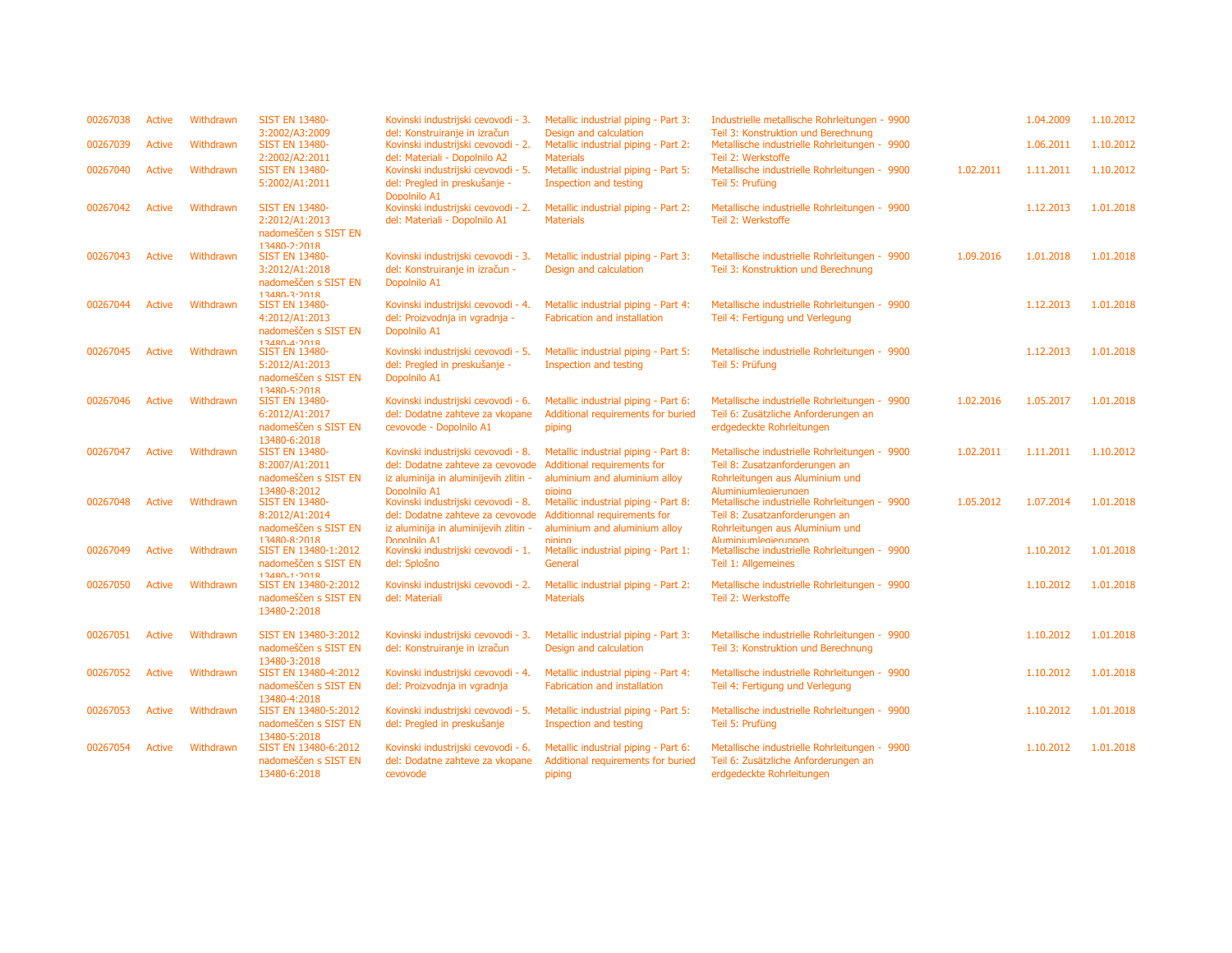| 00267055        | Active        | Withdrawn                 | SIST EN 13480-8:2012<br>nadomeščen s SIST EN<br>13480-8:2018                               | Kovinski industrijski cevovodi - 8.<br>del: Dodatne zahteve za cevovode<br>iz aluminija in aluminijevih zlitin   | Metallic industrial piping - Part 8:<br>Additional requirements for<br>aluminium and aluminium alloy<br>piping | Metallische industrielle Rohrleitungen - 9900<br>Teil 8: Zusatzanforderungen an<br>Rohrleitungen aus Aluminium und<br>Aluminumleaierunaen |      |                      | 1.10.2012 | 1.01.2018 |
|-----------------|---------------|---------------------------|--------------------------------------------------------------------------------------------|------------------------------------------------------------------------------------------------------------------|----------------------------------------------------------------------------------------------------------------|-------------------------------------------------------------------------------------------------------------------------------------------|------|----------------------|-----------|-----------|
| 00267056        | <b>Active</b> | Withdrawn                 | <b>SIST EN 13480-</b><br>5:2012/A2:2017<br>nadomeščen s SIST EN<br>13480-5-2018            | Kovinski industrijski cevovodi - 5.<br>del: Pregled in preskušanje -<br>Dopolnilo A2                             | Metallic industrial piping - Part 5:<br>Inspection and testing                                                 | Metallische industrielle Rohrleitungen - 9900<br>Teil 5: Prüfung                                                                          |      | 1.09.2014            | 1.05.2017 | 1.01.2018 |
| 00267057        | Active        | Published                 | SIST-TP CEN/TR 13480-<br>7:2018 nadomešča SIST<br>CEN/TR 13480-7:2002                      | Kovinski industrijski cevovodi - 7.<br>del: Navodila za ugotavljanje<br>skladnosti                               | Metallic industrial piping - Part 7:<br>Guidance on the use of conformity<br>assessment procedures             | Metallische industrielle Rohrleitungen - 6060<br>Teil 7: Anleitung für den Gebrauch des<br>Konformitätsbewertungsverfahrens               |      | 1.04.2017            | 1.01.2018 |           |
| 00267058        | <b>Active</b> | Withdrawn                 | <b>SIST EN 13480-</b><br>4:2012/A2:2016<br>nadomeščen s SIST EN<br>$13480 - 4.2018$        | Kovinski industrijski cevovodi - 4.<br>del: Proizvodnja in vgradnja -<br>Dopolnilo A2                            | Metallic industrial piping - Part 4:<br><b>Fabrication and installation</b>                                    | Metallische industrielle Rohrleitungen - 9900<br>Teil 4: Fertigung und Verlegung                                                          |      | 1.09.2014            | 1.03.2016 | 1.01.2018 |
| 00267059        | <b>Active</b> | Withdrawn                 | <b>SIST EN 13480-</b><br>8:2012/A2:2015<br>nadomeščen s SIST EN                            | Kovinski industrijski cevovodi - 8.<br>del: Dodatne zahteve za cevovode<br>iz aluminija in aluminijevih zlitin - | Metallic industrial piping - Part 8:<br>Additional requirements for<br>aluminium and aluminium alloy           | Metallische industrielle Rohrleitungen - 9900<br>Teil 8: Zusatzanforderungen an<br>Rohrleitungen aus Aluminium und                        |      | 1.05.2015            | 1.11.2015 | 1.01.2018 |
| 00267060        | Active        | Withdrawn                 | 13480-8:2018<br><b>SIST EN 13480-</b><br>2:2012/A2:2017<br>nadomeščen s SIST EN            | Donolnilo A <sub>2</sub><br>Kovinski industrijski cevovodi - 2.<br>del: Materiali - Dopolnilo A2                 | nining<br>Metallic industrial piping - Part 2:<br><b>Materials</b>                                             | Aluminumlegierungen<br>Metallische industrielle Rohrleitungen - 9900<br>Teil 2: Werkstoffe                                                |      | 1.09.2015            | 1.05.2017 | 1.01.2018 |
| 00267066 Active |               | <b>Published</b>          | 13480-2:2018<br><b>SIST EN 13480-</b>                                                      |                                                                                                                  | Kovinski industrijski cevovodi - Metallic industrial piping - Part                                             | Metallische industrielle                                                                                                                  | 6060 | 1.04.2018 1.12.2018? |           |           |
|                 |               |                           | 2:2018/A1:2018                                                                             | 2. del: Materiali - Dopolnilo A1 2: Materials                                                                    |                                                                                                                | Rohrleitungen - Teil 2: Werkstoffe                                                                                                        |      |                      |           |           |
| 00267068        | <b>Active</b> | Withdrawn                 | <b>SIST EN 13480-</b><br>4:2012/A3:2017<br>nadomeščen s SIST EN                            | Kovinski industrijski cevovodi - 4.<br>del: Proizvodnja in vgradnja -<br>Dopolnilo A3                            | Metallic industrial piping - Part 4:<br>Fabrication and installation                                           | Metallische industrielle Rohrleitungen - 9900<br>Teil 4: Fertigung und Verlegung                                                          |      | 1.03.2016            | 1.05.2017 | 1.01.2018 |
| 00267069        | <b>Active</b> | Withdrawn                 | <b>SIST EN 13480-</b><br>4:2012/A4:2017<br>nadomeščen s SIST EN                            | Kovinski industrijski cevovodi - 4.<br>del: Proizvodnja in vgradnja -<br>Dopolnilo A4                            | Metallic industrial piping - Part 4:<br><b>Fabrication and installation</b>                                    | Metallische industrielle Rohrleitungen - 9900<br>Teil 4: Fertigung und Verlegung                                                          |      | 1.12.2015            | 1.07.2017 | 1.01.2018 |
| 00267070        | Active        | Withdrawn                 | <b>SIST EN 13480-</b><br>5:2012/A3:2017<br>nadomeščen s SIST EN                            | Kovinski industrijski cevovodi - 5.<br>del: Pregled in preskušanje -<br>Dopolnilo A3                             | Metallic industrial piping - Part 5:<br>Inspection and testing                                                 | Metallische industrielle Rohrleitungen - 9900<br>Teil 5: Prüfung                                                                          |      | 1.01.2016            | 1.07.2017 | 1.01.2018 |
| 00267071 Active |               | <b>Published</b>          | <b>SIST EN 13480-</b><br>2:2018/A2:2018                                                    | 2. del: Materiali - Dopolnilo A2 2: Materials                                                                    | Kovinski industrijski cevovodi - Metallic industrial piping - Part                                             | <b>Metallsiche industrielle</b><br>Rohrleitungen - Teil 2: Werkstoffe                                                                     | 6060 | 1.04.2018 1.12.2018? |           |           |
|                 |               | 00267072 Active Published | <b>SIST EN 13480-</b><br>2:2018/A3:2018                                                    | 2. del: Materiali - Dopolnilo A3 2: Materials                                                                    | Kovinski industrijski cevovodi - Metallic industrial piping - Part                                             | <b>Metallsiche industrielle</b><br>Rohrleitungen - Teil 2: Werkstoffe                                                                     | 6060 | 1.04.2018 1.12.2018? |           |           |
| 00267073        | <b>Active</b> | Withdrawn                 | <b>SIST EN 13480-</b><br>4:2012/A5:2018<br>nadomeščen s SIST EN<br>13480-4:2018            | Kovinski industrijski cevovodi - 4.<br>del: Proizvodnja in vgradnja -<br>Dopolnilo A5                            | Metallic industrial piping - Part 4:<br>Fabrication and installation                                           | Metallische industrielle Rohrleitungen - 9900<br>Teil 4: Fertigung und Verlegung                                                          |      | 1.01.2017            | 1.01.2018 | 1.01.2018 |
| 00267077        | Active        | Published                 | SIST EN 13480-2:2018<br>nadomešča SIST EN 13480- del: Materiali<br>2:2012 in dve dopolnili | Kovinski industrijski cevovodi - 2.                                                                              | Metallic industrial piping - Part 2:<br><b>Materials</b>                                                       | Metallische industrielle Rohrleitungen - 6060<br>Teil 2: Werkstoffe                                                                       |      |                      | 1.01.2018 |           |
| 00267078        | Active        | Published                 | SIST EN 13480-4:2018<br>4:2012 in pet dopolnil                                             | Kovinski industrijski cevovodi - 4.<br>nadomešča SIST EN 13480- del: Proizvodnja in vgradnja                     | Metallic industrial piping - Part 4:<br>Fabrication and installation                                           | Metallische industrielle Rohrleitungen - 6060<br>Teil 4: Fertigung und Verlegung                                                          |      |                      | 1.01.2018 |           |
| 00267079        | Active        | Published                 | SIST EN 13480-5:2018<br>5:2012 in tri dopolnila                                            | Kovinski industrijski cevovodi - 5.<br>nadomešča SIST EN 13480- del: Pregled in preskušanje                      | Metallic industrial piping - Part 5:<br>Inspection and testing                                                 | Metallische industrielle Rohrleitungen - 6060<br>Teil 5: Prufüng                                                                          |      |                      | 1.01.2018 |           |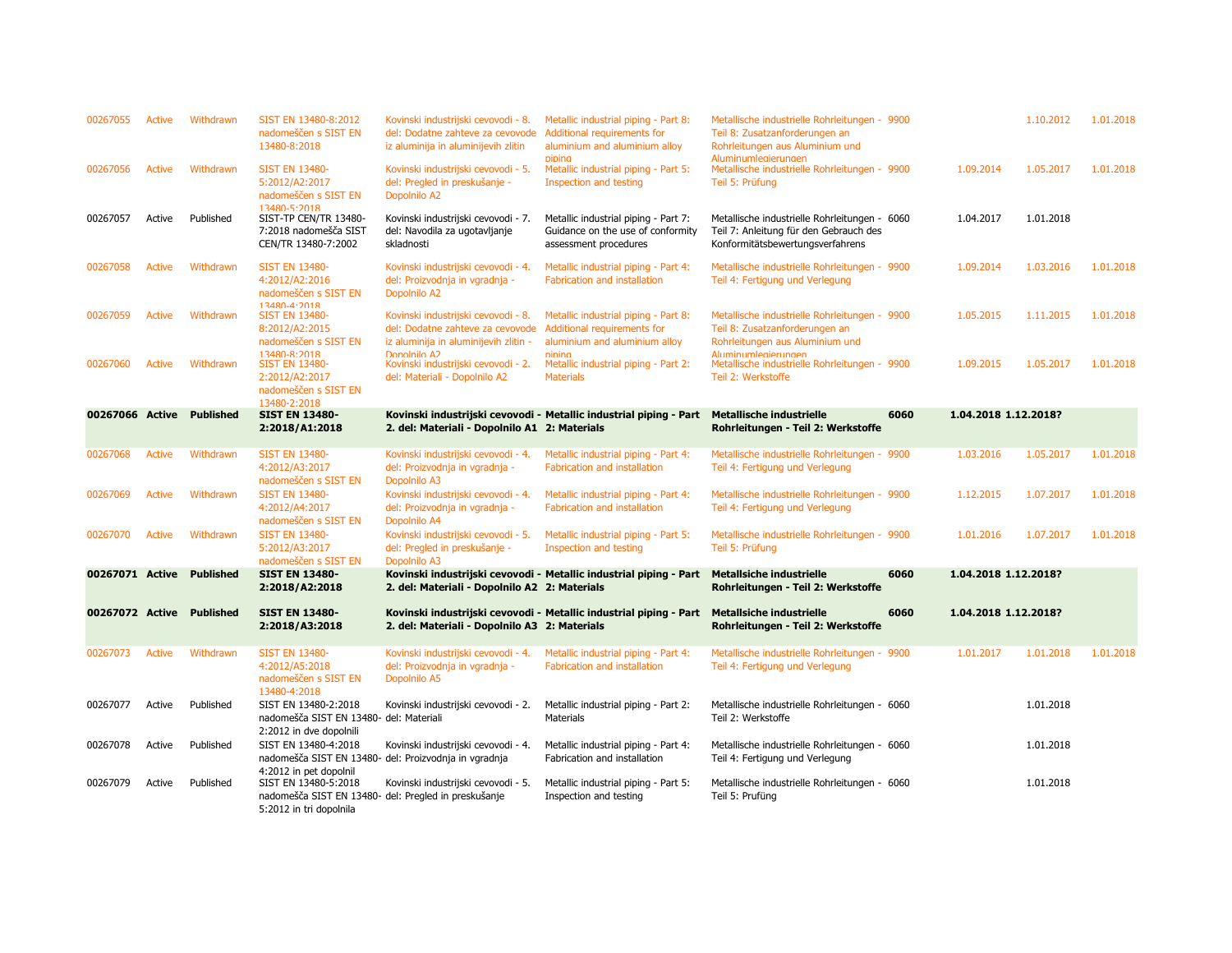| 00267080 | Active        | Published | SIST EN 13480-1:2018<br>nadomešča SIST EN 13480- del: Splošno<br>1:2012                             | Kovinski industrijski cevovodi - 1.                                                                                                                                    | Metallic industrial piping - Part 1:<br>General                                                                                            | Metallische industrielle Rohrleitungen - 6060<br>Teil 1: Allgemeines                                                                          |      | 1.01.2018 |           |
|----------|---------------|-----------|-----------------------------------------------------------------------------------------------------|------------------------------------------------------------------------------------------------------------------------------------------------------------------------|--------------------------------------------------------------------------------------------------------------------------------------------|-----------------------------------------------------------------------------------------------------------------------------------------------|------|-----------|-----------|
| 00267081 | Active        | Published | SIST EN 13480-6:2018<br>6:2012 in SIST EN 13480-<br>6:2012/A1:2017                                  | Kovinski industrijski cevovodi - 6.<br>nadomešča SIST EN 13480- del: Dodatne zahteve za vkopane<br>cevovode                                                            | Metallic industrial piping - Part 6:<br>Additional requirements for buried<br>piping                                                       | Metallische industrielle Rohrleitungen - 6060<br>Teil 6: Zusätzliche Anforderungen an<br>erdgedeckte Rohrleitungen                            |      | 1.01.2018 |           |
| 00267082 | Active        | Published | SIST EN 13480-8:2018<br>8:2012, SIST EN 13480-<br>8:2012/A1:2014 in SIST EN<br>13480-8:2012/A2:2015 | Kovinski industrijski cevovodi - 8.<br>nadomešča SIST EN 13480- del: Dodatne zahteve za cevovode<br>iz aluminija in aluminijevih zlitin                                | Metallic industrial piping - Part 8:<br>Additional requirements for<br>aluminium and aluminium alloy<br>piping                             | Metallische industrielle Rohrleitungen - 6060<br>Teil 8: Zusatzanforderungen an<br>Rohrleitungen aus Aluminium und<br>Aluminumlegierungen     |      | 1.01.2018 |           |
| 00267083 | Active        | Published | SIST EN 13480-3:2018<br>3:2012 in SIST EN 13480-<br>3:2012/A1:2018                                  | Kovinski industrijski cevovodi - 3.<br>nadomešča SIST EN 13480- del: Konstruiranje in izračun                                                                          | Metallic industrial piping - Part 3:<br>Design and calculation                                                                             | Metallische industrielle Rohrleitungen - 6060<br>Teil 3: Konstruktion und Berechnung                                                          |      | 1.01.2018 |           |
| 00268002 | <b>Active</b> | Withdrawn | SIST EN 1251-3:2001<br>21029-2:2015                                                                 | Kriogene posode - Premične<br>nadomeščen s SIST EN ISO vakuumsko izolirane posode s<br>prostornino, ki ni večja od 1 000<br>litrov - 3. del: Zahteve za<br>ahvatovania | Cryogenic vessels - Transportable<br>vacuum insulated vessels of not<br>more than 1000 litres volume - Part<br>3: Operational requirements | Kryo-Behälter - Orstbewegliche,<br>vakuumisolierte Behälter mit einem<br>Fassungsraum von nicht mehr als<br>1000 Liter - Teil 3:              | 9900 | 1.01.2001 | 1.12.2015 |
| 00268003 | Active        | Published | SIST EN 14398-1:2004                                                                                | Kriogene posode - Velike premične, Cryogenic vessels - Large<br>del: Osnovne zahteve                                                                                   | vakuumsko neizolirane posode - 1. transportable non-vacuum insulated<br>vessels - Part 1: Fundamental<br>requirements                      | <b>Dateinhoonfordorumoon</b><br>Kryo-Behälter - Große ortsbewegliche, 6060<br>nicht vakuum-isolierte Behälter - Teil<br>1: Grundanforderungen |      | 1.06.2004 |           |
| 00268004 | Active        | Published | SIST EN 13530-1:2002                                                                                | Kriogene posode - Velike premične, Cryogenic vessels - Large<br>vakuumsko izolirane posode - 1.<br>del: Osnovne zahteve                                                | transportable vacuum insulated<br>vessels - Part 1: Fundamental<br>requirements                                                            | Kryo-Behälter - Große ortsbewegliche, 6060<br>vakuum-isolierte Behälter - Teil 1:<br>Grundanforderungen                                       |      | 1.11.2002 |           |
| 00268005 | Active        | Published | SIST EN 14197-1:2004                                                                                | Kriogene posode - Stabilne,<br>vakuumsko neizolirane posode - 1.                                                                                                       | Cryogenic vessels - Static non-<br>vacuum insulated vessels - Part 1:                                                                      | Kryo-Behälter - Ortsfeste nicht vakuum- 6060<br>isolierte Behälter - Teil 1:                                                                  |      | 1.06.2004 |           |
| 00268006 | Active        | Published | SIST EN 13458-1:2002                                                                                | del: Osnovne zahteve<br>Kriogene posode - Stabilne,<br>vakuumsko izolirane posode - 1.                                                                                 | Fundamental requirements<br>Cryogenic vessels - Static vacuum<br>insulated vessels - Part 1:                                               | Grundanforderungen<br>Kryo-Behälter - Ortsfeste, vakuum-<br>isolierte Behälter - Teil 1:                                                      | 6060 | 1.11.2002 |           |
| 00268007 | Active        | Withdrawn | SIST EN 1797-1:1999<br>nadomeščen s SIST EN<br>1797:2002                                            | del: Osnovne zahteve<br>Kriogene posode - Združljivost<br>plina in materiala - 1. del:<br>Združljivost s kisikom                                                       | Fundamental requirements<br>Cryogenic vessels - Gas/material<br>compatibility - Part 1: Oxygen<br>compatibility                            | Grundanforderungen<br>Kryo-Behälter - Verträglichkeit von<br>Gas/Werkstoffen - Teil 1: Sauerstoff-<br>Verträglichkeit                         | 9900 | 1.01.1999 | 1.11.2002 |
| 00268008 | <b>Active</b> | Withdrawn | SIST EN 1252-1:1999<br>nadomeščen s SIST EN ISO del: Zahteve za žilavost za<br>21028-1:2017         | Kriogene posode - Materiali - 1.<br>temperature pod -80 °C                                                                                                             | Cryogenic vessels - Materials - Part<br>1: Toughness requirements for<br>temperatures below -80°C                                          | Kryo-Behälter - Werkstoffe - Teil 1:<br>Anforderungen an die Zähigkeit bei<br>Temperaturen unter - 80°C                                       | 9900 | 1.05.1999 | 1.05.2017 |
| 00268009 | <b>Active</b> | Withdrawn | <b>SIST EN 1626:2001</b><br>nadomeščen s SIST EN<br>1626:2009                                       | Kriogene posode - Ventili za<br>kriogeno področje                                                                                                                      | Cryogenic vessels - Valves for<br>cryogenic service                                                                                        | Kryo-Behälter - Absperrarmaturen für 9900<br>tiefkalten Betrieb                                                                               |      | 1.01.2001 | 1.04.2009 |
| 00268010 | Active        | Published | SIST EN 12213:1999                                                                                  | Kriogene posode - Metode<br>ocenjevanja lastnosti toplotne                                                                                                             | Cryogenic vessels - Methods for<br>performance evaluation of thermal                                                                       | Kryo-Behälter - Verfahren zur<br>Bewertung des                                                                                                | 6060 | 1.09.1999 |           |
| 00268013 | Active        | Published | SIST EN 12300:1999                                                                                  | izolacije<br>Kriogene posode - Čistoča za<br>obratovanje pri nizkih<br>temperaturah                                                                                    | insulation<br>Cryogenic vessels - Cleanliness for<br>cryogenic service                                                                     | Wärmedämmvermögens<br>Kryo-Behälter - Reinheit für den<br>tiefkalten Betrieb                                                                  | 6060 | 1.09.1999 |           |
| 00268015 | Active        | Published | SIST EN 12434:2001                                                                                  | Kriogene posode - Kriogene gibke<br>cevi                                                                                                                               | Cryogenic vessels - Cryogenic<br>flexible hoses                                                                                            | Kryo-Behälter - Kryo-Schlauchleitungen 6060                                                                                                   |      | 1.01.2001 | 1.07.2018 |
| 00268018 | <b>Active</b> | Withdrawn | SIST EN 13275:2001<br>nadomeščen s SIST EN ISO kriogeno področje<br>74490.7017                      | Kriogene posode - Črpalke za                                                                                                                                           | Cryogenic vessels - Pumps for<br>cryogenic service                                                                                         | Kryo-Behälter - Pumpen für den Kryo- 9900<br><b>Betrieb</b>                                                                                   |      | 1.05.2001 | 1.05.2017 |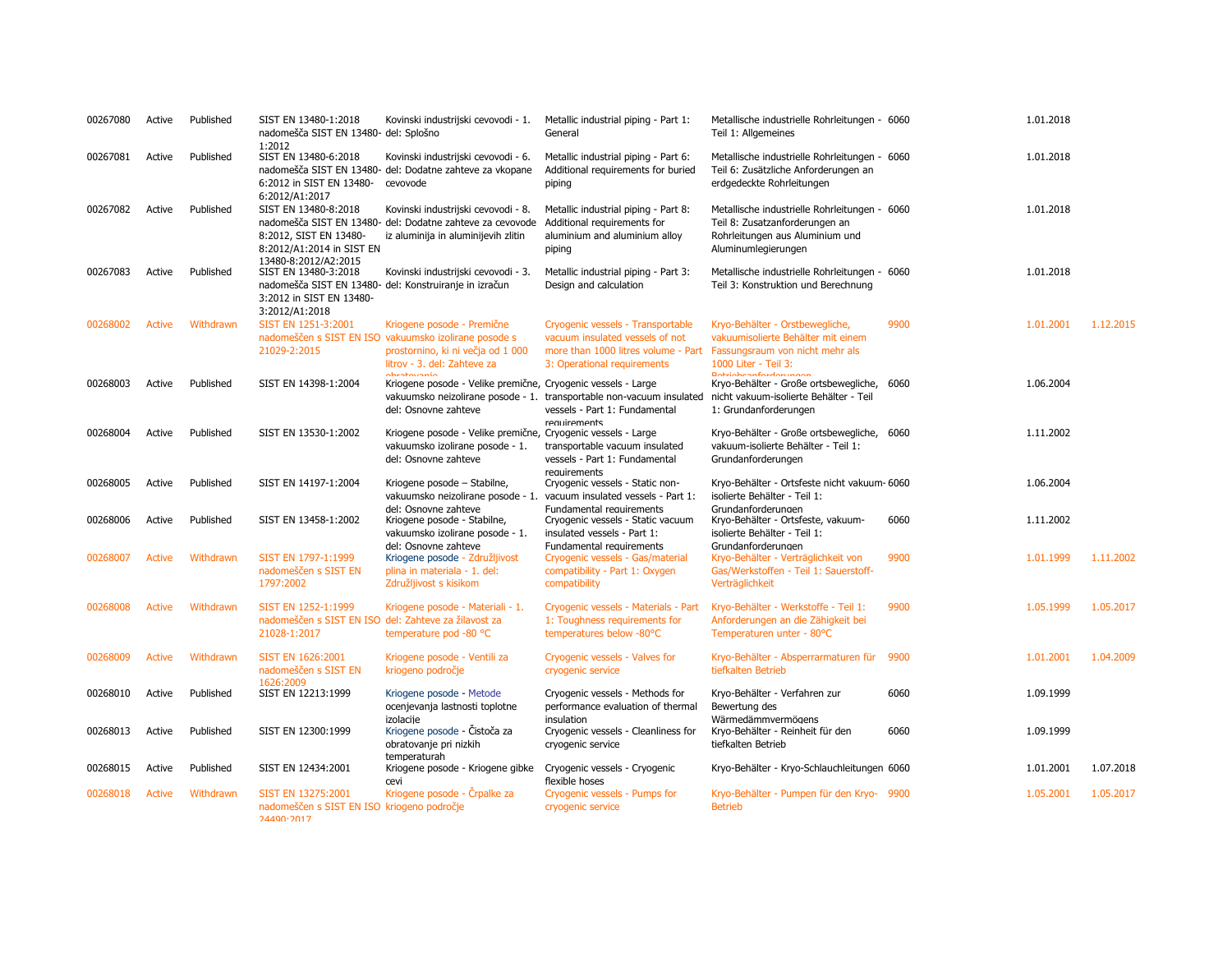| 00268019        | Active        | Published | SIST EN 1251-1:2001        | Kriogene posode - Premične<br>vakuumsko izolirane posode s<br>prostornino, ki ni večja od 1 000                                     | Cryogenic vessels - Transportable<br>vacuum insulated vessels of not<br>more than 1000 litres volume - Part                                | Kryo-Behälter - Orstbewegliche,<br>vakuumisolierte Behälter mit einem<br>Fassungsraum von nicht mehr als                         | 6060 | 1.01.2001 |                     |
|-----------------|---------------|-----------|----------------------------|-------------------------------------------------------------------------------------------------------------------------------------|--------------------------------------------------------------------------------------------------------------------------------------------|----------------------------------------------------------------------------------------------------------------------------------|------|-----------|---------------------|
| 00268020        | Active        | Published | SIST EN 1251-2:2001        | litrov - 1. del: Osnovne zahteve<br>Kriogene posode - Premične<br>vakuumsko izolirane posode s<br>prostornino, ki ni večja od 1 000 | 1: Fundamental requirements<br>Cryogenic vessels - Transportable<br>vacuum insulated vessels of not<br>more than 1000 litres volume - Part | 1000 Liter - Teil 1:<br>Kryo-Behälter - Ortsbewegliche,<br>vakuumisolierte Behälter mit einem<br>Fassungsraum von nicht mehr als | 6060 | 1.01.2001 |                     |
|                 |               |           |                            | litrov - 2. del: Konstrukcija,                                                                                                      | 2: Design, fabrication, inspection                                                                                                         | 1000 Liter - Teil 2: Bemessung,                                                                                                  |      |           |                     |
| 00268022        | <b>Active</b> | Withdrawn | SIST EN 14398-2:2004       | izdelava. kontrola in preskus<br>Kriogene posode – Velike                                                                           | and testing<br>Cryogenic vessels - Large                                                                                                   | Herstellung und Prüfung<br>Kryo-Behälter - Große ortsbewegliche, 9900                                                            |      | 1.06.2004 | 1.06.2008           |
|                 |               |           | nadomeščen s SIST EN       | premične, vakuumsko neizolirane                                                                                                     | transportable non-vacuum insulated                                                                                                         | nicht vakuum-isolierte Behälter - Teil                                                                                           |      |           |                     |
|                 |               |           | 14398-2:2004+A2:2008       | posode - 2. del: Konstruiranje,                                                                                                     | vessels - Part 2: Design, fabrication,                                                                                                     | 2: Bemessung, Herstellung,                                                                                                       |      |           |                     |
| 00268023        | Active        | Published | SIST EN 14398-3:2004       | izdelava. kontrola in preskus<br>Kriogene posode - Velike                                                                           | inspection and testing<br>Cryogenic vessels - Large                                                                                        | Überwachung und Prüfung<br>Kryo-Behälter - Große ortsbewegliche, 6060                                                            |      | 1.06.2004 |                     |
|                 |               |           |                            | premične, vakuumsko neizolirane                                                                                                     | transportable non-vacuum insulated                                                                                                         | nicht vakuum-isolierte Behälter - Teil                                                                                           |      |           |                     |
|                 |               |           |                            | posode - 3. del: Zahteve za                                                                                                         | vessels - Part 3: Operational                                                                                                              | 3: Betriebsanforderungen                                                                                                         |      |           |                     |
|                 |               |           |                            | obratovanie                                                                                                                         | requirements                                                                                                                               |                                                                                                                                  |      |           |                     |
| 00268025        | Active        | Published | SIST EN 13530-2:2003       | Kriogene posode - Velike premične, Cryogenic vessels - Large<br>vakuumsko izolirane posode - 2.                                     | transportable vacuum insulated                                                                                                             | Kryo-Behälter - Große ortsbewegliche 6060<br>vakuum-isolierte Behälter - Teil 2:                                                 |      | 1.12.2003 |                     |
|                 |               |           |                            | del: Konstrukcija, izdelava,                                                                                                        | vessels - Part 2: Design, fabrication,                                                                                                     | Bemessung, Herstellung und Prüfung                                                                                               |      |           |                     |
|                 |               |           |                            | kontrola in preskus                                                                                                                 | inspection and testing                                                                                                                     |                                                                                                                                  |      |           |                     |
| 00268026        | Active        | Withdrawn | SIST EN 13530-3:2002       | Kriogene posode - Velike premične, Cryogenic vessels - Large                                                                        |                                                                                                                                            | Kryo-Behälter - Große ortsbewegliche, 9900                                                                                       |      | 1.11.2002 | 1.05.2017           |
|                 |               |           |                            | nadomeščen s SIST EN ISO vakuumsko izolirane posode - 3.                                                                            | transportable vacuum insulated                                                                                                             | vakuum-isolierte Behälter - Teil 3:                                                                                              |      |           |                     |
|                 |               |           | 20421-2:2017               | del: Zahteve za obratovanje                                                                                                         | vessels - Part 3: Operational<br>requirements                                                                                              | Betriebsanforderungen                                                                                                            |      |           |                     |
| 00268028        | Active        | Published | SIST EN 14197-2:2004       | Kriogene posode - Stabilne,                                                                                                         | Cryogenic vessels - Static non-                                                                                                            | Kryo-Behälter - Ortsfeste, nicht                                                                                                 | 6060 | 1.06.2004 |                     |
|                 |               |           |                            | vakuumsko neizolirane posode - 2.                                                                                                   | vacuum insulated vessels - Part 2:                                                                                                         | vakuum-isolierte Behälter - Teil 2:                                                                                              |      |           |                     |
|                 |               |           |                            | del: Konstruiranje, izdelava,                                                                                                       | Design, fabrication, inspection and                                                                                                        | Bemessung, Herstellung und Prüfung                                                                                               |      |           |                     |
| 00268029        | Active        | Published | SIST EN 14197-3:2004       | kontrola in preskus                                                                                                                 | testina                                                                                                                                    | Kryo-Behälter - Ortsfeste nicht vakuum- 6060                                                                                     |      | 1.06.2004 |                     |
|                 |               |           |                            | Kriogene posode - Stabilne,<br>vakuumsko neizolirane posode - 3.                                                                    | Cryogenic vessels - Static non-<br>vacuum insulated vessels - Part 3:                                                                      | isolierte Kryo-Behälter - Teil 3:                                                                                                |      |           |                     |
|                 |               |           |                            | del: Zahteve za obratovanie                                                                                                         | Operational requirements                                                                                                                   | Betriebsanforderungen                                                                                                            |      |           |                     |
| 00268031        | Active        | Published | SIST EN 13458-2:2003       | Kriogene posode - Stabilne,                                                                                                         | Cryogenic vessels - Static vacuum                                                                                                          | Kryo-Behälter - Ortsfeste vakuum-                                                                                                | 6060 | 1.12.2003 |                     |
|                 |               |           |                            | vakuumsko izolirane posode - 2.                                                                                                     | insulated vessels - Part 2: Design,                                                                                                        | isolierte Behälter - Teil 2: Bemessung,                                                                                          |      |           |                     |
|                 |               |           |                            | del: Konstrukcija, izdelava,<br>kontrola in preskus                                                                                 | fabrication, inspection and testing                                                                                                        | Herstellung und Prüfung                                                                                                          |      |           |                     |
| 00268032        | <b>Active</b> | Withdrawn | SIST EN 13458-3:2003       | Kriogene posode - Stabilne,                                                                                                         | Cryogenic vessels - Static vacuum                                                                                                          | Kryo-Behälter - Ortsfeste vakuum-                                                                                                | 9900 | 1.12.2003 | 1.03.2016           |
|                 |               |           |                            | nadomeščen s SIST EN ISO vakuumsko izolirane posode - 3.                                                                            | insulated vessels - Part 3:                                                                                                                | isolierte Behälter - Teil 3:                                                                                                     |      |           |                     |
|                 |               |           | 21009-2:2016               | del: Zahteve za obratovanje                                                                                                         | Operational requirements                                                                                                                   | Betriebsanforderungen                                                                                                            |      |           |                     |
| 00268036 Active |               | Withdrawn | <b>SIST EN 1252-2:2002</b> | Kriogene posode - Materiali -                                                                                                       | <b>Cryogenic vessels - Materials -</b>                                                                                                     | Kryo-Behälter - Werkstoffe - Teil                                                                                                | 9900 |           | 1.05.2002 1.07.2018 |
|                 |               |           | nadomeščen s SIST EN       | 2. del: Zahtevana žilavost za                                                                                                       |                                                                                                                                            | Part 2: Toughness requirements 2: Anforderungen an die Fähigkeit                                                                 |      |           |                     |
|                 |               |           | ISO 21028-2:2018           | temperature med -80 °C in                                                                                                           |                                                                                                                                            | for temperatures between -80°C bei Temperaturen zwischen -80°C                                                                   |      |           |                     |
| 00268037        | Active        | Published | 13371:2002                 | –20 °C<br>Kriogene posode - Priključni                                                                                              | and $-20^{\circ}$ C<br>Cryogenic vessels - Couplings for                                                                                   | $und -20°C$<br>Kryo-Behälter - Kupplungen für den                                                                                | 6060 | 1.11.2002 |                     |
|                 |               |           |                            | nastavki za obratovanje v                                                                                                           | cryogenic service                                                                                                                          | tiefkalten Betrieb                                                                                                               |      |           |                     |
|                 |               |           |                            | krioaenem področiu                                                                                                                  |                                                                                                                                            |                                                                                                                                  |      |           |                     |
| 00268039        | <b>Active</b> | Withdrawn | SIST EN 13648-1:2002       | Kriogene posode - Varnostna                                                                                                         | Cryogenic vessels - Safety devices                                                                                                         | Kryo-Behälter -                                                                                                                  | 9900 | 1.11.2002 | 1.12.2009           |
|                 |               |           | nadomeščen s SIST EN       | oprema proti prekoračitvi tlaka - 1.                                                                                                | for protection against excessive                                                                                                           | Sicherheitseinrichtungen gegen                                                                                                   |      |           |                     |
|                 |               |           | 13648-1:2009               | del: Varnostni ventili za kriogeno<br>nodročie                                                                                      | pressure - Part 1: Safety valves for<br>cryonenic service                                                                                  | Drucküberschreitung - Teil 1:<br>Sicherheitsventile für den Krvo-Betrieh                                                         |      |           |                     |
| 00268040        | Active        | Published | SIST EN 13648-2:2002       | Kriogene posode - Varnostna                                                                                                         | Cryogenic vessels - Safety devices                                                                                                         | Kryo-Behälter -                                                                                                                  | 6060 | 1.11.2002 |                     |
|                 |               |           |                            | oprema proti prekoračitvi tlaka - 2.                                                                                                | for protection against excessive                                                                                                           | Sicherheitseinrichtungen gegen                                                                                                   |      |           |                     |
|                 |               |           |                            | del: Varnostne (razpočne)                                                                                                           | pressure - Part 2: Bursting disc                                                                                                           | Drucküberschreitung - Teil 2:                                                                                                    |      |           |                     |
|                 |               |           |                            | membrane za kriogeno področie                                                                                                       | safety devices for cryogenic service                                                                                                       | Berstscheibeneinrichtungen                                                                                                       |      |           |                     |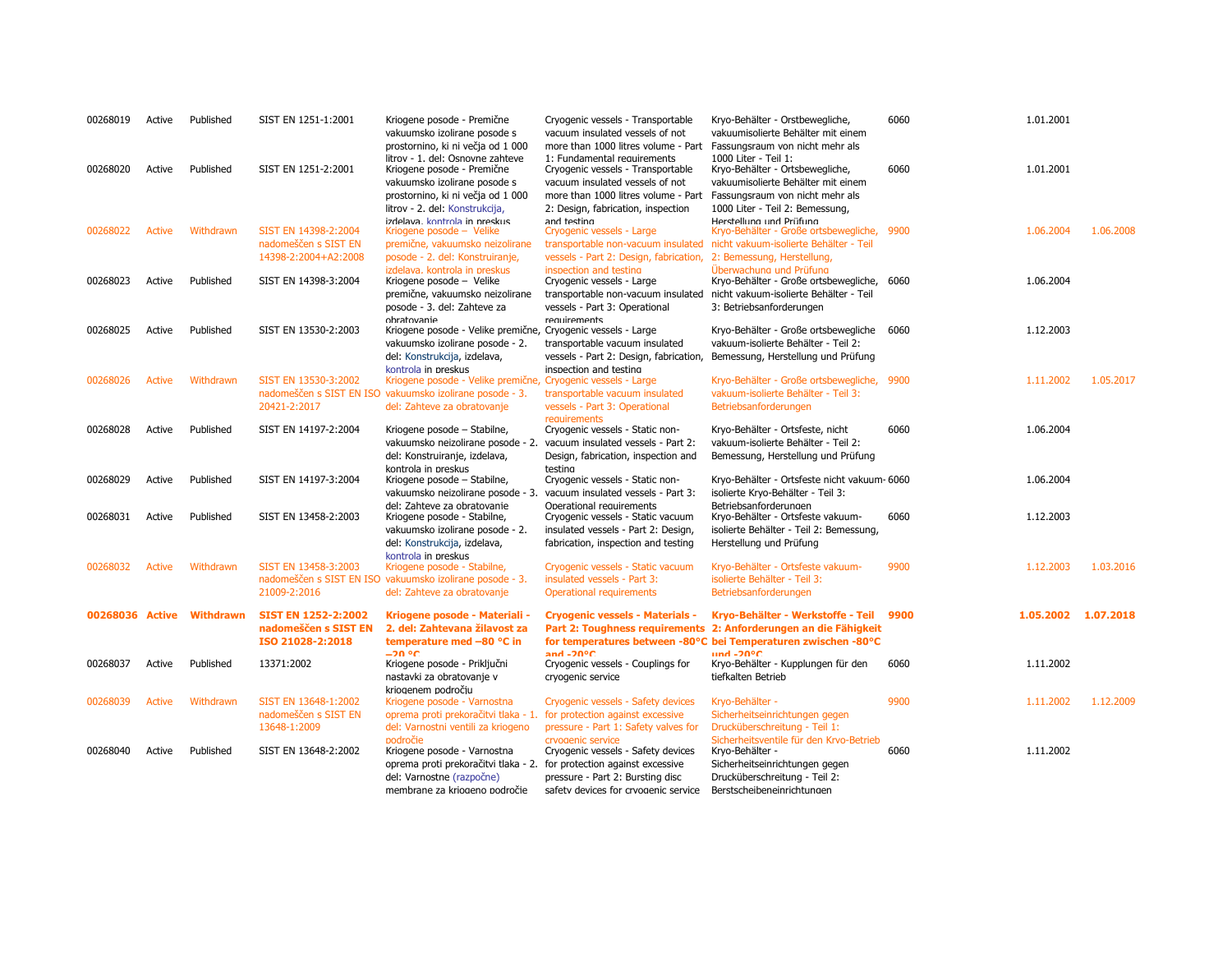| 00268041 | Active | Withdrawn | SIST EN 13648-3:2003<br>21013-3:2016                                                                                 | Kriogene posode - Varnostna<br>nadomeščen s SIST EN ISO oprema proti prekoračitvi tlaka - 3. for protection against excessive<br>del: Določanje potrebne izpustne                                            | Cryogenic vessels - Safety devices<br>pressure - Part 3: Determination of                                                                             | Kryo-Behälter -<br>Sicherheitseinrichtungen gegen<br>Drucküberschreitung - Teil 3:                                                                         | 9900 |           | 1.12.2003 | 1.11.2016 |
|----------|--------|-----------|----------------------------------------------------------------------------------------------------------------------|--------------------------------------------------------------------------------------------------------------------------------------------------------------------------------------------------------------|-------------------------------------------------------------------------------------------------------------------------------------------------------|------------------------------------------------------------------------------------------------------------------------------------------------------------|------|-----------|-----------|-----------|
| 00268042 | Active | Published | SIST EN 1797:2002                                                                                                    | količine - Količina izpusta in<br>Kriogene posode - Združljivost<br>plina in materiala - 1. del:<br>Združljivost s kisikom                                                                                   | required discharge - Capacity and<br>Cryogenic vessels - Gas/material<br>compatibility                                                                | Ermittlung des erforderlichen<br>Kryo-Behälter - Verträglichkeit von<br>Gas/Werkstoffen                                                                    | 6060 |           | 1.11.2002 |           |
| 00268043 | Active | Published | <b>SIST EN 13530-</b><br>2:2003/A1:2004                                                                              | Kriogene posode - Velike premične, Cryogenic vessels - Large<br>vakuumsko izolirane posode - 2.<br>del: Konstrukcija, izdelava, nadzor<br>in preskus                                                         | transportable vacuum insulated<br>vessels - Part 2: Design, fabrication,<br>inspection and testing                                                    | Kryo-Behälter - Große ortsbewegliche<br>vakuum-isolierte Behälter -<br>Bemessung, Herstellung und Prüfung                                                  | 6060 |           | 1.09.2004 |           |
| 00268044 | Active | Withdrawn | <b>SIST EN 13458-</b><br>3:2003/A1:2005                                                                              | Kriogene posode - Stabilne<br>vakuumsko izolirane posode – 3.<br>nadomeščen s SIST EN ISO del: Zahteve za obratovanje                                                                                        | Cryogenic vessels - Static vacuum<br>insulated vessels - Part 3:<br>Operational requirements                                                          | Kryo-Behälter - Ortsfeste vakuum-<br>isolierte Behälter - Teil 3:<br>Betriebsanforderungen                                                                 | 9900 |           | 1.11.2005 | 1.03.2016 |
| 00268045 | Active | Withdrawn | $21009 - 2.2016$<br><b>SIST EN 13530-</b><br>3:2002/A1:2005                                                          | Kriogene posode - Velike premične, Cryogenic vessels - Large<br>vakuumsko izolirane posode - 3.<br>nadomeščen s SIST EN ISO del: Zahteve za obratovanje                                                      | transportable vacuum insulated<br>vessels - Part 3: Operational                                                                                       | Kryo-Behälter - Große ortsbewegliche 9900<br>vakuum-isolierte Behälter - Teil 3:<br>Betriebsanforderungen                                                  |      |           | 1.11.2005 | 1.05.2017 |
| 00268046 | Active | Published | 20421-2:2017<br><b>SIST EN 14197-</b><br>2:2004/A1:2007                                                              | Kriogene posode - Stabilne,<br>vakuumsko neizolirane posode - 2.<br>del: Konstrukcija, izdelava,                                                                                                             | requirements<br>Cryogenic vessels - Static non-<br>vacuum insulated vessels - Part 2:<br>Design, fabrication, inspection and                          | Kryo-Behälter - Ortsfeste, nicht<br>vakuum-isolierte Behälter - Teil 2:<br>Bemessung, Herstellung und Prüfung                                              | 6060 | 1.07.2005 | 1.01.2007 |           |
| 00268048 | Active | Published | <b>SIST EN 14398-</b><br>3:2004/A1:2005                                                                              | kontrola in preskus<br>Kriogene posode - Velike premične Cryogenic vessels - Large<br>del: Zahteve za obratovanje                                                                                            | testing<br>vakuumsko neizolirane posode $-3$ . transportable non vacuum insulated<br>vessels - Part 3: Operational                                    | Kryo-Behälter - Große ortsbewegliche<br>nicht vakuum-isolierte Behälter - Teil<br>3: Betriebsanforderungen                                                 | 6060 |           | 1.11.2005 |           |
| 00268049 | Active | Published | <b>SIST EN 14197-</b><br>3:2004/A1:2005                                                                              | Kriogene posode - Stabilne<br>del: Zahteve za obratovanie                                                                                                                                                    | requirements<br>Cryogenic vessels - Static non<br>vakuumsko neizolirane posode - 3. vacuum insulated vessels - Part 3:<br>Operational requirements    | Kryo-Behälter - Ortsfeste nicht vakuum- 6060<br>isolierte Behälter - Teil 3:<br>Betriebsanforderungen                                                      |      |           | 1.11.2005 |           |
| 00268050 | Active | Published | SIST EN<br>12300:1999/A1:2006                                                                                        | Kriogene posode - Cistoča za<br>obratovanje pri nizkih<br>temperaturah                                                                                                                                       | Cryogenic vessels - Cleanliness for<br>cryogenic service                                                                                              | Kryo-Behälter - Reinheit für den<br>tiefkalten Betrieb                                                                                                     | 6060 |           | 1.10.2006 |           |
| 00268051 | Active | Withdrawn | <b>SIST EN 14398-</b><br>2:2004/A1:2007<br>nadomeščen s SIST EN                                                      | Kriogene posode - Velike<br>premične, vakuumsko neizolirane<br>posode - 2. del: Konstruiranje,                                                                                                               | Cryogenic vessels - Large<br>transportable non-vacuum insulated<br>vessels - Part 2: Design, fabrication,                                             | Kryo-Behälter - Große ortsbewegliche, 9900<br>nicht vakuum-isolierte Behälter - Teil<br>2: Bemessung, Herstellung,                                         |      |           | 1.04.2007 | 1.06.2008 |
| 00268052 | Active | Published | 14398-2:2004+A2:2008<br>SIST EN 1626:2009                                                                            | izdelava. kontrola in preskus<br>Kriogene posode - Ventili za<br>kriogeno področje                                                                                                                           | inspection and testing<br>Cryogenic vessels - Valves for<br>cryogenic service                                                                         | Überwachung und Prüfung<br>Kryo Behälter - Absperrarmaturen für<br>tiefkalten Betrieb                                                                      | 6060 |           | 1.04.2009 |           |
| 00268053 | Active | Published | SIST EN 13648-1:2009                                                                                                 | Kriogene posode - Varnostna<br>oprema proti prekoračitvi tlaka - 1.<br>del: Varnostni ventili za kriogeno                                                                                                    | Cryogenic vessels - Safety devices<br>for protection against excessive<br>pressure - Part 1: Safety valves for                                        | Kryo Behälter -<br>Sicherheitseinrichtungen gegen<br>Drucküberschreitung - Teil 1:                                                                         | 6060 |           | 1.01.2009 |           |
| 00268055 | Active | Published | <b>SIST EN 14398-</b><br>2:2004+A2:2008                                                                              | področie<br>Kriogene posode - Velike premične, Cryogenic vessels - Large<br>del: Konstruiranje, izdelava,                                                                                                    | crvogenic service<br>vakuumsko neizolirane posode - 2. transportable non-vacuum insulated<br>vessels - Part 2: Design, fabrication,                   | Sicherheitsventile für den Krvo-Betrieb<br>Kyo-Behälter - Große ortsbewegliche,<br>nicht vakuum-isolierte Behälter - Teil<br>2: Bemessung, Herstellung und | 6060 |           | 1.06.2008 |           |
| 00268056 | Active | Published | 3:2002 in SIST EN 13530-                                                                                             | kontrola in preskus<br>SIST EN ISO 20421-2:2017 Kriogene posode - Velike premične, Cryogenic vessels - Large<br>nadomešča SIST EN 13530- vakuumsko izolirane posode - 2.<br>del: Zahteve za obratovanje (ISO | inspection and testing<br>transportable vacuum-insulated<br>vessels - Part 2: Operational                                                             | Prüfung<br>Kryo-Behälter - Große ortsbewegliche<br>vakuumisolierte Behälter - Teil 2:<br>Betriebsanforderungen (ISO 20421-                                 | 6060 | 1.05.2015 | 1.05.2017 |           |
| 00268057 | Active | Published | 3:2002/A1:2005<br>SIST EN ISO 21009-2:2016 Kriogene posode - Stabilne,<br>3:2003 in SIST EN 13458-<br>3:2003/A1:2005 | 20421-2:2017)<br>nadomešča SIST EN 13458- vakuumsko izolirane posode - 2.<br>del: Zahteve za obratovanje (ISO<br>21009-2:2015)                                                                               | requirements (ISO 20421-2:2017)<br>Cryogenic vessels - Static vacuum<br>insulated vessels - Part 2:<br>Operational requirements (ISO<br>21009-2:2015) | 2:2017<br>Kryo-Behälter - Ortsfeste<br>vakuumisolierte Behälter - Teil 2:<br>Betriebsbedingungen (ISO 21009-<br>2:2015                                     | 6060 | 1.12.2013 | 1.03.2016 |           |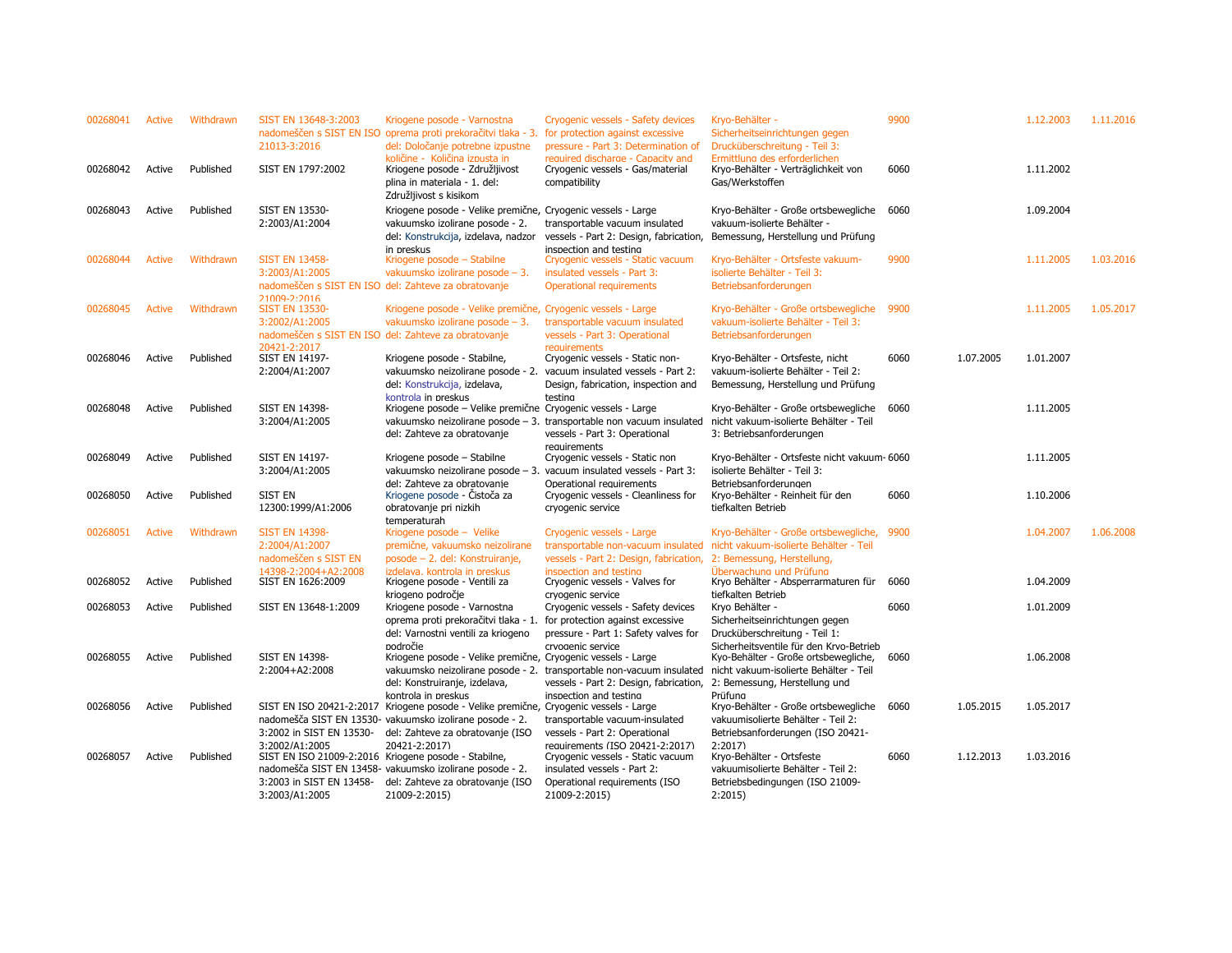| 00268058        | Active        |                           | Not Published FprEN ISO 21012<br>nadomestil bo SIST EN<br>12434:2001 | Kriogene posode - Gibke cevi<br>(ISO/FDIS 21012:2017)                                                                                                                                                                                       | Cryogenic vessels - Hoses (ISO/FDIS Kryo-Behälter - Schlauchleitungen<br>21012:2017)                                                                                                                  | (ISO/FDIS 21012:2017)                                                                                                                                                           | 6055 | 1.04.2017            |           |           |
|-----------------|---------------|---------------------------|----------------------------------------------------------------------|---------------------------------------------------------------------------------------------------------------------------------------------------------------------------------------------------------------------------------------------|-------------------------------------------------------------------------------------------------------------------------------------------------------------------------------------------------------|---------------------------------------------------------------------------------------------------------------------------------------------------------------------------------|------|----------------------|-----------|-----------|
| 00268059        | Active        | Published                 | nadomešča SIST EN 1252-<br>1:1999                                    | SIST EN ISO 21028-1:2017 Kriogene posode - Zahteve za<br>žilavost materialov pri kriogenih<br>temperaturah - 1. del:<br>Temperature pod -80 °C (ISO<br>$71028 - 1.2016$                                                                     | Cryogenic vessels - Toughness<br>requirements for materials at<br>cryogenic temperature - Part 1:<br>Temperatures below -80 °C (ISO<br>21028-1-2016)                                                  | Kryo-Behälter -<br>Zähigkeitsanforderungen an<br>Werkstoffe bei kryogenen<br>Temperaturen - Teil 1: Temperaturen<br>untor _RO OC (TCO 21028_1.2016)                             | 6060 | 1.05.2015            | 1.05.2017 |           |
| 00268060        | Active        | Published                 | 3:2003                                                               | SIST EN ISO 21013-3:2016 Kriogene posode - Varnostni-<br>nadomešča SIST EN 13648- ventili Oprema za razbremenitev<br>tlaka za kriogene namene - 3. del: Part 3: Sizing and capacity<br>Določanje velikosti in pretoka<br>(ISO 21013-3:2016) | Cryogenic vessels - Pressure-relief<br>accessories for cryogenic service -<br>determination (ISO 21013-3:2016)                                                                                        | Kryo-Behälter -<br>Druckentlastungseinrichtungen für den<br>Kryo-Betrieb - Teil 3: Bestimmung von<br>Größe und Durchfluss (ISO 21013-<br>3:2016                                 | 6060 | 1.12.2014            | 1.11.2016 |           |
| 00268061        | Active        | Published                 | nadomešča SIST EN 1251-<br>3:2001                                    | SIST EN ISO 21029-2:2015 Kriogene posode - Premične<br>vakuumsko izolirane posode s<br>- 2. del: Zahteve za obratovanje<br>(ISO 21029-2:2015)                                                                                               | Cryogenic vessels - Transportable<br>vacuum insulated vessels of not<br>prostornino do vključno 1000 litrov more than 1 000 litres volume - Part<br>2: Operational requirements (ISO<br>21029-2:2015) | Kryo-Behälter - Ortsbewegliche<br>vakuumisolierte Behälter mit einem<br>Fassungsraum von nicht mehr als 1<br>000 Liter - Teil 2:<br>Betriebsanforderungen (ISO 21029-<br>7.7015 | 6060 | 1.03.2014            | 1.12.2015 |           |
| 00268062        | Active        | Published                 | SIST EN ISO 24490:2017<br>nadomešča SIST EN<br>13275:2001            | Kriogene posode - Črpalke za<br>kriogeno področje (ISO<br>24490:2016)                                                                                                                                                                       | Cryogenic vessels - Pumps for<br>cryogenic service (ISO 24490:2016)                                                                                                                                   | Kryo-Behälter - Pumpen für den Kryo- 6060<br>Betrieb (ISO 24490:2016)                                                                                                           |      | 1.05.2015            | 1.05.2017 |           |
|                 |               | 00268063 Active Published | <b>SIST EN ISO 21028-</b><br>2:2018 nadomešča<br>SIST EN 1252-2:2002 | Kriogene posode - Zahteve za<br>žilavost materialov pri<br>kriogenih temperaturah - 2.                                                                                                                                                      | <b>Cryogenic vessels - Toughness</b><br>requirements for materials at<br>cryogenic temperature - Part 2:                                                                                              | Kryo-Behälter -<br>Zähigkeitsanforderungen an<br>Werkstoffe bei krvogenen                                                                                                       | 6060 | 1.04.2017            | 1.07.2018 |           |
| 00268064 Active |               | <b>Published</b>          | <b>kSIST FprEN</b>                                                   | Zunanje polnilne postaje za                                                                                                                                                                                                                 | Outdoor hydrogen refuelling                                                                                                                                                                           |                                                                                                                                                                                 | 6060 | 1.07.2017 1.12.2018? |           |           |
|                 |               |                           | 17127:2018                                                           | plinasti vodik in postopki                                                                                                                                                                                                                  | points dispensing gaseous                                                                                                                                                                             |                                                                                                                                                                                 |      |                      |           |           |
| 00268065        | Active        | Published                 | SIST EN ISO 17268:2017                                               | polnienia<br>Plinasti vodik - Priključne naprave                                                                                                                                                                                            | hydrogen and incorporating<br>Gaseous hydrogen land vehicle                                                                                                                                           | Gasförmiger Wasserstoff -                                                                                                                                                       | 6060 | 1.05.2015            | 1.05.2017 |           |
|                 |               |                           |                                                                      | za polnjenje goriva v kopenska<br>vozila (ISO 17268:2012)                                                                                                                                                                                   | refuelling connection devices (ISO<br>17268:2012)                                                                                                                                                     | Anschlussvorrichtungen für die<br>Betankung von Landfahrzeugen (ISO<br>17268:2012)                                                                                              |      |                      |           |           |
| 00268066 Active |               | <b>Published</b>          | <b>SIST EN 17124:2018</b>                                            | Vodik kot gorivo - Specifikacija Hydrogen fuel - Product                                                                                                                                                                                    |                                                                                                                                                                                                       | <b>Wasserstoff als Kraftstoff -</b>                                                                                                                                             | 6060 | 1.07.2017            | 1.12.2018 |           |
|                 |               |                           |                                                                      | izdelka in zagotavljanje<br>kakovosti - Membrane za                                                                                                                                                                                         | specification and quality<br>assurance - Proton exchange                                                                                                                                              | Produktfestlegung und<br>Qualitätssicherung -                                                                                                                                   |      |                      |           |           |
|                 |               |                           |                                                                      | protonsko izmenjavo (PEM) -                                                                                                                                                                                                                 | membrane (PEM) fuel cell                                                                                                                                                                              | Protonenaustauschmembran                                                                                                                                                        |      |                      |           |           |
|                 |               |                           |                                                                      | Gorivne celice za cestna vozila applications for road vehicles                                                                                                                                                                              |                                                                                                                                                                                                       | $(PEM) -$                                                                                                                                                                       |      |                      |           |           |
|                 |               |                           |                                                                      | cisterne                                                                                                                                                                                                                                    |                                                                                                                                                                                                       | Brennstoffzellenanwendungen für                                                                                                                                                 |      |                      |           |           |
| 00268C01        | <b>Active</b> | Withdrawn                 | <b>SIST EN 1252-</b>                                                 | Kriogene posode - Materiali - 1.                                                                                                                                                                                                            | Cryogenic vessels - Materials - Part                                                                                                                                                                  | Kryo-Behälter - Werkstoffe - Teil 1:                                                                                                                                            | 9900 |                      | 1.09.1999 | 1.05.2017 |
|                 |               |                           | 1:1999/AC:1999                                                       | del: Zahteve za žilavost za<br>nadomeščen s SIST EN ISO temperature pod -80 °C - Dopolnilo temperatures below -80°C                                                                                                                         | 1: Toughness requirements for                                                                                                                                                                         | Anforderungen an die Zähigkeit bei<br>Temperaturen unter - 80°C                                                                                                                 |      |                      |           |           |
|                 |               |                           | 21028-1:2017                                                         | AC                                                                                                                                                                                                                                          |                                                                                                                                                                                                       |                                                                                                                                                                                 |      |                      |           |           |
| 00268C02        | Active        | Published                 | SIST EN                                                              | Kriogene posode - Gibljive cevi za                                                                                                                                                                                                          | Cryogenic vessels - Cryogenic                                                                                                                                                                         | Kryo-Behälter - Kryo-Schlauchleitungen 6060                                                                                                                                     |      |                      | 1.05.2002 |           |
|                 |               |                           | 12434:2001/AC:2002                                                   | kriogeno področje - Dopolnilo AC                                                                                                                                                                                                            | flexible hoses                                                                                                                                                                                        |                                                                                                                                                                                 |      |                      |           |           |
| 00268C03        | Active        | Published                 | <b>SIST EN 14197-</b>                                                | Kriogene posode - Stabilne,                                                                                                                                                                                                                 | Cryogenic vessels - Static non-                                                                                                                                                                       | Kryo-Behälter - Ortsfeste nicht vakuum- 6060                                                                                                                                    |      |                      | 1.11.2004 |           |
|                 |               |                           | 3:2004/AC:2004                                                       | del: Zahteve za obratovanie                                                                                                                                                                                                                 | vakuumsko ne izolirane posode - 3. vacuum insulated vessels - Part 3:<br>Operational requirements                                                                                                     | isolierte Kryo-Behälter - Teil 3:<br>Betriebsanforderungen                                                                                                                      |      |                      |           |           |
| 00268C04        | Active        | Published                 | <b>SIST EN 1251-</b>                                                 | Kriogene posode - Premične                                                                                                                                                                                                                  | Cryogenic vessels - Transportable                                                                                                                                                                     | Kryo-Behälter - Ortsbewegliche,                                                                                                                                                 | 6060 |                      | 1.01.2007 |           |
|                 |               |                           | 2:2001/AC:2007                                                       | vakuumsko izolirane posode s                                                                                                                                                                                                                | vacuum insulated vessels of not                                                                                                                                                                       | vakuum-isolierte Behälter mit einem                                                                                                                                             |      |                      |           |           |
|                 |               |                           |                                                                      | prostornino, ki ni večja od 1000                                                                                                                                                                                                            | more than 1000 litres volume - Part                                                                                                                                                                   | Fassungsraum von nicht mehr als                                                                                                                                                 |      |                      |           |           |
|                 |               |                           |                                                                      | litrov - 2. del: Konstrukcija,<br>izdelava. kontrola in preskus                                                                                                                                                                             | 2: Design, fabrication, inspection<br>and testing                                                                                                                                                     | 1000 Liter - Teil 2: Bemessung,<br>Herstellung und Prüfung                                                                                                                      |      |                      |           |           |
| 00268C05        | Active        | Published                 | <b>SIST EN 13458-</b>                                                | Kriogene posode - Stabilne,                                                                                                                                                                                                                 | Cryogenic vessels - Static vacuum                                                                                                                                                                     | Kryo-Behälter - Ortsfeste vakuum-                                                                                                                                               | 6060 |                      | 1.01.2007 |           |
|                 |               |                           |                                                                      |                                                                                                                                                                                                                                             |                                                                                                                                                                                                       |                                                                                                                                                                                 |      |                      |           |           |
|                 |               |                           | 2:2003/AC:2007                                                       | vakuumsko izolirane posode – 2.                                                                                                                                                                                                             | insulated vessels - Part 2: Design,                                                                                                                                                                   | isolierte Behälter - Teil 2: Bemessung,                                                                                                                                         |      |                      |           |           |
|                 |               |                           |                                                                      | del: Konstrukcija, izdelava,                                                                                                                                                                                                                | fabrication, inspection and testing                                                                                                                                                                   | Herstellung und Prüfung                                                                                                                                                         |      |                      |           |           |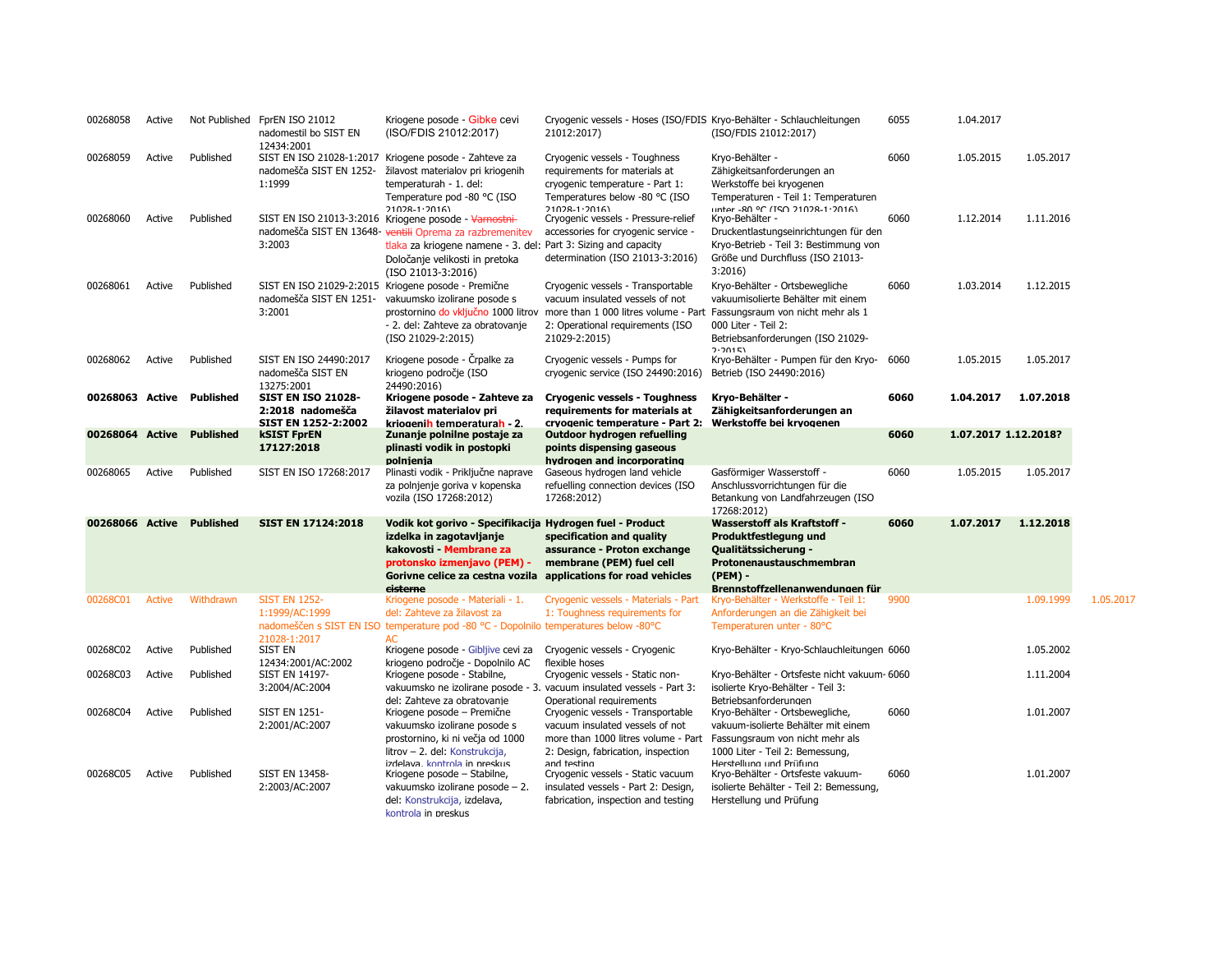| 00268C06 | Active        | Published        | <b>SIST EN 13530-</b><br>2:2003/AC:2007                              | Kriogene posode - Velike<br>premične, vakuumsko izolirane<br>posode - 2. del: Konstrukcija,                                                         | Cryogenic vessels - Large<br>transportable vacuum insulated<br>vessels - Part 2: Design, fabrication,                                                                    | Kryo-Behälter - Große ortsbewegliche, 6060<br>vakuum-isolierte Behälter - Teil 2:<br>Bemessung, Herstellung und Prüfung         |      |           | 1.01.2007           |            |
|----------|---------------|------------------|----------------------------------------------------------------------|-----------------------------------------------------------------------------------------------------------------------------------------------------|--------------------------------------------------------------------------------------------------------------------------------------------------------------------------|---------------------------------------------------------------------------------------------------------------------------------|------|-----------|---------------------|------------|
| 00268C07 | Active        | Published        | <b>SIST EN 14197-</b><br>2:2004/AC:2007                              | izdelava. kontrola in preskus<br>Kriogene posode - Stabilne,<br>del: Konstruiranje, izdelava,                                                       | inspection and testing<br>Cryogenic vessels - Static non-<br>vakuumsko neizolirane posode - 2. vacuum insulated vessels - Part 2:<br>Design, fabrication, inspection and | Kryo-Behälter - Ortsfeste, nicht<br>vakuum-isolierte Behälter - Teil 2:<br>Bemessung, Herstellung und Prüfung                   | 6060 |           | 1.01.2007           |            |
| 00268C08 | Active        | Withdrawn        | <b>SIST EN 14398-</b><br>2:2004/AC:2007                              | kontrola in preskus<br>Kriogene posode - Velike<br>premične, vakuumsko neizolirane                                                                  | testina<br>Cryogenic vessels - Large<br>transportable non-vacuum insulated                                                                                               | Kryo-Behälter - Große ortsbewegliche, 9900<br>nicht vakuum-isolierte Behälter - Teil                                            |      |           | 1.01.2007           | 1.06.2008  |
| 00269002 | <b>Active</b> | Withdrawn        | nadomeščen s SIST EN<br>14398-2:2004+A2:2008<br>SIST EN 12952-1:2002 | posode - 2. del: Konstruiranje,<br>izdelava. kontrola in preskus<br>Vodocevni kotli in pomožne<br>napeljave - 1. del: Splošno                       | vessels - Part 2: Design, fabrication,<br>inspection and testing<br>Water-tube boilers and auxiliary<br>installations - Part 1: General                                  | 2: Bemessung, Herstellung,<br>Überwachung und Prüfung<br>Wasserrohrkessel und<br>Anlagenkomponenten - Teil 1:                   | 9900 |           | 1.11.2002           | 1.02.2016  |
| 00269003 | <b>Active</b> | Withdrawn        | SIST EN 12953-1:2002<br>nadomeščen s SIST EN                         | Mnogovodni kotli - 1. del: Splošno Shell boilers - Part 1: General                                                                                  |                                                                                                                                                                          | <b>Allgemeines</b><br>Großwasserraumkessel - Teil 1:<br><b>Allgemeines</b>                                                      | 9900 |           | 1.11.2002           | 1.05.2012  |
| 00269004 | Active        | Withdrawn        | 12953-1:2012<br>SIST EN 12953-2:2002<br>nadomeščen s SIST EN         | za tlačno obremenjene dele in                                                                                                                       | Mnogovodni kotli - 2. del : Materiali Shell boilers - Part 2: Materials for<br>pressure parts of boilers and                                                             | Großwasserraumkessel - Teil 2:<br>Werkstoffe für drucktragende                                                                  | 9900 |           | 1.11.2002           | 1.05.2012  |
| 00269005 | <b>Active</b> | Withdrawn        | 12953-2:2012<br>SIST EN 12953-3:2002                                 | opremo kotla<br>Mnogovodni kotli - 3. del:<br>Konstruiranje in izračun tlačno                                                                       | accessories<br>Shell boilers - Part 3: Design and<br>calculation for pressure parts                                                                                      | Kesselteile und Zubehör<br>Großwasserraumkessel - Teil 3:<br>Konstruktion und Berechnung für                                    | 9900 |           | 1.11.2002           | 1.06.2016  |
| 00269006 | <b>Active</b> | <b>Withdrawn</b> | <b>SIST EN 12953-4:2002</b><br>nadomeščen s SIST EN<br>12953-4:2018  | ohremenienih delov<br>Mnogovodni kotli - 4. del:<br>Izdelava in izvedba tlačno<br>ohremenienih delov kotla                                          | <b>Shell boilers - Part 4:</b><br><b>Workmanship and construction</b>                                                                                                    | drucktragende Teile<br><b>Großwasserraumkessel - Teil 4:</b><br>Verarbeitung und Bauausführung<br>für drucktranende Kesselteile | 9900 |           | 1.11.2002 1.05.2018 |            |
| 00269007 | <b>Active</b> | Withdrawn        | SIST EN 12953-6:2002<br>nadomeščen s SIST EN                         | Mnogovodni kotli - 6. del: Zahteve<br>za opremo kotla                                                                                               | of pressure parts of the boiler<br>Shell boilers - Part 6: Requirements<br>for equipment for the boiler                                                                  | Großwasserraumkessel - Teil 6:<br>Anforderungen an die Ausrüstung für                                                           | 9900 |           | 1.11.2002           | 11.11.2011 |
| 00269008 | Active        | Published        | 12953-6:2011<br>SIST EN 12953-7:2002                                 | za kurilne naprave za tekoča in                                                                                                                     | Mnogovodni kotli - 7. del: Zahteve Shell boilers - Part 7 : Requirements<br>for firing systems for liquid and                                                            | den Kessel<br>Großwasserraumkessel - Teil 7 :<br>Anforderungen an Feuerungsanlagen                                              | 6060 |           | 1.11.2002           |            |
| 00269009 | Active        | Published        | SIST EN 12953-8:2002                                                 | plinasta goriva za kotel<br>Mnogovodni kotli - 8. del: Oprema<br>in varnostne naprave za                                                            | gaseous fuels for the boilers<br>Shell boilers - Part 8: Requirements<br>for safeguards against excessive                                                                | für flüssige und gasförmige<br>Großwasserraumkessel - Teil 8:<br>Anforderungen an                                               | 6060 |           | 1.05.2002           |            |
| 00269011 | Active        | Published        | SIST EN 12953-10:2004                                                | preprečevanie prekoračitve tlaka<br>Mnogovodni kotli - 10. del:<br>Zahteve za kakovost napajalne in                                                 | pressure<br>Shell boilers - Part 10 :<br>Requirements for feedwater and                                                                                                  | Sicherheitseinrichtungen gegen<br>Großwasserraumkessel - Teil 10 :<br>Anforderungen an die Speisewasser-                        | 6060 |           | 1.06.2004           |            |
| 00269013 | <b>Active</b> | Withdrawn        | SIST EN 12952-2:2002<br>nadomeščen s SIST EN                         | kotelne vode<br>Vodocevni kotli in pomožne<br>napeljave - 2. del: Materiali za                                                                      | boiler water quality<br>Water-tube boilers and auxiliary<br>installations - Part 2: Materials for                                                                        | und Kesselwassergualität<br>Wasserrohrkessel und<br>Anlagenkomponenten - Teil 2:                                                | 9900 |           | 1.11.2002           | 1.11.2011  |
| 00269014 | Active        | Withdrawn        | 12952-2:2011<br>SIST EN 12952-3:2002<br>nadomeščen s SIST EN         | tlačno obremenjene dele in<br>opremo kotla<br>Vodocevni kotli in pomožne<br>napeljave - 3. del: Konstruiranje in installations - Part 3: Design and | pressure parts of boilers and<br>accessories<br>Water-tube boilers and auxilliary                                                                                        | Werkstoffe für drucktragende<br>Kesselteile und Zubehör<br>Wasserrohrkessel und<br>Anlagenkomponenten - Teil 3:                 | 9900 |           | 1.05.2002           | 1.05.2012  |
| 00269015 | Active        | Withdrawn        | 12952-3:2012<br>SIST EN 12952-4:2001<br>nadomeščen s SIST EN         | izračun delov. ki so pod tlakom<br>Vodocevni kotli in pomožne<br>napeljave - 4. del: Spremljanje                                                    | calculation for pressure parts<br>Water-tube boilers and auxiliary<br>installations - Part 4: In-service                                                                 | Konstruktion und Berechnung für<br>Wasserrohrkessel und<br>Anlagenkomponenten - Teil 4:                                         | 9900 | 6.10.2011 | 29.10.2011          | 1.10.2011  |
| 00269016 | <b>Active</b> | Withdrawn        | 12952-4:2011<br>SIST EN 12952-5:2002                                 | poteka obratovanja in izračuni<br>pričakovane življeniske dobe<br>Vodocevni kotli in pomožne                                                        | boiler life expectancy calculations<br>Water-tube boilers and auxiliary                                                                                                  | Betriebsbegleitende Berechnung der<br>Lebensdauererwartung<br>Wasserrohrkessel und                                              | 9900 |           | 1.11.2002           | 1.01.2012  |
|          |               |                  | nadomeščen s SIST EN<br>12952-5:2012                                 | napeljave - 5. del: Izdelava in                                                                                                                     | installations - Part 5: Workmanship<br>izvedba tlačno obremenjenih delov and construction of pressure parts                                                              | Anlagenkomponenten - Teil 5:<br>Verarbeitung und Bauausführung für                                                              |      |           |                     |            |
| 00269017 | Active        | Withdrawn        | SIST EN 12952-7:2002                                                 | kotla<br>Vodocevni kotli in pomožne<br>napeljave - 7. del: Zahteve za<br>opremo kotla                                                               | of the boiler<br>Water-tube boilers and auxiliary<br>installations - Part 7: Requirements<br>for equipment for the boiler                                                | drucktragende Kesselteile<br>Wasserrohrkessel und<br>Anlagenkomponenten - Teil 7:<br>Anforderungen an die Ausrüstung für        | 9900 |           | 1.11.2002           | 1.12.2012  |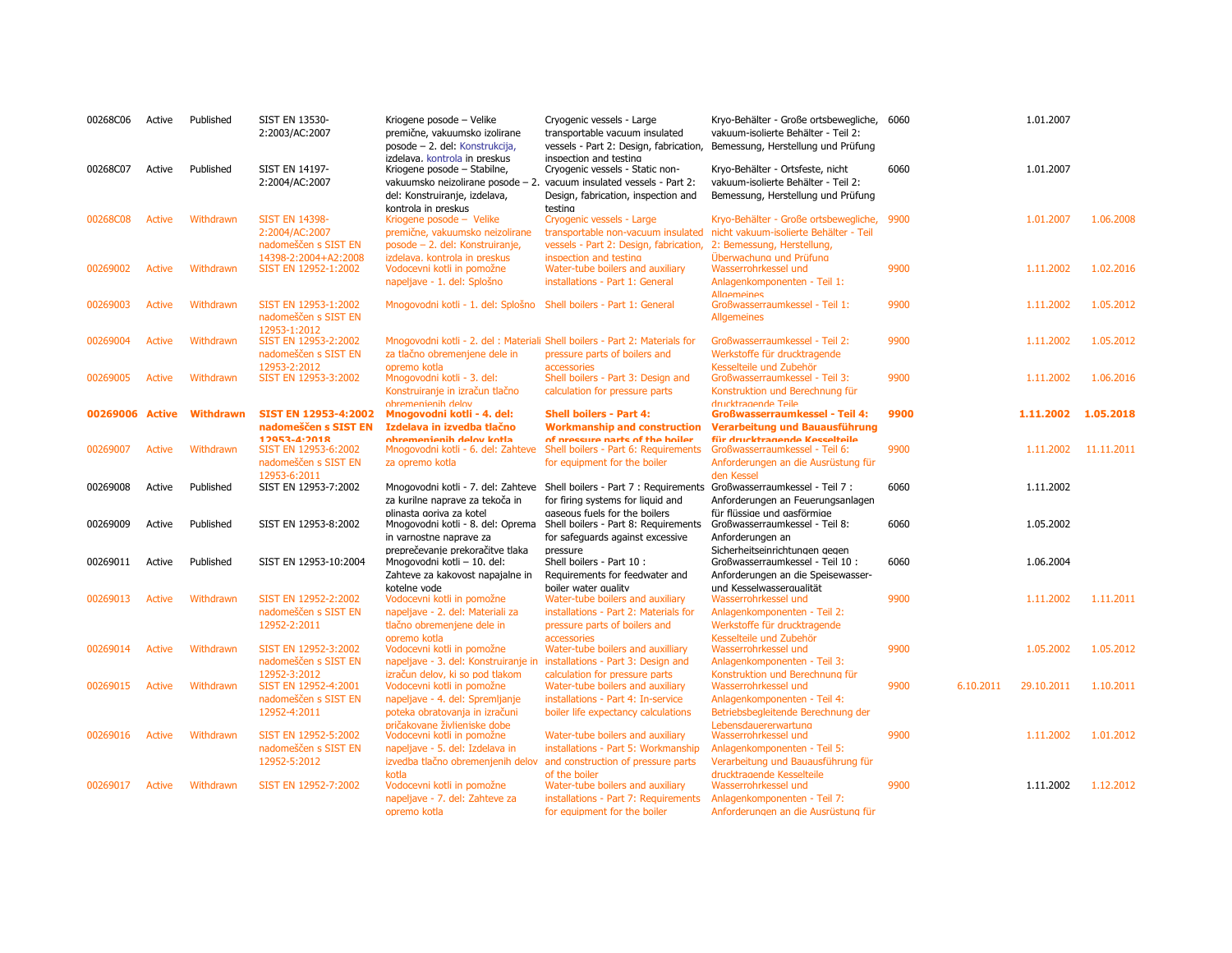| 00269018             | Active        | Published | SIST EN 12952-8:2002                                         | Vodocevni kotli in pomožne<br>napeljave - 8. del: Zahteve za<br>kurilne naprave za tekoča in                                                     | Water-tube boilers and auxiliary<br>installations - Part 8: Requirements<br>for firing systems for liquid and                                                                                                                     | Wasserrohrkessel und<br>Anlagenkomponenten - Teil 8:<br>Anforderungen an Feuerungsanlagen                                                                                                                                                                    | 6060 | 1.11.2002 |           |
|----------------------|---------------|-----------|--------------------------------------------------------------|--------------------------------------------------------------------------------------------------------------------------------------------------|-----------------------------------------------------------------------------------------------------------------------------------------------------------------------------------------------------------------------------------|--------------------------------------------------------------------------------------------------------------------------------------------------------------------------------------------------------------------------------------------------------------|------|-----------|-----------|
| 00269020             | Active        | Published | SIST EN 12952-10:2003                                        | plinasta goriva za kotel<br>Vodocevni kotli in pomožne<br>napeljave - 10. del: Zahteve za<br>opremo in varnostne naprave za                      | gaseous fuels for the boiler<br>Water-tube boilers and auxiliary<br>installations - Part 10: Requirements Anlagenkomponenten - Teil 10 :<br>for safeguards against excessive                                                      | für flüssige und gasförmige für den<br>Wasserrohrkessel und<br>Anforderungen an                                                                                                                                                                              | 6060 | 1.12.2003 |           |
| 00269022             | Active        | Published | SIST EN 12952-12:2004                                        | preprečevanie prekoračitve tlaka<br>Vodocevni kotli in pomožne<br>napeljave - 12. del: Zahteve za                                                | pressure<br>Water-tube boilers and auxiliary<br>installations - Part 12: Requirements Anlagenkomponenten - Teil 12:                                                                                                               | Sicherheitseinrichtungen gegen<br>Wasserrohrkessel und<br>kakovost napajalne in kotelne vode for boiler feedwater and boiler water Anforderungen an die Speisewasser-                                                                                        | 6060 | 1.06.2004 |           |
| 00269023             | Active        | Published | SIST EN 12952-13:2003                                        | Vodocevni kotli in pomožne<br>napeljave - 13. del: Zahteve za                                                                                    | quality<br>Water-tube boilers and auxiliary<br>installations - Part 13: Requirements Anlagenkomponenten - Teil 13:                                                                                                                | und Kesselwassergualität<br>Wasserrohrkessel und                                                                                                                                                                                                             | 6060 | 1.12.2003 |           |
| 00269024             | Active        | Published | SIST EN 12952-14:2004                                        | čistilne naprave dimnih plinov<br>Vodocevni kotli in pomožne<br>napeljave - 14. del: Zahteve za<br>naprave dimnih plinov DENOX na                | for flue gas cleaning systems<br>Water-tube boilers and auxiliary<br>installations - Part 14: Requirements Anlagenkomponenten - Teil 14:<br>for flue gas DENOX-systems using                                                      | Anforderungen an<br>Wasserrohrkessel und<br>Anforderungen an Rauchgas-DENOX-                                                                                                                                                                                 | 6060 | 1.09.2004 |           |
| 00269026             | Active        | Published | SIST EN 12952-15:2004                                        | tekoči amoniak in vodno raztopino<br>amoniaka<br>Vodocevni kotli in pomožne<br>napeljave - 15. del: Prevzemni                                    | liquefied pressurized ammonia and<br>ammonia water solution<br>Water-tube boilers and auxiliary<br>installations - Part 15: Acceptance                                                                                            | Anlagen die flüssiges Ammoniak und<br>Ammoniakwasserlösung einsetzen<br>Wasserrohrkessel und<br>Anlagenkomponenten - Teil 15:                                                                                                                                | 6060 | 1.06.2004 |           |
| 00269027             | Active        | Published | SIST EN 12953-11:2004                                        | preskusi<br>Mnogovodni kotli - 11. del:                                                                                                          | tests<br>Shell boilers - Part 11: Acceptance                                                                                                                                                                                      | Abnahmeversuche<br>Großwasserraumkessel - Teil 11:                                                                                                                                                                                                           | 6060 | 1.06.2004 |           |
| 00269028             | Active        | Published | SIST EN 12953-12:2004                                        | Prevzemni preskusi<br>Mnogovodni kotli - 12. del:                                                                                                | tests<br>Shell boilers - Part 12: Requirements Großwasserraumkessel - Teil 12:                                                                                                                                                    | Abnahmeversuche                                                                                                                                                                                                                                              | 6060 | 1.06.2004 |           |
| 00269029             | Active        | Published | SIST EN 12952-9:2003                                         | Zahteve za kurišča z rešetkami pri<br>kotlih na trda goriva<br>Vodocevni kotli in pomožne<br>napeljave - 9. del: Zahteve za                      | for grate firing systems for solid<br>fuels for the boiler<br>Water-tube boilers and auxiliary<br>installations - Part 9: Requirements                                                                                            | Anforderungen an<br>Rostfeuerungsanlagen für feste<br>Wasserrohrkessel und<br>Anlagenkomponenten - Teil 9:                                                                                                                                                   | 6060 | 1.12.2003 |           |
| 00269030             | Active        | Published | SIST EN 12952-16:2003                                        | kotlovske kurilne naprave na<br>premogov prah<br>Vodocevni kotli in pomožne<br>napeljave - 16. del: Zahteve za<br>rešetke kotlovske kurjave za   | for firing systems for pulverized solid Anforderungen an<br>fuels for the boiler<br>Water-tube boilers and auxiliary<br>installations - Part 16: Requirements Anlagenkomponenten - Teil 16:<br>for grate and fluidized-bed firing | Staubfeuerungsanlagen für den Kessel<br>Wasserrohrkessel und<br>Anforderungen an Rost- und                                                                                                                                                                   | 6060 | 1.12.2003 |           |
| 00269031             | Active        | Published | SIST EN 14222:2003                                           | lebdečo plast za trdna goriva<br>Mnogovodni kotli iz nerjavnega                                                                                  | systems for solid fuels for the boiler<br>Stainless steel shell boilers                                                                                                                                                           | Wirbelschichtfeuerungsanlagen für<br>Edelstahl-Großwasserraumkessel                                                                                                                                                                                          | 6060 | 1.12.2003 |           |
| 00102149<br>00269035 | Active        | Published | SIST EN 12953-5:2002                                         | iekla<br>Mnogovodni kotli - 5. del : Preskusi Shell boilers - Part 5: Inspection<br>med proizvodnjo, dokumentiranje<br>in označevanje tlačno     | during construction, documentation                                                                                                                                                                                                | Großwasserraumkessel - Teil 5:<br>Prüfung während der Herstellung,<br>and marking of pressure parts of the Dokumentation und Kennzeichnung für                                                                                                               | 6060 | 1.11.2002 |           |
| 00269036             | Active        | Published | SIST CR 12953-14:2002                                        | obremenienih delov kotla<br>Mnogovodni kotli - 14. del:<br>Smernica za vključevanje<br>kontrolnega organa, neodvisnega<br>od proizvajalca        | boiler<br>Shell boilers - Part 14: Guideline for<br>involvement of an inspection body<br>independent of the manufacturer                                                                                                          | drucktragende Kesselteile<br>ni nemškega naslova                                                                                                                                                                                                             | 6060 | 1.11.2002 |           |
| 00269037             | <b>Active</b> | Withdrawn | SIST EN 12952-6:2002<br>nadomeščen s SIST EN<br>12952-6:2011 | Vodocevni kotli in pomožne<br>napeljave - 6. del: Kontrola med<br>izdelavo - Dokumentiranje in<br>označevanje tlačno obremenjenih                | Water-tube boilers and auxiliary<br>installations - Part 6: Inspection<br>during construction; documentation                                                                                                                      | Wasserrohrkessel und<br>Anlagenkomponenten - Teil 6: Prüfung<br>während der Herstellung;                                                                                                                                                                     | 9900 | 1.11.2002 | 1.11.2011 |
| 00269038             | Active        | Published | SIST CR 12952-17:2002                                        | dalow kotla<br>Vodocevni kotli in pomožne<br>napeljave - 17. del: Smernica za<br>vključevanje kontrolnega organa,<br>neodvisnega od proizvajalca | hoiler<br>Water boilers and auxiliary<br>installations - Part 17: Guideline for<br>the involvement of an inspection<br>body independent of the<br>manufacturer                                                                    | and marking of pressure parts of the Dokumentation und Kennzeichnung für<br>drucktronanda Kaccaltaila<br>Wasserrohrkessel und<br>Anlagenkomponenten - Teil 17:<br>Leitfaden für die Einbeziehung einer<br>herstellerunabhängigen<br><b>Driifornanication</b> | 6060 | 1.11.2002 |           |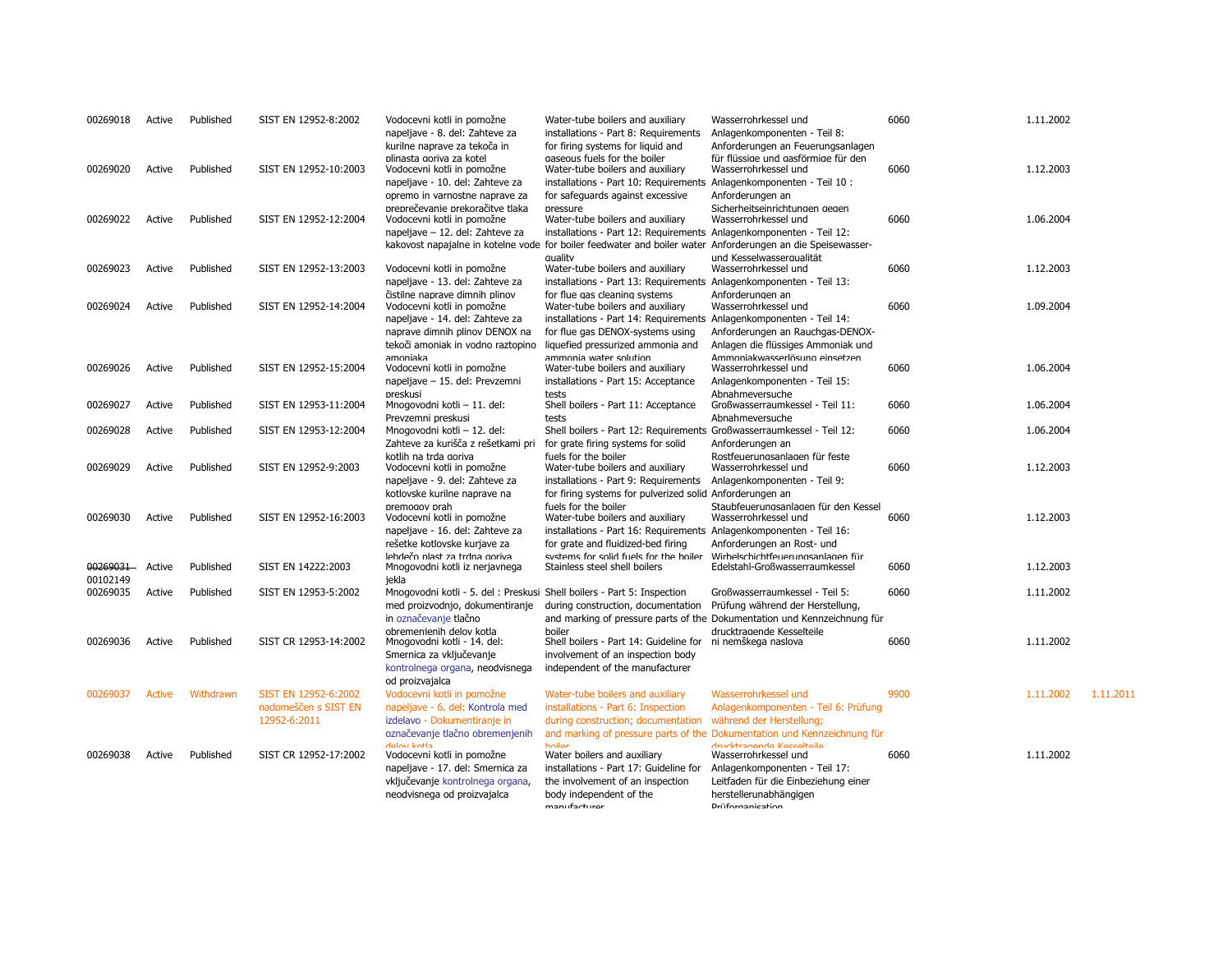| 00269039        | Active | Published        | <b>SIST EN 12952-</b><br>13:2003/A1:2004                                     | Vodocevni kotli in pomožne<br>napeljave - 13. del: Zahteve za<br>čistilne naprave dimnih plinov                                                          | Water-tube boilers and auxiliary<br>installations - Part 13: Requirements Anlagenkomponenten - Teil 13:<br>for flue gas cleaning systems                                                                        | Wasserrohrkessel und<br>Anforderungen an                                                                                                                                                                                                                             | 6060 |           | 1.06.2004 |
|-----------------|--------|------------------|------------------------------------------------------------------------------|----------------------------------------------------------------------------------------------------------------------------------------------------------|-----------------------------------------------------------------------------------------------------------------------------------------------------------------------------------------------------------------|----------------------------------------------------------------------------------------------------------------------------------------------------------------------------------------------------------------------------------------------------------------------|------|-----------|-----------|
| 00269040        | Active | Published        | SIST EN 12953-9:2007                                                         | Mnogovodni kotli - 9. del: Zahteve<br>za omejevalne naprave kotla in                                                                                     | Shell boilers - Part 9: Requirements<br>for limiting devices of the boiler and                                                                                                                                  | Rauchgasreinigungsanlagen<br>Großwasserraumkessel - Teil 9:<br>Anforderungen an                                                                                                                                                                                      | 6060 |           | 1.09.2007 |
| 00269041        | Active | Published        | SIST EN 12952-11:2007                                                        | opremo<br>Vodocevni kotli in pomožne<br>napeljave - 11. del: Zahteve za<br>omejevalne naprave kotla in                                                   | accessories<br>Water-tube boilers and auxiliary<br>installations - Part 11: Requirements Anlagekomponenten - Teil 11:<br>for limiting devices of the boiler and                                                 | Bearenzunaseinrichtunaen an Kessel<br>Wasserrohrkessel und<br>Anforderungen an                                                                                                                                                                                       | 6060 |           | 1.09.2007 |
| 00269042        | Active | Published        | SIST EN 12952-2:2011                                                         | opremo<br>Vodocevni kotli in pomožne<br>napeljave - 2. del: Materiali za<br>tlačno obremenjene dele in                                                   | accessories<br>Water-tube boilers and auxiliary<br>installations - Part 2: Materials for<br>pressure parts of boilers and                                                                                       | Begrenzungseinrichtungen an Kessel<br>Wasserrohrkessel und<br>Anlagenkomponenten - Teil 2:<br>Werkstoffe für Druck tragende                                                                                                                                          | 6060 |           | 1.11.2011 |
| 00269043        | Active | Published        | SIST EN 12952-3:2012                                                         | opremo kotla<br>Vodocevni kotli in pomožne<br>napeljave - 3. del: Konstruiranje in installations - Part 3: Design and                                    | accessories<br>Water-tube boilers and auxiliary                                                                                                                                                                 | Kesselteile und Zubehör<br>Wasserrohrkessel und<br>Anlagenkomponenten - Teil 3:                                                                                                                                                                                      | 6060 |           | 1.05.2012 |
| 00269044        | Active | Published        | SIST EN 12952-4:2011                                                         | izračun tlačno obremenjenih delov<br>Vodocevni kotli in pomožne<br>napeljave - 4. del: Izračun                                                           | calculation for pressure parts<br>Water-tube boilers and auxiliary<br>installations - Part 4: In-service                                                                                                        | Konstruktion und Berechnung für<br>drucktragende Teile<br>Wasserrohrkessel und<br>Anlagenkomponenten - Teil 4:                                                                                                                                                       | 6060 |           | 1.11.2011 |
| 00269045        | Active | Published        | SIST EN 12952-5:2011                                                         | pričakovane življenjske dobe<br>obratovania<br>Vodocevni kotli in pomožne<br>napeljave - 5. del: Izdelava in                                             | boiler life expectancy calculations<br>Water-tube boilers and auxiliary<br>installations - Part 5: Workmanship                                                                                                  | Betriebsbegleitende Berechnung der<br>Lebensdauererwartung<br>Wasserrohrkessel und<br>Anlagenkomponenten - Teil 5:                                                                                                                                                   | 6060 |           | 1.01.2012 |
| 00269046        | Active | Published        | SIST EN 12952-6:2011                                                         | kotla<br>Vodocevni kotli in pomožne<br>napeljave - 6. del: Kontrola med<br>izdelavo, dokumentiranje in<br>označevanje tlačno obremenjenih<br>delov kotla | izvedba tlačno obremenjenih delov and construction of pressure parts<br>of the hoiler<br>Water-tube boilers and auxiliary<br>installations - Part 6: Inspection<br>during construction; documentation<br>boiler | Verarbeitung und Bauausführung für<br>drucktragende Kesselteile<br>Wasserrohrkessel und<br>Anlagenkomponenten - Teil 6: Prüfung<br>während der Herstellung,<br>and marking of pressure parts of the Dokumentation und Kennzeichnung für<br>drucktragende Kesselteile | 6060 |           | 1.11.2011 |
| 00269047        | Active | Published        | SIST EN 12953-6:2011                                                         |                                                                                                                                                          | Mnogovodni kotli - 6. del: Zahteve Shell Boilers - Part 6: Requirements                                                                                                                                         | Großwasserraumkessel - Teil 6:                                                                                                                                                                                                                                       | 6060 |           | 1.11.2011 |
| 00269048        | Active | Published        | SIST EN 12952-1:2016<br>nadomešča SIST EN 12952- napeljave - 1. del: Splošno | za opremo kotla<br>Vodocevni kotli in pomožne                                                                                                            | for equipment for the boiler<br>Water-tube boilers and auxiliary<br>installations - Part 1: General                                                                                                             | Anforderungen an die Ausrüstung für<br>Wasserrohrkessel und<br>Anlagenkomponenten - Teil 1:                                                                                                                                                                          | 6060 | 1.07.2014 | 1.02.2016 |
| 00269049        | Active | Published        | 1.2002<br>SIST EN 12952-7:2012<br>7:2002                                     | Vodocevni kotli in pomožne<br>nadomešča SIST EN 12952- napeljave - 7. del: Zahteve za<br>opremo kotla                                                    | Water-tube boilers and auxiliary<br>installations - Part 7: Requirements<br>for equipment for the boiler                                                                                                        | <b>Allnemeines</b><br>Wasserrohrkessel und<br>Anlagenkomponenten - Teil 7:<br>Anforderungen an die Ausrüstung für                                                                                                                                                    | 6060 | 1.07.2010 | 1.12.2012 |
| 00269054        | Active | Published        | SIST EN 12953-1:2012                                                         | Mnogovodni kotli - 1. del: Splošno                                                                                                                       | Shell boilers - Part 1: General                                                                                                                                                                                 | Großwasserraumkessel - Teil 1:                                                                                                                                                                                                                                       | 6060 | 1.07.2010 | 1.05.2012 |
| 00269055        | Active | Published        | SIST EN 12953-2:2012                                                         | za tlačno obremenjene dele in                                                                                                                            | Mnogovodni kotli - 2. del : Materiali Shell boilers - Part 2: Materials for<br>pressure parts of boilers and                                                                                                    | Allgemeines<br>Großwasserraumkessel - Teil 2:<br>Werkstoffe für drucktragende                                                                                                                                                                                        | 6060 | 1.07.2010 | 1.05.2012 |
| 00269056        | Active | Published        | SIST EN 12953-3:2016                                                         | opremo kotla<br>Mnogovodni kotli - 3. del:<br>nadomešča SIST EN 12953- Konstruiranje in izračun tlačno                                                   | accessories<br>Shell boilers - Part 3: Design and<br>calculation for pressure parts                                                                                                                             | Kesselteile und Zubehör<br>Großwasserraumkessel - Teil 3:<br>Konstruktion und Berechnung für                                                                                                                                                                         | 6060 | 1.12.2013 | 1.06.2016 |
| 00269057 Active |        | <b>Published</b> | 3:2002<br>SIST EN 12953-4:2018<br>nadomešča SIST EN<br>12953-4:2002          | obremenjenih delov<br>Mnogovodni kotli - 4. del:<br>Izdelava in izvedba tlačno<br>obremenjenih delov kotla                                               | Shell boilers - Part 4:<br>Workmanship and construction<br>of pressure parts of the boiler                                                                                                                      | drucktragende Teile<br><b>Großwasserraumkessel - Teil 4:</b><br>Verarbeitung und Bauausführung<br>für drucktragende Kesselteile                                                                                                                                      | 6060 | 1.02.2017 | 1.05.2018 |
| 00269061        | Active | Published        | SIST EN 12952-18:2012                                                        | Vodocevni kotli in pomožne<br>napeljave - 18. del: Navodila za                                                                                           | Water-tube boilers and auxiliary<br>installations - Part 18: Operating                                                                                                                                          | Wasserrohrkessel und<br>Anlagenkomponenten - Teil 18:                                                                                                                                                                                                                | 6060 | 1.09.2011 | 1.12.2012 |
| 00269062        | Active | Published        | SIST EN 12953-13:2012                                                        | obratovanie<br>Mnogovodni kotli - 13. del:<br>Navodila za obratovanje                                                                                    | instructions<br>Shell boilers - Part 13: Operating<br>instructions                                                                                                                                              | Betriebsanleitungen<br>Großwasserraumkessel - Teil 13:<br>Betriebsanleitungen                                                                                                                                                                                        | 6060 | 1.07.2010 | 1.05.2012 |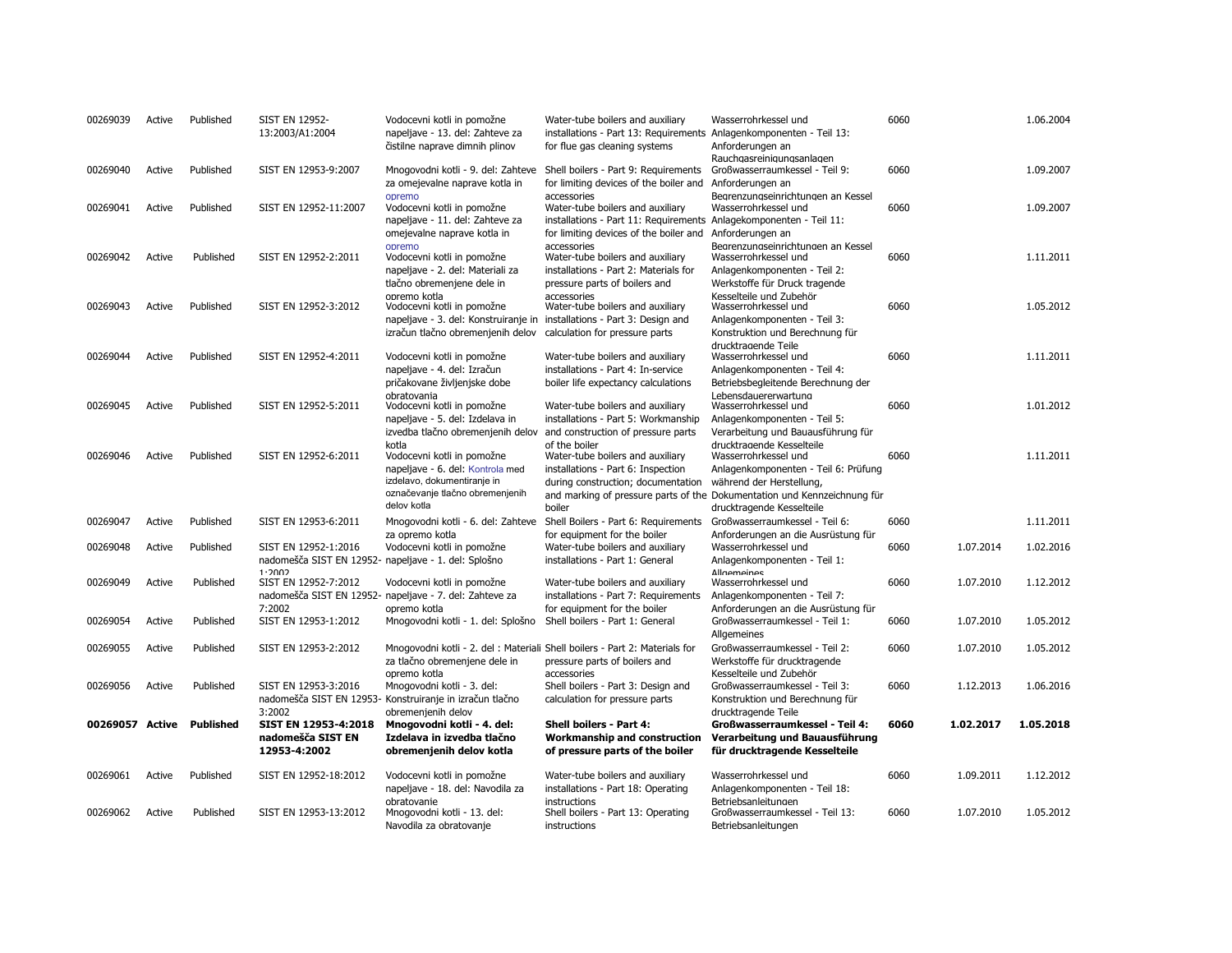| 00269C01 | Active        | Published | <b>SIST EN 12953-</b><br>8:2002/AC:2002                          | Mnogovodni kotli - 8. del: Oprema<br>in varnostne naprave za<br>preprečevanje prekoračitve tlaka -<br>Donolnilo AC                                                                                                                                                  | Shell boilers - Part 8: Requirements<br>for safeguards against excessive<br>pressure                                                                                                                                                                                                   | Großwasserraumkessel - Teil 8:<br>Anforderungen an<br>Sicherheitseinrichtungen gegen<br>Drucküberschreitung                                                                                                                                          | 6060 | 1.11.2002 |           |
|----------|---------------|-----------|------------------------------------------------------------------|---------------------------------------------------------------------------------------------------------------------------------------------------------------------------------------------------------------------------------------------------------------------|----------------------------------------------------------------------------------------------------------------------------------------------------------------------------------------------------------------------------------------------------------------------------------------|------------------------------------------------------------------------------------------------------------------------------------------------------------------------------------------------------------------------------------------------------|------|-----------|-----------|
| 00286001 | Active        | Withdrawn | SIST EN 1442:1999<br>nadomeščen s SIST EN<br>1442:2006           | Premične, ponovno polnijive<br>varjene jeklenke iz jekla za<br>utekočinjeni naftni plin (UNP) -<br>Konstruiranje in izdelava                                                                                                                                        | Transportable refillable welded steel<br>cylinders for liquefied petroleum gas<br>(LPG) - Design and construction                                                                                                                                                                      | Ortsbewegliche, wiederbefüllbare,<br>geschweißte Flaschen aus Stahl für<br>Flüssiggas (LPG) - Gestaltung und<br>Konstruktion                                                                                                                         | 9900 | 1.10.2006 | 1.02.2012 |
| 00286002 | <b>Active</b> | Withdrawn | SIST EN 12807:2002<br>nadomeščen s SIST EN<br>12807:2010         | Premične, ponovno polnijive trdo<br>spajkane jeklenke iz jekla za<br>utekočinjeni naftni plin (UNP) -<br>Konstruiranje in izdelava                                                                                                                                  | Transportable refillable brazed steel<br>cylinders for liquefied petroleum gas<br>(LPG) - Design and construction                                                                                                                                                                      | Ortsbewegliche, wiederbefüllbare,<br>hartgelötete Flaschen aus Stahl für<br>Flüssiggas (LPG) - Konstruktion und<br>Aufbau                                                                                                                            | 9900 | 1.05.2002 | 1.12.2010 |
| 00286004 | <b>Active</b> | Withdrawn | SIST EN 12542:2002<br>nadomeščen s SIST EN<br>12542:2010         | Stabilne, varjene, jeklene valjaste<br>posode serijske proizvodnje za<br>skladiščenje utekočinjenega<br>naftnega plina (UNP) za nadzemno having a volume not greater than<br>postavitev, katerih prostornina ni<br>večja od 13 m3 - Konstruiranje in<br>nroizvodnia | Static welded steel cylindrical tanks,<br>serially produced for the storage of<br>Liquefied Petroleum Gas (LPG)<br>13m3 and for installation above<br>ground - Design and manufacture                                                                                                  | Ortsfeste, geschweisste zylindrische<br>Behälter aus Stahl, die serienmäßig für<br>die Lagerung von Flüssiggas (LPG)<br>hergestellt werden, mit einem<br>Fassungsvermögen bis 13 m3 für<br>oberirdische Aufstellung - Gestaltung<br>und Hertetellung | 9900 | 1.11.2002 | 1.12.2010 |
| 00286005 | <b>Active</b> | Withdrawn | SIST EN 14075:2003<br>nadomeščen s SIST EN<br>12542:2010         | Stabilni valjasti varjeni jekleni<br>rezervoarji serijske izdelave za<br>skladiščenje utekočinjenega<br>naftnega plina (UNP) podzemne<br>izvedbe z notranjo prostornino do<br>13 m3 - Konstruiranje in izdelava                                                     | Static welded steel cylindrical tanks,<br>serially produced for the storage of<br>Liquefied Petroleum Gas (LPG)<br>having a volume not greater than 13 hergestellt werden, mit einem<br>m3 and for installation underground · Fassungsvermögen bis 13 m3 für<br>Design and manufacture | Ortsfeste, geschweißte zylindrische<br>Behälter aus Stahl, die serienmäßig für<br>die Lagerung von Flüssiggas (LPG)<br>erdgedeckte Aufstellung - Gestaltung<br>und Horetollung                                                                       | 9900 | 1.12.2003 | 1.12.2010 |
| 00286007 | <b>Active</b> | Withdrawn | SIST EN 12493:2002<br>nadomeščen s SIST EN<br>12493:2008         | Varjeni rezervoarji iz jekla za<br>utekočinjeni naftni plin (UNP) -<br>Ceste cisterne - Konstruiranje in<br>izdelava                                                                                                                                                | Welded steel tanks for liquefied<br>petroleum gas (LPG) - Road tankers - für Flüssiggas (LPG) -<br>Design and manufacture                                                                                                                                                              | Geschweißte Druckbehälter aus Stahl<br>Straßentankfahrzeuge - Konstruktion<br>und Herstellung                                                                                                                                                        | 9900 | 1.05.2002 | 1.06.2008 |
| 00286009 | <b>Active</b> | Withdrawn | 14245:2010                                                       | SIST EN 13152:2002 SIST Specifikacija in preskušanje<br>nadomeščen s SIST EN ISO ventilov za jeklenke za utekočinjeni cylinder valves - Self closing<br>naftni plin (UNP) - Samozaporni<br>ventili                                                                  | Specification and testing of LPG                                                                                                                                                                                                                                                       | Spezifikation und Prüfung der LPG-<br>Zylinderventile - Selbstschließend                                                                                                                                                                             | 9900 | 1.05.2002 | 1.10.2010 |
| 00286010 | <b>Active</b> | Withdrawn | SIST EN 13153:2002<br>15995:2010                                 | Specifikacija in preskušanje<br>naftni plin (UNP) - Ročno<br>upravlianie                                                                                                                                                                                            | Specification and testing of LPG<br>nadomeščen s SIST EN ISO ventilov za jeklenke za utekočinjeni cylinder valves - Manually operated                                                                                                                                                  | Spezifikation und Prüfung der LPG-<br>Zylinderventile - Handbetätigt                                                                                                                                                                                 | 9900 | 1.05.2002 | 1.10.2010 |
| 00286011 | <b>Active</b> | Withdrawn | SIST EN 13175:2003<br>nadomeščen s SIST EN<br>13175:2003+A2:2007 | Specifikacija in preskušanje<br>ventilov in fitingov za rezervoarje<br>za utekočinjeni naftni plin (UNP)                                                                                                                                                            | Specification and testing for<br>Liquefied Petroleum Gas (LPG) tank<br>valves and fittings                                                                                                                                                                                             | Spezifikation und Prüfung für<br>Armaturen und Ausrüstungsteile von<br>Flüssiggasbehältern                                                                                                                                                           | 9900 | 1.12.2003 | 1.11.2011 |
| 00286013 | <b>Active</b> | Withdrawn | SIST EN 13799:2003 SIST<br>nadomeščen s EN<br>13799:2012         | Kazalniki nivoja v rezervoarjih za<br>utekočinjeni naftni plin (UNP)                                                                                                                                                                                                | Contents gauges for LPG tanks                                                                                                                                                                                                                                                          | Füllstandsanzeiger für<br>Flüssiggasbehälter                                                                                                                                                                                                         | 9900 | 1.12.2003 | 1.05.2012 |
| 00286014 | <b>Active</b> | Withdrawn | SIST EN 1439:1998<br>nadomeščen s SIST EN<br>1439:2006           | Prenosne ponovno polnljive<br>varjene jeklenke iz jekla za<br>utekočinjeni naftni plin (UNP) -<br>Postopek za preverjanje pred<br>nolnieniem med niim in no niem                                                                                                    | Transportable refillable welded steel<br>cylinders for liquefied petroleum gas<br>(LPG) - Procedure for checking<br>before, during and after filling                                                                                                                                   | Ortsveränderliche, wiederbefüllbare<br>Flaschen aus geschweißtem Stahl für<br>Flüssiggas - Kontrollverfahren vor,<br>während und nach dem Füllen                                                                                                     | 9900 | 1.10.1998 | 1.04.2006 |
| 00286015 | <b>Active</b> | Withdrawn | SIST EN 1440:1998<br>nadomeščen s SIST EN<br>1440:2006           | jeklenke iz jekla za utekočinjeni<br>naftni plin (UNP) - Periodični<br>prealedi                                                                                                                                                                                     | Prenosne ponovno polnjive varjene Transportable refillable welded steel<br>cylinders for liquefied petroleum gas<br>(LPG) - Periodic requalification                                                                                                                                   | Ortsveränderliche, wiederbefüllbare<br>geschweißte Flaschen aus Stahl für<br>Flüssiggas - Regelmäßig                                                                                                                                                 | 9900 | 1.10.1998 | 1.04.2006 |
| 00286021 | <b>Active</b> | Withdrawn | SIST EN 12252:2001<br>nadomeščen s SIST EN<br>12252:2006         | Oprema cestnih cistern za<br>utekočinjeni naftni plin (UNP)                                                                                                                                                                                                         | Equipping of Liquefied Petroleum<br>Gas (LPG) road tankers                                                                                                                                                                                                                             | wiederkehrende Prüfung<br>Ausrüstung von Straßentankwagen für 9900<br>Flüssiggas (LPG)                                                                                                                                                               |      | 1.01.2001 | 1.04.2006 |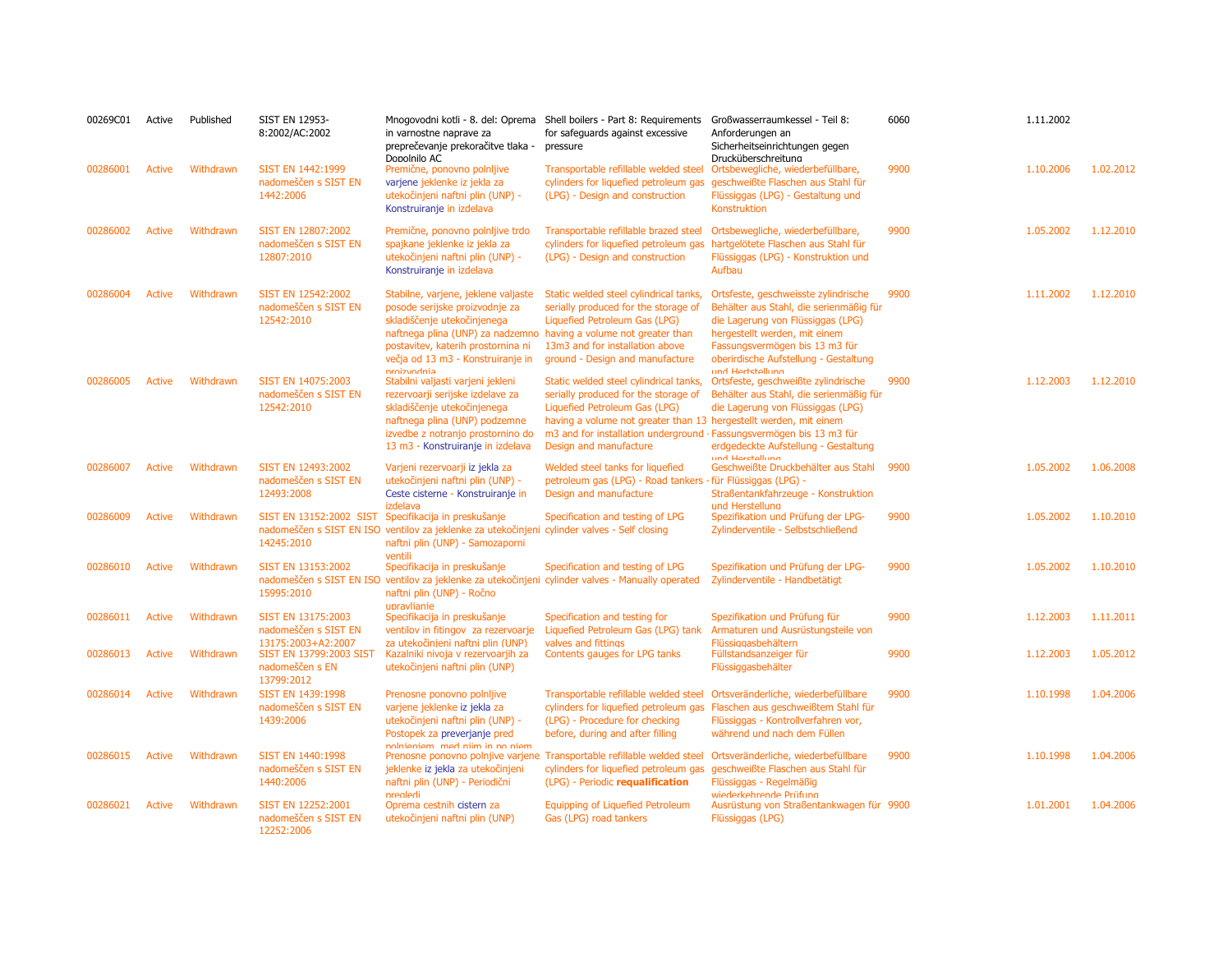| 00286022 | <b>Active</b> | Withdrawn        | SIST EN 13776:2002                                                     | Postopek polnjenja in praznjenja<br>cestnih cistern za UNP                                                                                                                                               | Filling and discharge procedures for<br><b>LPG road tankers</b>                                                            | Füll- und Entleerungsverfahren für<br>Straßentankwagen für Flüssiggas                                                                                                                                                                 | 9900 | 1.11.2002 | 1.12.2013 |
|----------|---------------|------------------|------------------------------------------------------------------------|----------------------------------------------------------------------------------------------------------------------------------------------------------------------------------------------------------|----------------------------------------------------------------------------------------------------------------------------|---------------------------------------------------------------------------------------------------------------------------------------------------------------------------------------------------------------------------------------|------|-----------|-----------|
| 00286024 | Active        | Withdrawn        | SIST EN 14334:2005<br>nadomeščen s SIST EN<br>14334:2015               | Pregledi in preskušanje cestnih<br>cistern za utekočinjeni naftni plin<br>(UNP)                                                                                                                          | Inspection and testing of LPG road<br>tankers                                                                              | Inspektion und Prüfung von<br>Straßentankwagen für Flüssiggas<br>(LPG)                                                                                                                                                                | 9900 | 1.07.2005 | 1.01.2015 |
| 00286026 | <b>Active</b> | Withdrawn        | SIST EN 14841:2006<br>nadomeščen s SIST EN<br>14841:2014               | Oprema in pribor za utekočinjeni<br>naftni plin (UNP) - Postopki<br>praznjenja železniških cistern za                                                                                                    | LPG equipment and accessories -<br>Discharge procedures for LPG rail<br>tankers                                            | Flüssiggas-Geräte und<br>Ausrüstungsteile -<br>Entleerungsverfahren für                                                                                                                                                               | 9900 | 1.03.2006 | 1.02.2014 |
| 00286029 | Active        | Published        | SIST EN 12805:2002                                                     | Naprave in oprema za pogon<br>motornih vozil na utekočinjeni                                                                                                                                             | Automotive LPG components -<br>Containers                                                                                  | Bauteile für<br>Autogasanlagen/Treibgasanlagen -                                                                                                                                                                                      | 6060 | 1.11.2002 |           |
| 00286030 | Active        | Published        | SIST EN 12979:2002                                                     | naftni plin (UNP) - Rezervoarii<br>Sistemi za pogon motornih vozil na Automotive LPG-systems -<br>utekočinjeni naftni plin (UNP) -                                                                       | Installation requirements                                                                                                  | Autogastanks<br>Systeme für mit Flüssiggas betriebene 6060<br>(LPG) Fahrzeuge - Einbauvorschriften                                                                                                                                    |      | 1.11.2002 |           |
| 00286031 | Active        | Published        | SIST EN 13856:2002                                                     | Zahteve za vgradnio<br>Minimalne zahteve za vsebino<br>navodila za uporabo UNP v                                                                                                                         | Minimum requirements for the<br>content of the user manual for                                                             | Anforderungen an den Inhalt von<br>Betriebsanleitungen für                                                                                                                                                                            | 6060 | 1.11.2002 |           |
| 00286033 | <b>Active</b> | <b>Withdrawn</b> | <b>SIST EN 13952:2003</b><br>nadomeščen s SIST EN                      | sistemih za pogon motornih vozil<br>Jeklenke za utekočinjeni naftni LPG cylinders - Filling<br>plin (UNP) - Postopek                                                                                     | automotive LPG systems<br>procedures                                                                                       | Autogasanlagen<br>Flüssiggas-Flaschen -<br><b>Füllverfahren</b>                                                                                                                                                                       | 9900 | 1.12.2003 | 1.05.2018 |
| 00286034 | <b>Active</b> | Withdrawn        | 13952:2018<br>SIST EN 12816:2002<br>nadomeščen s SIST EN<br>12816:2011 | polnienia<br>Premične, ponovno polnjive<br>jeklenke iz jekla in aluminija za<br>utekočinjeni naftni plin (UNP) -<br><b>Razplinianie</b>                                                                  | Transportable refillable steel and<br>aluminium LPG cylinders - Disposal                                                   | Entsorgung von beschädigten<br>Flüssiggas - (LPG) Flaschen aus Stahl<br>und Aluminium                                                                                                                                                 | 9000 | 1.05.2002 | 1.11.2011 |
| 00286036 | <b>Active</b> | Withdrawn        | SIST EN 13109:2003<br>nadomeščen s SIST EN                             | Rezervoarji za utekočinjeni naftni<br>plin (UNP) - Prenehanje uporabe                                                                                                                                    | LPG tanks - Disposal                                                                                                       | Flüssiggas - Druckbehälter -<br>Entsorgung                                                                                                                                                                                            | 9900 | 1.12.2003 | 1.11.2011 |
| 00286037 | Active        | Withdrawn        | 13109:2011<br>SIST EN 13110:2003<br>nadomeščen s SIST EN<br>13110:2012 | Premične ponovno polnljive<br>varjene jeklenke iz aluminija za<br>utekočinjeni naftni plin (UNP) -                                                                                                       | Transportable refillable welded<br>aluminium cylinders for liquefied<br>petroleum gas (LPG) - Design and                   | Ortsbewegliche, wieder befüllbare<br>geschweißte Flaschen ausAluminium<br>für Flüssiggas (LPG) - Gestaltung und                                                                                                                       | 9900 | 1.12.2003 | 1.09.2012 |
| 00286038 | <b>Active</b> | Withdrawn        | SIST EN 12817:2002<br>nadomeščen s SIST EN<br>12817:2010               | Konstruiranie in izdelava<br>Oprema in pribor za utekočinjeni<br>naftni plin (UNP) - Pregledi in<br>periodični preskusi rezervoarjev za<br>utekočinjeni naftni plin (UNP)<br>nadzemne izvedbe z notranjo | construction<br>LPG equipment and accessories -<br>Inspection and requalification of<br>overground                         | Konstruktion<br>Flüssiggas-Geräte und<br>Ausrüstungsteile - Instandhaltung und<br>LPG tanks up to and including 13 m3 wiederkehrende Prüfung von Behältern<br>für Flüssiggas (LPG) mit einem<br>Fassungsraum bis einschließlich 13 m3 | 9900 | 1.11.2002 | 1.10.2010 |
| 00286039 | <b>Active</b> | Withdrawn        | SIST EN 12818:2002<br>nadomeščen s SIST EN<br>12817:2010               | prostornino do vkliučno 13 m3<br>Pregledi in periodični preskusi<br>rezervoarjev za utekočinjeni naftni<br>plin (UNP) podzemne izvedbe z<br>notranjo prostornino do vključno                             | Inspection and requalification of<br>LPG tanks up to and including 13 m3 Behältern für Flüssiggas (LPG) mit<br>underground | - Oberirdische Aufstellung<br>Prüfung und Nachprüfung von<br>einem Fassungsraum bis einschliesslich<br>13 m3 in unterirdischer Aufstellung                                                                                            | 9900 | 1.11.2002 | 1.10.2010 |
| 00286040 | <b>Active</b> | Withdrawn        | SIST EN 12819:2002<br>nadomeščen s SIST EN<br>12819:2010               | 13 <sub>m3</sub><br>Pregledi in periodični preskusi<br>rezervoarjev za utekočinjeni naftni<br>plin (UNP) nadzemne izvedbe z<br>notranjo prostornino nad 13 m3                                            | Inspection and requalification of<br>LPG tanks greater than 13 m3<br>overground                                            | Instandhaltung und wiederkehrende<br>Prüfung von Behältern für Flüssiggas<br>(LPG) mit einem Fassungsraum über<br>13 m3 in oberirdischer Aufstellung                                                                                  | 9900 | 1.11.2002 | 1.10.2010 |
| 00286041 | Active        | Withdrawn        | SIST EN 12820:2002<br>nadomeščen s SIST EN<br>12819:2010               | Pregledi in periodični preskusi<br>rezervoarjev za utekočinjeni naftni<br>plin (UNP) podzemne izvedbe z<br>notranjo prostornino nad 13 m3                                                                | Inspection and requalification of<br>LPG tanks greater than 13 m3<br>underground                                           | Instandhaltung und wiederkehrende<br>Prüfung von Behältern für Flüssiggas<br>(LPG) mit einem Fassungsraum über<br>13 m3 in unterirdischer Aufstellung                                                                                 | 9900 | 1.112002  | 1.10.2010 |
| 00286043 | Active        | Published        | SIST EN 12806:2003                                                     | Naprave in oprema za pogon<br>motornih vozil na utekočinjeni<br>naftni plin (UNP) - Elementi razen<br>posod za gorivo                                                                                    | Automotive liquefied petroleum gas<br>components - Other than containers                                                   | Bauteile für<br>Autogasanlagen/Treibgasanlagen -<br>Bauteile, ausgenommen Autogastanks                                                                                                                                                | 6060 | 1.12.2003 |           |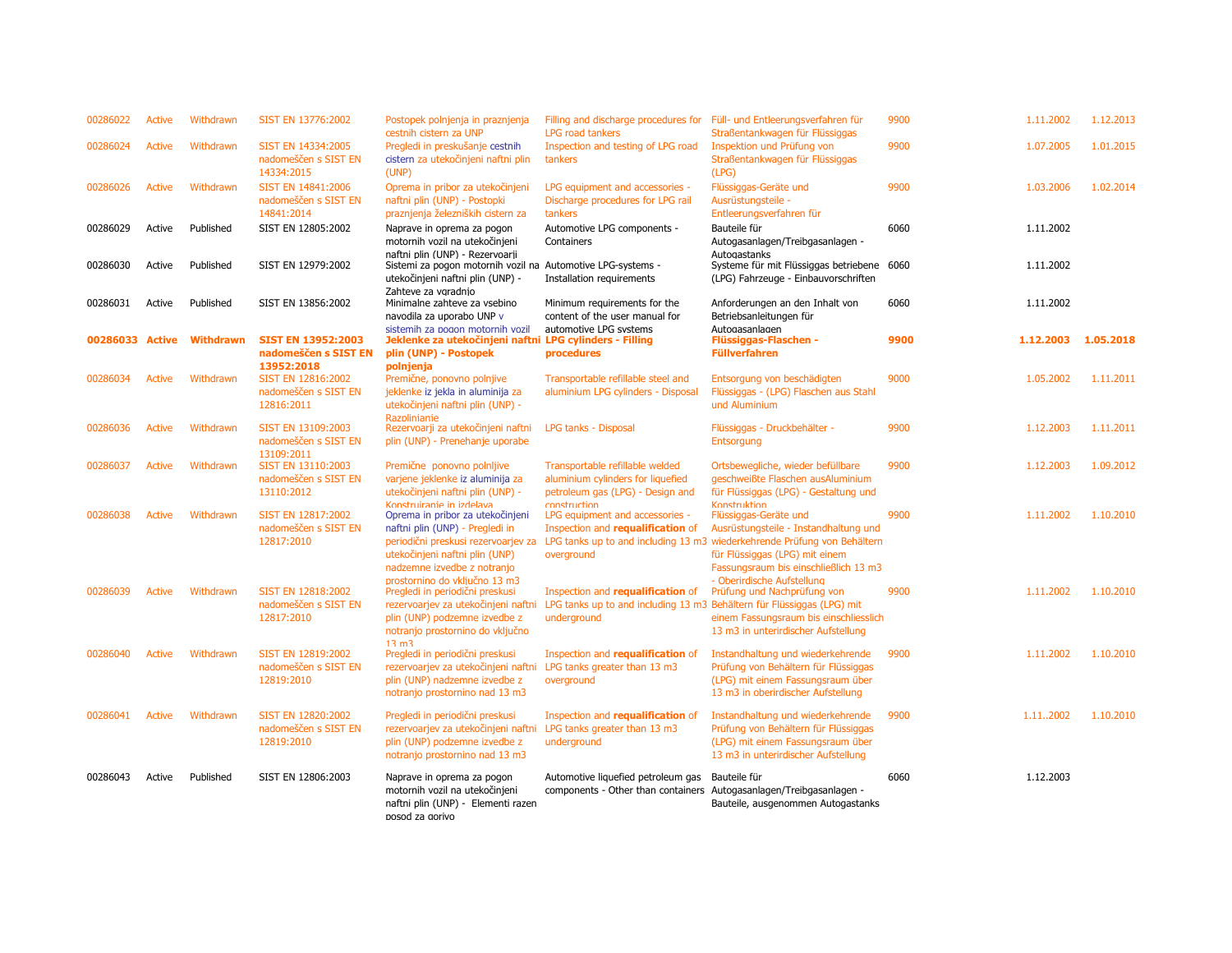| 00286044 | Active        | Withdrawn | SIST EN 13953:2003<br>nadomeščen s SIST EN<br>13953:2003+A1:2007         | Varnostni ventili za premične<br>ponovno polnljive jeklenke za<br>utekočinieni naftni plin (UNP)                                                                                                                                            | Pressure relief valves for<br>transportable refillable cylinders for<br>Liquefied Petroleum Gas (LPG)                                                                                                                                                             | Sicherheitsventile für ortsbewegliche,<br>wiederbefüllbare Flaschen für<br>Flüssiggas (LPG)                                                                                                                     | 9900 | 1.12.2003 | 1.11.2011 |
|----------|---------------|-----------|--------------------------------------------------------------------------|---------------------------------------------------------------------------------------------------------------------------------------------------------------------------------------------------------------------------------------------|-------------------------------------------------------------------------------------------------------------------------------------------------------------------------------------------------------------------------------------------------------------------|-----------------------------------------------------------------------------------------------------------------------------------------------------------------------------------------------------------------|------|-----------|-----------|
| 00286045 | Active        | Withdrawn | SIST EN 14129:2005<br>nadomeščen s SIST EN<br>14129:2014                 | Varnostni ventili za rezervoarje za<br>utekočinjeni naftni plin (UNP)                                                                                                                                                                       | Pressure relief valves for LPG tanks                                                                                                                                                                                                                              | Sicherheitsventile für Flüssiggas-<br><b>Behälter</b>                                                                                                                                                           | 9900 | 1.01.2005 | 1.07.2014 |
| 00286046 | Active        | Withdrawn | SIST EN 14071:2005<br>nadomeščen s SIST EN<br>14071:2015                 | Varnostni ventili za rezervoarje za<br>utekočinjeni naftni plin (UNP) -<br>Pomožna oprema                                                                                                                                                   | Pressure relief valves for LPG tanks -<br>Ancillary equipment                                                                                                                                                                                                     | Sicherheitsventile für Flüssiggas-(LPG)- 9900<br>behälter - Zubehör                                                                                                                                             |      | 1.03.2005 | 1.07.2015 |
| 00286050 | Active        | Published | SIST EN 13760:2004                                                       | Sistem za polnjenje utekočinjenega Automotive LPG filling system for<br>naftnega plina za lahka in težka<br>vozila - Soba, preskusne zahteve in Nozzle, test requirements and<br>mere                                                       | light and heavy duty vehicles -<br>dimensions                                                                                                                                                                                                                     | Füllsysteme an Autogasanlagen für<br>leichte und schwere Fahrzeuge -<br>Anschlussstutzen, Prüfanforderungen<br>und Abmessungen                                                                                  | 6060 | 1.04.2004 |           |
| 00286051 | Active        | Withdrawn | SIST EN 14678-1:2006<br>nadomeščen s SIST EN<br>14678-1:2006+A1:2009     | Oprema in pribor za UNP -<br>Izdelava in lastnosti opreme za<br>UNP za bencinske servise $-1$ . del:<br>Naprave za točenje goriva                                                                                                           | LPG equipment and accessories -<br>Construction and performance of<br>LPG equipment for automotive filling<br>stations - Part 1: Dispensers                                                                                                                       | Flüssiggas-Geräte und<br>Ausrüstungsteile - Bau- und<br>Arbeitsweise von Flüssiggas-Geräten<br>für Autogas-Tankstellen - Teil 1:<br>Zapfsäulen                                                                  | 9900 | 1.05.2006 | 1.06.2009 |
| 00286054 | Active        | Withdrawn | SIST EN 14570:2005<br>nadomeščen s SIST EN<br>14570:2014                 | rezervoarje za utekočinjeni naftni<br>plin (UNP)                                                                                                                                                                                            | Oprema za podzemne in nadzemne Equipping of LPG tanks, overground<br>and underground                                                                                                                                                                              | Ausrüstung von Behältern für<br>Flüssiggas (LPG), oberirdische und<br>unterirdische Aufstellung                                                                                                                 | 9900 | 1.07.2005 | 1.07.2014 |
| 00286055 | Active        | Withdrawn | <b>SIST EN</b><br>1442:1999/A1:2002<br>nadomeščen s SIST EN<br>1442:2006 | Ponovno polnijive varjene plinske<br>jeklenke iz jekla za utekočinjeni<br>izdelava - Dopolnilo A1                                                                                                                                           | Transportable refillable welded steel<br>cylinders for Liquefied Petroleum<br>naftni plin (UNP) - Konstruiranje in Gas (LPG) - Design and construction Flüssiggas (LPG) - Gestaltung und                                                                          | Ortsbewegliche, wiederbefüllbare,<br>geschweißte Gasflaschen aus Stahl für<br>Konstruktion                                                                                                                      | 9900 | 1.11.2002 | 1.02.2007 |
| 00286056 | <b>Active</b> | Withdrawn | SIST EN 14140:2004<br>nadomeščen s SIST EN<br>14140:2004+A1:2007         | Premične, ponovno polnijive<br>varjene jeklenke iz jekla za<br>utekočinjeni naftni plin (UNP) -<br>Alternativni način konstruiranja in<br>avalahti                                                                                          | Transportable refillable welded steel<br>cylinders for Liquefied Petroleum<br>Gas (LPG) - Alternative design and<br>construction                                                                                                                                  | Ortsbewegliche, wiederbefüllbare<br>geschweißte Flaschen aus Stahl für<br>Flüssiggas (LPG) - Alternative<br>Gestaltung und Konstruktion                                                                         | 9900 | 1.06.2004 | 1.09.2007 |
| 00286057 | Active        | Withdrawn | SIST EN 14427:2004<br>nadomeščen s SIST EN<br>14427:2014                 | Premične, ponovno polnijive,<br>popolnoma obvite jeklenke iz<br>kompozitnih materialov za<br>utekočinjeni naftni plin (LPG) -<br>Konstruiranje in izdelava                                                                                  | Transportable refillable fully<br>wrapped composite cylinders for<br>Liquefied Petroleum Gases (LPG) -<br>Design and Construction                                                                                                                                 | Ortsbewegliche wiederbefüllbare<br>vollumwickelte Flaschen aus<br>Verbundwerkstoff für Flüssiggas (LPG) -<br>Gestaltung und Konstruktion                                                                        | 9900 | 1.09.2004 | 1.09.2014 |
| 00286058 | Active        | Withdrawn | SIST EN 14763:2005<br>nadomeščen s SIST EN<br>1439:2008                  | Oprema in pribor za UNP -<br>Premične, ponovno polnljive<br>jeklenke iz kompozitnih materialov<br>za utekočinjeni naftni plin (UNP) -<br>Postopek za preverjanje pred<br>nolnioniom mod niim in no niom                                     | LPG equipment and accessories -<br>Transportable refillable composite<br>cylinders for Liquefied Petroleum<br>Gas (LPG) - Procedure for checking<br>before, during and after filling                                                                              | Flüssiggas-Geräte und<br>Ausrüstungsteile - Ortsveränderliche,<br>wiederbefüllbare Flaschen aus<br>Verbundwerkstoffen für Flüssiggas<br>(LPG) - Kontrollverfahren vor, während<br>und nach dem Füllen           | 9900 | 1.11.2005 | 1.11.2011 |
| 00286059 | Active        | Withdrawn | SIST EN 14767:2006<br>nadomeščen s SIST EN<br>1440:2008                  | Oprema in pribor za utekočinjeni<br>naftni plin (UNP) – Premične,<br>ponovno polnijive jeklenke iz<br>kompozitnih materialov za UNP -<br>Periodični prealed                                                                                 | LPG equipment and accessories -<br>Transportable refillable composite<br>cylinders for Liquefied Petroleum<br>Gas (LPG) - Periodic inspection                                                                                                                     | Flüssiggas-Geräte und<br>Ausrüstungsteile - Ortsbewegliche<br>wiederbefüllbare Flaschen aus<br>Verbundwerkstoffen für Flüssiggas<br>(IPG) - Wiederkehrende Prüfung                                              | 9900 | 1.03.2006 | 1.06.2008 |
| 00286060 | Active        | Withdrawn | SIST EN 14913:2006<br>nadomeščen s SIST EN<br>1439:2008                  | Oprema in pribor za utekočinjeni<br>naftni plin (UNP) - Premične,<br>ponovno polnijive varjene jeklenke cylinders for Liquefied Petroleum<br>iz jekla za UNP - Alternativni način<br>za preverjanje pred polnjenjem,<br>mad niim in na niam | LPG equipment and accessories -<br>Transportable refillable welded steel<br>Gas (LPG) - Alternative design and<br>konstruiranja in izdelava; postopek construction; procedure for checking (LPG) - Alternative Gestaltung und<br>before, during and after filling | Flüssiggas-Geräte und<br>Ausrüstungsteile - Ortsbewegliche,<br>wiederbefüllbare, geschweißte<br>Flaschen aus Stahl für Flüssiggas<br>Konstruktion; Kontrollverfahren vor,<br><b>Wähnend und noch dom Efflon</b> | 9900 | 1.03.2006 | 1.11.2011 |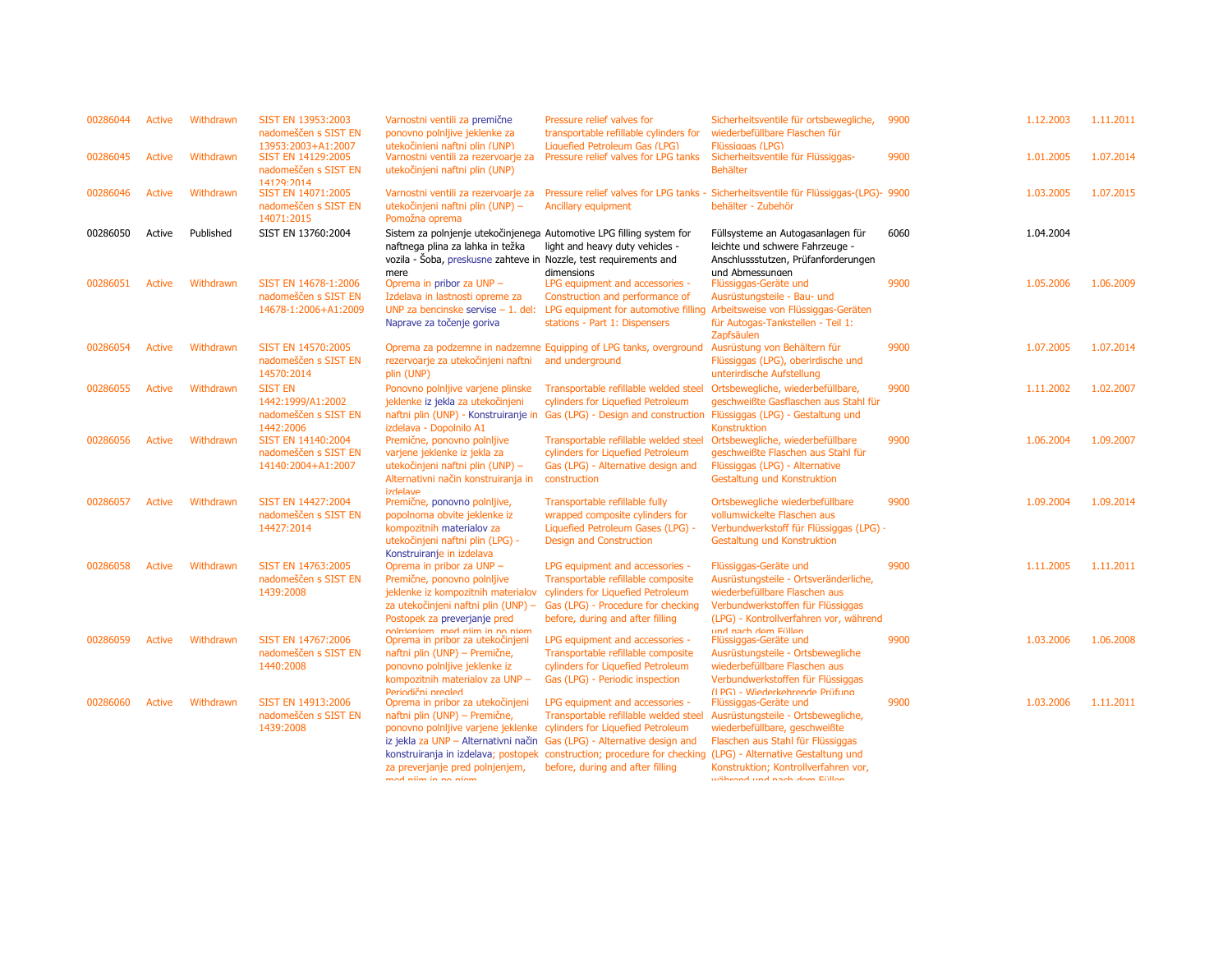| 00286061 | Active | Withdrawn | SIST EN 14914:2006<br>nadomeščen s SIST EN<br>1440:2008                                    | Oprema in pribor za utekočinjeni<br>naftni plin (UNP) - Premične,<br>ponovno polnljive varjene jeklenke cylinders for Liquefied Petroleum<br>iz jekla za UNP - Alternativni način<br>konstruiranja in izdelava; periodični construction; periodic inspection | LPG equipment and accessories -<br>Transportable refillable welded steel<br>Gas (LPG) - Alternative design and                                                                                                                                                                            | Flüssiggas- Geräte und<br>Ausrüstungsteile - Ortsbewegliche,<br>wiederbefüllbare, geschweißte<br>Flaschen aus Stahl für Flüssiggas<br>(LPG) - Alternative Gestaltung und                                       | 9900 | 1.03.2006 | 1.06.2008 |
|----------|--------|-----------|--------------------------------------------------------------------------------------------|--------------------------------------------------------------------------------------------------------------------------------------------------------------------------------------------------------------------------------------------------------------|-------------------------------------------------------------------------------------------------------------------------------------------------------------------------------------------------------------------------------------------------------------------------------------------|----------------------------------------------------------------------------------------------------------------------------------------------------------------------------------------------------------------|------|-----------|-----------|
| 00286062 | Active | Withdrawn | SIST EN 14794:2006<br>nadomeščen s SIST EN<br>1439:2008                                    | nranlad<br>Oprema in pribor za utekočinjeni<br>naftni plin (UNP) - Premične,<br>ponovno polnjive jeklenke iz<br>aluminija za UNP - Postopek za<br>preverjanje pred polnjenjem, med                                                                           | LPG equipment and accessories -<br>Transportable refillable aluminium<br>cylinders for Liquefied Petroleum<br>Gas (LPG) - Procedure for checking<br>before, during and after filling                                                                                                      | Konetruktion: wiederkehrende Prüfung<br>Flüssiggas-Geräte und<br>Ausrüstungsteile - Ortsbewegliche,<br>wiederbefüllbare Flaschen aus<br>Aluminium für Flüssiggas (LPG) -<br>Kontrollverfahren vor, während und | 9900 | 1.03.2006 | 1.11.2011 |
| 00286063 | Active | Withdrawn | SIST EN 14795:2006<br>nadomeščen s SIST EN<br>1440:2008                                    | niim in no niem<br>Oprema in pribor za utekočinjeni<br>naftni plin (UNP) - Premične,<br>ponovno polnijive aluminijeve<br>jeklenke za UNP - Periodični<br>nrealedi                                                                                            | LPG equipment and accessories -<br>Transportable refillable aluminium<br>cylinders for Liquefied Petroleum<br>Gas (LPG) - Periodic inspection                                                                                                                                             | nach dem Füllen<br>Flüssiggas-Geräte und<br>Ausrüstungsteile - Ortsbewegliche,<br>wiederbefüllbare Flaschen aus<br>Aluminium für Flüssiggas (LPG) -<br>Wiederkehrende Prüfung                                  | 9900 | 1.03.2006 | 1.06.2008 |
| 00286065 | Active | Withdrawn | <b>SIST EN</b><br>13152:2002/A1:2003<br>14245:2010                                         | Specifikacija in preskušanje<br>ventilov za jeklenke za utekočinjeni cylinder valves - Self closing<br>nadomeščen s SIST EN ISO naftni plin (UNP) - Samozaporni<br>ventili - Dopolnilo A1                                                                    | Specification and testing of LPG                                                                                                                                                                                                                                                          | Spezifikation und Prüfung für<br>Flüssiggas (LPG) - Flaschenventile<br>selbstschließend                                                                                                                        | 9900 | 1.12.2003 | 1.10.2010 |
| 00286066 | Active | Withdrawn | <b>SIST EN</b><br>13153:2002/A1:2003<br>nadomeščen s SIST EN ISO naftni plin (UNP) - Ročno | Specifikacija in preskušanje                                                                                                                                                                                                                                 | Specification and testing of LPG<br>ventilov za jeklenke za utekočinjeni cylinder valves - Manually operated                                                                                                                                                                              | Spezifikation und Prüfung für<br>Flüssiggas (LPG) - Flaschenventile -<br>Handbetätigt                                                                                                                          | 9900 | 1.12.2003 | 1.10.2010 |
| 00286067 | Active | Withdrawn | 15995:2010<br><b>SIST EN</b><br>12542:2002/A1:2005<br>nadomeščen s SIST EN<br>12542:2010   | upravlianie - Dopolnilo A1<br>Stabilne, varjene, valjaste posode<br>iz jekla serijske proizvodnje za<br>skladiščenje utekočinjenega<br>postavitev, katerih prostornina ni<br>večja od 13 m3 - Konstruiranje in                                               | Static welded steel cylindrical tanks,<br>serially produced for the storage of<br>Liquefied Petroleum Gas (LPG)<br>naftnega plina (UNP) za nadzemno having a volume not greater than 13 hergestellt werden, mit einem<br>m3 and for installation above<br>ground - Design and manufacture | Ortsfeste, geschweißte zylindrische<br>Behälter aus Stahl, die serienmäßig für<br>die Lagerung von Flüssiggas (LPG)<br>Fassungsvermögen bis zu 13 m3 für<br>oberirdische Aufstellung - Gestaltung              | 9900 | 1.01.2005 | 1.12.2010 |
| 00286068 | Active | Withdrawn | <b>SIST EN</b><br>14075:2003/A1:2005<br>nadomeščen s SIST EN<br>12542:2010                 | nroizvodnia<br>Stabilni valjasti varjeni jekleni<br>rezervoarji serijske izdelave za<br>skladiščenje utekočinjenega<br>naftnega plina (UNP) podzemne<br>izvedbe z notranjo prostornino do<br>13 m3 - Konstruiranje in izdelava                               | Static welded steel cylindrical tanks,<br>serially produced for the storage of<br>Liquefied Petroleum Gas (LPG)<br>having a volume not greater than 13 hergestellt werden, mit einem<br>m3 and for installation underground · Fassungsvermögen bis 13 m3 für<br>Design and manufacture    | und Konstruktion.<br>Ortsfeste, geschweißte zylindrische<br>Behälter aus Stahl, die serienmäßig für<br>die Lagerung von Flüssiggas (LPG)<br>erdgedeckte Aufstellung - Gestaltung                               | 9900 | 1.03.2005 | 1.12.2010 |
| 00286069 | Active | Withdrawn | SIST EN 1439:2006<br>nadomeščen s SIST EN<br>1439:2008                                     | Oprema in pribor za utekočinjeni<br>naftni plin (UNP) - Premične,<br>ponovno polnijive varjene in trdo<br>spajkane jeklenke iz jekla za UNP -<br>Postopek za preverjanje pred                                                                                | LPG equipment and accessories -<br>Transportable refillable welded and<br>brazed steel Liquefied Petroleum<br>Gas (LPG) cylinders - Procedure for<br>checking before, during and after                                                                                                    | und Horetollung<br>Flüssiggas-Geräte und<br>Ausrüstungsteile - Ortsbewegliche,<br>wiederbefüllbare Flaschen aus<br>geschweißtem Stahl für Flüssiggas<br>(LPG) - Kontrollverfahren vor, während                 | 9900 | 1.03.2006 | 1.11.2011 |
| 00286070 | Active | Withdrawn | SIST EN 1440:2006<br>nadomeščen s SIST EN<br>1440:2008                                     | nolnianiam mad niim in no niam<br>Oprema in pribor za utekočinjeni<br>naftni plin (UNP) – Premične,<br>ponovno polnijive varjene in trdo<br>spajkane jeklenke iz jekla za UNP - Gas (LPG) cylinders - Periodic<br>Periodični prealedi                        | filling<br>LPG equipment and accessories -<br>Transportable refillable welded and<br>brazed steel Liquefied Petroleum<br>incnection                                                                                                                                                       | und nach dem Füllen<br>Flüssiggas-Geräte und<br>Ausrüstungsteile - Ortsbewegliche<br>wiederbefüllbare geschweißte Flaschen<br>aus Stahl für Flüssiggas (LPG) -<br>Wiederkehrende Prüfung                       | 9900 | 1.03.2006 | 1.06.2008 |
| 00286071 | Active | Withdrawn | SIST EN 14894:2006<br>nadomeščen s SIST EN<br>14894:2011                                   | Oprema in dodatki za UNP -<br>Označevanje jeklenk in sodov                                                                                                                                                                                                   | LPG equipment and accessories -<br>Cylinder and drum marking                                                                                                                                                                                                                              | Flüssiggas-Geräte und<br>Ausrüstungsteile - Kennzeichnung von<br>Flüssiggas(LPG)-Flaschen                                                                                                                      | 9900 | 1.10.2006 | 1.11.2011 |
| 00286072 | Active | Withdrawn | SIST EN 14893:2007<br>nadomeščen s SIST EN<br>14893:2014                                   | Oprema in pribor za utekočinjeni<br>naftni plin (UNP) - Premični<br>varjeni jekleni tlačni sodi za<br>utekočinjeni naftni plin (UNP) s<br>prostornino med 150 in 1000 litri                                                                                  | LPG equipment and accessories -<br><b>Transportable Liquefied Petroleum</b><br>Gas (LPG) welded steel pressure<br>drums with a capacity between 150<br>litres and 1 000 litres                                                                                                            | Flüssiggas-Geräte und<br>Ausrüstungsteile - Ortsbewegliche,<br>geschweißte Druckfässer aus Stahl für<br>Flüssiggas (LPG) mit einem<br>Fassungsraum zwischen 150 Liter und                                      | 6060 | 1.01.2007 | 1.07.2014 |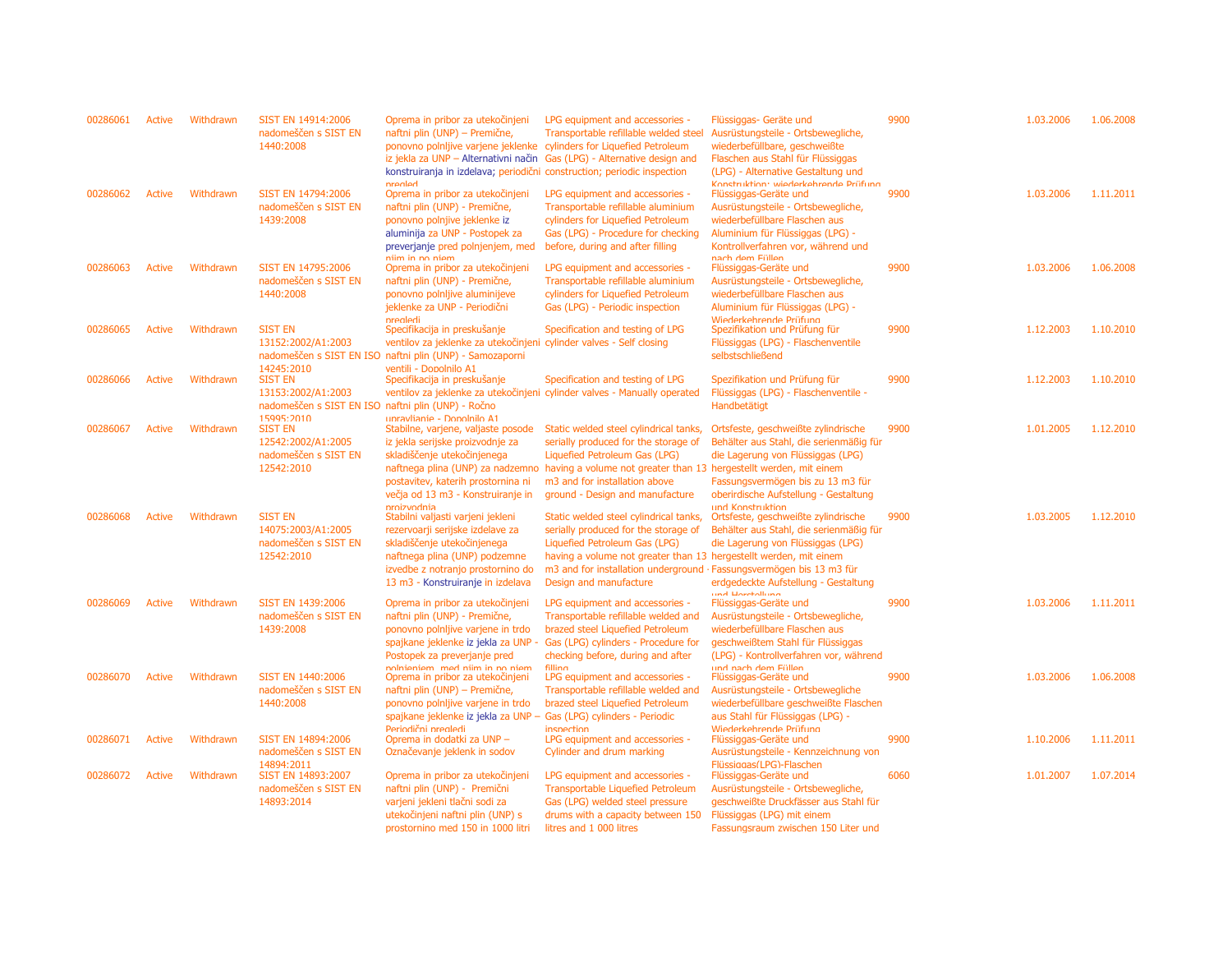| 00286073 | <b>Active</b> | Withdrawn | SIST EN 15202:2007                                                                 | Oprema in pribor za utekočinjeni<br>naftni plin (UNP) - Glavne mere<br>izhodnega priključka ventila<br>jeklenke za UNP ter pripadajoči<br>nomožni prikliučki                                                           | LPG equipment and accessories -<br>Essential operational dimensions for<br>LPG cylinder valve outlet and<br>associated equipment connections                   | Flüssiggas-Geräte und<br>Ausrüstungsteile - Grundmaße für<br>Ventilauslässe an Flüssiggas-(LPG-<br>)Flaschen und zugehörige<br>Verhindungen für Geräte                                                                                              | 9900 | 1.05.2005 | 1.04.2007 | 1.09.2012 |
|----------|---------------|-----------|------------------------------------------------------------------------------------|------------------------------------------------------------------------------------------------------------------------------------------------------------------------------------------------------------------------|----------------------------------------------------------------------------------------------------------------------------------------------------------------|-----------------------------------------------------------------------------------------------------------------------------------------------------------------------------------------------------------------------------------------------------|------|-----------|-----------|-----------|
| 00286074 | <b>Active</b> | Withdrawn | SIST EN 12252:2006<br>nadomeščen s SIST EN<br>12252:2006+A1:2008                   | Oprema in pribor za utekočinjeni<br>naftni plin (UNP) - Opremljanje<br>cestnih cistern za UNP                                                                                                                          | LPG equipment and accessories -<br>Equipping of LPG road tankers                                                                                               | Flüssiggas-Geräte und<br>Ausrüstungsteile - Ausrüstung von<br>Straßentankwagen für Flüssiggas                                                                                                                                                       | 9900 |           | 1.03.2006 | 1.11.2011 |
| 00286075 | <b>Active</b> | Withdrawn | SIST EN 1442:2006<br>nadomeščen s SIST EN<br>1442:2006+A1:2008                     | Oprema in pribor za UNP -<br>Premične ponovno polnijive<br>varjene plinske jeklenke iz jekla za<br>UNP - Konstruiranje in izdelava                                                                                     | LPG equipment and accessories -<br>Transportable refillable welded steel<br>cylinders for LPG - Design and<br>construction                                     | Flüssiggas-Geräte und<br>Ausrüstungsteile - Ortsbewegliche,<br>wiederbefüllbare, geschweißte<br>Flaschen aus Stahl für Flüssiggas<br>(IDG) - Goetaltung und Konetruktion                                                                            | 9900 |           | 1.10.2006 | 1.02.2012 |
| 00286077 | Active        | Withdrawn | SIST EN 14912:2006<br>nadomeščen s SIST EN<br>14912:2015                           | Oprema in pribor za utekočinjeni<br>naftni plin (UNP) - Pregled in<br>vzdrževanje ventilov za na jeklenko cylinder valves at time of periodic<br>za UNP med postopkom periodičnih inspection of cylinders<br>nranladou | LPG equipment and accessories -<br>Inspection and maintenance of LPG                                                                                           | Flüssiggas-Geräte und<br>Ausrüstungsteile - Prüfung und<br>Wartung von Ventilen für Flüssiggas<br>(LPG)-Flaschen zum Zeitpunkt der<br>wiederkehrenden Drüfung hei Flacchen                                                                          | 9900 |           | 1.03.2006 | 1.06.2015 |
| 00286078 | <b>Active</b> | Withdrawn | <b>SIST EN</b><br>1442:1999/A2:2005<br>nadomeščen s SIST EN<br>1442:2006           | Premične, ponovno polnijive<br>varjene jeklenke iz jekla za<br>utekočinjeni naftni plin (UNP) -<br>Konstruiranie in izdelava                                                                                           | Transportable refillable welded steel<br>cylinders for liquefied petroleum gas<br>(LPG) - Design and construction                                              | Ortsbewegliche, wiederbefüllbare,<br>geschweißte Flaschen aus Stahl für<br>Flüssiggas (LPG) - Gestaltung und<br>Konstruktion                                                                                                                        | 9900 |           | 1.05.2005 | 1.02.2007 |
| 00286079 | <b>Active</b> | Withdrawn | <b>SIST EN</b><br>13175:2003/A1:2005<br>nadomeščen s SIST EN<br>13175:2003+A2:2007 | Specifikacija in preskušanje<br>ventilov in fitingov za rezervoarje<br>za utekočinjeni naftni plin (UNP)                                                                                                               | Specification and testing for<br>Liquefied Petroleum Gas (LPG) tank<br>valves and fittings                                                                     | Spezifikation und Prüfung für<br>Armaturen und Ausrüstungsteile von<br>Flüssiggasbehältern                                                                                                                                                          | 9900 |           | 1.07.2005 | 1.11.2011 |
| 00286080 | <b>Active</b> | Withdrawn | <b>SIST EN</b><br>14427:2004/A1:2006<br>nadomeščen s SIST EN<br>14477.7014         | Premične, ponovno polnijive<br>jeklenke iz kompozitnih materialov<br>za utekočinjeni naftni plin (UNP) -<br>Konctruiranie in izdelava                                                                                  | Transportable refillable composite<br>cylinders for LPG - Design and<br>construction                                                                           | Ortsbewegliche wiederbefüllbare<br>Flaschen aus Verbundwerkstoff für<br>Flüssiggas (LPG) - Gestaltung und<br>Konctruktion                                                                                                                           | 9900 |           | 1.03.2006 | 1.09.2014 |
| 00286081 | Active        | Withdrawn | <b>SIST EN</b><br>14570:2005/A1:2006<br>nadomeščen s SIST EN<br>14570.2014         | Oprema in pribor za UNP - Oprema LPG equipment and accessories -<br>za podzemne in nadzemne<br>rezervoarje za utekočinjeni naftni<br>nlin (IINP)                                                                       | Equipping of LPG tanks overground<br>and underground                                                                                                           | Ausrüstung von Behältern für<br>Flüssiggas (LPG), oberirdische und<br>unterirdische Aufstellung                                                                                                                                                     | 9900 |           | 1.05.2006 | 1.07.2014 |
| 00286087 | <b>Active</b> | Withdrawn | SIST EN 14678-2:2009<br>nadomeščen s SIST EN<br>14678-2:2009+A1:2012               | Oprema in pribor za UNP - Oprema LPG equipment and accessories -<br>za bencinske servise - 2. del:<br>Elementi, razen naprav za točenje<br>goriva, z zahtevami za vgradnjo                                             | <b>Equipment for Liquefied Petroleum</b><br>Gas automotive filling stations - Part<br>2: Components other than<br>dispensers, and installation<br>roguiramante | Flüssiggas-Geräte und<br>Ausrüstungsteile - Flüssiggas-Geräte<br>für Autogas-Tankstellen - Teil 2:<br>Bauteile, außer Zapfsäulen, und<br>Anforderungen an die Aufstellung                                                                           | 9900 |           | 1.04.2009 | 1.05.2012 |
| 00286088 | <b>Active</b> | Withdrawn | SIST EN 15609:2009                                                                 | Oprema in pribor za utekočinjeni<br>naftni plin (UNP) - Pogonski sistemi LPG propulsion systems for boats,<br>na UNP za čolne, jahte in druga<br>plovila - Zahteve za vgradnjo                                         | LPG equipment and accessories -<br>yachts and other craft - Installation<br>requirements                                                                       | Flüssiggas-(LPG-)Geräte und<br>Ausrüstungsteile - Flüssiggas-(LPG-<br>)Antriebssysteme für Boote, Yachten<br>und andere Wasserfahrzeuge -<br>Anforderungen an die Installation                                                                      | 9900 |           | 1.01.2009 | 1.09.2012 |
| 00286089 | Active        | Withdrawn | <b>SIST EN</b><br>12817:2002/A1:2006<br>nadomeščen s SIST EN<br>12817:2010         | Oprema in pribor za UNP - Pregledi LPG equipment and accessories -<br>in periodični preskusi rezervoarjev<br>za utekočinjeni naftni plin (UNP)<br>nadzemne izvedbe z notranjo<br>prostornino do vključno 13 m3         | Inspection and requalification of<br>overground                                                                                                                | Flüssiggas-Geräte und<br>Ausrüstungsteile - Instandhaltung und<br>LPG tanks up to and including 13 m3 wiederkehrende Prüfung von Behältern<br>für Flüssiggas (LPG) mit einem<br>Fassungsraum bis einschließlich 13 m3<br>- Oharirdiecha Aufetallung | 9900 |           | 1.05.2006 | 1.10.2010 |
| 00286090 | <b>Active</b> | Withdrawn | <b>SIST EN</b><br>12818:2002/A1:2006<br>nadomeščen s SIST EN<br>12817:2010         | Oprema in pribor za UNP - Pregledi LPG equipment and accessories -<br>in periodični preskusi rezervoarjev<br>za utekočinjeni naftni plin (UNP)<br>podzemne izvedbe z notranjo<br>prostornino do vključno 13 m3         | Inspection and re-qualification of<br>underground                                                                                                              | Flüssiggas-Geräte und<br>Ausrüstungsteile - Instandhaltung und<br>LPG tanks up to and including 13 m3 wiederkehrende Prüfung von Behältern<br>für Flüssiggas (LPG) mit einem<br>Fassungsraum bis einschließlich 13 m3<br>- Erdnedeckte Aufstellung  | 9900 |           | 1.05.2006 | 1.10.2010 |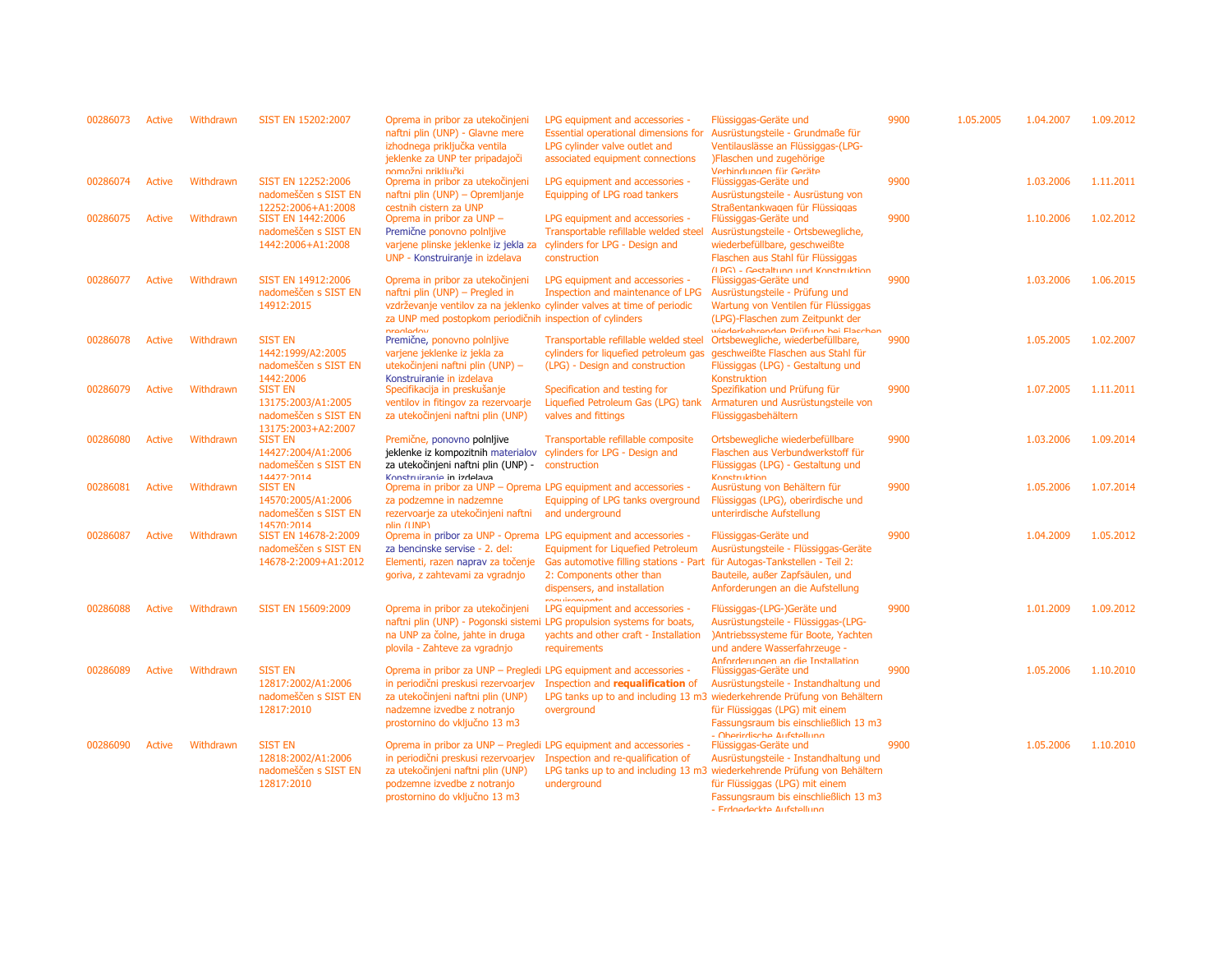| 00286091 Active |               | Withdrawn | <b>SIST EN</b><br>13952:2003/A1:2006                                       | Oprema in pribor za UNP -<br>Jeklenke za utekočinjeni naftni Filling procedures for LPG<br>plin (UNP) - Postopek<br>polnienia ieklenk za UNP                                                                                                  | LPG equipment and accessories - Flüssiggas-Geräte und<br>cylinders                                                                                                             | Ausrüstungsteile - Füllverfahren<br>für Flüssiggas (LPG)-Flaschen                                                                                                                                                 | 9900 |           | 1.05.2006           | 1.05.2018 |
|-----------------|---------------|-----------|----------------------------------------------------------------------------|-----------------------------------------------------------------------------------------------------------------------------------------------------------------------------------------------------------------------------------------------|--------------------------------------------------------------------------------------------------------------------------------------------------------------------------------|-------------------------------------------------------------------------------------------------------------------------------------------------------------------------------------------------------------------|------|-----------|---------------------|-----------|
| 00286093        | <b>Active</b> | Withdrawn | SIST EN 12493:2008<br>nadomeščen s SIST EN<br>12493:2008+A1:2012           | Oprema in pribor za utekočinjeni<br>naftni plin (UNP) - Varjeni<br>rezervoarji iz jekla za UNP -<br>Konstruiranje in izdelava cestnih<br>cistern                                                                                              | LPG equipment and accessories -<br>Welded steel tanks for liquefied<br>petroleum gas (LPG) - Road tankers<br>design and manufacture                                            | Flüssiggas-Geräte und<br>Ausrüstungsteile - Ausrüstung von<br>Straßentankwagen für Flüssiggas<br>(LPG)                                                                                                            | 9900 |           | 1.06.2008           | 1.05.2012 |
| 00286094        | Active        | Published | SIST EN 12807:2010                                                         | Oprema in pribor za utekočinjeni<br>naftni plin (UNP) - Premične,<br>ponovno polnijive, trdo spajkane<br>jeklenke iz jekla za utekočinjeni<br>naftni plin (UNP) - Konstruiranje in<br>cuclahri                                                | LPG equipment and accessories -<br>Transportable refillable brazed steel<br>cylinders for liquefied petroleum gas<br>(LPG) - Design and construction                           | Flüssiggas-Geräte und<br>Ausrüstungsteile - Ortsbewegliche,<br>wiederbefüllbare, hartgelötete<br>Flaschen aus Stahl für Flüssiggas<br>(LPG) - Konstruktion und Herstellung                                        | 6060 | 1.09.2007 | 1.12.2010           |           |
| 00286101        | Active        | Published | SIST EN 12817:2010                                                         | Oprema in pribor za utekočinjeni<br>naftni plin (UNP) - Pregledi in<br>periodični preskusi rezervoarjev za<br>utekočinjeni naftni plin (UNP) z<br>notranjo prostornino do vključno<br>12 m2                                                   | LPG Equipment and accessories -<br>Inspection and requalification of<br>LPG tanks up to and including 13 m3                                                                    | Flüssiggas-Geräte und<br>Ausrüstungsteile - Instandhaltung und<br>wiederkehrende Prüfung von<br>Flüssiggasbehältern bis einschließlich<br>$13 \text{ m}^3$                                                        | 6060 | 1.03.2008 | 1.10.2010           |           |
| 00286102        | Active        | Published | SIST EN 12819:2010                                                         | Oprema in pribor za utekočinjeni<br>naftni plin (UNP) - Pregledi in<br>periodični preskusi rezervoarjev za<br>utekočinjeni naftni plin (UNP) z<br>notranio prostornino nad 13 m3                                                              | LPG equipment and accessories -<br>Inspection and requalification of<br>LPG tanks greater than 13 m3                                                                           | Flüssiggas-Geräte und -<br>Ausrüstungsteile - Überprüfung und<br>erneute Qualifizierung von Behältern<br>für Flüssiggas (LPG) mit einem<br>Fassungsraum größer als 13 m3                                          | 6060 | 1.03.2008 | 1.10.2010           |           |
| 00286103        | <b>Active</b> | Withdrawn | SIST EN 1440:2008 SIST<br>nadomeščen s SIST EN<br>1440:2008+A1:2012        | Oprema in pribor za utekočinjeni<br>naftni plin (UNP) - Periodični<br>pregledi premičnih, ponovno                                                                                                                                             | LPG equipment and accessories -<br>Periodic inspection of transportable<br>refillable LPG cylinders                                                                            | Flüssiggas-Geräte und<br>Ausrüstungsteile - Wiederkehrende<br>Prüfung von ortsbeweglichen,                                                                                                                        | 9900 |           | 1.06.2008           | 1.05.2012 |
| 00286104 Active |               | Withdrawn | <b>SIST EN 1439:2008</b><br>nadomeščen s SIST EN<br>1439:2018              | polnliivih ieklenk za UNP<br>Oprema in pribor za<br>utekočinjeni naftni plin (UNP)<br>Postopek za preverjanje<br>jeklenk za UNP pred<br>polnjenjem, med njim in po<br>niem                                                                    | <b>LPG equipment and accessories -</b><br>- Procedure for checking LPG<br>cylinders before, during and<br>after filling                                                        | wiederbefüllbaren Flaschen für<br>- Flüssiggas-Geräte und<br>Ausrüstungsteile -<br>Kontrollverfahren für<br>ortsbewegliche, wiederbefüllbare<br>Flaschen für Flüssiggas (LPG) vor,<br>während und nach dem Füllen | 9900 |           | 1.05.2008 1.05.2018 |           |
| 00286105        | Active        | Published | SIST EN 14678-3:2013                                                       | Oprema in pribor za utekočinjeni<br>naftni plin (UNP) - Izdelava in<br>lastnosti opreme za UNP za<br>bencinske servise - 3. del:<br>Rezervoarji za zasebne in                                                                                 | LPG equipment and accessories -<br>Construction and performance of<br>LPG equipment for automotive filling<br>stations - Part 3: Refuelling<br>installations at commercial and | Flüssiggas-Geräte und<br>Ausrüstungsteile - Bau- und<br>Arbeitsweise von Flüssiggas-Geräten<br>für Autogas-Tankstellen - Teil 3:<br>Tankanlagen für private und                                                   | 6060 | 1.10.2010 | 1.07.2013           |           |
| 00286107        | <b>Active</b> | Withdrawn | <b>SIST EN</b><br>14140:2004+A1:2007<br>nadomeščen s SIST EN<br>14140:2015 | inductriicka hancineka canzica<br>Oprema in pribor za utekočinjeni<br>naftni plin (UNP) - Premične,<br>ponovno polnijive varjene jeklenke<br>iz jekla za UNP - Alternativni način and construction<br>konstruiranja in izdelave               | inductrial promices<br>LPG equipment and accessories -<br>Transportable refillable welded steel<br>cylinders for LPG - Alternative design                                      | inductrialla Tanketallan<br>Flüssiggas-Geräte und<br>Ausrüstungsteile - Ortsbewegliche,<br>wiederbefüllbare, geschweißte<br>Flaschen aus Stahl für Flüssiggas<br>(LPG) - Alternative Gestaltung und               | 9900 |           | 1.04.2007           | 1.02.2015 |
| 00286108        | Active        | Withdrawn | <b>SIST EN</b><br>13175:2003+A2:2007<br>nadomeščen s SIST EN<br>13175:2015 | Oprema in pribor za utekočinjeni<br>naftni plin (UNP) - Specifikacija in<br>preskušanje ventilov in fitingov za<br>rezervoarje za utekočinjeni naftni                                                                                         | LPG equipment and accessories -<br>Specification and testing for<br>Liquefied Petroleum Gas (LPG) tank<br>valves and fittings                                                  | Konetruktion<br>Flüssiggas-Geräte und<br>Ausrüstungsteile - Spezifikation und<br>Prüfung für Armaturen und<br>Ausrüstungsteile von                                                                                | 9900 |           | 9.09.2007           | 1.02.2015 |
| 00286109        | <b>Active</b> | Withdrawn | <b>SIST EN</b><br>13953:2003+A1:2007<br>nadomeščen s SIST EN<br>13953:2015 | nlin (UNP)<br>Oprema in pribor za utekočinjeni<br>naftni plin (UNP) - Varnostni ventili Pressure relief valves for<br>za premične ponovno polnijive<br>jeklenke za utekočinjeni naftni plin Liquefied Petroleum Gas (LPG)<br>$(1 \text{IND})$ | LPG equipment and accessories -<br>transportable refillable cylinders for                                                                                                      | Flüssinnashehältern<br>Flüssiggas-Geräte und<br>Ausrüstungsteile - Sicherheitsventile<br>für ortsbewegliche, wiederbefüllbare<br>Flaschen für Flüssiggas (LPG)                                                    | 9900 |           | 9.09.2007           | 1.05.2015 |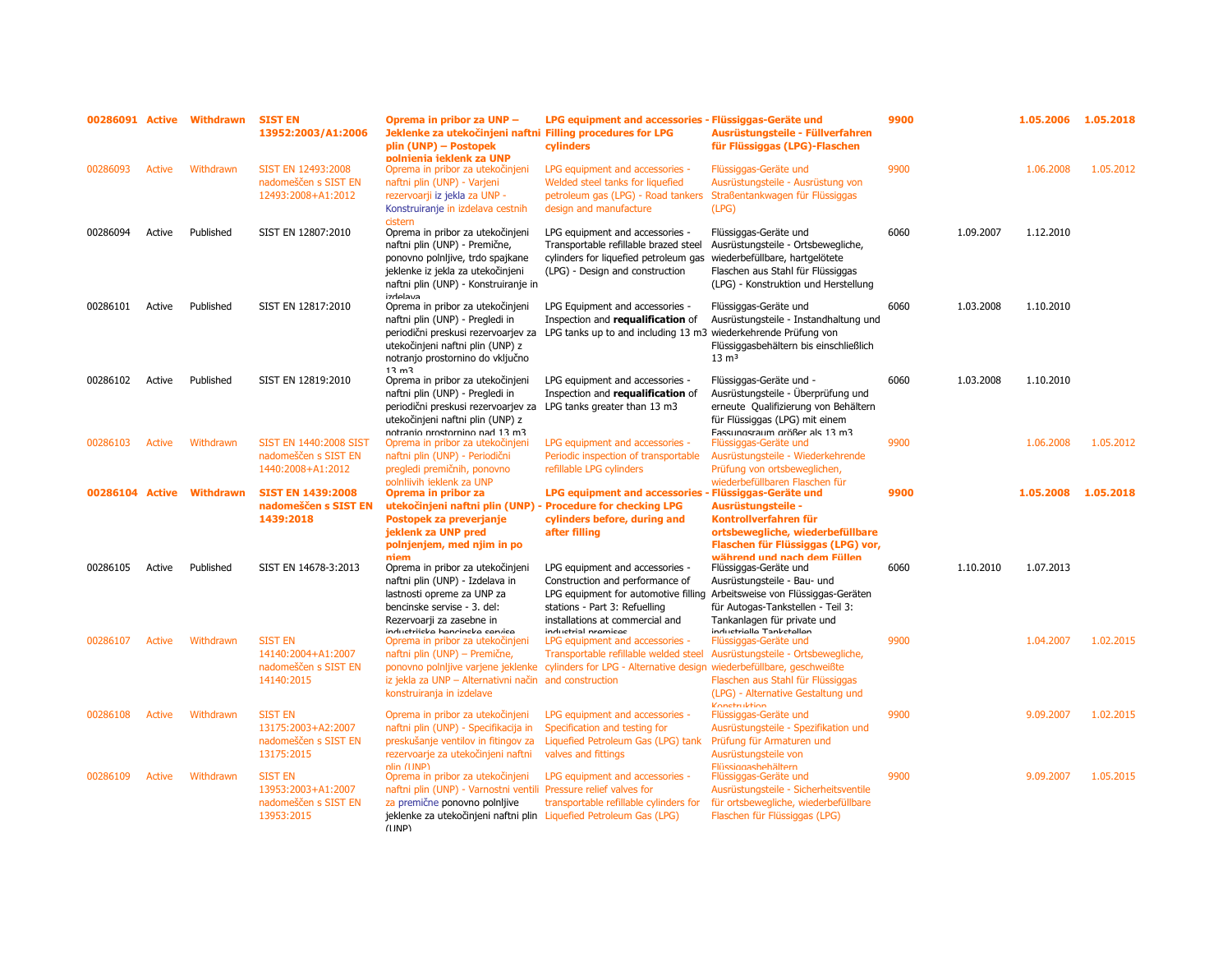| 00286111 | Active | Published | SIST EN 12542:2010                                                                     | Oprema in pribor za utekočinjeni<br>naftni plin (UNP) - Stabilne,<br>varjene, valjaste posode iz jekla<br>serijske proizvodnje za skladiščenje Liquefied Petroleum Gas (LPG)<br>utekočinjenega naftnega plina<br>(UNP), katerih prostornina ni večja m <sup>3</sup> - Design and manufacture<br>od 13 m <sup>3</sup> - Konstruiranje in | LPG equipment and accessories -<br>Static welded steel cylindrical tanks,<br>serially produced for the storage of<br>having a volume not greater than 13 Lagerung von Flüssiggas (LPG) | Flüssiggas-Geräte und<br>Ausrüstungsteile - Ortsfeste,<br>geschweißte zylindrische Behälter aus<br>Stahl, die serienmäßig für die<br>hergestellt werden, mit einem<br>Fassungsvermögen bis 13 m <sup>3</sup> - | 6060 | 1.10.2008 | 1.11.2010 |           |
|----------|--------|-----------|----------------------------------------------------------------------------------------|-----------------------------------------------------------------------------------------------------------------------------------------------------------------------------------------------------------------------------------------------------------------------------------------------------------------------------------------|----------------------------------------------------------------------------------------------------------------------------------------------------------------------------------------|----------------------------------------------------------------------------------------------------------------------------------------------------------------------------------------------------------------|------|-----------|-----------|-----------|
| 00286112 | Active | Withdrawn | SIST EN 13110:2012<br>nadomešča SIST EN<br>13110:2003                                  | nenim melnin<br>Premične ponovno polnijive<br>varjene jeklenke iz aluminija za<br>utekočinjeni naftni plin (UNP) -                                                                                                                                                                                                                      | Transportable refillable welded<br>aluminium cylinders for liquefied<br>petroleum gas (LPG) - Design and                                                                               | Contaituna und Homtolluna<br>Ortsbewegliche, wieder befüllbare<br>geschweißte Flaschen ausAluminium<br>für Flüssiggas (LPG) - Gestaltung und                                                                   | 9900 | 1.09.2010 | 1.09.2012 | 1.05.2017 |
| 00286113 | Active | Published | SIST EN 13799:2012                                                                     | Konstruiranie in izdelava<br>Oprema in pribor za utekočinjeni<br>naftni plin (UNP) - Kazalniki nivoja<br>v posodah za utekočinjeni naftni                                                                                                                                                                                               | construction<br>LPG equipment and accessories -<br>Contents gauges for Liquefied<br>Petroleum Gas (LPG) tanks                                                                          | Konstruktion<br>Flüssiggas-Geräte und -<br>Ausrüstungsteile - Füllstandsanzeiger<br>für Behälter für Flüssiggas (LPG)                                                                                          | 6060 | 1.11.2009 | 1.05.2012 |           |
| 00286116 | Active | Published | SIST EN 12816:2011                                                                     | plin (UNP)<br>Oprema in pribor za utekočinjeni<br>naftni plin (UNP) - Premične,<br>ponovno polnljive jeklenke za<br>utekočinjeni naftni plin (UNP) - Trajno<br>izločanje iz uporabe                                                                                                                                                     | LPG equipment and accessories -<br>Transportable refillable LPG cylinders Ausrüstungsteile - Ortsbewegliche<br>- Disposal                                                              | Flüssiggas-Geräte und<br>wiederbefüllbare Flüssiggas-Behälter -<br>Entsorgung                                                                                                                                  | 6060 | 1.07.2009 | 1.11.2011 |           |
| 00286117 | Active | Published | SIST EN 13109:2011                                                                     | Oprema in pribor za utekočinjeni<br>naftni plin (UNP) - Posode in sodi za LPG tanks and drums - Disposal<br>utekočinjeni naftni plin (UNP) -<br>Trajno izločanje iz uporabe                                                                                                                                                             | LPG equipment and accessories -                                                                                                                                                        | Flüssiggas-Geräte und<br>Ausrüstungsteile - Behälter und Fässer<br>für Flüssiggas (LPG) - Entsorgung                                                                                                           | 6060 | 1.07.2009 | 1.11.2011 |           |
| 00286118 | Active | Withdrawn | <b>SIST EN</b><br>1442:2006+A1:2008<br>nadomeščen s SIST EN<br>1442:2017               | Oprema in pribor za utekočinjeni<br>naftni plin (UNP) - Premične,<br>ponovno polnljive varjene plinske<br>jeklenke za UNP - Konstruiranje in<br>izdelava                                                                                                                                                                                | LPG equipment and accessories -<br>Transportable refillable welded steel<br>cylinders for LPG - Design and<br>construction                                                             | Flüssiggas-Geräte und<br>Ausrüstungsteile - Ortsbewegliche,<br>wiederbefüllbare, geschweißte<br>Flaschen aus Stahl für Flüssiggas                                                                              | 9900 |           | 1.04.2008 | 1.07.2017 |
| 00286119 | Active | Withdrawn | <b>SIST EN</b><br>12252:2006+A1:2008                                                   | Oprema in pribor za utekočinjeni<br>naftni plin (UNP) - Opremljanje<br>cestnih cistern za UNP                                                                                                                                                                                                                                           | LPG equipment and accessories -<br>Equipping of LPG road tankers                                                                                                                       | (IPG) - Gestaltung und Konstruktion<br>Flüssiggas-Geräte und<br>Ausrüstungsteile - Ausrüstung von<br>Straßentankwagen für Flüssiggas<br>(LPG)                                                                  | 9900 |           | 1.05.2008 | 1.12.2012 |
| 00286120 | Active | Published | SIST EN 14427:2014<br>nadomešča SIST EN<br>14427:2004 in SIST EN<br>14427:2004/A1:2006 | Oprema in pribor za utekočinjeni<br>naftni plin (UNP) - Premične,<br>ponovno polnljive, popolnoma<br>obvite jeklenke iz kompozitnih<br>materialov za utekočinjeni naftni<br>nlin IIND - Konctruiranio in iadolaua                                                                                                                       | LPG equipment and accessories -<br>Transportable refillable fully<br>wrapped composite cylinders for LPG wiederbefüllbare vollumwickelte<br>- Design and construction                  | Flüssiggas-Geräte und<br>Ausrüstungsteile - Ortsbewegliche<br>Flaschen aus Verbundwerkstoff für<br>Flüssiggas (LPG) - Auslegung und Bau                                                                        | 6060 | 1.11.2011 | 1.09.2014 |           |
| 00286121 | Active | Withdrawn | SIST EN 14894:2011<br>nadomeščen s SIST EN<br>14894:2013                               | Oprema in pribor za utekočinjeni<br>naftni plin (UNP) - Označevanje<br>jeklenk in sodov                                                                                                                                                                                                                                                 | LPG equipment and accessories -<br>Cylinder and drum marking                                                                                                                           | Flüssiggas-Geräte und<br>Ausrüstungsteile - Kennzeichnung von<br>Flaschen und Fässern                                                                                                                          | 9900 | 1.11.2010 | 1.11.2011 | 1.11.2013 |
| 00286122 | Active | Published | SIST EN 16119:2013                                                                     | Oprema in pribor za utekočinjeni<br>naftni plin (UNP) - Tesnilne kape in Sealing caps and plugs for LPG<br>čepi za ventile jeklenk in tlačnih                                                                                                                                                                                           | LPG equipment and accessories -<br>cylinder and pressure vessel valves -                                                                                                               | Flüssiggas-Geräte und<br>Ausrüstungsteile - Dichtkappen und<br>Dichtstopfen für Flaschen und Behälter                                                                                                          | 6060 | 1.09.2009 | 1.11.2013 |           |
| 00286123 | Active | Published | SIST EN 15609:2012<br>nadomešča SIST EN<br>15609:2009                                  | nosod za UNP - Snecifikacija in<br>Oprema in pribor za utekočinjeni<br>naftni plin (UNP) - Pogonski sistemi LPG propulsion systems for boats,<br>na utekočinjeni naftni plin (UNP)<br>za čolne, jahte in druga plovila                                                                                                                  | Specification and testing<br>LPG equipment and accessories -<br>yachts and other craft                                                                                                 | für Flüssiggas (LPG) - Spezifikation und<br>Flüssiggas (LPG) Geräte und<br>Ausrüstungsteile - Flüssiggas (LPG)<br>Antriebssysteme für Boote, Jachten<br>und andere Wasserfahrzeuge                             | 6060 |           | 1.09.2012 |           |
| 00286124 | Active | Published | SIST EN ISO 14245:2010                                                                 | Plinske jeklenke - Specifikacija in<br>utekočinjeni naftni plin (UNP) -<br>Samozaporni ventili (ISO<br>14245.2006)                                                                                                                                                                                                                      | Gas cylinders - Specifications and<br>preskušanje ventilov za jeklenke za testing of LPG cylinder valves - Self-<br>closing (ISO 14245:2006)                                           | Gasflaschen - Spezifikation und<br>Prüfung von Flaschenventilen für<br>Flüssiggas (LPG) - Selbstschließend<br>(ISO 14245:2006)                                                                                 | 6060 |           | 1.10.2010 |           |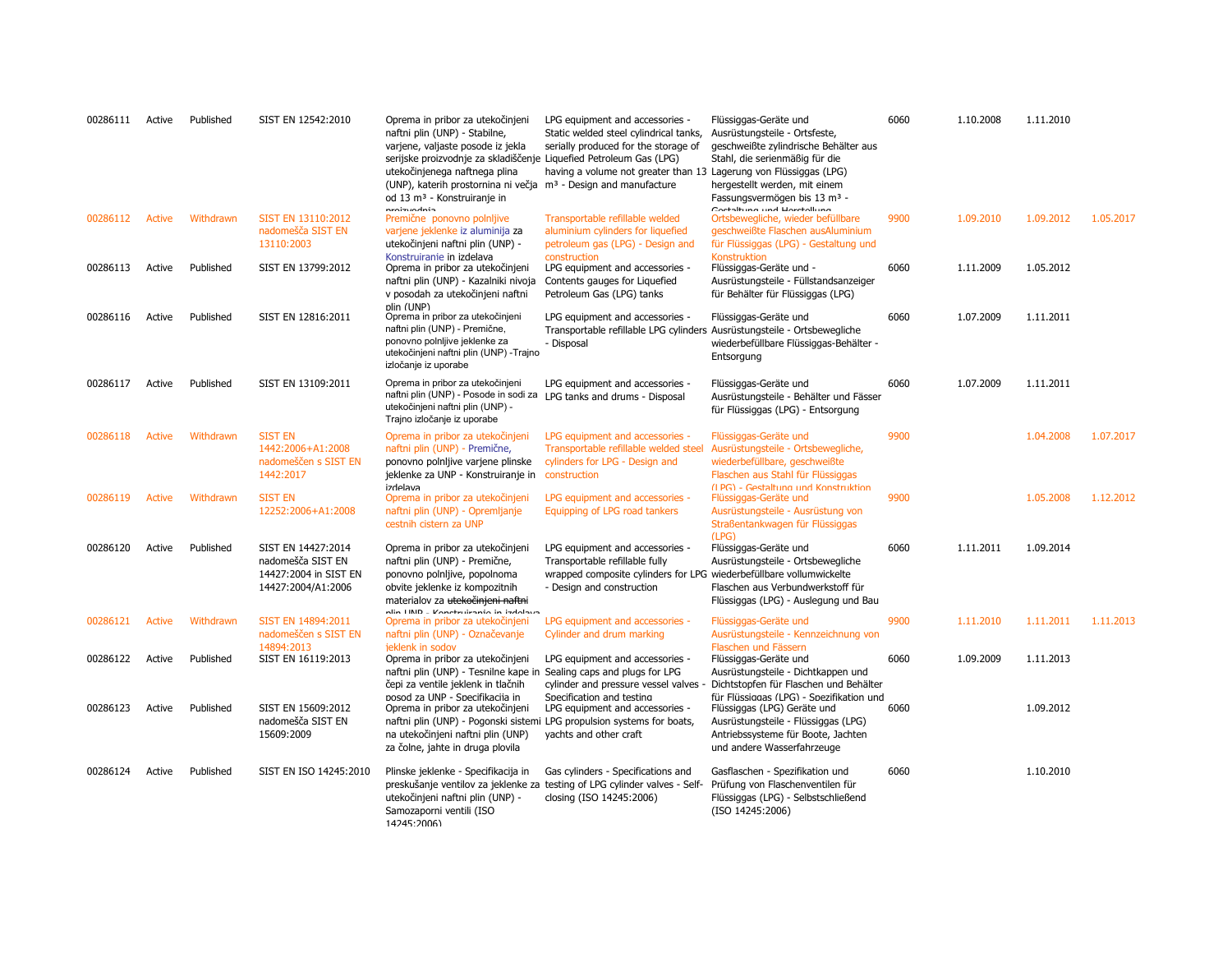| 00286125 | Active | Published | SIST EN ISO 15995:2010                                                                 | Plinske jeklenke - Specifikacija in<br>preskušanje ventilov za jeklenke za testing of LPG cylinder valves -<br>utekočinjeni naftni plin (UNP) -<br>Ročno upravljanje (ISO<br>15995:2006                                    | Gas cylinders - Specifications and<br>Manually operated (ISO<br>15995:2006)                                                                                                            | Gasflaschen - Spezifikation und<br>Prüfung von Flaschenventilen für<br>Flüssiggas (LPG) - Handbetätigt (ISO<br>15995:2006)                                                                                                                        | 6060 |           | 1.10.2010 |           |
|----------|--------|-----------|----------------------------------------------------------------------------------------|----------------------------------------------------------------------------------------------------------------------------------------------------------------------------------------------------------------------------|----------------------------------------------------------------------------------------------------------------------------------------------------------------------------------------|---------------------------------------------------------------------------------------------------------------------------------------------------------------------------------------------------------------------------------------------------|------|-----------|-----------|-----------|
| 00286126 | Active | Withdrawn | <b>SIST EN 14678-</b><br>1:2006+A1:2009                                                | Oprema in pribor za UNP - Izdelava LPG equipment and accessories -<br>in lastnosti opreme za UNP za                                                                                                                        | Construction and performance of<br>bencinske servise - 1. del: Naprave LPG equipment for automotive filling                                                                            | Flüssiggas-Geräte und<br>Ausrüstungsteile - Bau- und<br>Arbeitsweise von Flüssiggas-Geräten                                                                                                                                                       | 9900 |           | 1.06.2009 | 1.07.2013 |
| 00286127 | Active | Published | SIST EN 14140:2015<br>nadomešča SIST EN<br>14140:2004+A1:2007                          | za točenie goriva<br>Oprema in pribor za utekočinjeni<br>naftni plin (UNP) - Premične,<br>iz jekla za UNP - Alternativni način and construction<br>konstruiranja in izdelava                                               | stations - Part 1: Dispensers<br>LPG equipment and accessories -<br>Transportable refillable welded steel<br>ponovno polnljive varjene jeklenke cylinders for LPG - Alternative design | für Autogas-Tankstellen - Teil 1:<br>Flüssiggas-Geräte und<br>Ausrüstungsteile - Ortsbewegliche,<br>wiederbefüllbare, geschweißte<br>Flaschen aus Stahl für Flüssiggas<br>(LPG) - Alternative Gestaltung und<br><b><i><u>Vonctrubtion</u></i></b> | 6060 | 1.01.2013 | 1.02.2015 |           |
| 00286128 | Active | Published | SIST EN 14129:2014<br>nadomešča SIST EN<br>14129:2005                                  | Oprema in pribor za utekočinjeni<br>naftni plin (UNP) - Varnostni ventili<br>za tlačne posode za utekočinjeni-<br>naftni plin UNP                                                                                          | LPG Equipment and accessories -<br>Pressure relief valves for LPG<br>pressure vessels                                                                                                  | Flüssiggas-Geräte und<br>Ausrüstungsteile - Sicherheitsventile<br>für Druckbehälter für Flüssiggas (LPG)                                                                                                                                          | 6060 | 1.11.2011 | 1.07.2014 |           |
| 00286129 | Active | Published | SIST EN 15202:2012<br>nadomešča SIST EN<br>15202:2007                                  | Oprema in pribor za utekočinjeni<br>naftni plin (UNP) - Glavne mere<br>izhodnega priključka ventila<br>jeklenke ter priključkov pripadajoče associated equipment connections<br>opreme                                     | LPG equipment and accessories -<br>Essential operational dimensions for<br>LPG cylinder valve outlet and                                                                               | Flüssiggas-Geräte und -<br>Ausrüstungsteile - Grundlegende<br>Betriebsabmaße für Ventilausgänge<br>von Ventilen für Flüssiggas (LPG) und<br>zugehörige Anschlüsse für Geräte                                                                      | 6060 | 1.09.2010 | 1.09.2012 |           |
| 00286131 | Active | Published | SIST EN 14678-1:2013<br>nadomešča<br><b>SIST</b><br>EN 14678-1:2006+A1:2009            | Oprema in pribor za utekočinjeni<br>naftni plin (UNP) - Izdelava in<br>lastnosti opreme za UNP za<br>bencinske servise - 1. del: Točilne<br>nanrave                                                                        | LPG equipment and accessories -<br>Construction and performance of<br>LPG equipment for automotive filling<br>stations - Part 1: Dispensers                                            | Flüssiggas-Geräte und<br>Ausrüstungsteile - Bau- und<br>Arbeitsweise von Flüssiggas-Geräten<br>für Autogas-Tankstellen - Teil 1:<br><b>Zanfeäulen</b>                                                                                             | 6060 | 1.10.2010 | 1.07.2013 |           |
| 00286132 | Active | Published | SIST EN 14570:2014<br>nadomešča SIST EN<br>14570:2005 in SIST EN<br>14570:2005/A1:2006 | Oprema in pribor za utekočinjeni<br>naftni plin (UNP) - Oprema za<br>nadzemne in podzemne posode za underground LPG vessels<br>utekočinjeni naftni plin UNP                                                                | LPG equipment and accessories -<br>Equipping of overground and                                                                                                                         | Flüssiggas-Geräte und<br>Ausrüstungsteile - Ausrüstung von<br>oberirdisch und unterirdisch<br>aufgestellten Behältern für Flüssiggas                                                                                                              | 6060 | 1.10.2012 | 1.07.2014 |           |
| 00286134 | Active | Withdrawn | SIST EN 12252:2012<br>nadomešča SIST EN<br>12252:2006+A1:2008                          | Oprema in pribor za utekočinjeni<br>naftni plin (UNP) - Oprema cestnih<br>cistern za utekočinjeni naftni plin<br>$(1 \text{ } \text{IND})$                                                                                 | LPG equipment and accessories -<br>Equipping of LPG road tankers                                                                                                                       | Flüssiggas-Geräte und<br>Ausrüstungsteile - Ausrüstung von<br>Straßentankfahrzeugen für Flüssiggas<br>$(1)$ $PG$ )                                                                                                                                | 9900 | 1.05.2012 | 1.12.2012 | 1.07.2014 |
| 00286137 | Active | Published | SIST EN 13776:2013<br>nadomešča<br><b>SIST</b><br>EN 13776:2002                        | Oprema in pribor za utekočinjeni<br>naftni plin (UNP) - Postopek<br>polnjenja in praznjenja cestnih<br>cistern za utekočinjeni naftni plin                                                                                 | LPG equipment and accessories -<br>Filling and discharge procedures for<br>LPG road tankers                                                                                            | Flüssiggasgeräte und -Ausrüstungsteile 6060<br>- Füll- und Entleerungsverfahren für<br>Straßentankfahrzeuge für Flüssiggas<br>(LPG)                                                                                                               |      | 1.11.2011 | 1.12.2013 |           |
| 00286140 | Active | Published | SIST EN 14894:2013<br>nadomešča SIST EN                                                | Oprema in pribor za utekočinjeni<br>naftni plin (UNP) - Označevanje                                                                                                                                                        | LPG equipment and accessories -<br>Cylinder and drum marking                                                                                                                           | Flüssiggas-Geräte und<br>Ausrüstungsteile - Kennzeichnung von                                                                                                                                                                                     | 6060 | 1.01.2013 | 1.11.2013 |           |
| 00286141 | Active | Published | 14894:2011<br>SIST EN 14841:2014<br>nadomešča SIST EN<br>14841:2006                    | jeklenk in sodov<br>Oprema in pribor za utekočinjeni<br>naftni plin (UNP) - Postopki<br>praznjenja železniških cistern za<br><b>UNP</b>                                                                                    | LPG equipment and accessories -<br>Discharge procedures for LPG rail<br>tankers                                                                                                        | Flaschen und Fässern<br>Flüssiggas-Geräte und<br>Ausrüstungsteile -<br>Entleerungsverfahren für<br>Eisenbahnkesselwagen für Flüssiggas                                                                                                            | 6060 | 1.07.2013 | 1.02.2014 |           |
| 00286142 | Active | Published | SIST EN 13953:2015<br>nadomešča SIST EN<br>13953:2003+A1:2007                          | Oprema in pribor za utekočinjeni<br>naftni plin (UNP) - Varnostni ventili Pressure relief valves for<br>za premične, ponovno polnljive<br>jeklenke za utekočinjeni naftni plin Liquefied Petroleum Gas (LPG)<br><b>UNP</b> | LPG equipment and accessories -<br>transportable refillable cylinders for                                                                                                              | Flüssiggas-Geräte und<br>Ausrüstungsteile - Sicherheitsventile<br>für ortsbewegliche, wiederbefüllbare<br>Flaschen für Flüssiggas (LPG)                                                                                                           | 6060 | 1.01.2013 | 1.05.2015 |           |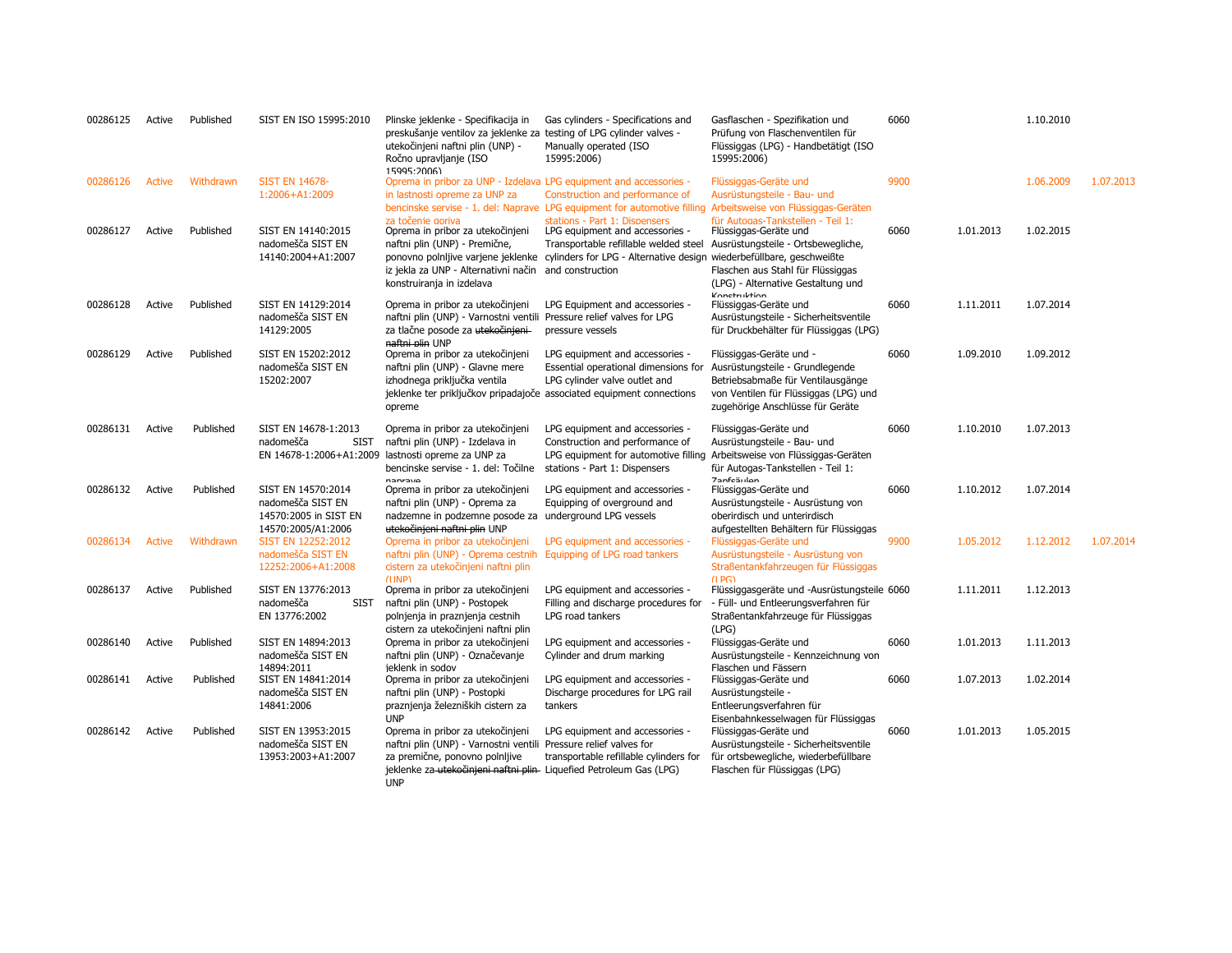| 00286143 | Active        | Published | SIST EN 14893:2014<br>nadomešča SIST EN<br>14893:2007                                             | Oprema in pribor za utekočinjeni<br>naftni plin (UNP) - Premični varjeni Transportable Liquefied Petroleum<br>jekleni tlačni sodi za utekočinjeni-<br>naftni plin UNP s prostornino med<br>150 in 1000 litri | LPG equipment and accessories -<br>Gas (LPG) welded steel pressure<br>drums with a capacity between 150<br>litres and 1 000 litres                                                 | Flüssiggas-Geräte und<br>Ausrüstungsteile - Ortsbewegliche,<br>geschweißte Druckfässer aus Stahl für<br>Flüssiggas (LPG) mit einem<br>Fassungsraum zwischen 150 Liter und                                | 6060 | 1.11.2013 | 1.07.2014 |           |
|----------|---------------|-----------|---------------------------------------------------------------------------------------------------|--------------------------------------------------------------------------------------------------------------------------------------------------------------------------------------------------------------|------------------------------------------------------------------------------------------------------------------------------------------------------------------------------------|----------------------------------------------------------------------------------------------------------------------------------------------------------------------------------------------------------|------|-----------|-----------|-----------|
| 00286144 | Active        | Published | SIST EN 14912:2015<br>nadomešča SIST EN<br>14912:2006                                             | Oprema in pribor za utekočinjeni<br>in vzdrževanje ventilov za jeklenko<br>za UNP v času periodičnih kontrol-<br>prealedov jeklenk                                                                           | LPG equipment and accessories -<br>naftni plin (UNP) - Kontrola Pregled Inspection and maintenance of LPG<br>cylinder valves at time of periodic<br>inspection of cylinders        | Flüssiggas-Geräte und<br>Ausrüstungsteile - Inspektion und<br>Wartung von Ventilen für Flaschen für<br>Flüssiggas (LPG) zum Zeitpunkt der<br>wiederkehrenden Insnektion der                              | 6060 | 1.11.2013 | 1.06.2015 |           |
| 00286145 | Active        | Published | SIST-TS CEN/TS<br>16769:2015                                                                      | Oprema in pribor za utekočinjeni<br>naftni plin (UNP) - Terminologija                                                                                                                                        | LPG equipment and accessories -<br>Terminology                                                                                                                                     | Flüssiggas-Geräte und<br>Ausrüstungsteile - Terminologie                                                                                                                                                 | 6060 | 1.11.2014 | 1.09.2015 |           |
| 00286146 | Active        | Published | SIST EN 16631:2015                                                                                | Oprema in pribor za utekočinjeni<br>naftni plin (UNP) - Varnostni ventili<br>za tlačne posode za utekočinjeni-<br>naftni plin UNP - Zahteve za<br>nhnnvn                                                     | LPG equipment and accessories -<br>Pressure relief valves for LPG<br>pressure vessels - Reconditioning<br>requirements                                                             | Flüssiggas-Geräte und<br>Ausrüstungsteile - Sicherheitsventile<br>für Druckbehälter für Flüssiggas (LPG) -<br>Anforderungen an die Instandsetzung                                                        | 6060 | 1.11.2013 | 1.07.2015 |           |
| 00286147 | Active        | Published | SIST EN 14678-<br>2:2009+A1:2012<br>2:2009                                                        | Oprema in pribor za utekočinjeni<br>naftni plin (UNP) - Izdelava in<br>nadomešča SIST EN 14678- lastnosti opreme za UNP za<br>deli, razen naprav za točenje                                                  | LPG equipment and accessories -<br>Construction and performance of<br>bencinske servise - 2. del: Sestavni stations - Part 2: Components other<br>than dispensers and installation | Flüssiggas-Geräte und<br>Ausrüstungsteile - Bau- und<br>LPG equipment for automotive filling Arbeitsweise von Flüssiggas-Geräten<br>für Autogas-Tankstellen - Teil 2:<br>Bauteile, außer Zapfsäulen, und | 6060 |           | 1.05.2012 |           |
| 00286148 | Active        | Withdrawn | <b>SIST EN</b><br>1440:2008+A1:2012<br>nadomeščen s SIST EN<br>1440:2016 in SIST EN<br>16778.7016 | onrino zahtavami za varadnio<br>Oprema in pribor za utekočinjeni<br>naftni plin (UNP) - Periodični<br>pregledi premičnih, ponovno<br>polnijivih jeklenk za UNP (vključno<br>z donolnilom A1)                 | ranuiramante<br>LPG equipment and accessories -<br>Periodic inspection of transportable<br>refillable LPG cylinders                                                                | Anfordarungan an dia Aufetallung<br>Flüssiggas-Geräte und<br>Ausrüstungsteile - Wiederkehrende<br>Prüfung von ortsbeweglichen,<br>wiederbefüllbaren Flaschen für<br>Elijecianae (LDC)                    | 9900 |           | 1.05.2012 | 1.06.2016 |
| 00286149 | <b>Active</b> | Withdrawn | <b>SIST EN</b><br>12493:2008+A1:2012<br>nadomeščen s SIST EN<br>12493:2013                        | Oprema in pribor za utekočinjeni<br>naftni plin (UNP) - Varjene posode<br>iz jekla za utekočinjeni naftni plin<br>(UNP) - Konstruiranje in izdelava<br>cestnih cistern (vključno z<br>donolnilom A1)         | LPG equipment and accessories -<br>Welded steel tanks for liquefied<br>petroleum gas (LPG) - Road tankers<br>design and manufacture                                                | Flüssiggas-Geräte und<br>Ausrüstungsteile - Geschweißte<br>Druckbehälter aus Stahl für Flüssiggas<br>(LPG) - Konstruktion und Herstellung<br>von Straßentankfahrzeugen                                   | 9900 |           | 1.05.2012 | 1.12.2013 |
| 00286150 | Active        | Published | SIST EN 16125:2016                                                                                | Oprema in pribor za utekočinjeni<br>naftni plin (UNP) - Cevovodi in<br>podpore - Tekoča in parna faza<br><b>UNP</b>                                                                                          | LPG equipment and accessories -<br>Pipework systems and supports -<br>LPG liquid phase and vapour<br>pressure phase                                                                | Flüssiggas-Geräte und<br>Ausrüstungsteile -<br>Rohrleitungssysteme und -<br>befestigungen - Flüssigphase und<br>ungeregelte Gasphase von Flüssiggas                                                      | 6060 | 1.11.2013 | 1.03.2016 |           |
| 00286151 | Active        | Withdrawn | SIST EN 12493:2013<br>nadomešča SIST EN<br>12493:2008+A1:2012                                     | Oprema in pribor za utekočinjeni<br>naftni plin (UNP) - Varjene jeklene Welded steel pressure vessels for<br>tlačne posode cestnih cistern za<br>utekočinjeni naftni nlin (UNP) -                            | LPG equipment and accessories -<br>LPG road tankers - Design and<br>manufacture                                                                                                    | Flüssiggas-Geräte und<br>Ausrüstungsteile - Geschweißte<br>Druckbehälter aus Stahl für<br>Straßentankfahrzeuge für Elüssiggas                                                                            | 9900 | 1.07.2013 | 1.12.2013 | 1.10.2014 |
| 00286152 | Active        | Published | SIST EN 14071:2015<br>nadomešča SIST EN<br>14071:2005                                             | Oprema in pribor za utekočinjeni<br>naftni plin (UNP) - Varnostni ventili<br>za tlačne posode za utekočinjeni-<br>naftni plin UNP - Pomožna oprema equipment                                                 | LPG equipment and accessories -<br>Pressure relief valves for LPG<br>pressure vessels - Ancillary                                                                                  | Flüssiggas-Geräte und<br>Ausrüstungsteile -<br>Druckentlastungsventile für Behälter<br>für Flüssiggas (LPG) -<br><b>Zusatzausrüstung</b>                                                                 | 6060 | 1.01.2013 | 1.07.2015 |           |
| 00286153 | Active        | Published | SIST EN 1442:2017<br>nadomešča SIST EN<br>1442:2006+A1:2008                                       | Oprema in pribor za utekočinjeni<br>naftni plin (UNP) - Premične<br>ponovno polnijive varjene jeklenke cylinders for LPG - Design and<br>iz jekla za UNP - Konstruiranje in<br>izdelava                      | LPG equipment and accessories -<br>Transportable refillable welded steel<br>construction                                                                                           | Flüssiggas-Geräte und<br>Ausrüstungsteile - Ortsbewegliche,<br>wiederbefüllbare, geschweißte<br>Flaschen aus Stahl für Flüssiggas<br>(IPG) - Audenung und Bau                                            | 6060 | 1.11.2014 | 1.07.2017 |           |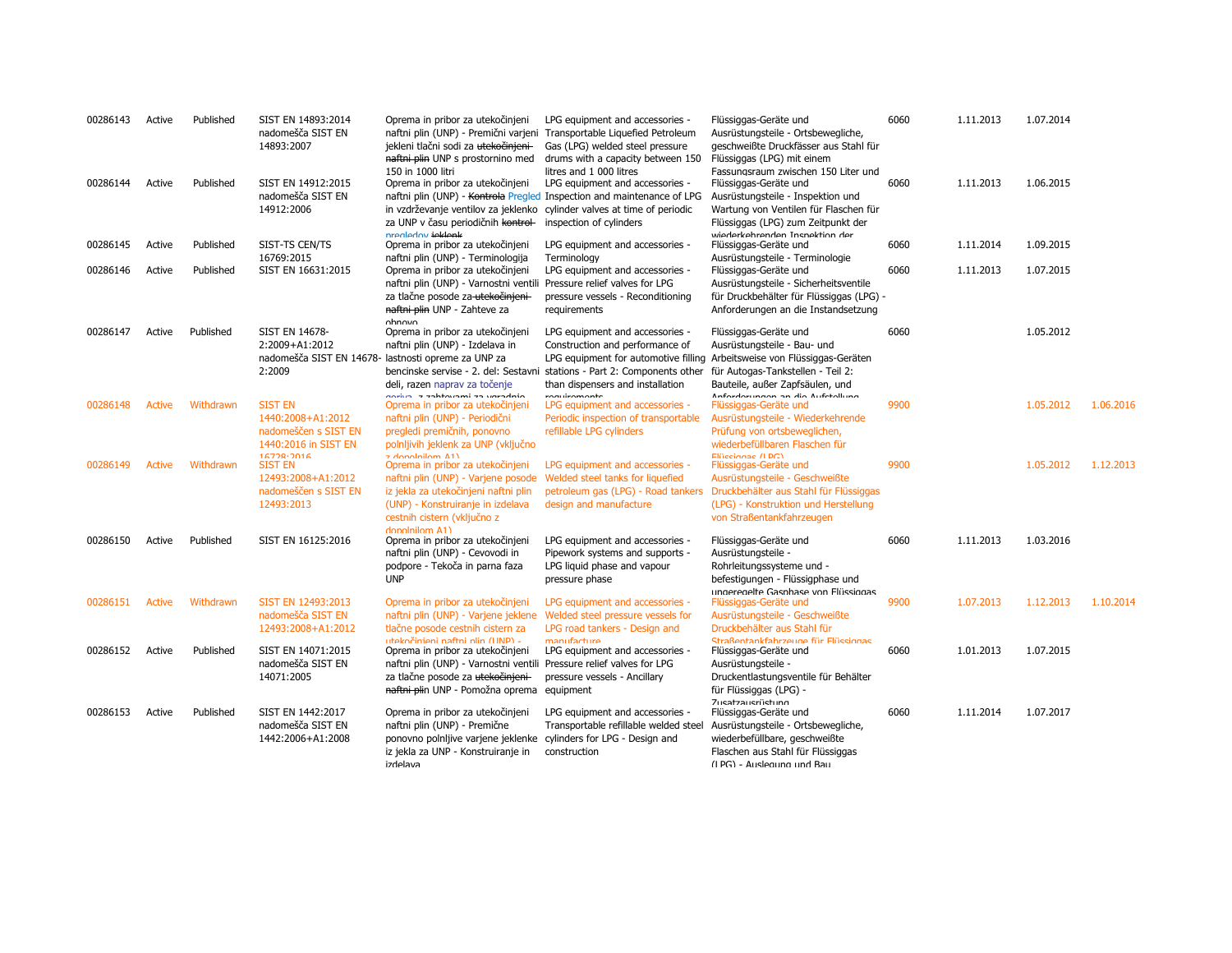| 00286154 Active           |        | <b>Withdrawn</b> | <b>SIST EN 1440:2016</b><br>nadomešen s SIST EN<br>1440:2016+A1:2018                          | Oprema in pribor za<br>utekočinjeni naftni plin (UNP) - Transportable refillable<br>Premične, ponovno polnljive,<br>tradicionalno varjene in trdo<br>spajkane jeklenke za UNP -<br>Deriodična nregled kontrola                     | LPG equipment and accessories - Flüssiggas-Geräte und<br>traditional welded and brazed<br>steel Liquefied Petroleum Gas<br>(LPG) cylinders - Periodic<br>inenaction               | Ausrüstungsteile -<br>Ortsbewegliche, wiederbefüllbare,<br>geschweißte und hartgelötete<br>Flaschen aus Stahl für Flüssiggas<br>(I PG) - Wiederkehrende                                     | 9900 | 1.11.2015 | 1.06.2016 1.11.2018 |           |
|---------------------------|--------|------------------|-----------------------------------------------------------------------------------------------|------------------------------------------------------------------------------------------------------------------------------------------------------------------------------------------------------------------------------------|-----------------------------------------------------------------------------------------------------------------------------------------------------------------------------------|---------------------------------------------------------------------------------------------------------------------------------------------------------------------------------------------|------|-----------|---------------------|-----------|
| 00286155                  | Active | Published        | SIST EN 12252:2014<br>nadomešča SIST EN<br>12252:2012                                         | Oprema in pribor za utekočinjeni<br>naftni plin (UNP) - Oprema cestnih<br>cistern za utekočinjeni naftni plin-<br><b>UNP</b>                                                                                                       | LPG equipment and accessories -<br>Equipping of LPG road tankers                                                                                                                  | Flüssiggas-Geräte und<br>Ausrüstungsteile - Ausrüstung von<br>Straßentankwagen für Flüssiggas<br>(LPG)                                                                                      | 6060 | 1.11.2013 | 1.07.2014           |           |
| 00286156 Active           |        | <b>Withdrawn</b> | <b>SIST EN 16728:2016</b><br>nadomešen s SIST EN<br>16728:2016+A1:2018                        | Oprema in pribor za<br>utekočinjeni naftni plin (UNP) - Transportable refillable<br>Premične, ponovno polnijive<br>plinske jeklenke za UNP, ki<br>niso tradicionalno varjene in trdo<br>spajkane - Periodična pregled-<br>kontrola | LPG equipment and accessories - Flüssiggas-Geräte und<br>traditional LPG cylinders other<br>than traditional welded and<br>brazed steel cylinders - Periodic<br><b>inspection</b> | Ausrüstungsteile -<br>Ortsbewegliche, wiederbefüllbare<br>Flaschen für Flüssiggas (LPG),<br>ausgenommen geschweißte und<br>hartgelötete Stahlflaschen -<br><b>Wiederkehrende Inspektion</b> | 9900 | 1.12.2015 | 1.06.2016           | 1.11.2018 |
| 00286159                  | Active | Published        | SIST EN 13175:2015<br>nadomešča SIST EN<br>13175:2003+A2:2007                                 | Oprema in pribor za utekočinjeni<br>naftni plin (UNP) - Specifikacija in<br>preskušanje ventilov in fitingov za<br>rezervoarje za utekočinjeni naftni-<br>plin UNP                                                                 | LPG equipment and accessories -<br>Specification and testing for<br>Liquefied Petroleum Gas (LPG) tank<br>valves and fittings                                                     | Flüssiggas-Geräte und<br>Ausrüstungsteile - Spezifikation und<br>Prüfung für Armaturen und<br>Ausrüstungsteile von<br>Flüssinnashehältern                                                   | 6060 | 1.07.2014 | 1.02.2015           |           |
| 00286161                  | Active | Published        | SIST-TS CEN/TS<br>16765:2015                                                                  | Oprema in pribor za utekočinjeni<br>naftni plin (UNP) - Upoštevanje<br>varstva okolja pri standardih<br>CEN/TC 286                                                                                                                 | LPG equipment and accessories -<br>Environmental considerations for<br>CEN/TC 286 standards                                                                                       | Flüssiggas-Geräte und<br>Ausrüstungsteile -<br>Umweltgesichtspunkte für Normen des<br>CEN/TC 286                                                                                            | 6060 | 1.11.2014 | 1.07.2015           |           |
| 00286162                  | Active | Published        | SIST EN 16652-1:2016                                                                          | Oprema in pribor za utekočinjeni<br>naftni plin (UNP) - Delavnice za<br>motorna vozila na utekočinjeni-<br>naftni plin UNP - 1. del: Delovna<br>ohmočia in noctonki                                                                | LPG equipment and accessories -<br>Automotive LPG vehicles<br>workshops - Part 1: Working areas<br>and procedures                                                                 | Flüssiggas-Geräte und<br>Ausrüstungsteile - Autogasfahrzeug-<br>Werkstätten - Teil 1: Arbeitsbereiche<br>und Verfahren                                                                      | 6060 | 1.11.2013 | 1.07.2016           |           |
| 00286163                  | Active | Published        | SIST EN 14334:2015<br>nadomešča SIST EN<br>14334:2005                                         | Pregledi in preskušanje cestnih<br>cistern za utekočinjeni naftni plin<br>(UNP)                                                                                                                                                    | Inspection and testing of LPG road<br>tankers                                                                                                                                     | Inspektion und Prüfung von<br>Straßentankwagen für Flüssiggas<br>(LPG)                                                                                                                      | 6060 | 1.09.2014 | 1.01.2015           |           |
| 00286165 Active Published |        |                  | <b>SIST EN 1439:2018</b><br>nadomešča SIST EN<br>1439:2008                                    | Oprema in pribor za<br>utekočinjeni naftni plin (UNP) - Procedure for checking<br>Postopek za preverjanje<br>premičnih, ponovno polnjivih<br>jeklenk za UNP pred<br>polnjenjem, med njim in po<br>ninm                             | LPG equipment and accessories - Flüssiggas-Geräte und<br>transportable refillable LPG<br>cylinders before, during and<br>after filling                                            | Ausrüstungsteile -<br>Kontrollverfahren für Flaschen für<br>Flüssiggas (LPG) vor, während<br>und nach dem Füllen                                                                            | 6060 | 1.10.2015 | 1.05.2018           |           |
| 00286166 Active Published |        |                  | <b>SIST EN 13952:2018</b><br>nadomešča SIST EN<br>13952:2003 in SIST EN<br>13952:2003/41:2006 | Oprema in pribor za<br>utekočinjeni naftni plin (UNP)<br>Postopek polnjenja pri<br>ieklenkah za IINP                                                                                                                               | LPG equipment and accessories - Flüssiggas-Geräte und<br>- Filling procedures for LPG<br>cylinders                                                                                | Ausrüstungsteile - Füllverfahren<br>für Flaschen für Flüssiggas (LPG)                                                                                                                       | 6060 | 1.10.2015 | 1.05.2018           |           |
| 00286167 Active           |        | <b>Withdrawn</b> | <b>SIST EN</b><br>12493:2013+A1:2014<br>nadomešen s SIST EN<br>12493:2013+A2:2018             | Oprema in pribor za<br>utekočinjeni naftni plin (UNP)<br>Varjene jeklene tlačne posode<br>cestnih cistern za utekočinjeni<br>naftni plin UNP - Konstruiranje in<br>izdelava proizvodnja                                            | LPG equipment and accessories - Flüssiggas-Geräte und<br>- Welded steel pressure vessels<br>for LPG road tankers - Design<br>and manufacture                                      | Ausrüstungsteile - Geschweißte<br>Druckbehälter aus Stahl für<br>Straßentankwagen für Flüssiggas<br>(LPG) - Auslegung und<br><b>Herstellung</b>                                             | 9900 |           | 1.10.2014           | 1.11.2018 |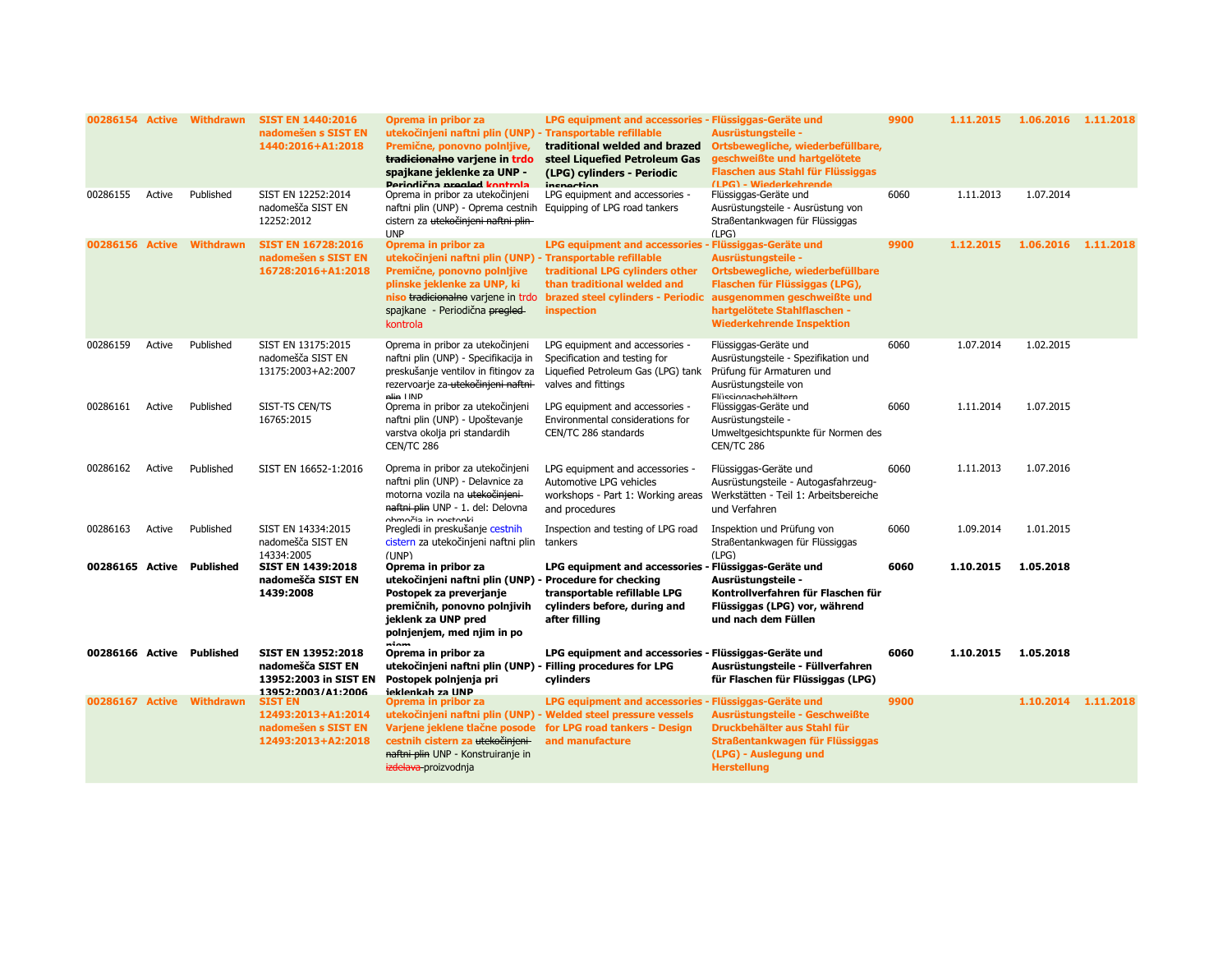| 00286171        | Active        |                  | Not Published FprEN 12542 nadomestil<br>bo SIST EN 12542:2010                                                        | Oprema in pribor za utekočinjeni<br>naftni plin (UNP) - Nepremične<br>varjene valjaste posode iz jekla<br>serijske proizvodnje za skladiščenje Liquefied Petroleum Gas (LPG)<br>utekočinjenega naftnega plina s<br>prostornino do vključno 13 m <sup>3</sup> -<br>Konstruiranje in proizvodnja | LPG equipment and accessories -<br>Static welded steel cylindrical tanks,<br>serially produced for the storage of<br>having a volume not greater than 13 Lagerung von Flüssiggas (LPG)<br>$m3$ - Design and manufacture | Flüssiggas-Geräte und<br>Ausrüstungsteile - Ortsfeste,<br>geschweißte zylindrische Behälter aus<br>Stahl, die serienmäßig für die<br>hergestellt werden, mit einem<br>Fassungsvermögen bis 13 m <sup>3</sup> -<br>Gestaltung und Herstellung | 6055 | 1.01.2017 |           |
|-----------------|---------------|------------------|----------------------------------------------------------------------------------------------------------------------|------------------------------------------------------------------------------------------------------------------------------------------------------------------------------------------------------------------------------------------------------------------------------------------------|-------------------------------------------------------------------------------------------------------------------------------------------------------------------------------------------------------------------------|----------------------------------------------------------------------------------------------------------------------------------------------------------------------------------------------------------------------------------------------|------|-----------|-----------|
| 00286173        | Active        |                  | Not Published FprEN 12807 nadomestil<br>bo SIST EN 12807:2010                                                        | Kriogene posode - Zahteve za<br>žilavost materialov pri kriogenih<br>temperaturah - 2. del:<br>Temperature med -80 °C in -20<br>°C (ISO/FDIS 21028-2:2017)                                                                                                                                     | LPG equipment and accessories -<br>Transportable refillable brazed steel<br>cylinders for liquefied petroleum gas<br>(LPG) - Design and construction                                                                    | Flüssiggas-Geräte und<br>Ausrüstungsteile - Ortsbewegliche,<br>wiederbefüllbare, hartgelötete<br>Flaschen aus Stahl für Flüssiggas<br>(LPG) - Konstruktion und Herstellung                                                                   | 6055 | 1.09.2016 |           |
| 00286184        | Active        | Published        | <b>SIST EN</b><br>13110:2012+A1:2017<br>nadomešča SIST EN<br>13110:2012                                              | Oprema in pribor za utekočinjeni<br>naftni plin (UNP) - Premične<br>ponovno polnljive varjene jeklenke aluminium cylinders for liquefied<br>iz aluminija za UNP - Konstruiranje<br>in izdelava (vključno z dopolnilom<br>Δ1 \                                                                  | LPG equipment and accessories -<br>Transportable refillable welded<br>petroleum gas (LPG) - Design and<br>construction                                                                                                  | Flüssiggas-Geräte und<br>Ausrüstungsteile - Ortsbewegliche<br>wiederbefüllbare geschweißte Flaschen<br>aus Aluminium für Flüssiggas (LPG) -<br>Auslegung und Bau                                                                             | 6060 | 1.05.2017 |           |
| 00286188 Active |               | <b>Published</b> | <b>SIST EN</b><br>12493:2013+A2:2018<br>nadomešča SIST EN<br>12493:2013+A1:2014<br>in SIST EN<br>12493:2013+A1:2014/ | Oprema in pribor za<br>Varjene tlačne posode cestnih<br>cistern iz jekla za UNP -<br>Konstruiranje in proizvodnja<br>(vkliučno z dopolnilom A2)                                                                                                                                                | <b>LPG equipment and accessories</b><br>utekočinjeni naftni plin (UNP) - Welded steel pressure vessels<br>for LPG road tankers - Design<br>and manufacture                                                              | Flüssiggas-Geräte und<br>Ausrüstungsteile - Geschweißte<br>Druckbehälter aus Stahl für<br>Straßentankwagen für Flüssiggas<br>(LPG) - Auslegung und<br><b>Herstellung</b>                                                                     | 6060 | 1.11.2018 |           |
| 00286189 Active |               | <b>Published</b> | <b>SIST EN</b><br>16728:2016+A1:2018<br>nadomešča SIST EN<br>16728:2016                                              | Oprema in pribor za<br>utekočinjeni naftni plin (UNP)<br>Premične, ponovno polnljive<br>plinske jeklenke za UNP, ki<br>niso varjene in trdo spajkane -<br>Periodična kontrola (vključno                                                                                                        | LPG equipment and accessories - Flüssiggas-Geräte und<br>- Transportable refillable LPG<br>cylinders other than traditional<br>welded and brazed steel<br>cylinders - Periodic inspection                               | Ausrüstungsteile -<br>Ortsbewegliche, wiederbefüllbare<br>Flaschen für Flüssiggas (LPG),<br>ausgenommen geschweißte und                                                                                                                      | 6060 | 1.11.2018 |           |
| 00286190 Active |               | <b>Published</b> | <b>SIST EN</b><br>1440:2016+A1:2018<br>nadomešča SIST EN<br>1440:2016                                                | Oprema in pribor za<br>utekočinjeni naftni plin (UNP) - Transportable refillable<br>Premične, ponovno polnijive,<br>varjene in trdo spajkane<br>jeklenke iz jekla za UNP -<br>Periodična kontrola (vkliučno                                                                                    | <b>LPG equipment and accessories</b><br>traditional welded and brazed<br>steel Liquefied Petroleum Gas<br>(LPG) cylinders - Periodic<br>inspection                                                                      | hartgelötete Stahlflaschen -<br>Flüssiggas-Geräte und<br>Ausrüstungsteile -<br>Ortsbewegliche, wiederbefüllbare,<br>geschweißte und hartgelötete<br>Flaschen aus Stahl für Flüssiggas<br>(LPG) - Wiederkehrende                              | 6060 | 1.11.2018 |           |
| 00286C01        | Active        | Withdrawn        | <b>SIST EN</b><br>1440:1998/AC:2000<br>nadomeščen s SIST EN<br>1440:2006                                             | Premične, ponovno polnijive<br>varjene jeklenke iz jekla za<br>utekočinjeni naftni plin (UNP) -<br>Periodični prealedi - Dopolnilo AC                                                                                                                                                          | Transportable refillable welded steel<br>cylinders for liquefied petroleum gas<br>(LPG) - Periodic requalification -<br>Amendment AC                                                                                    | Ortsveränderliche, wiederbefüllbare<br>geschweißte Flaschen aus Stahl für<br>Flüssiggas - Regelmäßig<br>wiederkehrende Prüfung                                                                                                               | 9900 | 1.01.2000 | 1.04.2006 |
| 00286C02        | <b>Active</b> | Withdrawn        | <b>SIST EN</b><br>1442:1999/AC:2000<br>nadomeščen s SIST EN<br>1442:2006                                             | Premične, ponovno polnljive<br>varjene jeklenke iz jekla za<br>utekočinjeni naftni plin (UNP) -<br>Konstrukcija in izdelava - Dopolnilo Amendment AC<br>$\Lambda$ C                                                                                                                            | Transportable refillable welded steel<br>cylinders for liquefied petroleum gas<br>(LPG) - Design and construction -                                                                                                     | Ortsbewegliche, wiederbefüllbare,<br>geschweißte Flaschen aus Stahl für<br>Flüssiggas (LPG) - Gestaltung und<br>Konstruktion                                                                                                                 | 9900 | 1.01.2000 | 1.02.2007 |
| 00286C03        | Active        | Withdrawn        | <b>SIST EN</b><br>13175:2003/AC:2004<br>nadomeščen s SIST EN<br>13175:2003+A2:2007                                   | Specifikacija in preskušanje<br>ventilov in fitingov za rezervoarje<br>za utekočinjeni naftni plin (UNP)                                                                                                                                                                                       | Specification and testing for<br>Liquefied Petroleum Gas (LPG) tank<br>valves and fittings                                                                                                                              | Spezifikation und Prüfung für<br>Armaturen und Ausrüstungsteile von<br>Flüssiggasbehältern                                                                                                                                                   | 9900 | 1.11.2004 | 1.11.2011 |
| 00286C04        | Active        | Withdrawn        | <b>SIST EN</b><br>13799:2003/AC:2007                                                                                 | Kazalniki nivoja v rezervoarjih za<br>utekočinjeni naftni plin (UNP)                                                                                                                                                                                                                           | Contents gauges for LPG tanks                                                                                                                                                                                           | Füllstandsanzeiger für<br>Flüssiggasbehälter                                                                                                                                                                                                 | 9900 | 1.09.2007 | 1.05.2012 |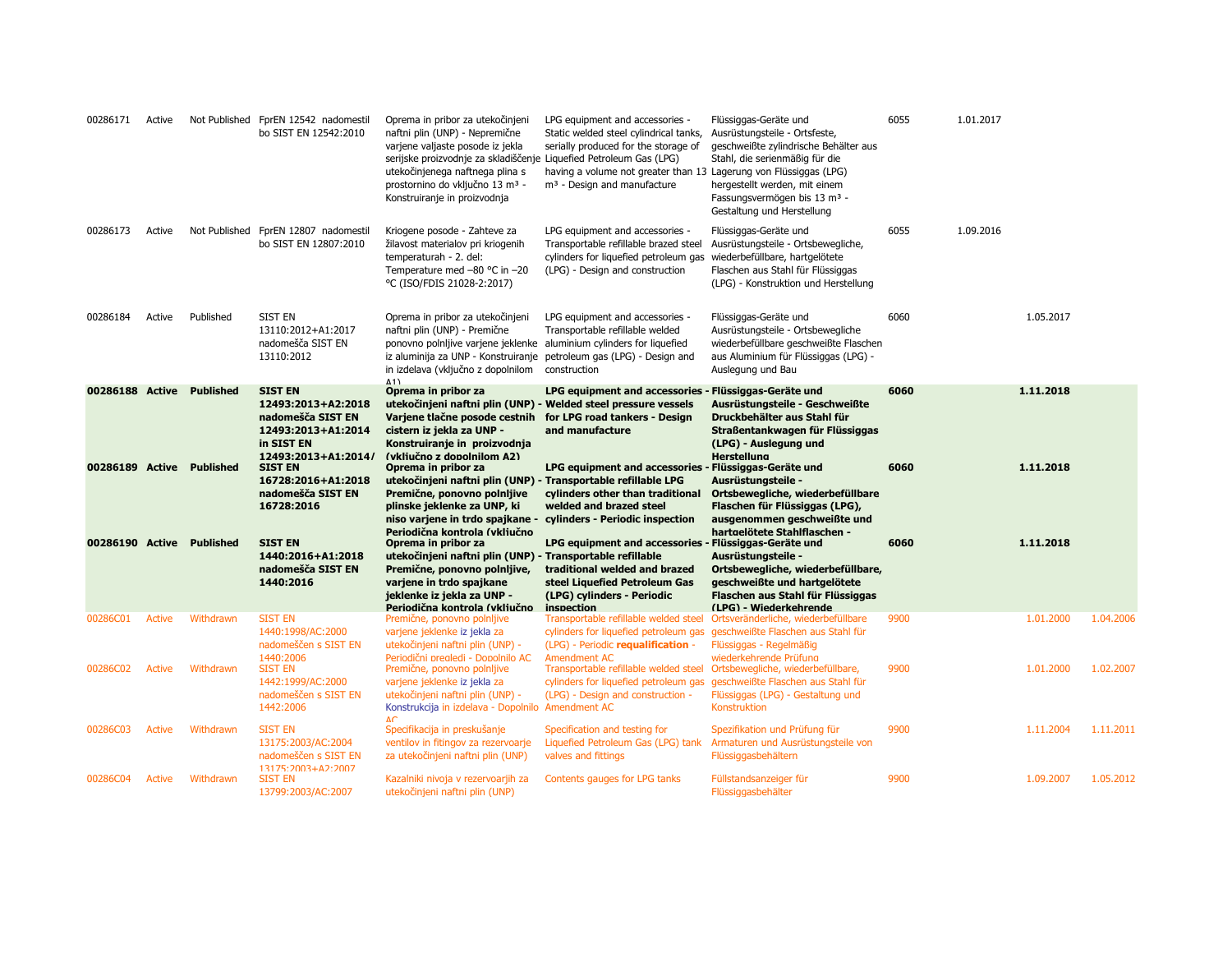| 00286C05        | Active        | Withdrawn        | <b>SIST EN</b><br>12817:2010               | Oprema in pribor za UNP - Pregledi LPG equipment and accessories -<br>12817:2002/A1:2006/AC:2 in periodični preskusi rezervoarjev<br>007 nadomeščen s SIST EN za utekočinjeni naftni plin (UNP)<br>nadzemne izvedbe z notranjo<br>prostornino do vključno 13 m3 | Inspection and requalification of<br>overground                                                                                                                                                 | Flüssiggas-Geräte und<br>Ausrüstungsteile - Instandhaltung und<br>LPG tanks up to and including 13 m3 wiederkehrende Prüfung von Behältern<br>für Flüssiggas (LPG) mit einem<br>Fassungsraum bis einschließlich 13 m3<br>- Ohorirdiecho Aufetallung | 9900 | 1.01.2007           | 1.10.2010 |
|-----------------|---------------|------------------|--------------------------------------------|-----------------------------------------------------------------------------------------------------------------------------------------------------------------------------------------------------------------------------------------------------------------|-------------------------------------------------------------------------------------------------------------------------------------------------------------------------------------------------|-----------------------------------------------------------------------------------------------------------------------------------------------------------------------------------------------------------------------------------------------------|------|---------------------|-----------|
| 00286C06        | Active        | Withdrawn        | <b>SIST EN</b><br>14893:2007/AC:2007       | Oprema in pribor za utekočinjeni<br>tlačni sodi iz jekla za utekočinjeni<br>naftni plin (UNP) s prostornino                                                                                                                                                     | LPG equipment and accessories -<br>naftni plin (UNP) - Premični varjeni Transportable Liquefied Petroleum<br>Gas (LPG) welded steel pressure<br>drums with a capacity between 150               | Flüssiggas-Geräte und<br>Ausrüstungsteile - Ortsbewegliche,<br>geschweißte Druckfässer aus Stahl für<br>Flüssiggas (LPG) mit einem                                                                                                                  | 9900 | 1.09.2007           | 1.12.2009 |
| 00286C07        | Active        | Published        | <b>SIST EN</b><br>14140:2015/AC:2015       | med 150 in 1000 litri<br>Oprema in pribor za utekočinjeni<br>naftni plin (UNP) - Premične,<br>ponovno polnijive varjene jeklenke<br>iz jekla za UNP - Alternativni način<br>konstruiranja in izdelava<br>nroizvodnie - Ponravek AC                              | litres and 1 000 litres<br>LPG equipment and accessories -<br>Transportable refillable welded steel<br>cylinders for LPG - Alternative design wiederbefüllbare, geschweißte<br>and construction | Fassungsraum zwischen 150 Liter und<br>Flüssiggas-Geräte und<br>Ausrüstungsteile - Ortsbewegliche,<br>Flaschen aus Stahl für Flüssiggas<br>(LPG) - Alternative Gestaltung und<br>Konctruktion                                                       | 6060 | 1.07.2015           |           |
| 00286C08 Active |               | <b>Withdrawn</b> | <b>SIST EN</b>                             | Oprema in pribor za                                                                                                                                                                                                                                             | <b>LPG equipment and accessories</b>                                                                                                                                                            | Flüssiggas-Geräte und                                                                                                                                                                                                                               | 9900 | 1.09.2015 1.11.2018 |           |
|                 |               |                  | 12493:2013+A1:2014/<br>AC:2015 nadomeščen  | utekočinjeni naftni plin (UNP) - Welded steel pressure vessels<br>Varjene jeklene tlačne posode for LPG road tankers - Design                                                                                                                                   |                                                                                                                                                                                                 | Ausrüstungsteile - Geschweißte<br>Druckbehälter aus Stahl für                                                                                                                                                                                       |      |                     |           |
|                 |               |                  | <b>SSIST EN</b>                            | cestnih cistern za utekočinjeni and manufacture                                                                                                                                                                                                                 |                                                                                                                                                                                                 | Straßentankwagen für Flüssiggas                                                                                                                                                                                                                     |      |                     |           |
|                 |               |                  | 12493:2013+A2:2018                         | naftni plin UNP - Konstruiranje<br>in izdeleve nroizvodnia -                                                                                                                                                                                                    |                                                                                                                                                                                                 | (LPG) - Auslegung und<br>Harctallung                                                                                                                                                                                                                |      |                     |           |
| 00296001        | Active        | Withdrawn        | SIST EN 14564:2005                         | Posode za prevoz nevarnih snovi - Tanks for transport of dangerous                                                                                                                                                                                              |                                                                                                                                                                                                 | Tanks für die Beförderung gefährlicher 9900                                                                                                                                                                                                         |      | 1.01.2005           | 1.11.2013 |
|                 |               |                  | nadomeščen s SIST EN<br>14564:2013         | Terminologija                                                                                                                                                                                                                                                   | goods - Terminology                                                                                                                                                                             | Güter - Begriffe                                                                                                                                                                                                                                    |      |                     |           |
| 00296002        | <b>Active</b> | Withdrawn        | SIST EN 13094:2004                         | Posode za prevoz nevarnih snovi -                                                                                                                                                                                                                               | Tanks for the transport of                                                                                                                                                                      | Tanks für die Beförderung gefährlicher 9900                                                                                                                                                                                                         |      | 1.09.2004           | 1.12.2009 |
|                 |               |                  | nadomeščen s SIST EN<br>13094:2008         | Kovinski rezervoarji z delovnim<br>tlakom pod 0,5 bar - Načrtovanje                                                                                                                                                                                             | dangerous goods - Metallic tanks<br>with a working pressure not                                                                                                                                 | Güter - Metalltanks mit einem<br>Betriebsdruck von höchstens 0,5 bar -                                                                                                                                                                              |      |                     |           |
|                 |               |                  |                                            | in konstrukcija                                                                                                                                                                                                                                                 | exceeding 0,5 bar - Design and<br>construction                                                                                                                                                  | Auslegung und Bau                                                                                                                                                                                                                                   |      |                     |           |
| 00296003        | Active        | Withdrawn        | SIST EN 14025:2004                         | Posode za prevoz nevarnih snovi -                                                                                                                                                                                                                               | Tanks for the transport of                                                                                                                                                                      | Tanks für die Beförderung gefährlicher 9900                                                                                                                                                                                                         |      | 1.06.2004           | 1.10.2008 |
|                 |               |                  | nadomeščen s SIST EN                       | Kovinski rezervoarji z delovnim                                                                                                                                                                                                                                 | dangerous goods - Metallic pressure                                                                                                                                                             | Güter - Drucktanks aus Metall -                                                                                                                                                                                                                     |      |                     |           |
|                 |               |                  | 14025:2008                                 | tlakom pod 0,5 bar - Načrtovanje<br>in konstrukcija                                                                                                                                                                                                             | tanks - Design and construction                                                                                                                                                                 | Auslegung und Bau                                                                                                                                                                                                                                   |      |                     |           |
| 00296004        | <b>Active</b> | Withdrawn        | SIST EN 13081:2002                         | Rezervoarji za transport nevarnega Tanks for transport of dangerous                                                                                                                                                                                             |                                                                                                                                                                                                 | Tanks für die Beförderung gefährlicher 9900                                                                                                                                                                                                         |      | 1.05.2002           | 1.04.2009 |
|                 |               |                  | nadomeščen s SIST EN                       | blaga - Oprema za upravljanje                                                                                                                                                                                                                                   | goods - Service equipment for tanks                                                                                                                                                             | Güter - Bedienungsausrüstung von                                                                                                                                                                                                                    |      |                     |           |
|                 |               |                  | 13081:2009                                 | rezervoarjev - Prilagoditev<br>priključka za zbiralnik pare                                                                                                                                                                                                     | Vapour collection adaptor and<br>coupler                                                                                                                                                        | Tanks - VKG- und MKG-Kupplungen für<br>die Gassammelleitung                                                                                                                                                                                         |      |                     |           |
|                 |               |                  |                                            |                                                                                                                                                                                                                                                                 |                                                                                                                                                                                                 |                                                                                                                                                                                                                                                     |      |                     |           |
| 00296005        | Active        | Withdrawn        | SIST EN 13082:2002                         | Rezervoarji za transport nevarnega Tanks for transport of dangerous                                                                                                                                                                                             |                                                                                                                                                                                                 | Tanks für die Beförderung gefährlicher 9900                                                                                                                                                                                                         |      | 1.05.2002           | 1.04.2009 |
|                 |               |                  | nadomeščen s SIST EN<br>13082:2009         | blaga - Oprema za upravljanje<br>rezervoarjev - Ventil za izenačitev                                                                                                                                                                                            | goods - Service equipment for tanks<br>Vapour transfer valve                                                                                                                                    | Güter - Bedienungsausrüstung von<br><b>Tanks - Gaspendelventil</b>                                                                                                                                                                                  |      |                     |           |
|                 |               |                  |                                            | tlaka nare                                                                                                                                                                                                                                                      |                                                                                                                                                                                                 |                                                                                                                                                                                                                                                     |      |                     |           |
| 00296006        | Active        | Withdrawn        | SIST EN 13083:2002                         | Rezervoarji za transport nevarnega Tanks for transport of dangerous                                                                                                                                                                                             |                                                                                                                                                                                                 | Tanks für die Beförderung gefährlicher 9900                                                                                                                                                                                                         |      | 1.05.2002           | 1.12.2009 |
|                 |               |                  | nadomeščen s SIST EN<br>13083:2009         | blaga - Oprema za upravljanje<br>rezervoarjev - Prilagoditev                                                                                                                                                                                                    | goods - Service equipment for tanks<br>Adaptor for bottom loading and                                                                                                                           | Güter - Bedienungsausrüstung von<br>Tanks - VK-Kupplung für Befüllung und                                                                                                                                                                           |      |                     |           |
|                 |               |                  |                                            | priključka za natakanje in iztakanje unloading                                                                                                                                                                                                                  |                                                                                                                                                                                                 | Entladung von unten                                                                                                                                                                                                                                 |      |                     |           |
|                 |               |                  |                                            | na dnu                                                                                                                                                                                                                                                          |                                                                                                                                                                                                 |                                                                                                                                                                                                                                                     |      |                     |           |
| 00296007        | <b>Active</b> | Withdrawn        | SIST EN 13922:2003<br>nadomeščen s SIST EN | Posode za prevoz nevarnih snovi - Tanks for transport of dangerous                                                                                                                                                                                              | goods - Service equipment for tanks                                                                                                                                                             | Tanks für die Beförderung gefährlicher 9900<br>· Güter - Bedienungsausrüstung von                                                                                                                                                                   |      | 1.12.2003           | 1.11.2011 |
|                 |               |                  | 13922:2011                                 | Obratovalna oprema za posode -<br>Sistemi za preprečitev prepolnitve                                                                                                                                                                                            |                                                                                                                                                                                                 | Overfill prevention systems for liquid Tanks - Überfüllsicherungssysteme für                                                                                                                                                                        |      |                     |           |
|                 |               |                  |                                            | za tekoča goriva                                                                                                                                                                                                                                                | fuels                                                                                                                                                                                           | flüssige kraft- und Brennstoffe                                                                                                                                                                                                                     |      |                     |           |
| 00296008        | Active        | Published        | SIST EN 13314:2003                         | Cisterne za prevoz nevarnega                                                                                                                                                                                                                                    | Tanks for transport of dangerous                                                                                                                                                                | Tanks für die Beförderung gefährlicher 6060                                                                                                                                                                                                         |      | 1.12.2003           |           |
|                 |               |                  |                                            | blaga - Oprema za obratovanje<br>cistern - Pokrov polnilne odprtine                                                                                                                                                                                             | goods - Service equipment for tanks · Güter - Bedienungsausrüstung von<br>Fill hole cover                                                                                                       | Tanks - Fülllochdeckel                                                                                                                                                                                                                              |      |                     |           |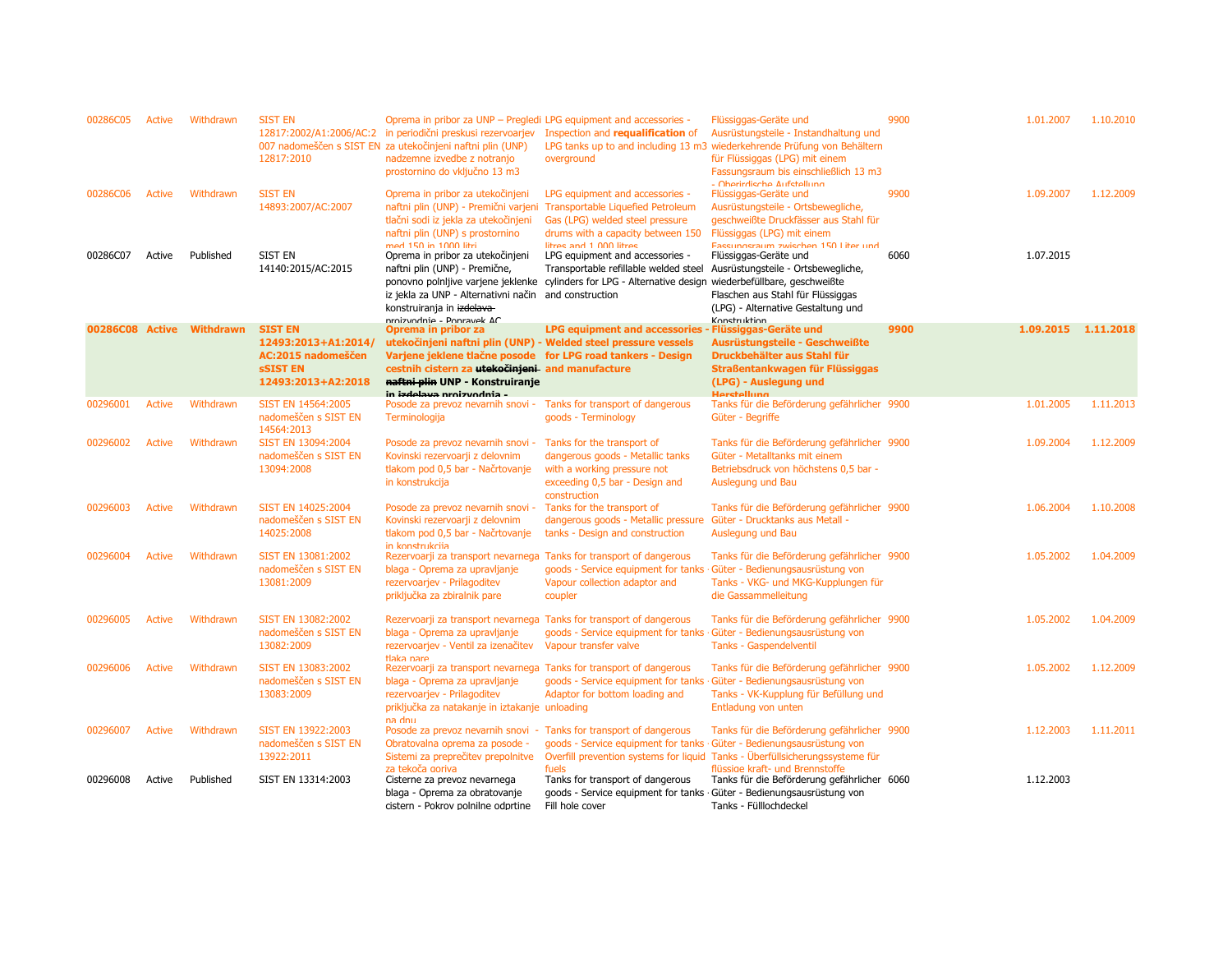| 00296009        | Active        | Withdrawn        | SIST EN 14595:2005<br>nadomeščen s SIST EN<br>14595:2016         | Cisterne za prevoz nevarnega<br>blaga - Oprema za obratovanje<br>cistern - Tlačni in vakuumski<br>oddušniki                                                                                                      | Tanks for transport of dangerous<br>goods - Service equipment for tanks · Güter - Bedienungsausrüstung von<br>Pressure and Vacuum Breather Vent Tanks - Über- und | Tanks für die Beförderung gefährlicher 9900<br><b>Unterdruckbelüftung</b>                                                                                                                                                  |      | 1.05.2005              | 1.10.2016           |
|-----------------|---------------|------------------|------------------------------------------------------------------|------------------------------------------------------------------------------------------------------------------------------------------------------------------------------------------------------------------|-------------------------------------------------------------------------------------------------------------------------------------------------------------------|----------------------------------------------------------------------------------------------------------------------------------------------------------------------------------------------------------------------------|------|------------------------|---------------------|
| 00296010 Active |               | <b>Withdrawn</b> | <b>SIST EN 14596:2005</b><br>nadomeščen s SIST EN<br>14596:2018  | Cisterne za prevoz nevarnega<br>blaga - Oprema za obratovanje dangerous goods - Service<br>cistern - Tlačni varnostni ventil equipment for tanks -<br>v sili                                                     | <b>Tanks for transport of</b><br><b>Emergency pressure relief valve Notentlastungsventil</b>                                                                      | <b>Tanks für die Beförderung</b><br>gefährlicher Güter -<br><b>Bedienungsausrüstung von Tanks -</b>                                                                                                                        | 9900 |                        | 1.05.2005 1.11.2018 |
| 00296011        | Active        | Published        | SIST EN 13308:2003                                               | Cisterne za prevoz nevarnega<br>blaga - Oprema za obratovanje<br>cistern - Tlačno neizravnan spodnji Non pressure balanced footvalve<br>ventil                                                                   | Tanks for transport of dangerous<br>goods - Service equipment for tanks · Güter - Bedienungsausrüstung von                                                        | Tanks für die Beförderung gefährlicher 6060<br>Tanks - Nichtdruckausgeglichenes<br>Bodenventil                                                                                                                             |      | 1.12.2003              |                     |
| 00296015        | Active        | Withdrawn        | <b>SIST-TP CEN/TR</b><br><b>SIST-TP CEN/TR</b><br>15120:2013     | Cisterne za prevoz nevarnega<br>15120:2005 nadomeščen s blaga - Navodila in priporočila za<br>polnjenje, prevoz in praznjenje                                                                                    | Tanks for transport of dangerous<br>goods - Guidance and<br>recommendations for loading,<br>transport and unloading                                               | Tanks für die Beförderung gefährlicher 9900<br>Güter - Leitlinien und Empfehlungen<br>für Befüllung, Beförderung und<br>Entladung                                                                                          |      | 1.11.2005              | 1.12.2013           |
| 00296016        | Active        | Published        | SIST EN 13315:2002                                               | Cisterne za prevoz nevarnega<br>blaga - Oprema za obratovanje<br>cistern - Spojka za težnostno<br>praznjenje                                                                                                     | Tanks for transport of dangerous<br>goods - Service equipment for tanks<br>Gravity discharge coupler                                                              | Tanks für die Beförderung gefährlicher 6060<br>Güter - Bedienungsausrüstung von<br>Tanks - Entladekupplung für<br>Schwerkraftabgabe                                                                                        |      | 1.11.2002              |                     |
| 00296017        | <b>Active</b> | Withdrawn        | SIST EN 14116:2003<br>nadomeščen s SIST EN<br>14116:2007         | Posode za prevoz nevarnih snovi -<br>Digitalni vmesnik za prepoznavalno<br>napravo polnjenja                                                                                                                     | Tanks for transport of dangerous<br>goods - Digital interface for the<br>product recognition device                                                               | Tanks für die Beförderung gefährlicher 9900<br>Güter - Digitale Schnittstelle für das<br>Produkterkennungssystem                                                                                                           |      | 1.12.2003              | 1.11.2008           |
| 00296018        | <b>Active</b> | Withdrawn        | <b>SIST EN 12972:2002</b><br>nadomeščen s SIST EN<br>12972:2008  | Rezervoarji za transport nevarnega Tanks for transport of dangerous<br>blaga - Preskušanje, nadzor in<br>označevanje kovinskih rezervoarjev marking of metallic tanks                                            | goods - Testing, inspection and                                                                                                                                   | Tanks für die Beförderung gefährlicher 9900<br>Güter - Prüfung, Inspektion und<br>Kennzeichnung von Metalltanks                                                                                                            |      | 1.01.2002              | 1.03.2010           |
| 00296020        | Active        | Published        | SIST EN 13316:2003                                               | Cisterne za prevoz nevarnega<br>blaga - Oprema za obratovanje za<br>cisterne - Tlačno izravnan spodnji<br>ventil                                                                                                 | Tanks for transport of dangerous<br>goods - Service equipment for tanks<br>Pressure balanced footvalve                                                            | Tanks für die Beförderung gefährlicher 6060<br>Güter - Bedienungsausrüstung von<br>Tanks - Druckausgeglichenes<br>Bodenventil                                                                                              |      | 1.12.2003              |                     |
| 00296022        | Active        | Published        | SIST EN 14432:2006<br>nadomeščen s SIST EN<br>14432:2015         | Cisterne za prevoz nevarnega<br>blaga - Oprema cisterne za prevoz<br>tekočih kemikalij - Vakuumski<br>oddušniki in ventili za vston zraka                                                                        | Tanks for the transport of<br>dangerous goods - Tank equipment<br>Product discharge and air inlet                                                                 | Tanks für die Beförderung gefährlicher 9900<br>Güter - Ausrüstung für Tanks für die<br>for the transport of liquid chemicals - Beförderung flüssiger Chemieprodukte -<br>Produktabsperr- und Gaswechselventile             |      | 1.11.200               | 1.01.2015           |
| 00296024        | <b>Active</b> | Published        | SIST EN 14433:2006<br>nadomeščen s SIST EN<br>14433:2015         | Cisterne za prevoz nevarnega                                                                                                                                                                                     | Tanks for the transport of<br>blaga – Oprema cisterne za prevoz dangerous goods - Tank equipment<br><b>Ennt valves</b>                                            | Tanks für die Beförderung gefährlicher 9900<br>Güter - Ausrüstung für Tanks für die<br>tekočih kemikalij – Izpustni ventili for the transport of liquid chemicals - Beförderung flüssiger Chemieprodukte -<br>Rodenventile |      | 1.10.2006              | 1.01.2015           |
| 00296025        | <b>Active</b> | Published        | SIST EN 14512:2007<br>razveljavljen brez<br>nadomestila          | Cisterne za prevoz nevarnega<br>blaga - Oprema cisterne za prevoz<br>tekočih kemikalij - Tečajno<br>pritrjeni pokrovi vstopnih odprtin in Hinged manhole covers and<br>sedežne prirobnice s tečajnimi<br>sorniki | Tanks for the transport of<br>dangerous goods - Tank equipment<br>neckrings with pivoting bolts                                                                   | Tanks für die Beförderung gefährlicher 9900<br>Güter - Ausrüstung für Tanks für die<br>for the transport of liquid chemicals - Beförderung flüssiger Chemieprodukte -<br>Klappdeckeldome                                   |      | 1.01.2007              | 1.07.2016           |
| 00296027        | Active        | Withdrawn        | SIST EN 13317:2003<br>nadomeščen s SIST EN<br>13317:2003+A1:2007 | Posode za prevoz nevarnih snovi -<br>Obratovalna oprema za posode -<br>Sklop pokrova vstopne odprtine                                                                                                            | Tanks for transport of dangerous<br>goods - Service equipment for tanks<br>Manhole cover assembly                                                                 | Tanks für die Beförderung gefährlicher 9900<br>Güter - Bedienungsausrüstung von<br>Tanks - Baugruppe Deckel für<br>Einsteigeöffnungen                                                                                      |      | 1.12.2003              | 1.11.2011           |
| 00296028        | Active        | Published        | SIST EN 15208:2007<br>nadomeščen s SIST EN<br>15208:2014         | Cisterne za prevoz nevarnega<br>blaga - Sistemi za dostavo<br>zapečatenih razdelkov - Načini<br>delovania in zahteve za vmesnike                                                                                 | Tanks for transport of dangerous<br>goods - Sealed parcel delivery<br>systems - Working principles and<br>interface snecifications                                | Tanks für die Beförderung gefährlicher 9900<br>Güter - Versiegelte Transportsysteme -<br>Arbeitsgrundlagen und<br>Schnittstellenfestlegungen                                                                               |      | 1.07.2005<br>1.09.2007 | 1.07.2014           |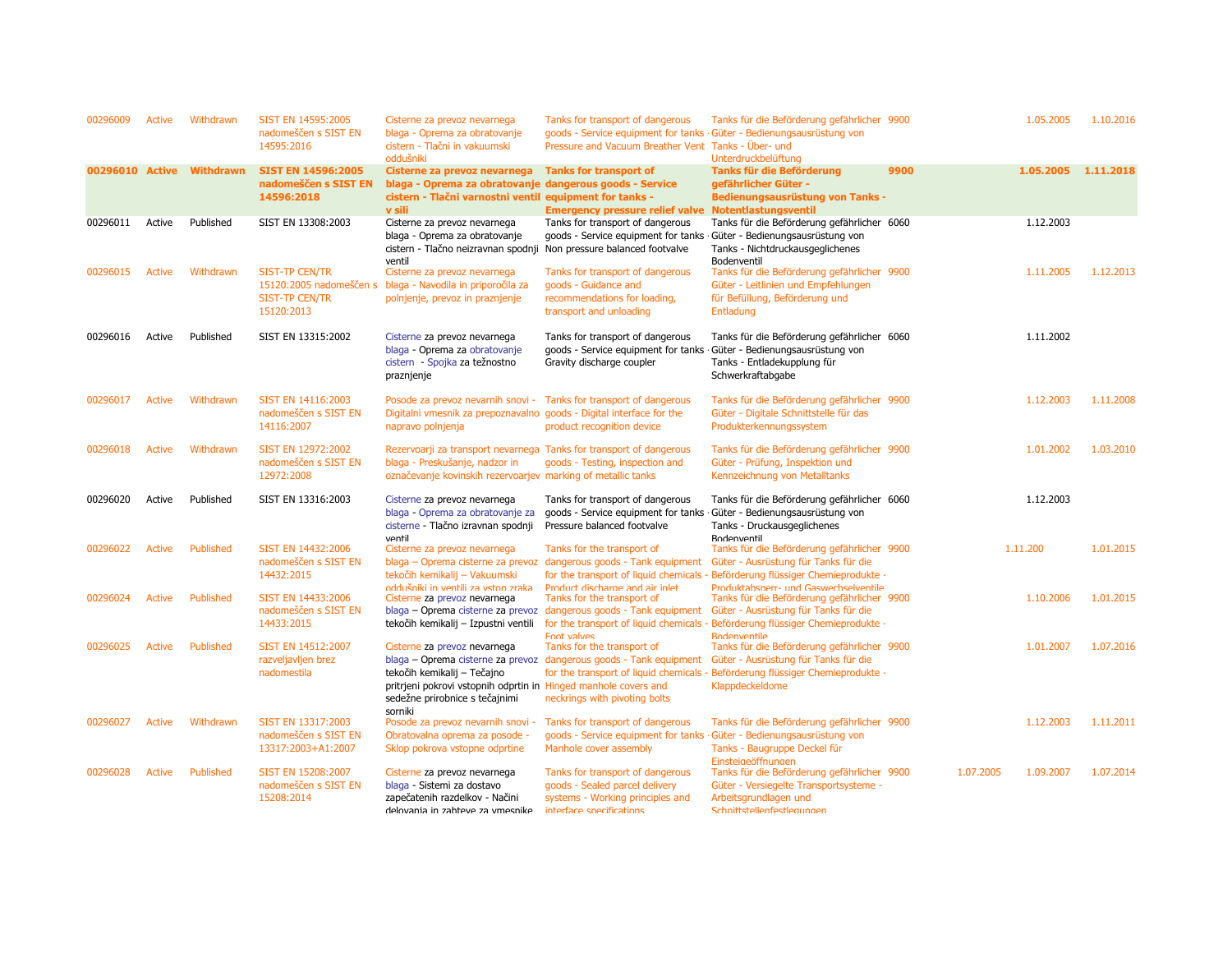| 00296029        | Active        | Published | SIST EN 15207:2007<br>nadomeščen s SIST EN<br>15207:2015                           | Cisterne za prevoz nevarnega<br>blaga - Vtična zveza in napajalne<br>karakteristike za opremo za                                                             | Tanks for transport of dangerous<br>goods - Plug/socket connection and<br>supply characteristics for service                                                                                                             | Tanks für die Beförderung gefährlicher 9900<br>Güter - Steckvorrichtung und<br>elektrische Kennwerte der Versorgung                                     |      | 1.07.2005 | 1.04.2007           | 1.03.2015 |
|-----------------|---------------|-----------|------------------------------------------------------------------------------------|--------------------------------------------------------------------------------------------------------------------------------------------------------------|--------------------------------------------------------------------------------------------------------------------------------------------------------------------------------------------------------------------------|---------------------------------------------------------------------------------------------------------------------------------------------------------|------|-----------|---------------------|-----------|
| 00296030        | <b>Active</b> | Published | SIST EN 12972:2008<br>nadomeščen s SIST EN<br>12972:2015                           | obratovanie v eksplozijsko<br>Cisterne za prevoz nevarnega<br>blaga - Preskušanje, nadzor in<br>označevanje kovinskih cistern                                | equinment in hazardous areas with<br>Tanks for transport of dangerous<br>goods - Testing, inspection and<br>marking of metallic tanks                                                                                    | von Redienungsausrüstungen in<br>Tanks für die Beförderung gefährlicher 9900<br>Güter - Prüfung, Inspektion und<br>Kennzeichnung von Metalltanks        |      | 1.07.2005 | 1.09.2008           | 1.05.2015 |
| 00296031        | <b>Active</b> | Withdrawn | SIST EN 13081:2009<br>nadomeščen s SIST EN<br>13081:2009+A1:2012                   | Posode za prevoz nevarnih snovi -<br>Oprema za oskrbovanje<br>rezervoarjev - Spojka za zbiralnik<br>pare                                                     | Tanks for transport of dangerous<br>goods - Service equipment for tanks<br>Vapour collection adaptor and<br>coupler                                                                                                      | Tanks für die Beförderung gefährlicher 9900<br>Güter - Bedienungsausrüstung von<br>Tanks - VKG- und MKG-Kupplungen für<br>die Gassammelleitung          |      |           | 1.04.2009           | 1.05.2012 |
| 00296032        | <b>Active</b> | Withdrawn | SIST EN 13082:2009<br>nadomeščen s SIST EN<br>13082:2009+A1:2012                   | Posode za prevoz nevarnih snovi -<br>Oprema za oskrbovanje<br>rezervoarjev - Ventil za izenačitev<br>parnega tlaka                                           | Tanks for transport of dangerous<br>goods - Service equipment for tanks<br>Vapour transfer valve                                                                                                                         | Tanks für die Beförderung gefährlicher 9900<br>Güter - Bedienungsausrüstung von<br><b>Tanks - Gaspendelventil</b>                                       |      |           | 1.04.2009           | 1.05.2012 |
| 00296033        | Active        | Withdrawn | SIST EN 13083:2009<br>nadomeščen s SIST EN<br>13083:2009+A1:2013                   | Cisterne za prevoz nevarnega<br>blaga - Oprema za obratovanje<br>cistern - Priključek za polnjenje in<br>praznjenje s spodnje strani                         | Tanks for transport of dangerous<br>goods - Service equipment for tanks<br>Adaptor for bottom loading and<br>unloading                                                                                                   | Tanks für die Beförderung gefährlicher 9900<br>· Güter - Bedienungsausrüstung von<br>Tanks - VK-Kupplung für<br>Untenbefüllung und -entladung           |      |           | 1.01.2009           | 1.12.2013 |
| 00296034        | <b>Active</b> | Withdrawn | <b>SIST EN</b><br>14116:2003/A1:2005<br>nadomeščen s SIST EN<br>14116:2007         | Posode za prevoz nevarnih snovi - Tanks for transport of dangerous<br>Digitalni vmesnik za prepoznavalno<br>napravo polnjenja                                | goods - Digital interface for the<br>product recognition device                                                                                                                                                          | Tanks für die Beförderung gefährlicher 9900<br>Güter - Digitale Schnittstelle für das<br>Produkterkennungssystem                                        |      |           | 1.11.2005           | 1.09.2007 |
| 00296039        | Active        | Withdrawn | SIST EN 14116:2007<br>nadomeščen s SIST EN                                         | Posode za prevoz nevarnih snovi -<br>Digitalni vmesnik za prepoznavalno goods - Digital interface for the                                                    | Tanks for transport of dangerous                                                                                                                                                                                         | Tanks für die Beförderung gefährlicher 9900<br>Güter - Digitale Schnittstelle für das                                                                   |      |           | 1.09.2007           | 1.12.2010 |
|                 |               |           | 14116:2007+A2:2010                                                                 | napravo polnjenja                                                                                                                                            | product recognition device                                                                                                                                                                                               | Produkterkennungssystem                                                                                                                                 |      |           |                     |           |
| 00296040 Active |               | Withdrawn | <b>SIST EN</b><br>13317:2003+A1:2007<br>nadomeščen s SIST EN<br>13317:2018         | Cisterne za prevoz nevarnega<br>blaga - Oprema za obratovanje dangerous goods - Service<br>cistern - Sklop pokrova<br>vstopne odprtine                       | <b>Tanks for transport of</b><br>equipment for tanks - Manhole<br>cover assembly                                                                                                                                         | <b>Tanks für die Beförderung</b><br>gefährlicher Güter -<br><b>Bedienungsausrüstung von Tanks -</b><br><b>Baugruppe Deckel für</b>                      | 9900 |           | 1.04.2007           | 1.11.2018 |
| 00296041        | <b>Active</b> | Published | SIST EN 13094:2008<br>nadomeščen s SIST EN<br>13094:2015                           | Cisterne za prevoz nevarnega<br>blaga - Kovinske cisterne z<br>delovnim tlakom pod 0,5 bar -                                                                 | Tanks for the transport of<br>dangerous goods - Metallic tanks<br>with a working pressure not                                                                                                                            | Finctainanffnunnan<br>Tanks für die Beförderung gefährlicher 9900<br>Güter - Metalltanks mit einem<br>Betriebsdruck von höchstens 0,5 bar -             |      |           | 1.12.2008           | 1.07.2015 |
| 00296042        | <b>Active</b> | Published | SIST EN 14025:2008<br>nadomešča SIST EN                                            | Konstruiranie in izdelava<br>Posode za prevoz nevarnih snovi -<br>Kovinske tlačne cisterne -                                                                 | exceeding 0.5 har - Design and<br>Tanks for the transport of<br>dangerous goods - Metallic pressure                                                                                                                      | Ausleauna und Bau<br>Tanks für die Beförderung gefährlicher 9900<br>Güter - Drucktanks aus Metall -                                                     |      |           | 1.10.2008           | 1.12.2013 |
| 00296046        | Active        | Published | 14025:2013<br>SIST EN 15969-1:2011<br>nadomeščen s SIST EN<br>15969-1:2015         | Konstruiranie in izdelava<br>Cisterne za prevoz nevarnega                                                                                                    | tanks - Design and Construction<br>Tanks for transport of dangerous<br>blaga - Digitalni vmesniki za prenos goods - Digital interface for the data<br>podatkov med vozilom s posodo in transfer between tank vehicle and | Ausleaung und Bau<br>Tanks für die Beförderung gefährlicher 9900<br>Güter - Digitale Schnittstelle für den<br>Datenaustausch zwischen                   |      | 7.11.2009 | 1.11.2011           | 1.10.2015 |
| 00296047 Active |               | Withdrawn | SIST EN 15969-2:2011<br>nadomeščen s SIST EN<br>15969-2:2018                       | stacionarnimi nanravami - 1 del·<br>Cisterne za prevoz nevarnega<br>blaga - Digitalni vmesnik za<br>prenos podatkov med vozilom<br>s posodo in stacionarnimi | with stationary facilities - Part 1:<br><b>Tanks for transport of</b><br>dangerous goods - Digital<br>interface for the data transfer<br>between tank vehicle and with                                                   | Tankfahrzeugen und stationären<br>Tanks für die Beförderung<br>gefährlicher Güter - Digitale<br>Schnittstelle für den<br><b>Datenaustausch zwischen</b> | 9900 | 1.03.2010 | 1.11.2011 1.05.2018 |           |
| 00296048        | <b>Active</b> | Withdrawn | <b>SIST EN</b><br>14116:2007+A1:2009<br>nadomeščen s SIST EN<br>14116:2007+A2:2010 | napravami - 2. del:<br>Cisterne za prevoz nevarnega<br>blaga - Digitalni vmesnik za<br>prepoznavalno napravo polnjenja                                       | stationary facilities - Part 2:<br>Tanks for transport of dangerous<br>goods - Digital interface for the<br>product recognition device                                                                                   | Tankfahrzeugen und stationären<br>Tanks für die Beförderung gefährlicher 9900<br>Güter - Digitale Schnittstelle für das<br>Produkterkennungssystem      |      |           | 1.03.2009           | 1.12.2010 |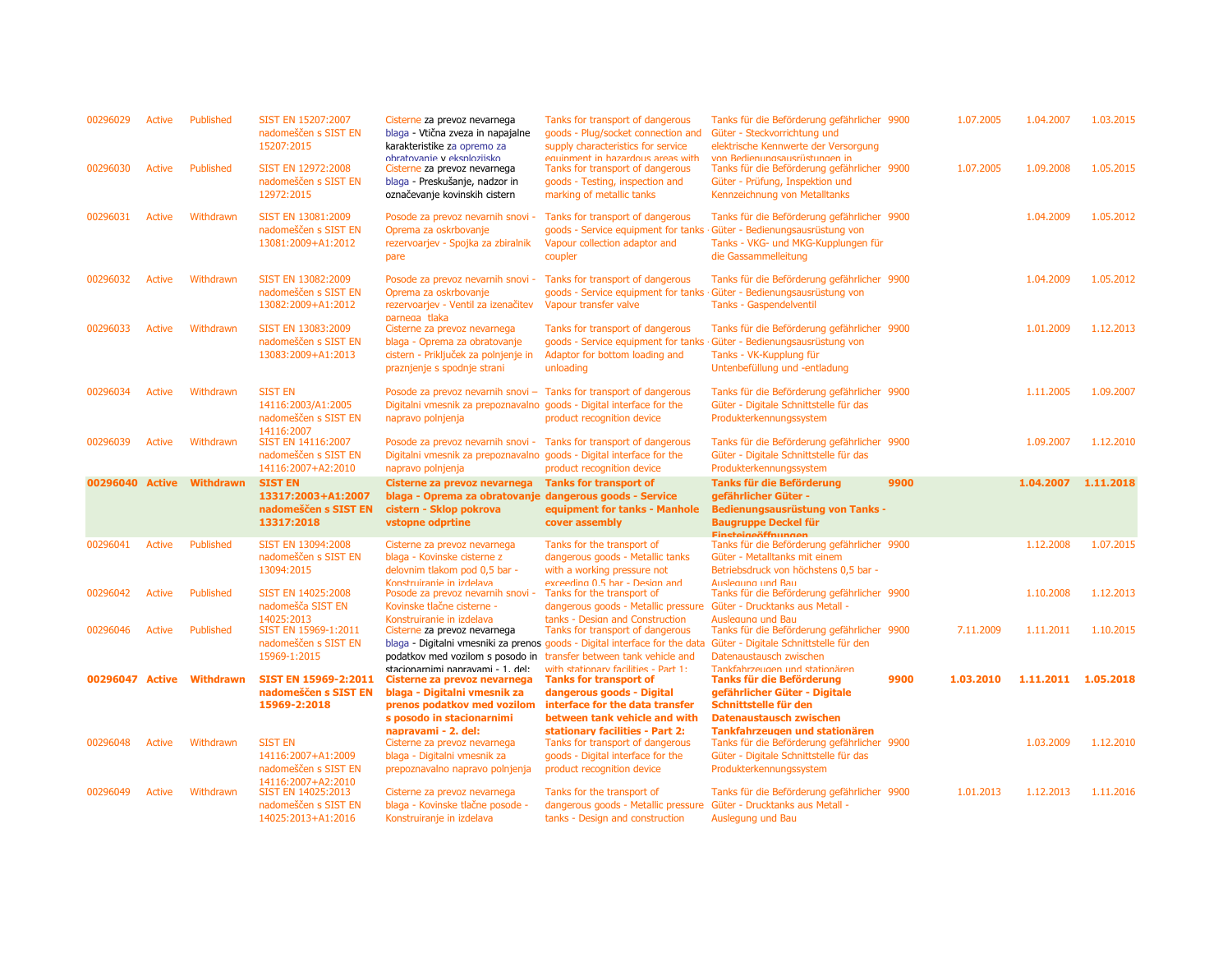| 00296050        | Active        | Published        | SIST EN 13922:2011<br>nadomešča SIST EN<br>13922:2003                                  | Cisterne za prevoz nevarnega<br>blaga - Oprema za obratovanje<br>cistern - Sistemi za preprečitev                                                                                                                     | Tanks for transport of dangerous<br>goods - Service equipment for tanks                                                                                                                 | Tanks für die Beförderung gefährlicher 6060<br>· Güter - Bedienungsausrüstung von<br>Overfill prevention systems for liquid Tanks - Überfüllsicherungssysteme für                                                |      | 1.03.2010  | 1.11.2011           |           |
|-----------------|---------------|------------------|----------------------------------------------------------------------------------------|-----------------------------------------------------------------------------------------------------------------------------------------------------------------------------------------------------------------------|-----------------------------------------------------------------------------------------------------------------------------------------------------------------------------------------|------------------------------------------------------------------------------------------------------------------------------------------------------------------------------------------------------------------|------|------------|---------------------|-----------|
| 00296051        | Active        | Published        | SIST EN 14564:2013<br>nadomešča SIST EN<br>14564:2005                                  | prepolnitve za tekoča goriva<br>Cisterne za prevoz nevarnega<br>blaga - Terminologija                                                                                                                                 | fuels<br>Tanks for transport of dangerous<br>goods - Terminology                                                                                                                        | flüssige Kraft- und Brennstoffe<br>Tanks für die Beförderung gefährlicher 6060<br>Güter - Begriffe                                                                                                               |      | 1.11.2011  | 1.11.2013           |           |
| 00296052        | <b>Active</b> | Withdrawn        | SIST EN 14116:2012<br>nadomeščen s SIST EN<br>14116:2012+A1:2014                       | Cisterne za prevoz nevarnega<br>blaga - Digitalni ymesnik za<br>napravo za prepoznavanje<br>nroizvoda za tekoča goriva                                                                                                | Tanks for transport of dangerous<br>goods - Digital interface for product<br>recognition devices for liquid fuels                                                                       | Tanks für die Beförderung gefährlicher 9900<br>Güter - Digitale Schnittstelle für das<br>Produkterkennungssystem für flüssige<br>Kraft- und Brennstoffe                                                          |      | 1.06.2011  | 1.12.2012           | 1.12.2014 |
| 00296054        | Active        | Published        | SIST EN 16257:2012                                                                     | Cisterne za prevoz nevarnega<br>blaga - Oprema za obratovanje -<br>Izpustni ventili z imenskim<br>premerom, večjim ali manjšim od<br>100 mm                                                                           | Tanks for the transport of<br>dangerous goods - Service<br>equipment - Footvalve sizes other<br>than 100 mm dia (nom)                                                                   | Tanks für die Beförderung gefährlicher 6060<br>Güter - Bedienungsausrüstung -<br>Bodenventile mit einem<br>Nenndurchmesser von mehr oder<br>weniger als 100 mm                                                   |      | 12.06.2011 | 1.12.2012           |           |
| 00296058        | Active        | Published        | SIST EN 16249:2013                                                                     | Cisterne za prevoz nevarnega<br>blaga - Oprema za obratovanje -<br>Kapa priključka za polnjenje in<br>praznjenje s spodnje strani                                                                                     | Tanks for the transport of<br>dangerous goods - Service<br>equipment - Cap for the adaptor for<br>bottom loading and unloading                                                          | Tanks für die Beförderung gefährlicher 6060<br>Güter - Bedienungsausrüstung - Kappe<br>für VK-Kupplung für Untenbefüllung<br>und -entladung                                                                      |      | 1.06.2011  | 1.12.2013           |           |
| 00296059        | <b>Active</b> | Withdrawn        | <b>SIST EN</b><br>14116:2007+A2:2010<br>nadomešča SIST EN<br>14116:2007+A1:2009        | Posode za prevoz nevarnih snovi -<br>Digitalni vmesnik za napravo za<br>prepoznavanje proizvoda (z<br>dopolnili do vključno A2)                                                                                       | Tanks for transport of dangerous<br>goods - Digital interface for the<br>product recognition device                                                                                     | Tanks für die Beförderung gefährlicher 9900<br>Güter - Digitale Schnittstelle für das<br>Produkterkennungssystem                                                                                                 |      |            | 1.12.2010           | 1.12.2012 |
| 00296063        | Active        | Published        | SIST EN 15208:2014<br>nadomešča SIST EN<br>15208:2007                                  | Cisterne za prevoz nevarnega<br>blaga - Sistemi za dostavo<br>zapečatenih razdelkov - Načini<br>delovanja in specifikacije za<br>vmesnike                                                                             | Tanks for transport of dangerous<br>goods - Sealed parcel delivery<br>systems - Working principles and<br>interface specifications                                                      | Tanks für die Beförderung gefährlicher 6060<br>Güter - Versiegelte Transportsysteme -<br>Arbeitsgrundlagen und<br>Schnittstellenfestlegungen                                                                     |      | 1.10.2012  | 1.07.2014           |           |
| 00296064        | Active        | Published        | SIST EN 15207:2015<br>nadomešča SIST EN<br>15207:2007                                  | Cisterne za prevoz nevarnega<br>blaga - Vtična zveza in napajalne<br>karakteristike za opremo za<br>obratovanje z nazivno napajalno<br>napetostjo 24 V v eksplozijsko<br>ogroženih <del>prostorih</del> območiih      | Tanks for the transport of<br>dangerous goods - Plug/socket<br>connection and supply<br>characteristics for service equipment<br>in hazardous areas with 24 V<br>nominal supply voltage | Tanks für die Beförderung gefährlicher 6060<br>Güter - Steckvorrichtung und<br>elektrische Kennwerte der Versorgung<br>von Bedienungsausrüstungen in<br>explosionsgefährdeten Bereichen mit<br>24 V Nennspannung |      | 1.10.2012  | 1.03.2015           |           |
| 00296066        | Active        | Published        | SIST EN 13094:2015<br>nadomešča SIST EN<br>13094:2008 in SIST EN<br>13094:2008/AC:2010 | Cisterne za prevoz nevarnega<br>blaga - Kovinski rezervoarji z<br>delovnim tlakom pod 0,5 bar -<br>Konstruiranje in konstrukcija-<br>svelabti                                                                         | Tanks for the transport of<br>dangerous goods - Metallic tanks<br>with a working pressure not<br>exceeding 0,5 bar - Design and<br>construction                                         | Tanks für die Beförderung gefährlicher 6060<br>Güter - Metalltanks mit einem<br>Betriebsdruck von höchstens 0,5 bar -<br>Auslegung und Bau                                                                       |      | 1.07.2013  | 1.07.2015           |           |
| 00296067 Active |               | <b>Withdrawn</b> | <b>SIST EN 12972:2015</b><br>nadomeščen s SIST EN<br>12972:2018                        | Cisterne za prevoz nevarnega<br>blaga - Preskušanje, pregled in dangerous goods - Testing,<br>označevanje kovinskih cistern                                                                                           | <b>Tanks for transport of</b><br>inspection and marking of<br>metallic tanks                                                                                                            | Tanks für die Beförderung<br>gefährlicher Güter - Prüfung,<br><b>Inspektion und Kennzeichnung</b><br>von Metalltanks                                                                                             | 9900 | 1.05.2012  | 1.05.2015 1.11.2018 |           |
| 00296069        | Active        | Published        | SIST EN 14432:2015<br>nadomešča SIST EN<br>14432:2006                                  | Cisterne za prevoz nevarnega<br>blaga - Oprema posode za prevoz<br>tekočih kemikalij in utekočinjenih<br>plinov - Vakuumski oddušniki in-<br>ventili za vstop zraka Izpustni<br>ventili in ventili za vstop plina pri | Tanks for the transport of<br>dangerous goods - Tank equipment<br>for the transport of liquid chemicals<br>and liquefied gases - Product<br>discharge and air inlet valves              | Tanks für die Beförderung gefährlicher 6060<br>Güter - Ausrüstung für Tanks für die<br>Beförderung von flüssigen<br>Chemieprodukten und Flüssiggasen -<br>Produktabsperr- und Gaswechselventile                  |      | 1.07.2013  | 1.01.2015           |           |
| 00296072 Active |               | <b>Withdrawn</b> | <b>SIST EN 16657:2016</b><br>nadomeščen s SIST EN<br>16657:2016+A1:2018                | Cisterne za prevoz nevarnega<br>blaga - Oprema cistern za<br>preprečitev prepolnitve za<br>stabilne nepremične rezervoarje                                                                                            | <b>Tanks for the transport of</b><br>dangerous goods - Transport<br>tank equipment for overfill<br>prevention devices for static                                                        | Tanks für die Beförderung<br>gefährlicher Güter -<br>Transporttankausrüstung für<br>Überfüllsicherungen für ortsfeste                                                                                            | 9900 | 1.11.2013  | 1.10.2016 1.11.2018 |           |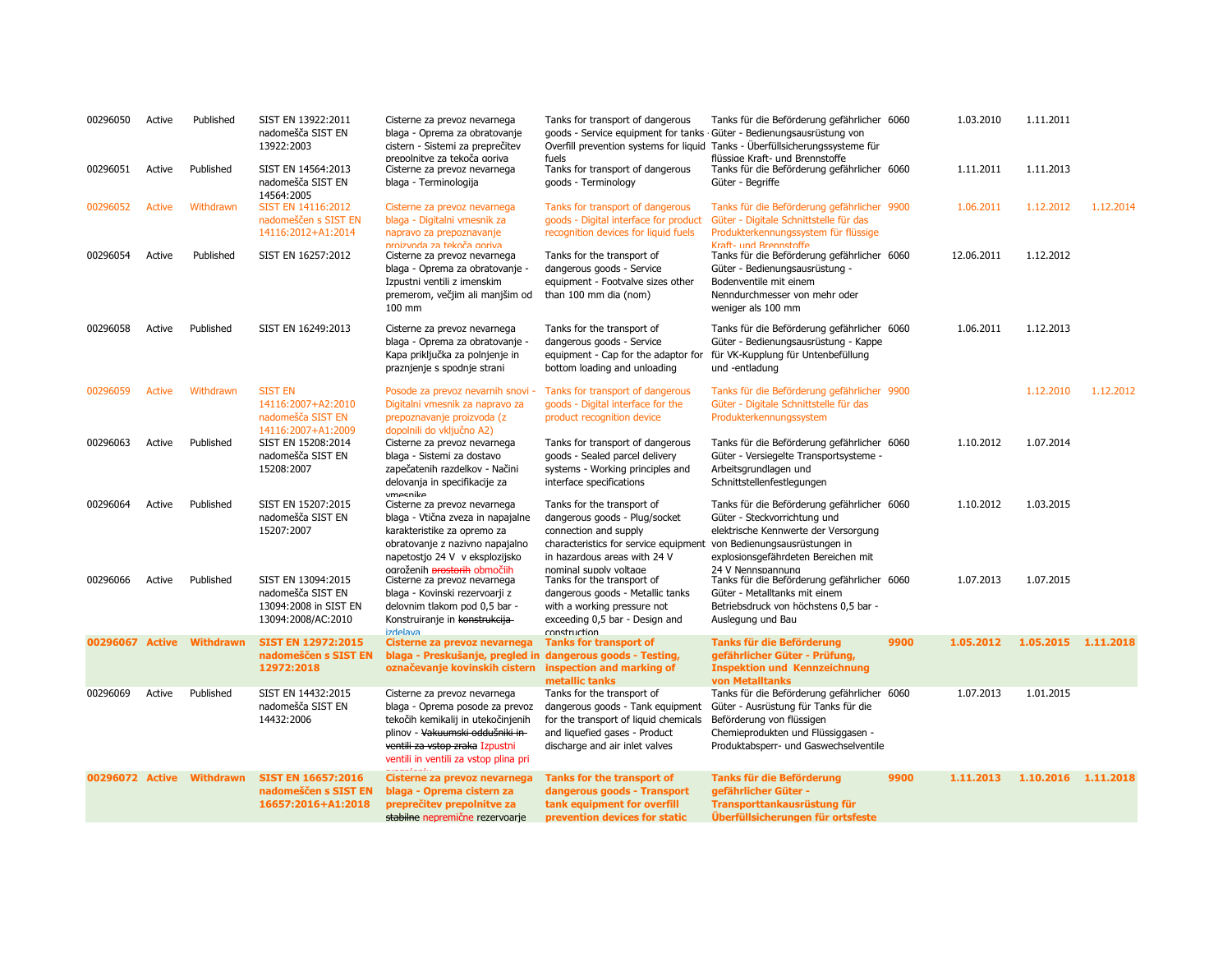| 00296073        | Active | Published                 | <b>SIST EN</b><br>13081:2009+A1:2012<br>nadomešča<br>SIST EN 13081:2009            | Cisterne za prevoz nevarnega<br>blaga - Oprema za obratovanje za<br>cisterne - Spojka za zbiralnik pare<br>Priključek/adaptor/adapter in<br>spojka za zbiralnik plinske/parne                                                                          | Tanks for transport of dangerous<br>goods - Service equipment for tanks<br>Vapour collection adaptor and<br>coupler                                                                                       | Tanks für die Beförderung gefährlicher 6060<br>Güter - Bedienungsausrüstung von<br>Tanks - VKG- und MKG-Kupplungen für<br>die Gassammelleitung                                                                      |      |           | 1.06.2012           |  |
|-----------------|--------|---------------------------|------------------------------------------------------------------------------------|--------------------------------------------------------------------------------------------------------------------------------------------------------------------------------------------------------------------------------------------------------|-----------------------------------------------------------------------------------------------------------------------------------------------------------------------------------------------------------|---------------------------------------------------------------------------------------------------------------------------------------------------------------------------------------------------------------------|------|-----------|---------------------|--|
| 00296074        | Active | Published                 | SIST EN<br>13082:2009+A1:2012<br>nadomešča<br>SIST EN 13082:2009                   | faze) (vkliučno z donolnilom 41)<br>Cisterne za prevoz nevarnega<br>blaga - Oprema za obratovanje<br>cistern - Ventil za izenačitev<br>parnega tlaka (vkliučno z                                                                                       | Tanks for transport of dangerous<br>goods - Service equipment for tanks<br>Vapour transfer valve                                                                                                          | Tanks für die Beförderung gefährlicher 6060<br>Güter - Bedienungsausrüstung von<br>Tanks - Gaspendelventil                                                                                                          |      |           | 1.06.2012           |  |
| 00296075        | Active | Published                 | SIST-TP CEN/TR<br>15120:2013 nadomešča<br>SIST-TP CEN/TR<br>15120:2005             | Cisterne za prevoz nevarnega<br>blaga - Navodila in priporočila za<br>polnjenje, prevoz in praznjenje                                                                                                                                                  | Tanks for transport of dangerous<br>goods - Guidance and<br>recommendations for loading,<br>transport and unloading                                                                                       | Tanks für die Beförderung gefährlicher 6060<br>Güter - Leitlinien und Empfehlungen<br>für Ausfüllung, Beförderung und<br>Entleerung                                                                                 |      | 1.11.2012 | 1.12.2013           |  |
| 00296076        | Active | Published                 | SIST EN 16522:2014                                                                 | Cisterne za prevoz nevarnega<br>blaga - Oprema za obratovanje<br>cistern - Plamenske zapore za<br>prezračevalne sisteme                                                                                                                                | Tanks for transport of dangerous<br>goods - Service equipment for tanks<br>Flame arresters for venting systems                                                                                            | Tanks für die Beförderung gefährlicher 6060<br>Güter - Bedienungsausrüstung von<br>Tanks - Flammensperren für<br>Belüftungssysteme                                                                                  |      | 1.04.2013 | 1.07.2014           |  |
|                 |        | 00296077 Active Withdrawn | <b>SIST EN 15969-1:2015</b><br>nadomeščen s SIST EN<br>15969-1:2018                | Cisterne za prevoz nevarnega<br>blaga - Digitalni vmesniki za<br>prenos podatkov med vozilom<br>cisterno in stacionarnimi<br>napravami - 1. del: Opredelitev stationary facilities - Part 1:<br>protokola - Upravljanje,<br>moriania in saiam nadatkau | <b>Tanks for transport of</b><br>dangerous goods - Digital<br>interface for the data transfer<br>between tank vehicle and with<br><b>Protocol specification - Control,</b><br>monettement and ottent data | Tanks für die Beförderung<br>gefährlicher Güter - Digitale<br>Schnittstelle für den<br><b>Datenaustausch zwischen</b><br>Tankfahrzeugen und stationären<br>Einrichtungen - Teil 1:<br><b>Destaballenssifibation</b> | 9900 | 1.03.2014 | 1.10.2015 1.05.2018 |  |
| 00296080        | Active | Published                 | SIST EN 14433:2015<br>nadomešča SIST EN<br>14433:2006                              | Cisterne za prevoz nevarnega<br>blaga - Oprema cistern za prevoz<br>tekočih kemikalij in utekočinjenih<br>plinov - Talni izpustni ventili                                                                                                              | Tanks for the transport of<br>dangerous goods - Tank equipment<br>for the transport of liquid chemicals<br>and liquefied gases - Foot valves                                                              | Tanks für die Beförderung gefährlicher 6060<br>Güter - Ausrüstung für Tanks für die<br>Beförderung von flüssiger<br>Chemieprodukte und Flüssiggase -<br><b>Bodenventile</b>                                         |      | 1.07.2013 | 1.01.2015           |  |
| 00296081        | Active | Published                 | <b>SIST EN</b><br>13083:2009+A1:2013                                               | Cisterne za prevoz nevarnega<br>blaga - Oprema za obratovanje<br>cistern - Priključek za polnjenje in<br>praznjenje s spodnje strani<br>(vključno z dopolnilom A1)                                                                                     | Tanks for transport of dangerous<br>goods - Service equipment for tanks<br>Adaptor for bottom loading and<br>unloading                                                                                    | Tanks für die Beförderung gefährlicher 6060<br>Güter - Bedienungsausrüstung von<br>Tanks - VK-Kupplung für<br>Untenbefüllung und -entladung                                                                         |      |           | 1.12.2013           |  |
| 00296084        | Active | Published                 | SIST EN 14595:2016<br>nadomešča SIST EN<br>14595:2005                              | Cisterne za prevoz nevarnega<br>blaga - Oprema za obratovanje<br>cistern - Tlačni in vakuumski<br>oddušniki                                                                                                                                            | Tanks for transport of dangerous<br>goods - Service equipment for tanks<br>Pressure and vacuum breather<br>device                                                                                         | Tanks für die Beförderung gefährlicher 6060<br>Güter - Bedienungsausrüstung von<br>Tanks - Einrichtung für Über- und<br>Unterdruckbelüftung                                                                         |      | 1.12.2014 | 1.10.2016           |  |
| 00296085 Active |        | <b>Withdrawn</b>          | <b>SIST EN</b><br>14116:2012+A1:2014<br>nadomeščen s SIST EN<br>14116:2012+A2:2018 | Cisterne za prevoz nevarnega<br>blaga - Digitalni vmesnik za<br>napravo za prepoznavanje<br>proizvoda za tekoča goriva                                                                                                                                 | <b>Tanks for transport of</b><br>dangerous goods - Digital<br>interface for product<br>recognition devices for liquid                                                                                     | Tanks für die Beförderung<br>gefährlicher Güter - Digitale<br>Schnittstelle für das<br>Produkterkennungssystem für                                                                                                  | 9900 |           | 1.12.2014 1.11.2018 |  |
| 00296086 Active |        | Published                 | SIST EN 15969-2:2018<br>nadomestil bo SIST EN<br>15969-2:2011                      | Cisterne za prevoz nevarnega<br>blaga - Digitalni vmesnik za<br>prenos podatkov med cisterno<br>in stacionarnimi napravami -<br>2. del: Komercialni in logistični stationary facilities - Part 2:<br>podatki                                           | Tanks for transport of<br>dangerous goods - Digital<br>interface for the data transfer<br>between tank vehicle and with<br><b>Commercial and logistic data</b>                                            | Tanks für die Beförderung<br>gefährlicher Güter - Digitale<br>Schnittstelle für den<br>Datenaustausch zwischen<br>Tankfahrzeugen und stationären<br>Einrichtungen - Teil 2:<br>Kommerzielle und Ionistische         | 6060 | 1.11.2016 | 1.05.2018           |  |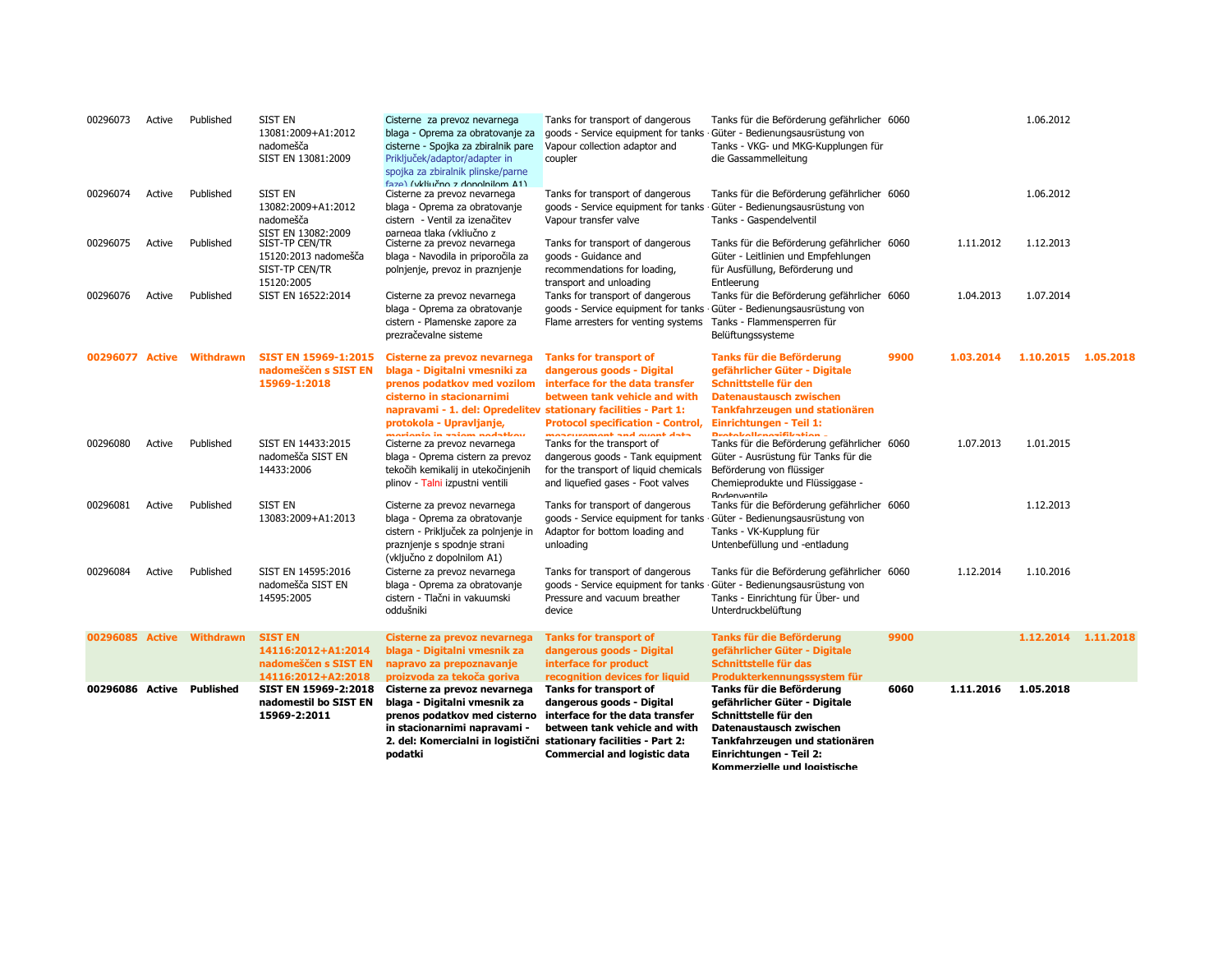| 00296087 Active Published |        |                  | SIST EN 15969-1:2018<br>nadomestil bo SIST EN<br>15969-1:2015                       | Cisterne za prevoz nevarnega<br>blaga - Digitalni vmesnik za<br>prenos podatkov med cisterno<br>in stacionarnimi napravami -<br>1. del: Opredelitev protokola -<br>podatkov                        | Tanks for transport of<br>dangerous goods - Digital<br>interface for the data transfer<br>between tank vehicle and with<br>stationary facilities - Part 1:<br>Upravljanje, merjenje in zajem Protocol specification - Control,<br>measurement and event data | Tanks für die Beförderung<br>gefährlicher Güter - Digitale<br>Schnittstelle für den<br>Datenaustausch zwischen<br>Tankfahrzeugen und stationären<br>Einrichtungen - Teil 1:<br>Protokollspezifikation - | 6060 | 1.11.2016 | 1.05.2018           |           |
|---------------------------|--------|------------------|-------------------------------------------------------------------------------------|----------------------------------------------------------------------------------------------------------------------------------------------------------------------------------------------------|--------------------------------------------------------------------------------------------------------------------------------------------------------------------------------------------------------------------------------------------------------------|---------------------------------------------------------------------------------------------------------------------------------------------------------------------------------------------------------|------|-----------|---------------------|-----------|
| 00296090 Active           |        | Withdrawn        | <b>SIST EN</b><br>14025:2013+A1:2016<br>nadomeščen s SIST EN<br>14025:2018          | Cisterne za prevoz nevarnega<br>blaga - Kovinske tlačne posode dangerous goods - Metallic<br>- Konstruiranje in izdelava<br>(vključno z dopolnilom A1)                                             | Tanks for the transport of<br>pressure tanks - Design and<br><b>construction</b>                                                                                                                                                                             | <b>Tanks für die Beförderung</b><br>gefährlicher Güter - Metallische<br><b>Drucktanks - Auslegung und Bau</b>                                                                                           | 9900 |           | 1.11.2016 1.11.2018 |           |
| 00296091 Active           |        | <b>Published</b> | <b>SIST EN 14596:2018</b><br>nadomestil bo SIST EN<br>14596:2005                    | Cisterne za prevoz nevarnega<br>blaga - Oprema za obratovanje dangerous goods - Service<br>cistern - <del>Tlačni varnostni</del><br>izpustni ventil v sili Ventil za<br>razbremenitev tlaka v sili | Tanks for transport of<br>equipment for tanks -<br><b>Emergency pressure relief valve</b>                                                                                                                                                                    | Tanks für die Beförderung<br>gefährlicher Güter -<br>Bedienungsausrüstung von Tanks -<br>Notentlastungsventil                                                                                           | 6060 | 1.05.2017 | 1.11.2018           |           |
| 00296092 Active           |        | <b>Published</b> | <b>SIST EN 13317:2018</b><br>nadomestil bo SIST EN<br>13317:2003+A1:2007            | Cisterne za prevoz nevarnega<br>blaga - Oprema za obratovanje dangerous goods - Service<br>cistern - Sklop pokrova<br>vstopne odprtine                                                             | <b>Tanks for transport of</b><br>equipment for tanks - Manhole<br>cover assembly                                                                                                                                                                             | Tanks für die Beförderung<br>gefährlicher Güter -<br>Bedienungsausrüstung von Tanks -<br>Baugruppe Deckel für<br>Einsteigeöffnungen                                                                     | 6060 | 1.05.2017 | 1.11.2018           |           |
| 00296093 Active           |        | <b>Published</b> | <b>SIST EN 17110:2018</b>                                                           | Cisterne za prevoz nevarnega<br>blaga - Oprema za obratovanje dangerous goods - Service<br>cistern - Oddušni ventil za<br>povratek zbiralnik plinske faze manifold vent valve                      | <b>Tanks for transport of</b><br>equipment for tanks - Vapour                                                                                                                                                                                                | Tanks für die Beförderung<br>gefährlicher Güter -<br>Bedienungsausrüstung von Tanks -<br>Be- und Entlüftungsventil für<br>Gassammelleitungen                                                            | 6060 | 1.05.2017 | 1.11.2018           |           |
| 00296094 Active Published |        |                  | <b>SIST EN 14025:2018</b><br>nadomestil bo SIST EN<br>14025:2013+A1:2016            | Cisterne za prevoz nevarnega<br>blaga - Kovinske tlačne posode dangerous goods - Metallic<br>- Konstruiranje in izdelava                                                                           | Tanks for the transport of<br>pressure tanks - Design and                                                                                                                                                                                                    | Tanks für die Beförderung<br>gefährlicher Güter - Metallische<br>Drucktanks - Auslegung und Bau                                                                                                         | 6060 | 1.12.2017 | 1.11.2018           |           |
| 00296099 Active Published |        |                  | <b>SIST EN 12972:2018</b><br>nadomestil bo SIST EN<br>12972:2015                    | Cisterne za prevoz nevarnega<br>blaga - Preskušanje, pregled in dangerous goods - Testing,<br>označevanje kovinskih cistern                                                                        | construction<br>Tanks for transport of<br>inspection and marking of<br>metallic tanks                                                                                                                                                                        | Tanks für die Beförderung<br>gefährlicher Güter - Prüfung,<br><b>Inspektion und Kennzeichnung</b><br>von Metalltanks                                                                                    | 6060 | 1.10.2017 | 1.11.2018           |           |
| 00296101 Active Published |        |                  | <b>SIST EN</b><br>14116:2012+A2:2018<br>nadomestil bo SIST EN<br>14116:2012+A1:2014 | Cisterne za prevoz nevarnega<br>blaga - Digitalni vmesnik za<br>napravo za prepoznavanje<br>proizvoda za tekoča goriva<br>(vključno z dopolnilom A2)                                               | <b>Tanks for transport of</b><br>dangerous goods - Digital<br>interface for product<br>recognition devices for liquid<br>fuels                                                                                                                               | Tanks für die Beförderung<br>gefährlicher Güter - Digitale<br>Schnittstelle für das<br>Produkterkennungssystem für<br>flüssige Kraft- und Brennstoffe                                                   | 6060 |           | 1.11.2018           |           |
| 00296102 Active Published |        |                  | <b>SIST EN</b><br>16657:2016+A1:2018<br>nadomestil bo SIST EN<br>16657:2016         | Cisterne za prevoz nevarnega<br>blaga - Oprema cistern za<br>preprečitev prepolnitve za<br>nepremičnih rezervoarjev<br>(vključno z dopolnilom A1)                                                  | Tanks for the transport of<br>dangerous goods - Transport<br>tank equipment for overfill<br>prevention devices for static<br>tanks                                                                                                                           | Tanks für die Beförderung<br>gefährlicher Güter -<br>Transporttankausrüstung für<br>Überfüllsicherungen für ortsfeste<br><b>Tanks</b>                                                                   | 6060 |           | 1.11.2018           |           |
| 00296C01                  | Active | Withdrawn        | <b>SIST EN</b><br>14025:2004/AC:2005                                                | Cisterne za prevoz nevarnega<br>blaga – Kovinske tlačne cisterne -<br>Konstruiranje in izdelava                                                                                                    | Tanks for the transport of<br>dangerous goods - Metallic pressure<br>tanks - Design and construction                                                                                                                                                         | Tanks für die Beförderung gefährlicher 9900<br>Güter - Drucktanks aus Metall -<br>Auslegung und Bau                                                                                                     |      |           | 1.05.2005           | 1.10.2008 |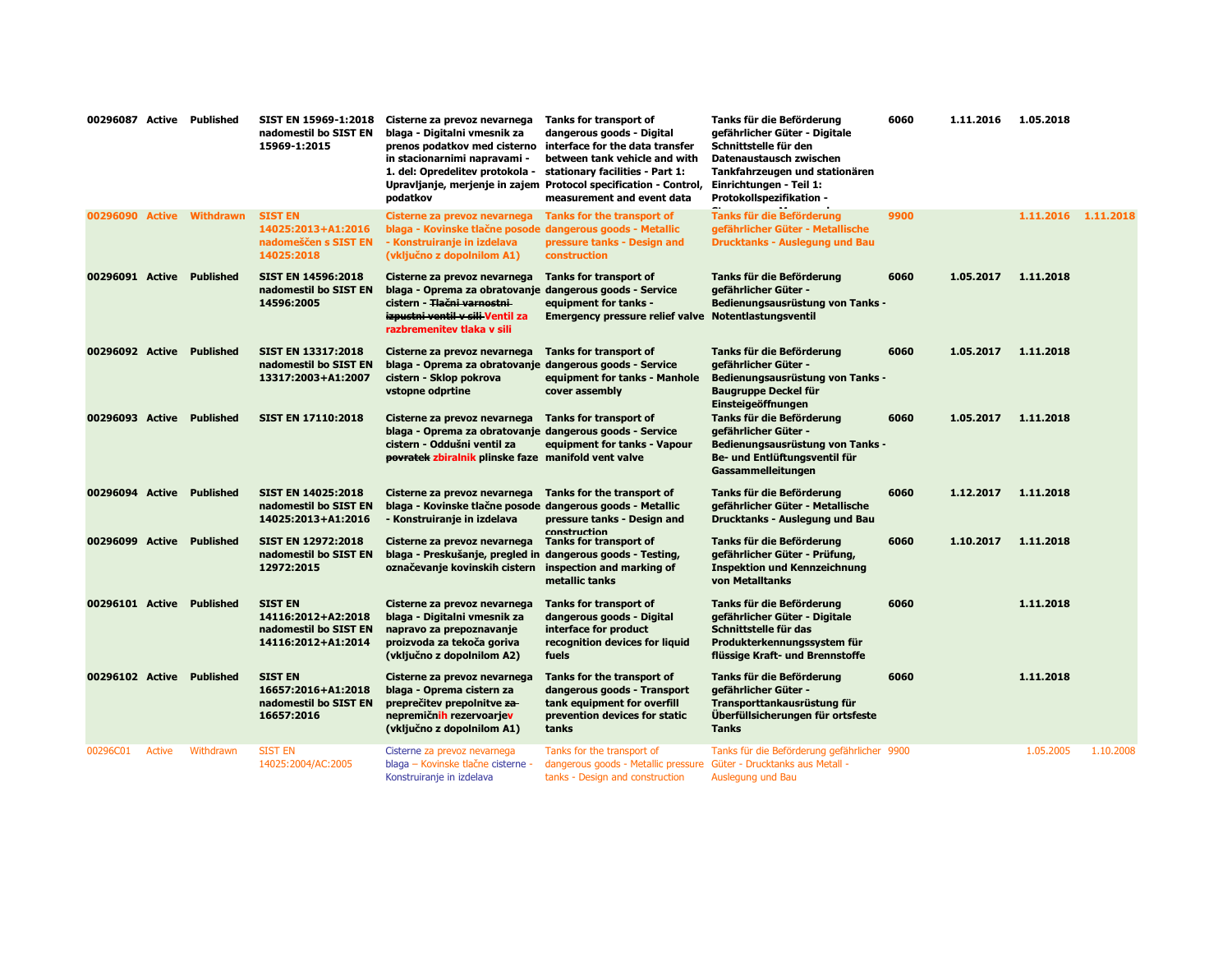| 00296C02 | Active | Withdrawn | <b>SIST EN</b><br>13094:2008/AC:2009<br>nadomeščen s SIST EN<br>13094:2008/AC:2010 | Cisterne za prevoz nevarnega<br>blaga - Kovinski rezervoarji z<br>delovnim tlakom pod 0,5 bar -<br>Konstruiranje in izdelava                                                                                    | Tanks for the transport of<br>dangerous goods - Metallic tanks<br>with a working pressure not<br>exceeding 0,5 bar - Design and<br>conctruction                                              | Tanks für die Beförderung gefährlicher 9900<br>Güter - Metalltanks mit einem<br>Betriebsdruck von höchstens 0,5 bar -<br>Auslegung und Bau                       |      |           | 1.01.2009 | 1.11.2011 |
|----------|--------|-----------|------------------------------------------------------------------------------------|-----------------------------------------------------------------------------------------------------------------------------------------------------------------------------------------------------------------|----------------------------------------------------------------------------------------------------------------------------------------------------------------------------------------------|------------------------------------------------------------------------------------------------------------------------------------------------------------------|------|-----------|-----------|-----------|
| 00296C03 | Active | Withdrawn | <b>SIST EN</b><br>13094:2008/AC:2010                                               | Cisterne za prevoz nevarnega<br>blaga - Kovinski rezervoarji z<br>delovnim tlakom pod 0,5 bar -<br>Konstruiranje in izdelava -Popravek exceeding 0,5 bar - Design and<br>$\Lambda$ C                            | Tanks for the transport of<br>dangerous goods - Metallic tanks<br>with a working pressure not<br>conetruction                                                                                | Tanks für die Beförderung gefährlicher 9900<br>Güter - Metalltanks mit einem<br>Betriebsdruck von höchstens 0,5 bar -<br>Auslegung und Bau                       |      |           | 1.03.2010 | 1.07.2015 |
| 00393004 | Active | Published | SIST EN 13012:2012<br>nadomešča SIST EN<br>13012:2002                              | Bencinski servisi - Izdelava in<br>lastnosti točilnih ventilov, vgrajenih and performance of automatic<br>v napravah za točenje goriva                                                                          | Petrol filling stations - Construction<br>nozzles for use on fuel dispenser                                                                                                                  | Tankstellen - Anforderungen an Bau<br>und Arbeitsweise von automatischen<br>Zapfventilen für die Benutzung an<br>Zapfsäulen                                      | 6060 | 1.09.2010 | 1.09.2012 |           |
| 00393005 | Active | Published | SIST EN 13617-1:2012<br>1:2004+A1:2009                                             | Bencinski servisi - 1. del:<br>nadomešča SIST EN 13617- Varnostne zahteve za izdelavo in<br>lastnosti tlačnih in sesalnih naprav<br>za točenje goriva in naprav za<br>točenje goriva z daljinskim<br>vodenjem   | Petrol filling stations - Part 1: Safety<br>requirements for construction and<br>performance of metering pumps,<br>dispensers and remote pumping<br>units                                    | Tankstellen - Teil 1:<br>Sicherheitstechnische Anforderungen<br>an Bau- und Arbeitsweise von<br>Zapfsäulen, druckversorgten<br>Zapfsäulen und Fernpumpen         | 6060 | 1.09.2010 | 1.09.2012 |           |
| 00393006 | Active | Published | SIST EN 13617-2:2012<br>2:2004                                                     | Bencinski servisi - 2. del:<br>nadomešča SIST EN 13617- Varnostne zahteve za izdelavo in<br>in sesalne naprave za točenje<br><b>OOTIVA</b>                                                                      | Petrol filling stations - Part 2: Safety<br>requirements for construction and<br>lastnosti varnostnih zapor za tlačne performance of safe breaks for use<br>on metering pumps and dispensers | Tankstellen - Teil 2:<br>Sicherheitstechnische Anforderungen<br>an Bau- und Arbeitsweise von<br>Abreißkupplungen für Zapfsäulen und<br>druckvereorate Zanfeäulen | 6060 | 1.09.2010 | 1.05.2012 |           |
| 00393007 | Active | Published | SIST EN 13617-3:2012<br>3:2004                                                     | Bencinski servisi - 3. del:<br>nadomešča SIST EN 13617- Varnostne zahteve za izdelavo in<br>lastnosti strižnih ventilov                                                                                         | Petrol filling stations - Part 3: Safety<br>requirements for construction and<br>performance of shear valves                                                                                 | Tankstellen - Teil 3:<br>Sicherheitstechnische Anforderungen<br>an Bau- und Arbeitsweise von<br>Abscherventilen                                                  | 6060 | 1.09.2010 | 1.05.2012 |           |
| 00393008 | Active | Published | SIST EN 13617-4:2012<br>4:2005                                                     | Bencinski servisi - 4. del:<br>nadomešča SIST EN 13617- Varnostne zahteve za izdelavo in<br>lastnosti vrtljivih delov na tlačnih in performance of swivels for use on<br>sesalnih napravah za točenje<br>noriva | Petrol filling stations - Part 4: Safety<br>requirements for construction and<br>metering pumps and dispensers                                                                               | Tankstellen - Teil 4:<br>Sicherheitstechnische Anforderungen<br>an Bau- und Arbeitsweise von<br>Drehgelenken für Zapfsäulen und<br>druckvercorate Zanfcäulen     | 6060 | 1.09.2010 | 1.05.2012 |           |
| 00393009 | Active | Withdrawn | EN 13617-1:2004+A1:2009<br>nadomeščen s SIST EN<br>13617-1:2012                    | Bencinski servisi - 1. del:<br>Varnostne zahteve za izdelavo in<br>lastnosti avtomatov za točenje                                                                                                               | Petrol filling stations - Part 1: Safety<br>requirements for construction and<br>performance of metering pumps,                                                                              | Tankstellen - Teil 1:<br>Sicherheitstechnische Anforderungen<br>an Bau- und Arbeitsweise von                                                                     | 9900 |           | 1.12.2009 | 1.09.2012 |
| 00393012 | Active | Published | SIST EN 13352:2012<br>nadomešča SIST EN<br>13352:2003                              | Zahteve za avtomatske merilnike<br>nivoja vsebine v rezervoarjih                                                                                                                                                | Specification for the performance of<br>automatic tank contents gauges                                                                                                                       | Anforderungen an automatische<br>Tankinhaltsmessgeräte                                                                                                           | 6060 | 1.09.2010 | 1.05.2012 |           |
| 00393014 | Active | Published | SIST EN 15268:2009                                                                 | Bencinske črpalke - Varnostne<br>zahteve za konstruiranje izdelavo<br>sklopov potopnih črpalk                                                                                                                   | Petrol filling stations - Safety<br>requirements for the construction of<br>submersible pump assemblies                                                                                      | Tankstellen - Sicherheitstechnische<br>Anforderungen an die Bauweise von<br>Tauchpumpen-Baugruppen                                                               | 6060 | 1.09.2005 | 1.03.2009 |           |
| 00393015 | Active | Withdrawn | SIST EN 13160-1:2003<br>nadomeščen s SIST EN<br>13160-1:2016                       | Sistemi za kontrolo tesnosti - 1.<br>del: Splošna načela                                                                                                                                                        | Leak detection systems - Part 1:<br><b>General principles</b>                                                                                                                                | Leckanzeigesysteme - Teil 1:<br>Allgemeine Grundsätze                                                                                                            | 9900 |           | 1.12.2003 | 1.11.2016 |
| 00393016 | Active | Withdrawn | SIST EN 13160-2:2003<br>nadomeščen s SIST EN<br>13160-2:2016                       | Sistemi za kontrolo tesnosti - 2.<br>del: Tlačni in vakuumski sistemi                                                                                                                                           | Leak detection systems - Part 2:<br>Pressure and vacuum systems                                                                                                                              | Leckanzeigesysteme - Teil 2: Uber-<br>und Unterdrucksysteme                                                                                                      | 9900 |           | 1.12.2003 | 1.11.2016 |
| 00393017 | Active | Withdrawn | SIST EN 13160-3:2004<br>nadomeščen s SIST EN<br>13160-3:2016                       | Sistemi za kontrolo tesnosti - 3.<br>del: Sistemi s tekočino za<br>rezervoarje                                                                                                                                  | Leak detection systems - Part 3:<br>Liquid systems for tanks                                                                                                                                 | Leckanzeigesysteme - Teil 3:<br>Flüssigkeitssysteme für Tanks                                                                                                    | 9900 |           | 1.06.2004 | 1.11.2016 |
| 00393018 | Active | Withdrawn | SIST EN 13160-4:2003<br>nadomeščen s SIST EN<br>13160-4:2016                       | Sistemi za kontrolo tesnosti - 4.<br>del: Sistemi za detekcijo puščanja<br>tekočin in/ali plinov v vmesnih                                                                                                      | Leak detection systems - Part 4:<br>Liquid and/or vapour sensor systems Flüssigkeits- und/oder<br>for use in leakage containments or                                                         | Leckanzeigesysteme - Teil 4:<br>Gassensorensysteme in Leckage oder                                                                                               | 9900 |           | 1.12.2003 | 1.11.2016 |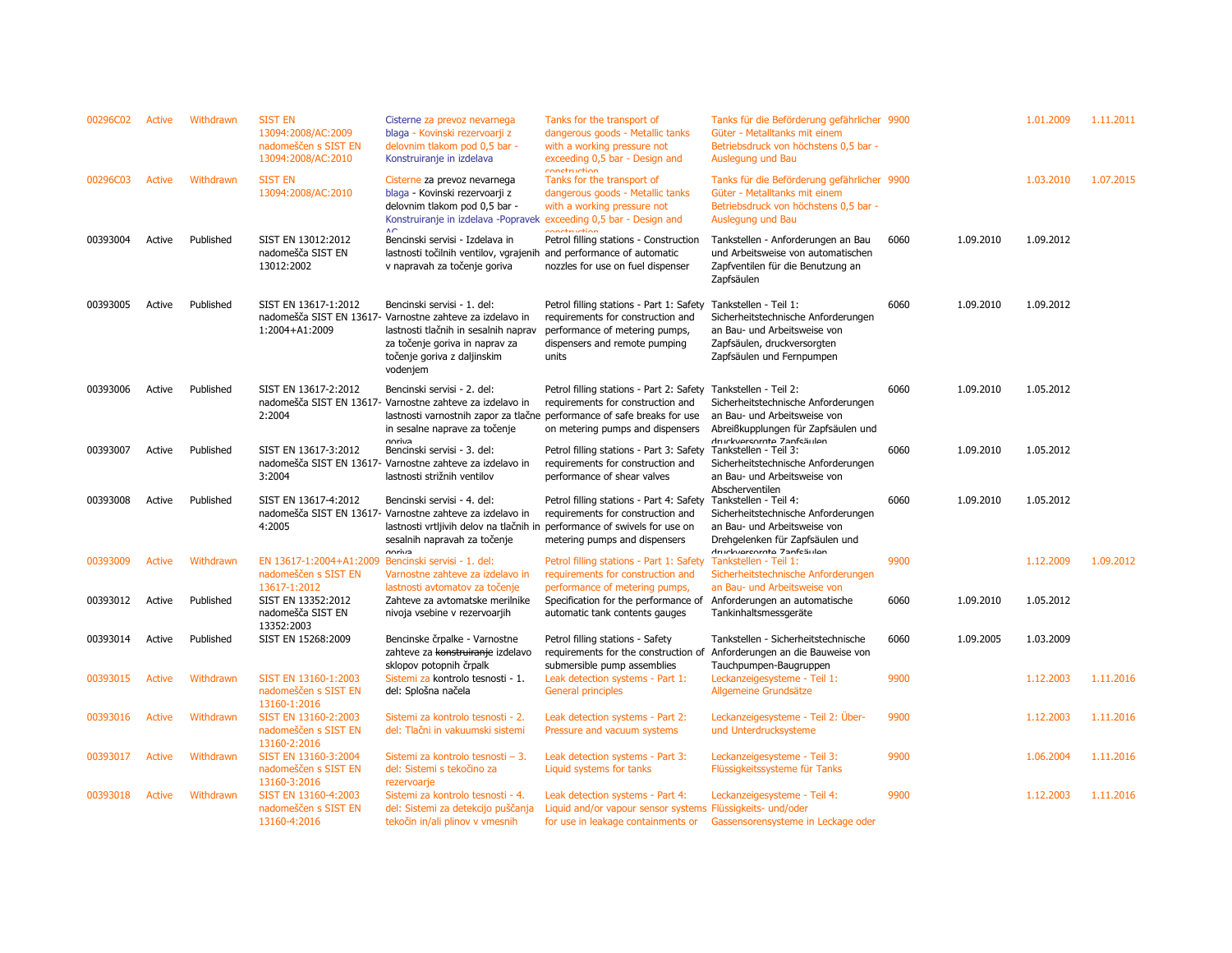| 00393019 | Active        | Withdrawn | SIST EN 13160-5:2004<br>nadomeščen s SIST EN<br>13160-5:2016 | Sistemi za kontrolo tesnosti - 5<br>sistem za zaznavanje tesnosti                                       | Leak detection systems - Part 5:<br>del: Manometri na rezervoarjih kot Tank gauge leak detection systems | Leckanzeigesysteme - Teil 5:<br>Tankinhalts-Leckanzeigesysteme         | 9900 |           | 1.11.2004 | 1.11.2016  |
|----------|---------------|-----------|--------------------------------------------------------------|---------------------------------------------------------------------------------------------------------|----------------------------------------------------------------------------------------------------------|------------------------------------------------------------------------|------|-----------|-----------|------------|
| 00393020 | <b>Active</b> | Withdrawn | SIST EN 13160-6:2003                                         | Sistemi za kontrolo tesnosti - 6.<br>del: Senzorji v nadzornih jaških                                   | Leak detection systems - Part 6:<br>Sensors in monitoring wells                                          | Leckanzeigesysteme - Teil 6: Sensoren 9900<br>in Überwachungsschächten |      |           | 1.12.2003 | 1.12.2012  |
| 00393021 | Active        | Withdrawn | SIST EN 13160-7:2003                                         | Sistemi za kontrolo tesnosti - 7.                                                                       | Leak detection systems - Part 7:                                                                         | Leckanzeigesysteme - Teil 7:                                           | 9900 |           | 1.12.2003 | 1.11.2016  |
|          |               |           | nadomeščen s SIST EN                                         | del: Splošne zahteve in metode za                                                                       | General requirements and test                                                                            | Allgemeine Anforderungen und                                           |      |           |           |            |
|          |               |           | 13160-7:2016                                                 | kontrolo vmesnih prostorov,                                                                             | methods for interstitial spaces, leak                                                                    | Prüfverfahren für                                                      |      |           |           |            |
|          |               |           |                                                              | notraniih in zunaniih tesnih oblog                                                                      | protecting linings and leak                                                                              | Überwachungsräume.                                                     |      |           |           |            |
| 00393022 | Active        | Withdrawn | SIST EN 13616:2004                                           |                                                                                                         | Naprave za preprečitev prepolnitve Overfill prevention devices for static                                | Uberfüllsicherungen für ortsfeste                                      | 9900 |           | 1.03.2005 | 1.10.2016  |
|          |               |           | nadomeščen s SIST EN                                         | za stabilne rezervoarje za tekoča                                                                       | tanks for liquid petroleum fuels                                                                         | Tanks für flüssige Brenn- und                                          |      |           |           |            |
|          |               |           | 13616-1:2016 in SIST EN                                      | goriva                                                                                                  |                                                                                                          | Kraftstoffe                                                            |      |           |           |            |
|          |               |           | 13616-2:2016 in SIST EN                                      |                                                                                                         |                                                                                                          |                                                                        |      |           |           |            |
| 00393023 | Active        | Withdrawn | 16657:2016<br>SIST EN 13012:2002                             | Bencinske črpalke - Izdelava in                                                                         | Petrol filling stations - Construction                                                                   | Tankstellen - Anforderungen an Bau-                                    | 9900 |           | 1.05.2002 | 1.09.2012  |
|          | 221010        |           | nadomeščen s SIST EN                                         | lastnosti avtomatskih ventilov,                                                                         | and performance of automatic                                                                             | und Arbeitsweise von automatischen                                     |      |           |           |            |
|          |               |           | 13012:2012                                                   | vgrajenih v napravah za točenje                                                                         | nozzles for use on fuel dispensers                                                                       | Zapfventilen für die Benutzung an                                      |      |           |           |            |
|          |               |           |                                                              | curing                                                                                                  |                                                                                                          | <b>Zanfeäulan</b>                                                      |      |           |           |            |
| 00393024 | Active        | Withdrawn | SIST EN 13617-1:2004                                         | Bencinski servisi - 1. del:                                                                             | Petrol filling stations - Part 1: Safety                                                                 | Tankstellen - Teil 1:                                                  | 9900 |           | 1.09.2004 | 11.12.2009 |
|          |               |           | nadomeščen s SIST EN                                         | Varnostne zahteve za izdelavo in                                                                        | requirements for construction and                                                                        | Sicherheitstechnische Anforderungen                                    |      |           |           |            |
|          |               |           | 13617-1:2004+A1:2009                                         | lastnosti naprav za točenje                                                                             | performance of metering pumps,                                                                           | an Bau- und Arbeitsweise von                                           |      |           |           |            |
|          |               |           |                                                              | bencina, razdeljevalnikov in<br>oddalienih črnalnih enot                                                | dispensers and remote pumping<br>units                                                                   | Zapfsäulen, druckversorgten<br>Zanfsäulen und Fernnumnen               |      |           |           |            |
| 00393025 | Active        | Withdrawn | SIST EN 13617-2:2004                                         | Bencinski servisi - 2. del:                                                                             | Petrol filling stations - Part 2: Safety                                                                 | Tankstellen - Teil 2:                                                  | 9900 |           | 1.11.2004 | 1.05.2012  |
|          |               |           | nadomeščen s SIST EN                                         | Varnostne zahteve za izdelavo in                                                                        | requirements for construction and                                                                        | Sicherheitstechnische Anforderungen                                    |      |           |           |            |
|          |               |           | 13617-2:2012                                                 | lastnosti varnostnih zapor na                                                                           | performance of safe breaks for use                                                                       | an Bau- und Arbeitsweise von                                           |      |           |           |            |
|          |               |           |                                                              | ročnih in avtomatskih bencinskih                                                                        | on metering pumps and dispensers                                                                         | Abreißkupplungen für Zapfsäulen und                                    |      |           |           |            |
|          |               |           |                                                              | črpalkah                                                                                                |                                                                                                          | druckversorate Zanfsäulen                                              |      |           |           |            |
| 00393026 | Active        | Withdrawn | SIST EN 13617-3:2004                                         | Bencinski servisi - 3. del:                                                                             | Petrol filling stations - Part 3: Safety Tankstellen - Teil 3:                                           |                                                                        | 9900 |           | 1.11.2004 | 1.05.2012  |
|          |               |           | nadomeščen s SIST EN                                         | Varnostne zahteve za izdelavo in                                                                        | requirements for construction and                                                                        | Sicherheitstechnische Anforderungen                                    |      |           |           |            |
|          |               |           | 13617-3:2012                                                 | lastnosti strižnih ventilov                                                                             | performance of shear valves                                                                              | an Bau- und Arbeitsweise von<br>Abscherventilen                        |      |           |           |            |
| 00393027 | Active        | Withdrawn | SIST EN 13617-4:2005                                         | Bencinski servisi - 4. del:                                                                             | Petrol filling stations - Part 4: Safety                                                                 | Tankstellen - Teil 4:                                                  | 9900 |           | 1.01.2005 | 1.05.2012  |
|          |               |           | nadomeščen s SIST EN                                         | Varnostne zahteve za izdelavo in                                                                        | requirements for construction and                                                                        | Sicherheitstechnische Anforderungen                                    |      |           |           |            |
|          |               |           | 13617-4:2012                                                 | lastnosti vrtljivih delov na                                                                            | performance of swivels for use on                                                                        | an Bau- und Arbeitsweise von                                           |      |           |           |            |
|          |               |           |                                                              | avtomatih za točenie goriva in                                                                          | metering pumps and dispensers                                                                            | Drehgelenken für Zapfsäulen und                                        |      |           |           |            |
| 00393028 | Active        | Withdrawn | SIST EN 13352:2003                                           | Specifikacije za avtomatske                                                                             | Specification for the performance of                                                                     | Anforderungen an automatische                                          | 9900 |           | 1.12.2003 | 1.05.2012  |
|          |               |           | nadomeščen s SIST EN                                         | kazalnike nivoja vsebine v                                                                              | automatic tank contents gauges                                                                           | Tankinhaltsmessgeräte                                                  |      |           |           |            |
| 00393029 | <b>Active</b> | Withdrawn | 13352:2012<br>EN 14125:2004                                  | rezervoariih<br>Cevovodi iz kovinskih gibljivih cevi                                                    | Thermoplastic and flexible metal                                                                         | Thermoplastische und flexible                                          | 9900 |           | 1.03.2005 | 1.12.2013  |
|          |               |           | nadomeščen s SIST EN                                         | in cevi iz plastomerov za                                                                               | pipework for underground                                                                                 | metallene Rohrleitungen für                                            |      |           |           |            |
|          |               |           | 14125:2013                                                   | podzemne napeljave za bencinske                                                                         | installation at petrol filling stations                                                                  | erdverlegte Installationen für                                         |      |           |           |            |
|          |               |           |                                                              | servise                                                                                                 |                                                                                                          | <b>Tankstelle</b>                                                      |      |           |           |            |
| 00393030 | <b>Active</b> | Withdrawn | <b>SIST EN</b>                                               | Cevovodi iz kovinskih gibljivih cevi                                                                    | Thermoplastic and flexible metal                                                                         | Thermoplastische und flexible                                          | 9900 |           | 1.03.2007 | 1.12.2013  |
|          |               |           | 14125:2005/A1:2007                                           | in cevi iz plastomerov za                                                                               | pipework for underground                                                                                 | metallene Rohrleitungen für                                            |      |           |           |            |
| 00393032 | Active        | Published | nadomeščen s SIST EN<br>SIST EN 14125:2013                   | podzemne napeliave za bencinske<br>Cevovodi iz kovinskih gibljivih cevi                                 | installation at petrol filling stations<br>Thermoplastic and flexible metal                              | erdverlegte Installationen für<br>Thermoplastische und flexible        | 6060 | 1.01.2012 | 1.12.2013 |            |
|          |               |           | nadomešča SIST EN                                            | in cevi iz plastomerov za                                                                               | pipework for underground                                                                                 | metallene Rohrleitungen für                                            |      |           |           |            |
|          |               |           | 14125:2005 in SIST EN                                        | podzemne napeljave za bencinske                                                                         | installation at petrol filling stations                                                                  | erdverlegte Installationen für                                         |      |           |           |            |
|          |               |           | 14125:2005/A1:2007                                           | servise                                                                                                 |                                                                                                          | Tankstelle                                                             |      |           |           |            |
| 00393034 | Active        | Published | SIST EN 16321-1:2013                                         | Rekuperiranje bencinskih hlapov                                                                         | Petrol vapour recovery during                                                                            | Benzindampf-Rückrückführung                                            | 6060 | 1.01.2012 | 1.12.2013 |            |
|          |               |           |                                                              | med polnjenjem motornih vozil na                                                                        | refuelling of motor vehicles at                                                                          | während der Betankung von                                              |      |           |           |            |
|          |               |           |                                                              | bencinskih servisih - 1. del:                                                                           | service stations - Part 1: Test                                                                          | Kraftfahrzeugen an Tankstellen - Teil                                  |      |           |           |            |
|          |               |           |                                                              | Preskusne metode za odobritev                                                                           | methods for the type approval                                                                            | 1: Prüfverfahren für die Typzulassung                                  |      |           |           |            |
|          |               |           |                                                              | tipa, ocena učinkovitosti sistema za efficiency assessment of petrol<br>rekuperiranje bencinskih hlapov | vapour recovery systems                                                                                  | der Effizienzbewertung von<br>Gasrückführsystemen                      |      |           |           |            |
|          |               |           |                                                              |                                                                                                         |                                                                                                          |                                                                        |      |           |           |            |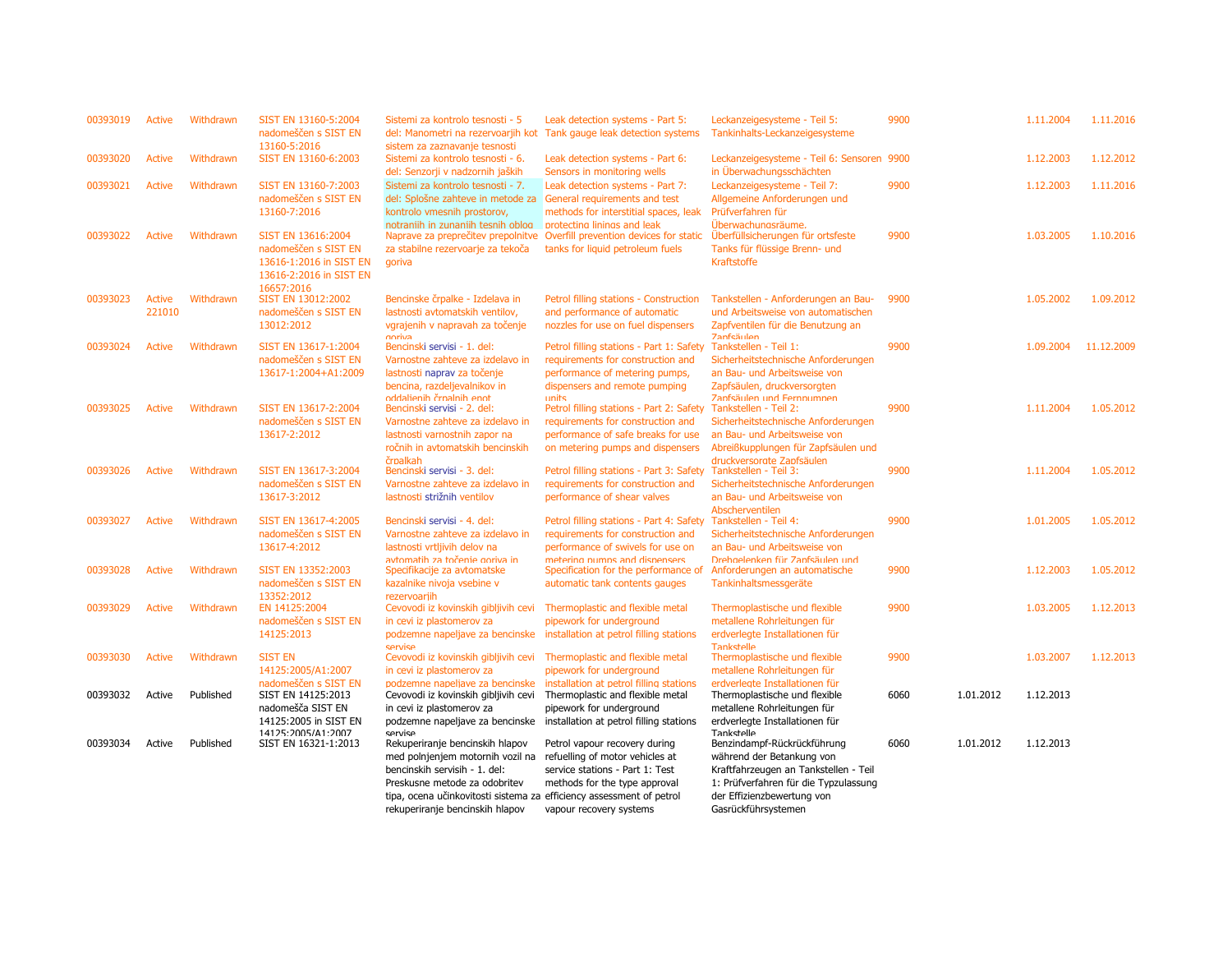| 00393035 | Active        | Published | SIST EN 16321-2:2013                                                                                                      | Rekuperiranje bencinskih hlapov<br>med polnjenjem motornih vozil na<br>bencinskih servisih - 2. del:<br>Preskusne metode za overitev<br>sistema za rekuperiranje<br>bencinskih hlapov na bencinskih<br>servisih | Petrol vapour recovery during<br>refuelling of motor vehicles at<br>service stations - Part 2: Test<br>methods for verification of vapour<br>recovery systems at service stations                                                                                                      | Benzindampf-Rückführung während<br>der Betankung von Kraftfahrzeugen an<br>Tankstellen - Teil 2: Prüfverfahren für<br>die Kontrolle von<br>Gasrückführungssystemen an<br>Tankstellen                                               | 6060 | 1.01.2012 | 1.12.2013 |           |
|----------|---------------|-----------|---------------------------------------------------------------------------------------------------------------------------|-----------------------------------------------------------------------------------------------------------------------------------------------------------------------------------------------------------------|----------------------------------------------------------------------------------------------------------------------------------------------------------------------------------------------------------------------------------------------------------------------------------------|------------------------------------------------------------------------------------------------------------------------------------------------------------------------------------------------------------------------------------|------|-----------|-----------|-----------|
| 00393038 | Active        | Published | SIST EN 13160-1:2016<br>nadomešča SIST EN 13160- del: Splošna načela<br>1:2003                                            | Sistemi za kontrolo tesnosti - 1.                                                                                                                                                                               | Leak detection systems - Part 1:<br>General principles                                                                                                                                                                                                                                 | Leckanzeigesysteme - Teil 1:<br>Allgemeine Grundsätze                                                                                                                                                                              | 6060 | 1.10.2014 | 1.11.2016 |           |
| 00393039 | Active        | Published | SIST EN 13160-4:2016<br>nadomešča SIST EN 13160- del: Zahteve in metode za<br>4:2003                                      | Sistemi za kontrolo tesnosti - 4.<br>preskušanie in ocenievanie                                                                                                                                                 | Leak detection systems - Part 4:<br>Requirements and test/assessment<br>methods for sensor based leak                                                                                                                                                                                  | Leckanzeigesysteme - Teil 4:<br>Anforderungen und Prüf-<br>/Bewertungsverfahren für                                                                                                                                                | 6060 | 1.11.2014 | 1.11.2016 |           |
| 00393040 | Active        | Published | SIST EN 13616-2:2016<br>nadomešča SIST EN<br>13616:2004 in SIST EN<br>13616:2004/AC:2006                                  | za tekoča goriva - Zahteve in<br>metode za preskušanje in<br>ocenjevanje - 2. del: Naprave za<br>preprečitev prepolnitve brez<br>zanorne nanrave                                                                | Naprave za preprečitev prepolnitve Overfill prevention devices for static<br>za stabilne nepremične rezervoarje tanks for liquid fuels - Requirements<br>2: Overfill prevention devices<br>without closure device                                                                      | Überfüllsicherungen für ortsfeste<br>Tanks für flüssige Brenn- und<br>and test/assessment methods - Part Kraftstoffe - Anforderungen und Prüf-<br>/Bewertungsverfahren - Teil 2:<br>Überfüllsicherungen ohne<br>Schließeinrichtung | 6060 | 1.12.2013 | 1.10.2016 |           |
| 00393041 | Active        | Published | SIST EN 13160-3:2016<br>nadomešča SIST EN 13160- del: Zahteve in metode za<br>3:2004                                      | Sistemi za kontrolo tesnosti - 3.<br>preskušanje in ocenjevanje<br>sistemov s tekočino za rezervoarje                                                                                                           | Leak detection systems - Part 3:<br>Requirements and test/assessment<br>methods for liquid systems for tanks                                                                                                                                                                           | Leckanzeigesysteme - Teil 3:<br>Anforderungen und<br>Prüfung/Bewertung von<br>Flüssigkeitssystemen für Tanks                                                                                                                       | 6060 | 1.10.2014 | 1.11.2016 |           |
| 00393042 | Active        | Published | SIST EN 13160-2:2016<br>nadomešča SIST EN 13160- del: Zahteve in metode za<br>2:2003                                      | Sistemi za kontrolo tesnosti - 2.<br>preskušanje in ocenjevanje tlačnih<br>in vakuumskih sistemov                                                                                                               | Leak detection systems - Part 2:<br>Requirements and test/assessment<br>methods for pressure and vacuum<br>systems                                                                                                                                                                     | Leckanzeigesysteme - Teil 2:<br>Anforderungen und Prüf-<br>/Bewertungsverfahren für Über- und<br>Unterdrucksysteme                                                                                                                 | 6060 | 1.11.2014 | 1.11.2016 |           |
| 00393043 | Active        | Published | SIST EN 13616-1:2016<br>nadomešča SIST EN<br>13616:2004 in SIST EN<br>13616:2004/AC:2009                                  | za tekoča goriva - Zahteve in<br>metode za preskušanje in<br>ocenjevanje - 1. del: Naprave za<br>preprečitev prepolnitve z zaporno                                                                              | Naprave za preprečitev prepolnitve Overfill prevention devices for static Überfüllsicherungen für ortsfeste<br>za stabilne nepremične rezervoarje tanks for liquid fuels - Requirements<br>and test/assessment methods - Part<br>1: Overfill prevention devices with<br>closure device | Tanks für flüssige Brenn- und<br>Kraftstoffe - Anforderungen und Prüf-<br>/Bewertungsverfahren - Teil 1:<br>Überfüllsicherungen mit<br>Schließeinrichtung                                                                          | 6060 | 1.12.2013 | 1.10.2016 |           |
| 00393044 | Active        | Published | SIST EN 13160-5:2016<br>nadomešča SIST EN 13160- del: Zahteve in metode za<br>5:2004 iin SIST EN 13160-<br>5:2004/AC:2007 | Sistemi za kontrolo tesnosti - 5.<br>preskušanje in ocenjevanje<br>sistemov zaznavanja netesnosti,<br>vgrajenih v rezervoarje in tlačne<br>revovode                                                             | Leak detection systems - Part 5:<br>Requirements and test/assessment<br>methods for in-tank gauge systems<br>and pressurised pipework systems                                                                                                                                          | Leckanzeigesysteme - Teil 5:<br>Anforderungen und Prüf-<br>/Bewertungsmethoden für<br>Tankinhaltsmesssysteme und<br>druckbeaufschlagte Rohrleitungen                                                                               | 6060 | 1.10.2014 | 1.11.2016 |           |
| 00393045 | Active        | Published | SIST EN 13160-7:2016<br>nadomešča SIST EN 13160- del: Zahteve in metode za<br>7:2003                                      | Sistemi za kontrolo tesnosti - 7.<br>preskušanje in ocenjevanje<br>vmesnih prostorov, in notranjih ter<br>zunanjih oblog in plaščev za<br>kontrolo zaznavanie netesnosti                                        | Leak detection systems - Part 7:<br>Requirements and test/assessment<br>methods for interstitial spaces, leak<br>detection linings and leak detection<br>jackets                                                                                                                       | Leckanzeigesysteme - Teil 7:<br>Anforderungen und Prüf-<br>/Bewertungsverfahren für<br>Überwachungsräume,<br>Leckschutzauskleidungen und<br>Leckschutzummantelungen                                                                | 6060 | 1.11.2014 | 1.11.2016 |           |
| 00393046 | Active        | Published | SIST EN 13160-6:2016<br>6:2003                                                                                            | Sistemi za kontrolo tesnosti - 6.<br>nadomešča SIST EN 13160- del: Senzorji v nadzornih jaških                                                                                                                  | Leak detection systems - Part 6:<br>Sensors in monitoring wells                                                                                                                                                                                                                        | Leckanzeigesysteme - Teil 6: Sensoren 6060<br>in Überwachungsschächten                                                                                                                                                             |      | 1.11.2014 | 1.11.2016 |           |
| 00393C01 | <b>Active</b> | Withdrawn | <b>SIST EN 13160-</b><br>5:2004/AC:2007<br>nadomeščen s SIST EN<br>13160-5:2016                                           | Sistemi za kontrolo tesnosti - 5.<br>sistem za zaznavanje tesnosti                                                                                                                                              | Leak detection systems - Part 5:<br>del: Manometri na rezervoarjih kot Tank gauge leak detection systems                                                                                                                                                                               | Leckanzeigesysteme - Teil 5:<br>Tankinhalts-Leckanzeigesysteme                                                                                                                                                                     | 9900 |           | 1.09.2007 | 1.11.2016 |